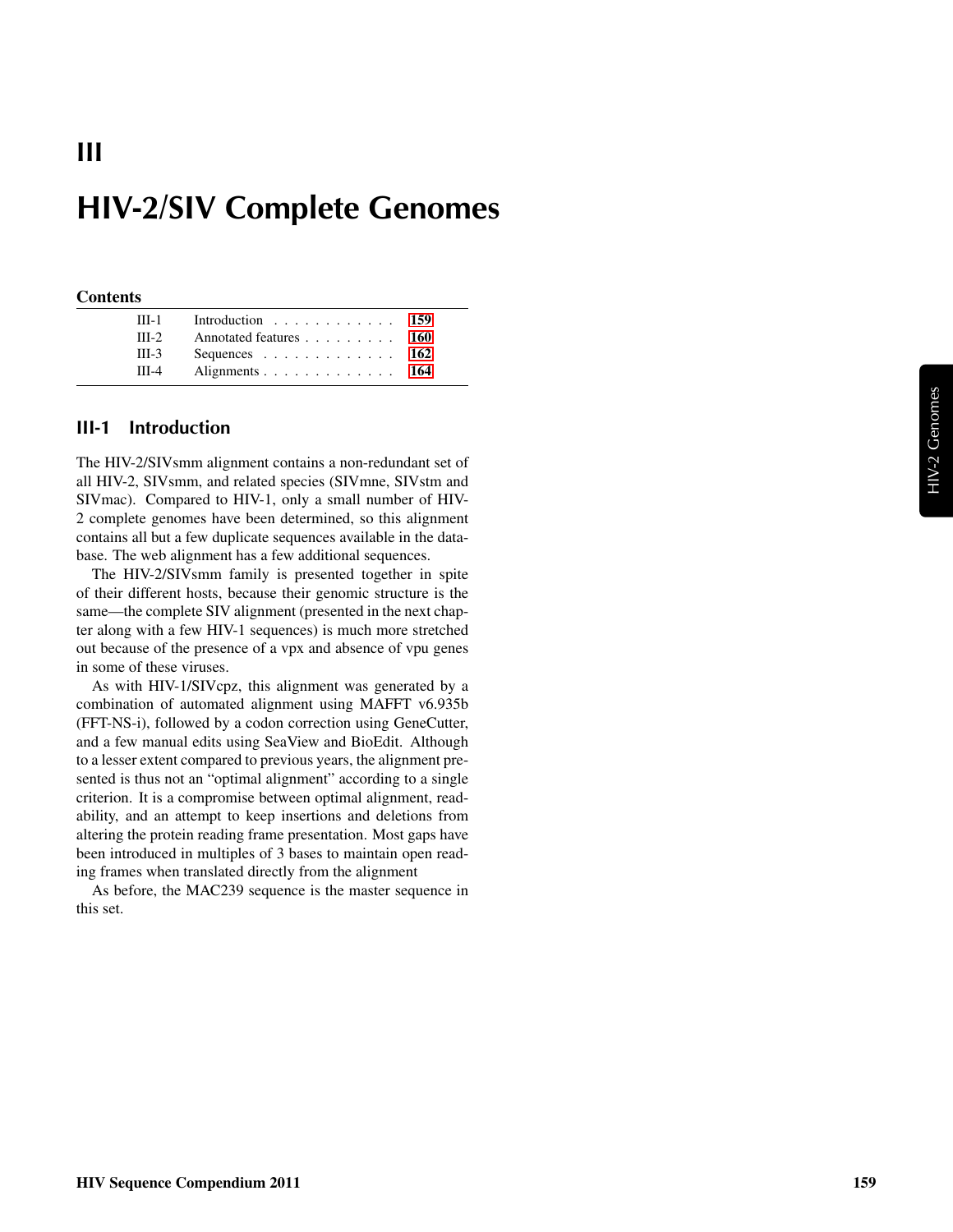### <span id="page-1-0"></span>III-2 Annotated features

Features of HIV-2 annotated in the alignment that follows.

| <b>Feature</b>                      | Location     | Page |
|-------------------------------------|--------------|------|
| 5' LTR U3 start                     | $\mathbf{1}$ | 164  |
| TCF-1 alpha                         | 309-324      | 165  |
| $NF-\kappa-B-\Pi$                   | 415-424      | 166  |
| $NF - \kappa - B - I$               | 441-449      | 166  |
| <b>TATA Box</b>                     | 488-493      | 167  |
| TAR element start                   | 518          | 167  |
| 5' LTR U3 end                       | 520          | 167  |
| +1 mRNA start site                  | 521          | 167  |
| 5' LTR R repeat begin               | 521          | 167  |
| TAR element end                     | 642          | 168  |
| Poly-A signal                       | 671-676      | 168  |
| 5' LTR R repeat end                 | 694          | 168  |
| 5' LTR U5 start                     | 695          | 168  |
| 5' LTR U5 end                       | 818          | 169  |
| Lys tRNA primer binding site        | 821-839      | 169  |
| Gag and Gag-Pol start               | 1053         | 170  |
| Gag p17 Matrix end                  | 1457         | 173  |
| Gag p24 Capsid start                | 1458         | 173  |
| Gag p24 Capsid end                  | 2144         | 177  |
| Gag p2 Spacer start                 | 2145         | 177  |
| Gag p2 Spacer end                   | 2195         | 177  |
| Gag p8 Nucleocapsid start           | 2196         | 177  |
| Gag p8 Nucleocapsid end             | 2351         | 178  |
| Gag p1 Spacer start                 | 2352         | 178  |
| Gag-Pol -1 ribosomal slip site      | 2354         | 178  |
| Pol start                           | 2354         | 178  |
| Gag p1 spacer end                   | 2393         | 179  |
| Gag p6 start                        | 2394         | 179  |
| Pol Protease start                  | 2555         | 180  |
| Gag p6 end                          | 2585         | 180  |
| Gag end                             | 2585         | 180  |
| Pol Protease end                    | 2851         | 182  |
| Pol p66 and p51 RT start            | 2852         | 182  |
| Pol RT end                          | 4168         | 190  |
| Pol p15 RNAse H start               | 4169         | 190  |
| Pol RNAse H end                     | 4528         | 192  |
| Pol p31 Integrase start             | 4529         | 192  |
| Vif start                           | 5340         | 197  |
| Pol, Gag-Pol, and p31 Integrase end | 5410         | 197  |
| Vpx start                           | 5812         | 199  |
| Vif end                             | 5984         | 200  |
| Vpx end                             | 6150         | 201  |
| Vpr start                           | 6151         | 201  |
| Tat exon 1 start                    | 6302         | 202  |
| Vpr end                             | 6456         | 203  |
| Rev exon 1 start                    | 6528         | 204  |
| Tat Rev exon 1 end                  | 6597         | 204  |
| Tat Rev intron start                | 6598         | 204  |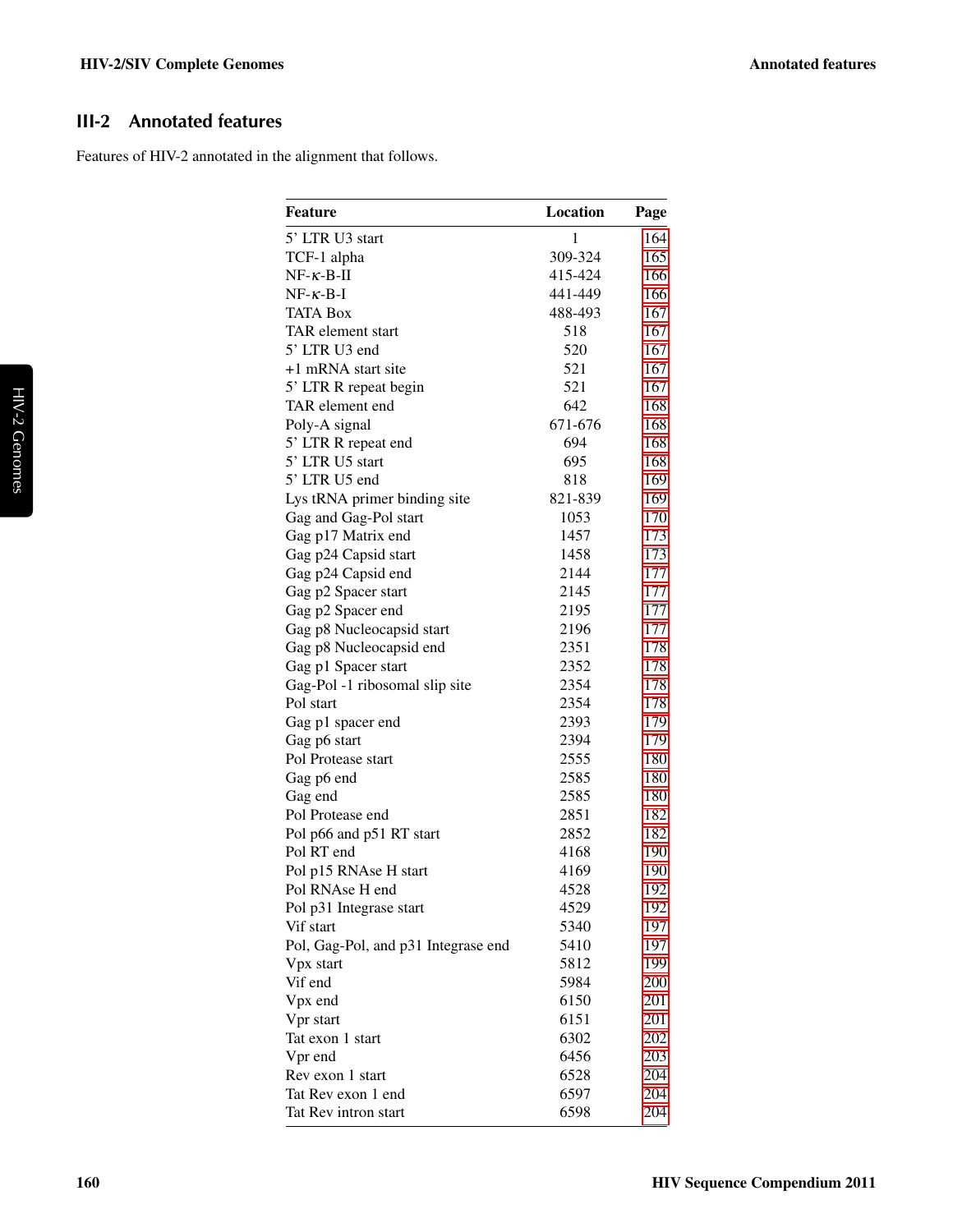| Feature                            | Location    | Page |
|------------------------------------|-------------|------|
| Env signal peptide start           | 6604        | 204  |
| Env signal peptide end             | 6669        | 205  |
| Env gp120 start                    | 6670        | 205  |
| V1 loop start                      | 6941        | 206  |
| V1 loop end                        | 7104        | 207  |
| V2 loop start                      | 7108        | 207  |
| V <sub>2</sub> loop end            | 7236        | 208  |
| V3 loop start                      | 7534        | 210  |
| V3 loop end                        | 7635        | 211  |
| V4 loop start                      | 7807        | 212  |
| V4 loop end                        | 7899        | 212  |
| V5 loop start                      | 8017        | 213  |
| V5 loop end                        | 8034        | 213  |
| Rev Responsive Element (RRE) start | 8123        | 214  |
| Env gp120 end                      | 8178        | 214  |
| Env gp41 start                     | 8179        | 214  |
| RRE end                            | 8479        | 216  |
| Tat Rev intron end                 | 8805        | 218  |
| Tat Rev exon 2 start               | 8806        | 218  |
| Tat end                            | 8902        | 218  |
| Rev end                            | 9059        | 219  |
| Nef start                          | 9077        | 219  |
| Env gp41, gp160 end                | 9243        | 220  |
| Premature stop in SMM239           | 9355        | 221  |
| 3' LTR U3 start                    | 9462        | 222  |
| TCF-1 alpha binding                | 9770-9785   | 224  |
| Nef end                            | 9868        | 225  |
| $NF-\kappa-B-II$                   | 9876-9884   | 225  |
| $NF - \kappa - B - I$              | 9891-9900   | 225  |
| <b>TATA</b> box                    | 9949-9955   | 225  |
| TAR element start                  | 9980        | 225  |
| 3' LTR U3 end                      | 9978        | 225  |
| 3' LTR repeat start                | 9979        | 225  |
| TAR element end                    | 10103       | 226  |
| Poly-A signal                      | 10132-10137 | 226  |
| 3' LTR R repeat end                | 10155       | 226  |
| 3' LTR U5 start                    | 10156       | 226  |
| 3' LTR U5 end                      | 10279       | 227  |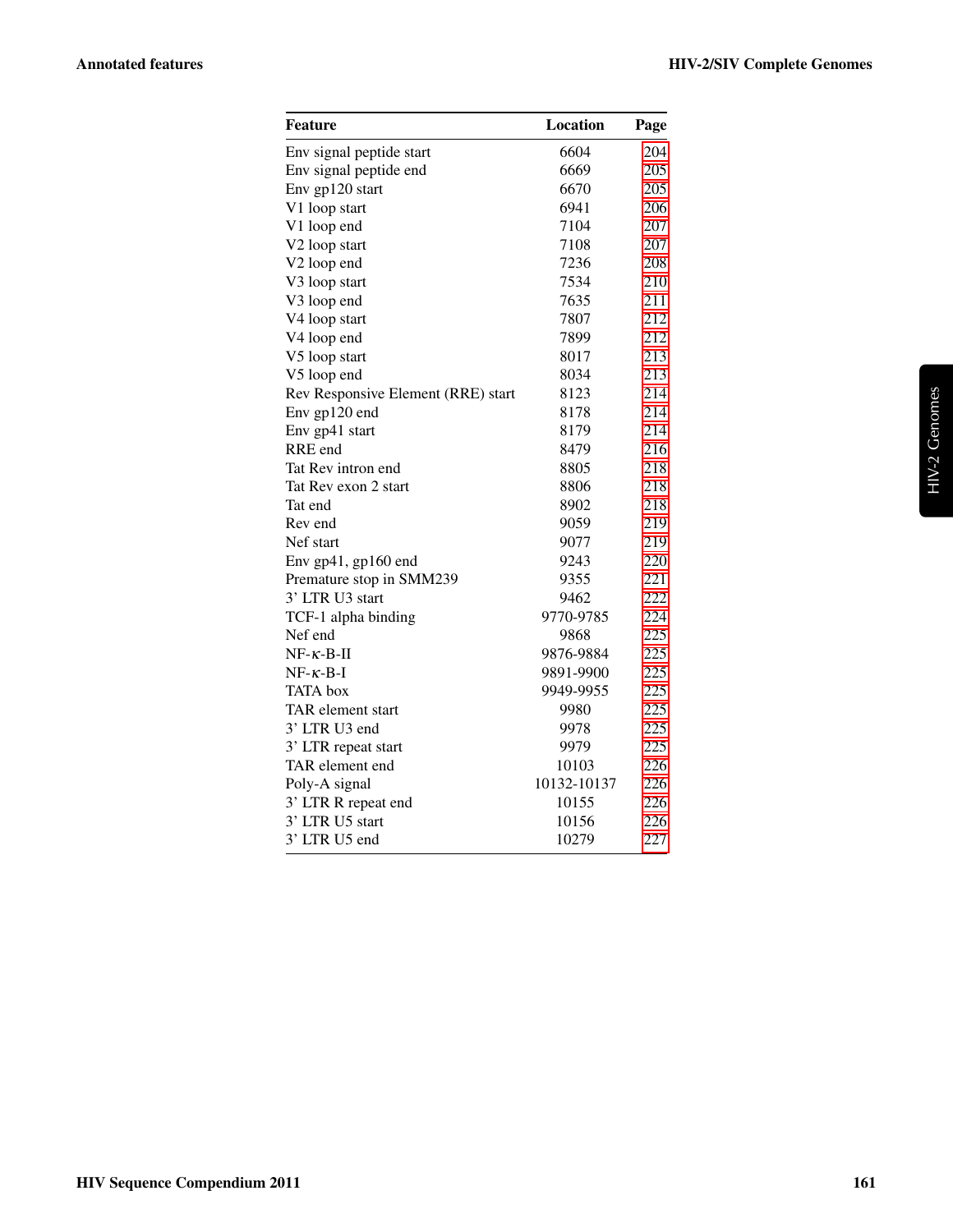#### <span id="page-3-0"></span>III-3 Sequences

Sequences included in the HIV-2/SIV complete genome alignment.

| <b>Name</b>              | <b>Accession</b> | Country              | <b>Author</b>    | Reference                              |
|--------------------------|------------------|----------------------|------------------|----------------------------------------|
| <b>MAC.US.x.239</b>      | M33262           | <b>United States</b> | Kestler, H.      | Science 248(4959):1109-1112<br>(1990)  |
| A.CI.88.UC2              | U38293           | Cote<br>D'Ivoire     | Barnett, S.W.    | Virology 222(1); 257-61 (1996)         |
| A.DE.x.BEN               | M30502           | Germany              | Kirchhoff, F.    | Virology 177(1):305-311 (1990)         |
| A.DE.x.PEI2_KR_KRCG      | U22047           | Germany              | Kraus, G.        | ARHR 14(1); 65-77 (1998)               |
| A.GH.x.GH1               | M30895           | Ghana                | Hasegawa, A.     | ARHR 5(6):593-604 (1989)               |
| A.GM.87.D194             | J04542           | Gambia               | Kuehnel, H.      | Proc Natl Acad Sci USA                 |
|                          |                  |                      |                  | 86(7):2383-2387 (1989)                 |
| A.GM.x.ISY_SBL_6669_85   | J04498           | Gambia               | Franchini, G.    | Proc Natl Acad Sci USA                 |
|                          |                  |                      |                  | 86(7):2433-2437 (1989)                 |
| A.GM.x.MCN13             | AY509259         | Gambia               | Schmitz, C.      | J Virol 78(4):2006-2016 (2004)         |
| A.GM.x.MCR35             | AY509260         | Gambia               | Schmitz, C.      | J Virol 78(4):2006-2016 (2004)         |
| A.GW.86.FG_clone_NIHZ    | J03654           | Guinea-              | Zagury, J.F.     | Proc Natl Acad Sci USA                 |
|                          |                  | <b>Bissau</b>        |                  | 85(16):5941-5945 (1988)                |
| A.GW.87.CAM2CG           | D00835           | Guinea-              | Tristem, M.      | J Gen Virol 72(PT 3):721-724           |
|                          |                  | <b>Bissau</b>        |                  | (1991)                                 |
| A.GW.x.ALI               | AF082339         | Portugal             | Reeves, J.D.     | J Virol 73(9); 7795-804 (1999)         |
| A.GW.x.MDS               | Z48731           | Guinea-              | Becker, M.       | Unpublished                            |
|                          |                  | <b>Bissau</b>        |                  |                                        |
| A.IN.07.NNVA             | EU980602         | India                | Gurjar, S.R.     | JAIDS 52(3); 329-35 (2009)             |
| A.IN.95.CRIK_147         | DQ307022         | India                | Santhosh, C.V.   | ARHR 24(10); 1315-7 (2008)             |
| A.SN.85.ROD              | M15390           | Senegal              | Clavel, F.       | Nature 324(6098):691-695 (1986)        |
| AB.CM.03.03CM_510_03     | EU028345         | Cameroon             | Yamaguchi, J.    | ARHR 24(1):86-91 (2008)                |
| <b>B.CI.88.UC1</b>       | L07625           | Cote                 | Barnett, S.W.    | J Virol 67(2):1006-1014 (1993)         |
|                          |                  | D'Ivoire             |                  |                                        |
| B.CI.x.20_56             | AB485670         | Cote                 | Takekawa, N.     | Unpublished                            |
|                          |                  | D'Ivoire             |                  |                                        |
| <b>B.CI.x.EHO</b>        | U27200           | Cote                 | Rey-Cuille, M.A. | Virology 202(1):471-476 (1994)         |
|                          |                  | D'Ivoire             |                  |                                        |
| B.GH.86.D205_ALT         | X61240           | Ghana                | Dietrich, U.     | Nature 342(6252):948-950 (1989)        |
| B.JP.01.KR020_IMCJ_KR020 | AB100245         | Japan                | Kusagawa, S.     | ARHR 19(11):1045-1049 (2003)           |
| G.CI.92.Abt96            | AF208027         | Cote                 | Brennan, C.A.    | ARHR 13(5):401-404 (1997)              |
|                          |                  | D'Ivoire             |                  |                                        |
| H2 01 AB.CI.90.7312A     | L36874           | Cote                 | Gao, F.          | Unpublished                            |
|                          |                  | D'Ivoire             |                  |                                        |
| H2_01_AB.JP.04.JP_NMC307 | AB499693         | Japan                | Ibe, S.          | JAIDS 54(3):241-247 (2010)             |
| H2_01_AB.JP.07.JP_NMC716 | AB499694         | Japan                | Ibe, S.          | JAIDS 54(3):241-247 (2010)             |
| H2_01_AB.JP.08.JP_NMC842 | AB499695         | Japan                | Ibe, S.          | JAIDS 54(3):241-247 (2010)             |
| U.FR.96.12034            | AY530889         | France               | Damond, F.       | ARHR 20(6):666-672 (2004)              |
| MAC.US.x.17EC1           | AY033233         | <b>United States</b> | Anderson, M.G.   | Virology 195(2):616-626 (1993)         |
| MAC.US.x.17EFR           | AY033146         | <b>United States</b> | Flaherty, M.T.   | J Virol 71(8):5790-5798 (1997)         |
| MAC.US.x.1937            | AY611495         | <b>United States</b> | O'Connor, D.H.   | J Virol 78(24):14012-14022 (2004)      |
| MAC.US.x.2065            | AY611493         | <b>United States</b> | O'Connor, D.H.   | J Virol 78(24):14012-14022 (2004)      |
| MAC.US.x.251_1A11        | M76764           | <b>United States</b> | Marthas, M.L.    | J Med Primatol 18(3-4):311-9<br>(1989) |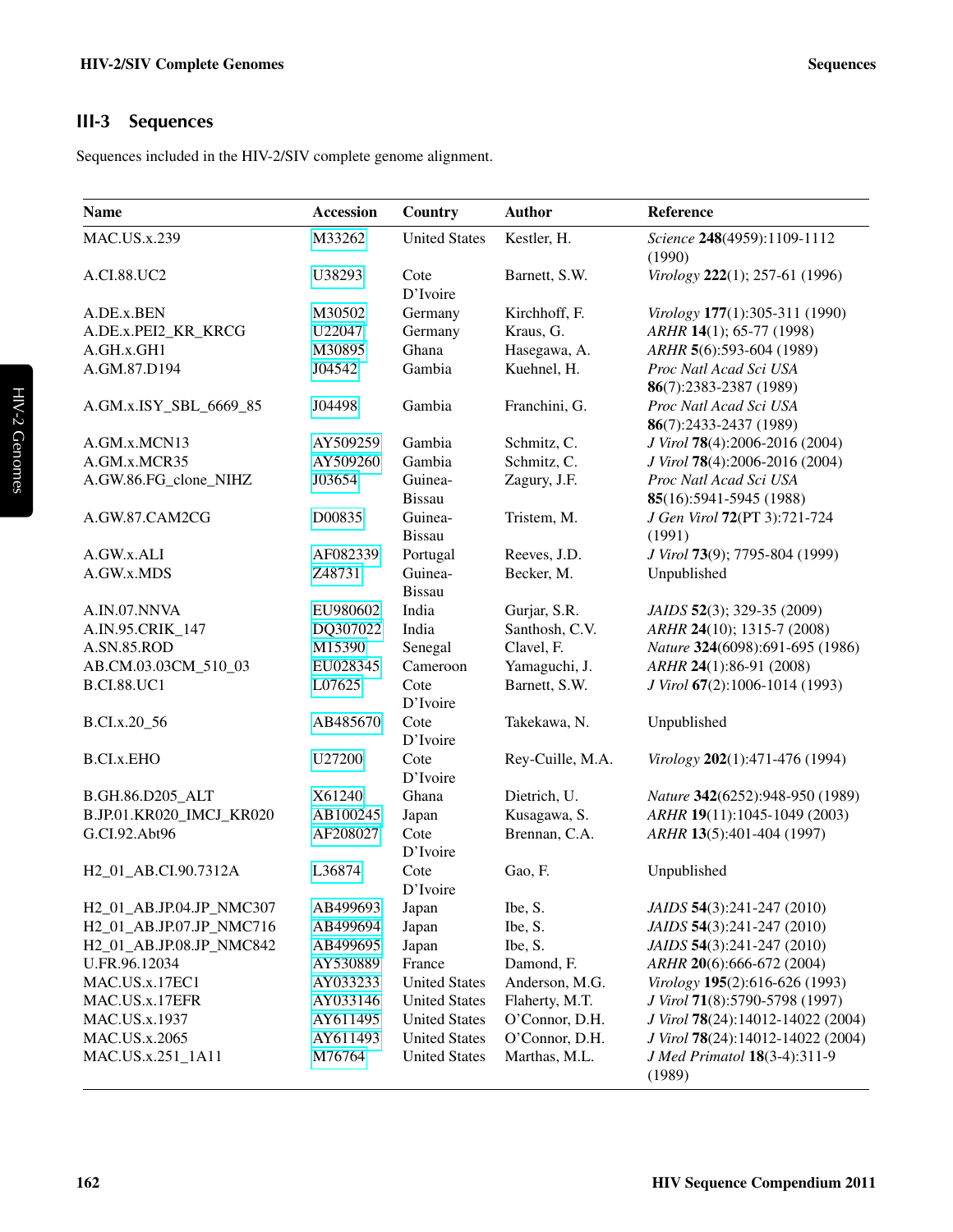| <b>Name</b>            | <b>Accession</b> | Country              | <b>Author</b>   | Reference                                                                                                                                                                                                             |
|------------------------|------------------|----------------------|-----------------|-----------------------------------------------------------------------------------------------------------------------------------------------------------------------------------------------------------------------|
| MAC.US.x.251_32H_PJ5   | D01065           | <b>United States</b> | Rud, E.W.       | (in) Brown, F, Chanock, RM and<br>Ginsberg, HS(Eds); VACCINES 92:<br><b>MODERN APPROACHES TO</b><br>NEW VACCINES INCLUDING<br>PREVENTION OF AIDS:<br>229-235; Cold Spring Harbor<br>Laboratory Press, New York (1992) |
| MAC.US.x.251_BK28      | M19499           | <b>United States</b> | Hirsch, V.      | Cell 49(3):307-319 (1987)                                                                                                                                                                                             |
| MAC.US.x.80035         | AY611486         | <b>United States</b> | O'Connor, D.H.  | J Virol 78(24):14012-14022 (2004)                                                                                                                                                                                     |
| MAC.US.x.81035         | AY599200         | <b>United States</b> | O'Connor, D.H.  | J Virol 78(24):14012-14022 (2004)                                                                                                                                                                                     |
| MAC.US.x.85013         | AY611490         | <b>United States</b> | O'Connor, D.H.  | J Virol 78(24):14012-14022 (2004)                                                                                                                                                                                     |
| MAC.US.x.87082         | AY600249         | <b>United States</b> | O'Connor, D.H.  | J Virol 78(24):14012-14022 (2004)                                                                                                                                                                                     |
| MAC.US.x.92050         | AY603959         | <b>United States</b> | O'Connor, D.H.  | J Virol 78(24):14012-14022 (2004)                                                                                                                                                                                     |
| MAC.US.x.92077         | AY599201         | <b>United States</b> | O'Connor, D.H.  | J Virol 78(24):14012-14022 (2004)                                                                                                                                                                                     |
| MAC.US.x.93057         | AY611492         | <b>United States</b> | O'Connor, D.H.  | J Virol 78(24):14012-14022 (2004)                                                                                                                                                                                     |
| MAC.US.x.93062         | AY607704         | <b>United States</b> | O'Connor, D.H.  | J Virol 78(24):14012-14022 (2004)                                                                                                                                                                                     |
| MAC.US.x.95058         | AY611494         | <b>United States</b> | O'Connor, D.H.  | J Virol 78(24):14012-14022 (2004)                                                                                                                                                                                     |
| <b>MAC.US.x.95086</b>  | AY607703         | <b>United States</b> | O'Connor, D.H.  | J Virol 78(24):14012-14022 (2004)                                                                                                                                                                                     |
| MAC.US.x.95112         | AY588946         | <b>United States</b> | O'Connor, D.H.  | J Virol 78(24):14012-14022 (2004)                                                                                                                                                                                     |
| MAC.US.x.96016         | AY607701         | <b>United States</b> | O'Connor, D.H.  | J Virol 78(24):14012-14022 (2004)                                                                                                                                                                                     |
| MAC.US.x.96020         | AY611488         | <b>United States</b> | O'Connor, D.H.  | J Virol 78(24):14012-14022 (2004)                                                                                                                                                                                     |
| MAC.US.x.96072         | AY611491         | <b>United States</b> | O'Connor, D.H.  | J Virol 78(24):14012-14022 (2004)                                                                                                                                                                                     |
| MAC.US.x.96081         | AY597209         | <b>United States</b> | O'Connor, D.H.  | J Virol 78(24):14012-14022 (2004)                                                                                                                                                                                     |
| MAC.US.x.96093         | AY611489         | <b>United States</b> | O'Connor, D.H.  | J Virol 78(24):14012-14022 (2004)                                                                                                                                                                                     |
| MAC.US.x.96114         | AY588945         | <b>United States</b> | O'Connor, D.H.  | J Virol 78(24):14012-14022 (2004)                                                                                                                                                                                     |
| MAC.US.x.96123         | AY611487         | <b>United States</b> | O'Connor, D.H.  | J Virol 78(24):14012-14022 (2004)                                                                                                                                                                                     |
| MAC.US.x.96135         | AY607702         | <b>United States</b> | O'Connor, D.H.  | J Virol 78(24):14012-14022 (2004)                                                                                                                                                                                     |
| MAC.US.x.97009         | AY599199         | <b>United States</b> | O'Connor, D.H.  | J Virol 78(24):14012-14022 (2004)                                                                                                                                                                                     |
| MAC.US.x.97074         | AY599198         | <b>United States</b> | O'Connor, D.H.  | J Virol 78(24):14012-14022 (2004)                                                                                                                                                                                     |
| MAC.US.x.MM142_IVMXX   | Y00277           | <b>United States</b> | Chakrabarti, L. | Nature 328(6130):543-547 (1987)                                                                                                                                                                                       |
| MAC.US.x.SMM142_patent | BD131285         | <b>United States</b> | Alizon, M.      | Patent: JP 2002030099-A 2                                                                                                                                                                                             |
|                        |                  |                      |                 | 29-JAN-2002; INSTITUT                                                                                                                                                                                                 |
|                        |                  |                      |                 | <b>PASTEUR</b>                                                                                                                                                                                                        |
| MAC.US.x.r80025        | AY576480         | <b>United States</b> | O'Connor, D.H.  | J Virol 78(24):14012-14022 (2004)                                                                                                                                                                                     |
| MAC.US.x.r90131        | AY576481         | <b>United States</b> | O'Connor, D.H.  | J Virol 78(24):14012-14022 (2004)                                                                                                                                                                                     |
| MNE.US.82.MNE_8        | M32741           | <b>United States</b> | Kimata, J.T.    | J Virol 72(1):245-256 (1998)                                                                                                                                                                                          |
| MNE.US.x.MNE027        | U79412           | <b>United States</b> | Kimata, J.T.    | J Virol 72(1):245-256 (1998)                                                                                                                                                                                          |
| SMM.SL.92.SL92B        | AF334679         | Sierra Leone         | Chen, Z.        | J Virol 70(6):3617-3627 (1996)                                                                                                                                                                                        |
| SMM.US.x.F236_H4       | X14307           | <b>United States</b> | Hirsch, V.M.    | Nature 339(6223); 389-92 (1989)                                                                                                                                                                                       |
| SMM.US.x.H9            | M80194           | <b>United States</b> | Courgnaud, V.   | J Virol 66(1):414-419 (1992)                                                                                                                                                                                          |
| SMM.US.x.PBJ14_15      | L03295           | <b>United States</b> | Dewhurst, S.    | Nature 345(6276):636-640 (1990)                                                                                                                                                                                       |
| SMM.US.x.PBJA          | M31325           | <b>United States</b> | Dewhurst, S.    | Nature 345(6276):636-640 (1990)                                                                                                                                                                                       |
| SMM.US.x.PBJ_143       | M80193           | <b>United States</b> | Courgnaud, V.   | J Virol 66(1):414-419 (1992)                                                                                                                                                                                          |
| SMM.US.x.PBJ_6P6       | L09212           | <b>United States</b> | Novembre, F.J.  | J Virol 67(5):2466-2474 (1993)                                                                                                                                                                                        |
| SMM.US.x.PGM53         | AF077017         | <b>United States</b> | Novembre, F.J.  | J Virol 72(11):8841-8851 (1998)                                                                                                                                                                                       |
| SMM.US.x.SME543        | U72748           | <b>United States</b> | Hirsch, V.      | J Virol 71(2):1608-1620 (1997)                                                                                                                                                                                        |
| STM.US.89.STM_37_16    | M83293           | <b>United States</b> | Novembre, F.J.  | Virology 186(2):783-787 (1992)                                                                                                                                                                                        |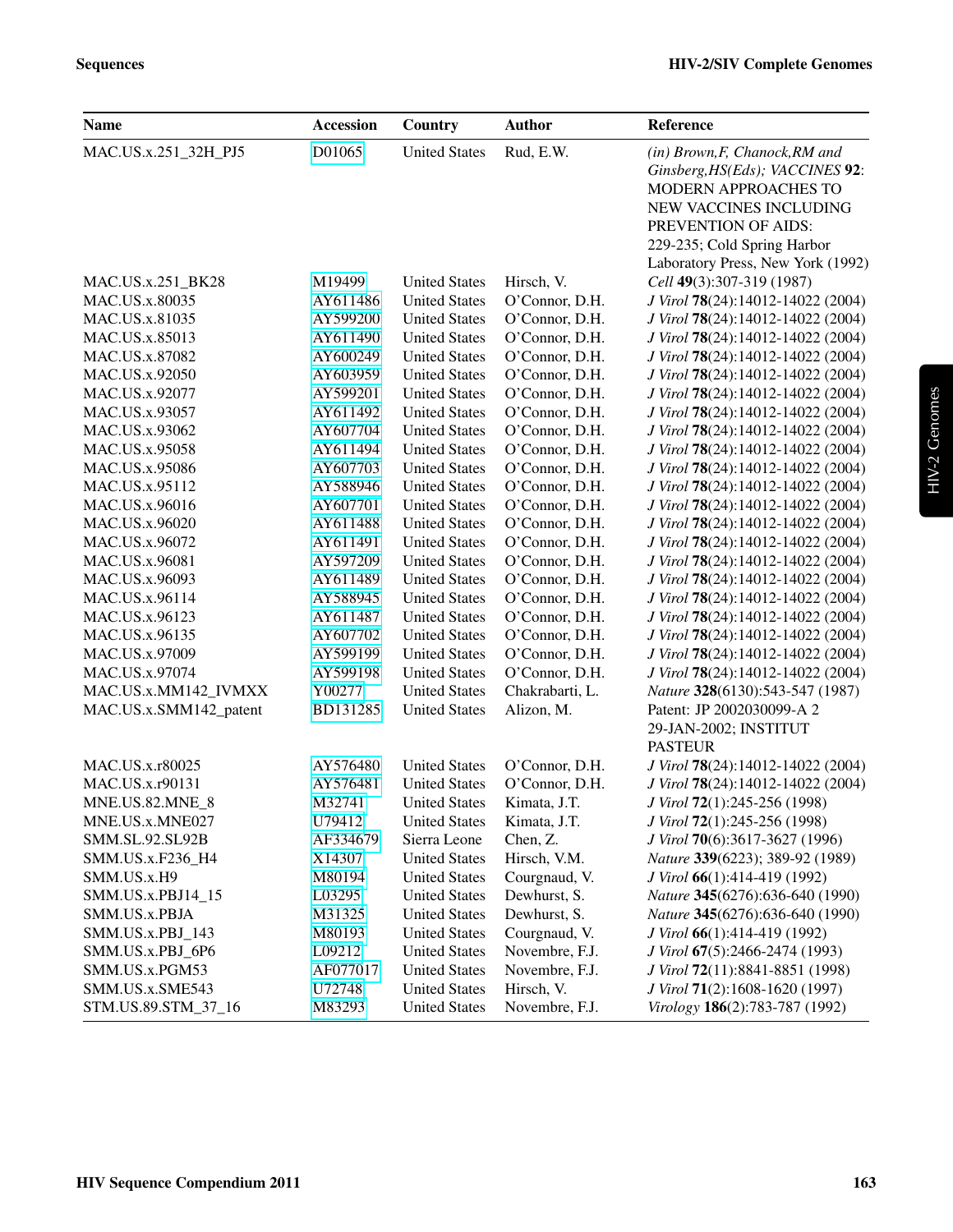<span id="page-5-1"></span>

| ؟<br>i<br>ì<br>ć |
|------------------|
| i<br>ì           |

<span id="page-5-0"></span>

|                                                                             | 5' LTR U3 start                                                                                                                                                                                                                                                                                                                                                                                                                                                                        |
|-----------------------------------------------------------------------------|----------------------------------------------------------------------------------------------------------------------------------------------------------------------------------------------------------------------------------------------------------------------------------------------------------------------------------------------------------------------------------------------------------------------------------------------------------------------------------------|
| MAC.US.x.239                                                                |                                                                                                                                                                                                                                                                                                                                                                                                                                                                                        |
| A.CI.88.UC2<br>A.DE.x.BEN                                                   | 169                                                                                                                                                                                                                                                                                                                                                                                                                                                                                    |
| A.DE.x.PEI2 KR KRCG                                                         |                                                                                                                                                                                                                                                                                                                                                                                                                                                                                        |
| A.GH.x.GH1<br>A.GM.87.D194                                                  |                                                                                                                                                                                                                                                                                                                                                                                                                                                                                        |
| A.GM.x.ISY SBL 6669 85                                                      |                                                                                                                                                                                                                                                                                                                                                                                                                                                                                        |
| A.GM.x.MCNI3<br>A.GM.X.MCR35                                                |                                                                                                                                                                                                                                                                                                                                                                                                                                                                                        |
| A.GW.86.FG clone NIHZ<br>A.GW.87.CAM2CG                                     |                                                                                                                                                                                                                                                                                                                                                                                                                                                                                        |
| A.GW.x.ALI                                                                  | 169                                                                                                                                                                                                                                                                                                                                                                                                                                                                                    |
| A.GW.x.MDS<br>A.IN.07.NNVA                                                  |                                                                                                                                                                                                                                                                                                                                                                                                                                                                                        |
| A.IN.95.CRIK 147                                                            |                                                                                                                                                                                                                                                                                                                                                                                                                                                                                        |
| A.SN.85.ROD<br>AB.CM.03.03CM 510 03                                         |                                                                                                                                                                                                                                                                                                                                                                                                                                                                                        |
| B.CI.88.UC1                                                                 |                                                                                                                                                                                                                                                                                                                                                                                                                                                                                        |
| B.CI.x.20 56                                                                |                                                                                                                                                                                                                                                                                                                                                                                                                                                                                        |
| B.CI.x.EHO<br>B.GH.86.D205 ALT                                              |                                                                                                                                                                                                                                                                                                                                                                                                                                                                                        |
| B.JP.01.KR020 IMCJ KR020                                                    |                                                                                                                                                                                                                                                                                                                                                                                                                                                                                        |
| G.CI.92.Abt96<br>H2 01 AB.CI.90.7312A                                       |                                                                                                                                                                                                                                                                                                                                                                                                                                                                                        |
| H2 <sup>-01-AB.JP.04.JP NMC307</sup>                                        |                                                                                                                                                                                                                                                                                                                                                                                                                                                                                        |
| H2 01 AB.JP.07.JP NMC716<br>H2 <sup>-01-AB.JP.08.JP<sup>-</sup>NMC842</sup> |                                                                                                                                                                                                                                                                                                                                                                                                                                                                                        |
| U.FR.96.12034                                                               |                                                                                                                                                                                                                                                                                                                                                                                                                                                                                        |
| MAC.US.x.17EC1                                                              |                                                                                                                                                                                                                                                                                                                                                                                                                                                                                        |
| MAC.US.x.17EFR<br>MAC.US.x.1937                                             |                                                                                                                                                                                                                                                                                                                                                                                                                                                                                        |
| MAC.US.x.2065                                                               | 169                                                                                                                                                                                                                                                                                                                                                                                                                                                                                    |
| MAC.US.x.251 1A11<br>MAC.US.x.251 32H PJ5                                   | 169                                                                                                                                                                                                                                                                                                                                                                                                                                                                                    |
| MAC.US.x.251 <sup>-</sup> BK28<br>MAC.US.x.80035                            | 169                                                                                                                                                                                                                                                                                                                                                                                                                                                                                    |
| MAC.US.x.81035<br>MAC.US.x.85013                                            |                                                                                                                                                                                                                                                                                                                                                                                                                                                                                        |
| MAC.US.x.87082                                                              |                                                                                                                                                                                                                                                                                                                                                                                                                                                                                        |
| MAC.US.x.92050                                                              |                                                                                                                                                                                                                                                                                                                                                                                                                                                                                        |
| MAC.US.x.92077<br>MAC.US.x.93057                                            |                                                                                                                                                                                                                                                                                                                                                                                                                                                                                        |
| MAC.US.x.93062<br>MAC.US.x.95058                                            |                                                                                                                                                                                                                                                                                                                                                                                                                                                                                        |
| MAC.US.x.95086                                                              |                                                                                                                                                                                                                                                                                                                                                                                                                                                                                        |
| MAC.US.x.95112<br>MAC.US.x.96016                                            |                                                                                                                                                                                                                                                                                                                                                                                                                                                                                        |
| MAC.US.x.96020                                                              |                                                                                                                                                                                                                                                                                                                                                                                                                                                                                        |
| MAC.US.x.96072<br>MAC.US.x.96081                                            |                                                                                                                                                                                                                                                                                                                                                                                                                                                                                        |
| MAC. US. x. 96093<br>MAC.US.x.96114                                         |                                                                                                                                                                                                                                                                                                                                                                                                                                                                                        |
| MAC.US.x.96123                                                              |                                                                                                                                                                                                                                                                                                                                                                                                                                                                                        |
| MAC. US. x. 96135<br>MAC.US.x.97009                                         |                                                                                                                                                                                                                                                                                                                                                                                                                                                                                        |
| MAC.US.x.97074                                                              |                                                                                                                                                                                                                                                                                                                                                                                                                                                                                        |
| MAC.US.x.MM142 IVMXX<br>MAC.US.x.SMM142 patent                              |                                                                                                                                                                                                                                                                                                                                                                                                                                                                                        |
| MAC. US. x. r80025<br>MAC.US.x.r90131                                       |                                                                                                                                                                                                                                                                                                                                                                                                                                                                                        |
| MNE.US.82.MNE 8                                                             |                                                                                                                                                                                                                                                                                                                                                                                                                                                                                        |
| MNE.US.x.MNE027                                                             |                                                                                                                                                                                                                                                                                                                                                                                                                                                                                        |
| SMM.SL.92.SL92B<br>SMM.US.x.F236 H4                                         | $\lambda_1 \lambda_2 \ldots \lambda_{n-1} \lambda_3 \ldots \lambda_{n-2} \ldots \lambda_{n-1} \ldots \lambda_{n-1} \ldots \lambda_{n-1} \ldots \lambda_{n-1} \ldots \lambda_{n-1} \ldots \lambda_{n-1} \ldots \lambda_{n-1} \ldots \lambda_{n-1} \ldots \lambda_{n-1} \ldots \lambda_{n-1} \ldots \lambda_{n-1} \ldots \lambda_{n-1} \ldots \lambda_{n-1} \ldots \lambda_{n-1} \ldots \lambda_{n-1} \ldots \lambda_{n-1} \ldots \lambda_{n-1} \ldots \lambda_{n-1} \ldots \lambda_{n-$ |
| SMM.US.x.H9                                                                 |                                                                                                                                                                                                                                                                                                                                                                                                                                                                                        |
| SMM.US.x.PBJ14 15<br>SMM.US.x.PBJA                                          |                                                                                                                                                                                                                                                                                                                                                                                                                                                                                        |
| SMM. US. x. PBJ 143<br>SMM.US.x.PBJ <sup>-6P6</sup>                         |                                                                                                                                                                                                                                                                                                                                                                                                                                                                                        |
| SMM.US.x.PGM53                                                              |                                                                                                                                                                                                                                                                                                                                                                                                                                                                                        |
| SMM.US.x.SME543<br>STM.US.89.STM 37 16                                      | 169                                                                                                                                                                                                                                                                                                                                                                                                                                                                                    |
|                                                                             |                                                                                                                                                                                                                                                                                                                                                                                                                                                                                        |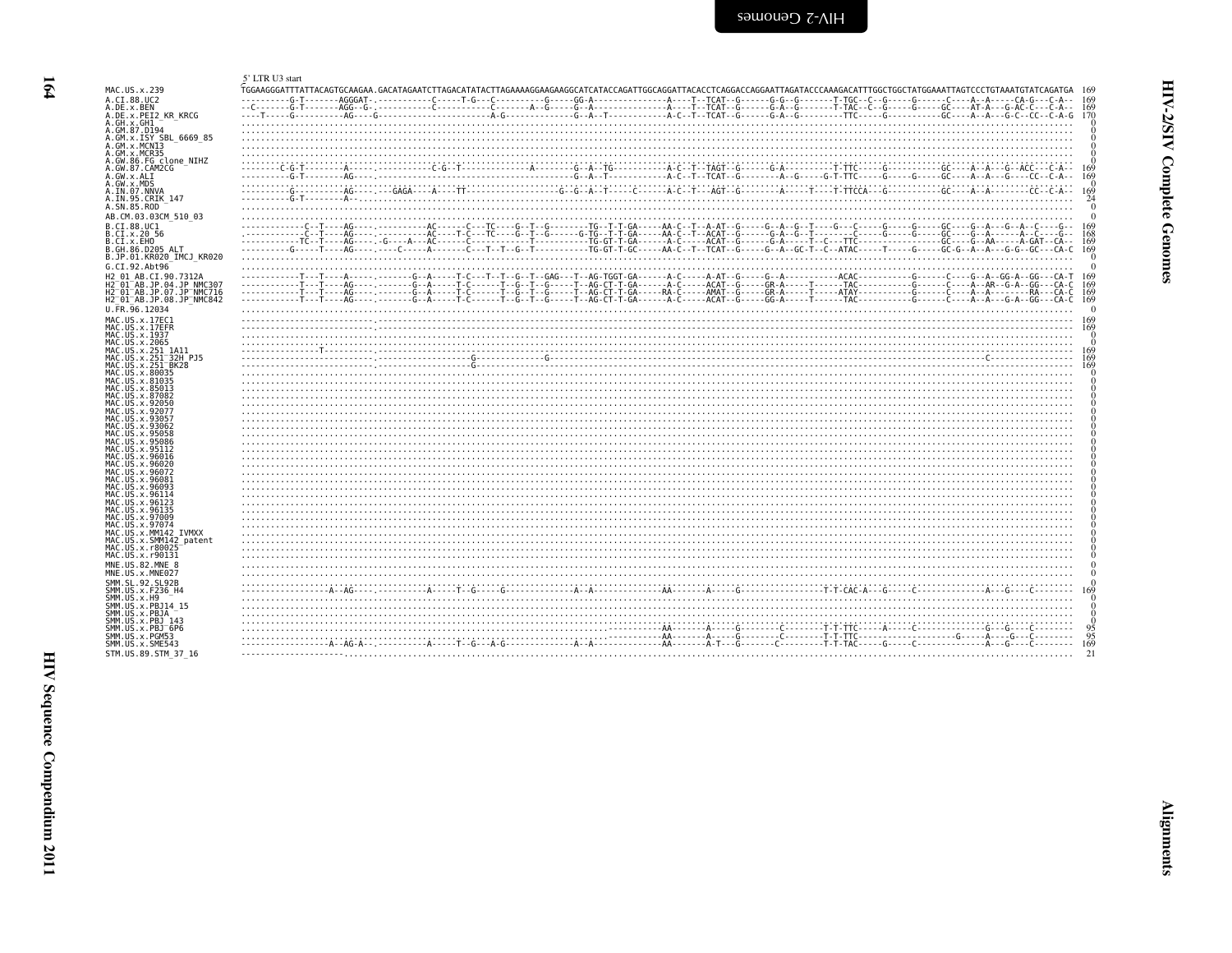<span id="page-6-0"></span>

| $GGCACAG. \dots\dots\dots\dots GAGGATGAGGAGAGATATTTTATGCATCTCCAGCTCAAACTTCCCAGTGGGATGACCCTTGGGGAGGGGGGAGGGTTCTAGGGAGTTTTGATCCCAACTCTGGCCTTATGAGCTTATGAGGCATATGTTAGATACCCAGAGGATTTGGAAGCAAGTTTGGAGAGGTTTGAGCTGGGGATGAGGTTTTTGAGGAGTGGGATGAGGTTTTTGAGGAGTGGGATGAGGTTTTTGGGGATGAGGTTTTTGGGGATGAGGTTTTTGGGGATGAGGTTTTTGGGGATGAGTTTTGGGGATGAGTTTTTGAGTTTTGAGGCTGAGTTTTGGGGATG$<br>A.DE.x.BEN<br>319<br>A.DE.x.PEI2 KR KRCG<br>A.GM.x.ISY SBL 6669 85<br>A.GM.x.MCNI3<br>A.GW.86.FG clone NIHZ<br>A.GW.87.CAM2CG<br>327<br>A.IN.07.NNVA<br>A.IN.95.CRIK 147<br>B.CI.x.20 56<br>B.CI.x.EHO<br>B.JP.01.KR020 IMCJ KR020<br>G.CI.92.Abt96<br>H2 01 AB.CI.90.7312A<br>H2 <sup>-01-AB.JP.04.JP NMC307</sup><br>H2 <sup>-01-AB.JP.08.JP-NMC842</sup><br>U.FR.96.12034<br>MAC.US.x.17EC1<br>$\frac{1}{3}$<br>MAC.US.x.17EFR<br>MAC.US.x.2065<br>$A_6$ . The contract of the contract of the contract of the contract of the contract of the contract of the contract of the contract of the contract of the contract of the contract of the contract of the contract of the c<br>MAC.US.x.251 1A11<br>327<br>MAC.US.x.251 <sup>-</sup> 32H PJ5<br>MAC.US.x.80035<br>MAC.US.x.81035<br>MAC.US.x.87082<br>MAC.US.x.92050<br>MAC.US.x.93062<br>MAC.US.x.95058<br>MAC.US.x.95112<br>MAC.US.x.96016<br>MAC.US.x.96081<br>MAC.US.x.96093<br>MAC.US.x.96123<br>MAC.US.x.96135<br>MAC.US.x.97074<br>MAC.US.x.MM142 IVMXX<br>MAC.US.x.SMM142 patent<br>MAC.US.x.r90131<br>MNE.US.82.MNE 8<br>MNE.US.x.MNE027<br>SMM.SL.92.SL92B<br>SMM.US.x.H9<br>SMM.US.x.PBJ14 15<br>$^{82}_{82}$<br>$\frac{25}{25}$<br>$\frac{25}{32}$<br>SMM.US.x.PBJ <sup>-</sup> 6P6<br>SMM.US.x.PGM53 |                                                   | TCF-1 alpha |
|--------------------------------------------------------------------------------------------------------------------------------------------------------------------------------------------------------------------------------------------------------------------------------------------------------------------------------------------------------------------------------------------------------------------------------------------------------------------------------------------------------------------------------------------------------------------------------------------------------------------------------------------------------------------------------------------------------------------------------------------------------------------------------------------------------------------------------------------------------------------------------------------------------------------------------------------------------------------------------------------------------------------------------------------------------------------------------------------------------------------------------------------------------------------------------------------------------------------------------------------------------------------------------------------------------------------------------------------------------------------------------------------------------------------------------------------------------------------------------------------------------------------------------------------------------------------------------------------------------------------------------------------------------|---------------------------------------------------|-------------|
|                                                                                                                                                                                                                                                                                                                                                                                                                                                                                                                                                                                                                                                                                                                                                                                                                                                                                                                                                                                                                                                                                                                                                                                                                                                                                                                                                                                                                                                                                                                                                                                                                                                        | MAC.US.x.239                                      |             |
|                                                                                                                                                                                                                                                                                                                                                                                                                                                                                                                                                                                                                                                                                                                                                                                                                                                                                                                                                                                                                                                                                                                                                                                                                                                                                                                                                                                                                                                                                                                                                                                                                                                        | A.CI.88.UC2                                       |             |
|                                                                                                                                                                                                                                                                                                                                                                                                                                                                                                                                                                                                                                                                                                                                                                                                                                                                                                                                                                                                                                                                                                                                                                                                                                                                                                                                                                                                                                                                                                                                                                                                                                                        |                                                   |             |
|                                                                                                                                                                                                                                                                                                                                                                                                                                                                                                                                                                                                                                                                                                                                                                                                                                                                                                                                                                                                                                                                                                                                                                                                                                                                                                                                                                                                                                                                                                                                                                                                                                                        | A.GH.x.GH1                                        |             |
|                                                                                                                                                                                                                                                                                                                                                                                                                                                                                                                                                                                                                                                                                                                                                                                                                                                                                                                                                                                                                                                                                                                                                                                                                                                                                                                                                                                                                                                                                                                                                                                                                                                        | A.GM.87.D194                                      |             |
|                                                                                                                                                                                                                                                                                                                                                                                                                                                                                                                                                                                                                                                                                                                                                                                                                                                                                                                                                                                                                                                                                                                                                                                                                                                                                                                                                                                                                                                                                                                                                                                                                                                        |                                                   |             |
|                                                                                                                                                                                                                                                                                                                                                                                                                                                                                                                                                                                                                                                                                                                                                                                                                                                                                                                                                                                                                                                                                                                                                                                                                                                                                                                                                                                                                                                                                                                                                                                                                                                        | A.GM.x.MCR35                                      |             |
|                                                                                                                                                                                                                                                                                                                                                                                                                                                                                                                                                                                                                                                                                                                                                                                                                                                                                                                                                                                                                                                                                                                                                                                                                                                                                                                                                                                                                                                                                                                                                                                                                                                        |                                                   |             |
|                                                                                                                                                                                                                                                                                                                                                                                                                                                                                                                                                                                                                                                                                                                                                                                                                                                                                                                                                                                                                                                                                                                                                                                                                                                                                                                                                                                                                                                                                                                                                                                                                                                        | A.GW.x.ALI                                        |             |
|                                                                                                                                                                                                                                                                                                                                                                                                                                                                                                                                                                                                                                                                                                                                                                                                                                                                                                                                                                                                                                                                                                                                                                                                                                                                                                                                                                                                                                                                                                                                                                                                                                                        | A.GW.x.MDS                                        |             |
|                                                                                                                                                                                                                                                                                                                                                                                                                                                                                                                                                                                                                                                                                                                                                                                                                                                                                                                                                                                                                                                                                                                                                                                                                                                                                                                                                                                                                                                                                                                                                                                                                                                        |                                                   |             |
|                                                                                                                                                                                                                                                                                                                                                                                                                                                                                                                                                                                                                                                                                                                                                                                                                                                                                                                                                                                                                                                                                                                                                                                                                                                                                                                                                                                                                                                                                                                                                                                                                                                        | A.SN.85.ROD                                       |             |
|                                                                                                                                                                                                                                                                                                                                                                                                                                                                                                                                                                                                                                                                                                                                                                                                                                                                                                                                                                                                                                                                                                                                                                                                                                                                                                                                                                                                                                                                                                                                                                                                                                                        | AB.CM.03.03CM 510 03                              |             |
|                                                                                                                                                                                                                                                                                                                                                                                                                                                                                                                                                                                                                                                                                                                                                                                                                                                                                                                                                                                                                                                                                                                                                                                                                                                                                                                                                                                                                                                                                                                                                                                                                                                        | B.CI.88.UC1                                       |             |
|                                                                                                                                                                                                                                                                                                                                                                                                                                                                                                                                                                                                                                                                                                                                                                                                                                                                                                                                                                                                                                                                                                                                                                                                                                                                                                                                                                                                                                                                                                                                                                                                                                                        |                                                   |             |
|                                                                                                                                                                                                                                                                                                                                                                                                                                                                                                                                                                                                                                                                                                                                                                                                                                                                                                                                                                                                                                                                                                                                                                                                                                                                                                                                                                                                                                                                                                                                                                                                                                                        | B.GH.86.D205 ALT                                  |             |
|                                                                                                                                                                                                                                                                                                                                                                                                                                                                                                                                                                                                                                                                                                                                                                                                                                                                                                                                                                                                                                                                                                                                                                                                                                                                                                                                                                                                                                                                                                                                                                                                                                                        |                                                   |             |
|                                                                                                                                                                                                                                                                                                                                                                                                                                                                                                                                                                                                                                                                                                                                                                                                                                                                                                                                                                                                                                                                                                                                                                                                                                                                                                                                                                                                                                                                                                                                                                                                                                                        |                                                   |             |
|                                                                                                                                                                                                                                                                                                                                                                                                                                                                                                                                                                                                                                                                                                                                                                                                                                                                                                                                                                                                                                                                                                                                                                                                                                                                                                                                                                                                                                                                                                                                                                                                                                                        |                                                   |             |
|                                                                                                                                                                                                                                                                                                                                                                                                                                                                                                                                                                                                                                                                                                                                                                                                                                                                                                                                                                                                                                                                                                                                                                                                                                                                                                                                                                                                                                                                                                                                                                                                                                                        | H2 <sup>-</sup> 01 <sup>-AB.JP.07.JP-NMC716</sup> |             |
|                                                                                                                                                                                                                                                                                                                                                                                                                                                                                                                                                                                                                                                                                                                                                                                                                                                                                                                                                                                                                                                                                                                                                                                                                                                                                                                                                                                                                                                                                                                                                                                                                                                        |                                                   |             |
|                                                                                                                                                                                                                                                                                                                                                                                                                                                                                                                                                                                                                                                                                                                                                                                                                                                                                                                                                                                                                                                                                                                                                                                                                                                                                                                                                                                                                                                                                                                                                                                                                                                        |                                                   |             |
|                                                                                                                                                                                                                                                                                                                                                                                                                                                                                                                                                                                                                                                                                                                                                                                                                                                                                                                                                                                                                                                                                                                                                                                                                                                                                                                                                                                                                                                                                                                                                                                                                                                        |                                                   |             |
|                                                                                                                                                                                                                                                                                                                                                                                                                                                                                                                                                                                                                                                                                                                                                                                                                                                                                                                                                                                                                                                                                                                                                                                                                                                                                                                                                                                                                                                                                                                                                                                                                                                        | MAC.US.x.1937                                     |             |
|                                                                                                                                                                                                                                                                                                                                                                                                                                                                                                                                                                                                                                                                                                                                                                                                                                                                                                                                                                                                                                                                                                                                                                                                                                                                                                                                                                                                                                                                                                                                                                                                                                                        |                                                   |             |
|                                                                                                                                                                                                                                                                                                                                                                                                                                                                                                                                                                                                                                                                                                                                                                                                                                                                                                                                                                                                                                                                                                                                                                                                                                                                                                                                                                                                                                                                                                                                                                                                                                                        |                                                   |             |
|                                                                                                                                                                                                                                                                                                                                                                                                                                                                                                                                                                                                                                                                                                                                                                                                                                                                                                                                                                                                                                                                                                                                                                                                                                                                                                                                                                                                                                                                                                                                                                                                                                                        | MAC.US.x.251 <sup>-</sup> BK28                    |             |
|                                                                                                                                                                                                                                                                                                                                                                                                                                                                                                                                                                                                                                                                                                                                                                                                                                                                                                                                                                                                                                                                                                                                                                                                                                                                                                                                                                                                                                                                                                                                                                                                                                                        |                                                   |             |
|                                                                                                                                                                                                                                                                                                                                                                                                                                                                                                                                                                                                                                                                                                                                                                                                                                                                                                                                                                                                                                                                                                                                                                                                                                                                                                                                                                                                                                                                                                                                                                                                                                                        | MAC.US.x.85013                                    |             |
|                                                                                                                                                                                                                                                                                                                                                                                                                                                                                                                                                                                                                                                                                                                                                                                                                                                                                                                                                                                                                                                                                                                                                                                                                                                                                                                                                                                                                                                                                                                                                                                                                                                        |                                                   |             |
|                                                                                                                                                                                                                                                                                                                                                                                                                                                                                                                                                                                                                                                                                                                                                                                                                                                                                                                                                                                                                                                                                                                                                                                                                                                                                                                                                                                                                                                                                                                                                                                                                                                        | MAC.US.x.92077                                    |             |
|                                                                                                                                                                                                                                                                                                                                                                                                                                                                                                                                                                                                                                                                                                                                                                                                                                                                                                                                                                                                                                                                                                                                                                                                                                                                                                                                                                                                                                                                                                                                                                                                                                                        | MAC.US.x.93057                                    |             |
|                                                                                                                                                                                                                                                                                                                                                                                                                                                                                                                                                                                                                                                                                                                                                                                                                                                                                                                                                                                                                                                                                                                                                                                                                                                                                                                                                                                                                                                                                                                                                                                                                                                        |                                                   |             |
|                                                                                                                                                                                                                                                                                                                                                                                                                                                                                                                                                                                                                                                                                                                                                                                                                                                                                                                                                                                                                                                                                                                                                                                                                                                                                                                                                                                                                                                                                                                                                                                                                                                        | MAC.US.x.95086                                    |             |
|                                                                                                                                                                                                                                                                                                                                                                                                                                                                                                                                                                                                                                                                                                                                                                                                                                                                                                                                                                                                                                                                                                                                                                                                                                                                                                                                                                                                                                                                                                                                                                                                                                                        |                                                   |             |
|                                                                                                                                                                                                                                                                                                                                                                                                                                                                                                                                                                                                                                                                                                                                                                                                                                                                                                                                                                                                                                                                                                                                                                                                                                                                                                                                                                                                                                                                                                                                                                                                                                                        | MAC.US.x.96020                                    |             |
|                                                                                                                                                                                                                                                                                                                                                                                                                                                                                                                                                                                                                                                                                                                                                                                                                                                                                                                                                                                                                                                                                                                                                                                                                                                                                                                                                                                                                                                                                                                                                                                                                                                        | MAC.US.x.96072                                    |             |
|                                                                                                                                                                                                                                                                                                                                                                                                                                                                                                                                                                                                                                                                                                                                                                                                                                                                                                                                                                                                                                                                                                                                                                                                                                                                                                                                                                                                                                                                                                                                                                                                                                                        |                                                   |             |
|                                                                                                                                                                                                                                                                                                                                                                                                                                                                                                                                                                                                                                                                                                                                                                                                                                                                                                                                                                                                                                                                                                                                                                                                                                                                                                                                                                                                                                                                                                                                                                                                                                                        | MAC.US.x.96114                                    |             |
|                                                                                                                                                                                                                                                                                                                                                                                                                                                                                                                                                                                                                                                                                                                                                                                                                                                                                                                                                                                                                                                                                                                                                                                                                                                                                                                                                                                                                                                                                                                                                                                                                                                        |                                                   |             |
|                                                                                                                                                                                                                                                                                                                                                                                                                                                                                                                                                                                                                                                                                                                                                                                                                                                                                                                                                                                                                                                                                                                                                                                                                                                                                                                                                                                                                                                                                                                                                                                                                                                        | MAC.US.x.97009                                    |             |
|                                                                                                                                                                                                                                                                                                                                                                                                                                                                                                                                                                                                                                                                                                                                                                                                                                                                                                                                                                                                                                                                                                                                                                                                                                                                                                                                                                                                                                                                                                                                                                                                                                                        |                                                   |             |
|                                                                                                                                                                                                                                                                                                                                                                                                                                                                                                                                                                                                                                                                                                                                                                                                                                                                                                                                                                                                                                                                                                                                                                                                                                                                                                                                                                                                                                                                                                                                                                                                                                                        |                                                   |             |
|                                                                                                                                                                                                                                                                                                                                                                                                                                                                                                                                                                                                                                                                                                                                                                                                                                                                                                                                                                                                                                                                                                                                                                                                                                                                                                                                                                                                                                                                                                                                                                                                                                                        | MAC.US.x.r80025                                   |             |
|                                                                                                                                                                                                                                                                                                                                                                                                                                                                                                                                                                                                                                                                                                                                                                                                                                                                                                                                                                                                                                                                                                                                                                                                                                                                                                                                                                                                                                                                                                                                                                                                                                                        |                                                   |             |
|                                                                                                                                                                                                                                                                                                                                                                                                                                                                                                                                                                                                                                                                                                                                                                                                                                                                                                                                                                                                                                                                                                                                                                                                                                                                                                                                                                                                                                                                                                                                                                                                                                                        |                                                   |             |
|                                                                                                                                                                                                                                                                                                                                                                                                                                                                                                                                                                                                                                                                                                                                                                                                                                                                                                                                                                                                                                                                                                                                                                                                                                                                                                                                                                                                                                                                                                                                                                                                                                                        |                                                   |             |
|                                                                                                                                                                                                                                                                                                                                                                                                                                                                                                                                                                                                                                                                                                                                                                                                                                                                                                                                                                                                                                                                                                                                                                                                                                                                                                                                                                                                                                                                                                                                                                                                                                                        | SMM.US.x.F236 H4                                  |             |
|                                                                                                                                                                                                                                                                                                                                                                                                                                                                                                                                                                                                                                                                                                                                                                                                                                                                                                                                                                                                                                                                                                                                                                                                                                                                                                                                                                                                                                                                                                                                                                                                                                                        |                                                   |             |
|                                                                                                                                                                                                                                                                                                                                                                                                                                                                                                                                                                                                                                                                                                                                                                                                                                                                                                                                                                                                                                                                                                                                                                                                                                                                                                                                                                                                                                                                                                                                                                                                                                                        | SMM.US.x.PBJA                                     |             |
|                                                                                                                                                                                                                                                                                                                                                                                                                                                                                                                                                                                                                                                                                                                                                                                                                                                                                                                                                                                                                                                                                                                                                                                                                                                                                                                                                                                                                                                                                                                                                                                                                                                        | SMM.US.x.PBJ 143                                  |             |
|                                                                                                                                                                                                                                                                                                                                                                                                                                                                                                                                                                                                                                                                                                                                                                                                                                                                                                                                                                                                                                                                                                                                                                                                                                                                                                                                                                                                                                                                                                                                                                                                                                                        |                                                   |             |
|                                                                                                                                                                                                                                                                                                                                                                                                                                                                                                                                                                                                                                                                                                                                                                                                                                                                                                                                                                                                                                                                                                                                                                                                                                                                                                                                                                                                                                                                                                                                                                                                                                                        | SMM.US.x.SME543                                   |             |
|                                                                                                                                                                                                                                                                                                                                                                                                                                                                                                                                                                                                                                                                                                                                                                                                                                                                                                                                                                                                                                                                                                                                                                                                                                                                                                                                                                                                                                                                                                                                                                                                                                                        | STM.US.89.STM 37 16                               |             |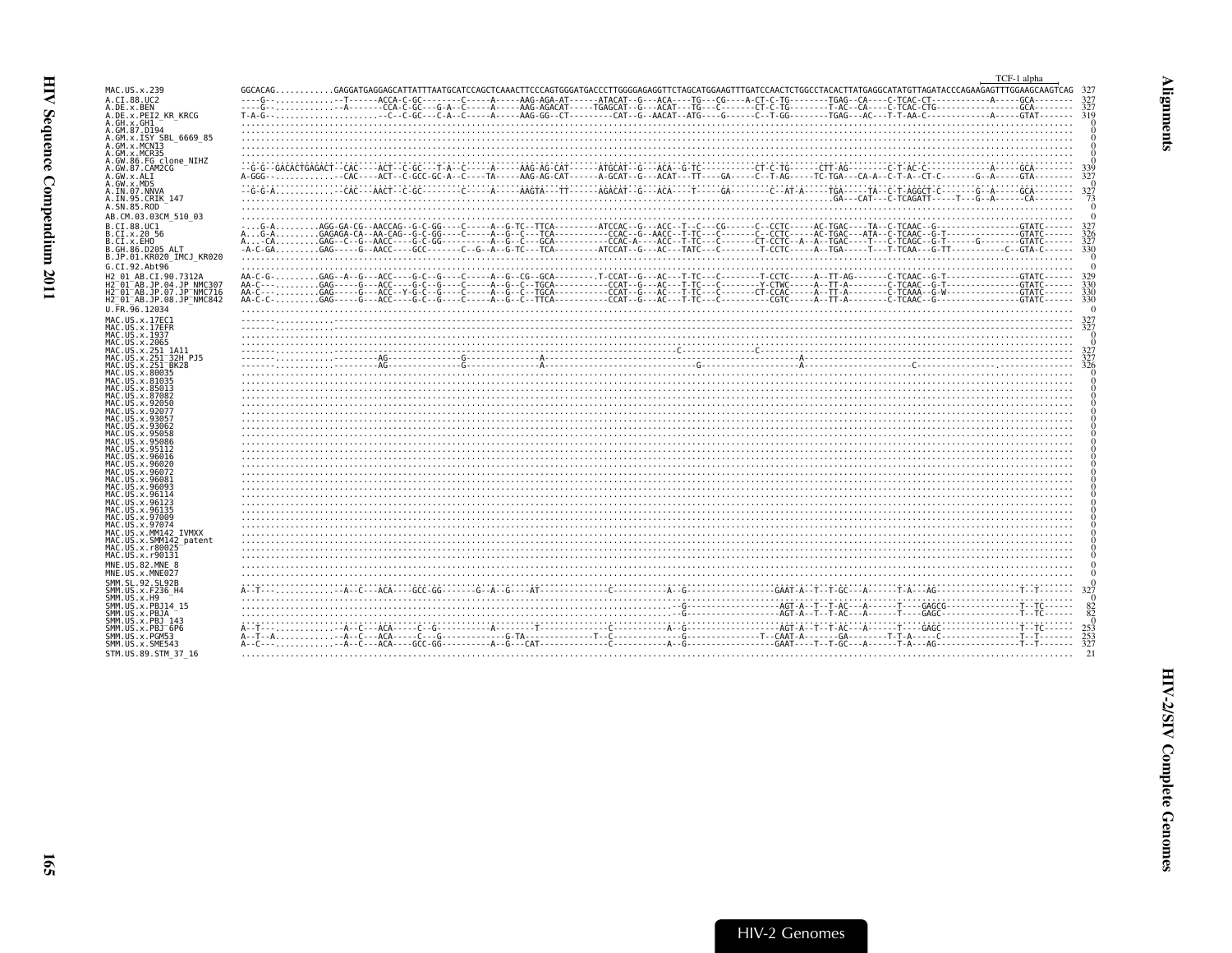| MAC.US.x.239                                                                                                                                  |                                                                                                                                                                                                                                                                                                                                                                                                                                                           |  |  |                  |
|-----------------------------------------------------------------------------------------------------------------------------------------------|-----------------------------------------------------------------------------------------------------------------------------------------------------------------------------------------------------------------------------------------------------------------------------------------------------------------------------------------------------------------------------------------------------------------------------------------------------------|--|--|------------------|
| A.CI.88.UC2                                                                                                                                   |                                                                                                                                                                                                                                                                                                                                                                                                                                                           |  |  |                  |
| A.DE.x.BEN<br>A.DE.X.PEI2 KR KRCG                                                                                                             |                                                                                                                                                                                                                                                                                                                                                                                                                                                           |  |  |                  |
| A.GH.x.GH1<br>A.GM.87.D194                                                                                                                    |                                                                                                                                                                                                                                                                                                                                                                                                                                                           |  |  |                  |
| A.GM.x.ISY SBL 6669 85                                                                                                                        |                                                                                                                                                                                                                                                                                                                                                                                                                                                           |  |  |                  |
| A.GM.X.MCN13<br>A.GM.x.MCR35                                                                                                                  |                                                                                                                                                                                                                                                                                                                                                                                                                                                           |  |  |                  |
| A.GW.86.FG clone NIHZ                                                                                                                         |                                                                                                                                                                                                                                                                                                                                                                                                                                                           |  |  |                  |
| A.GW.87.CAM2CG                                                                                                                                |                                                                                                                                                                                                                                                                                                                                                                                                                                                           |  |  |                  |
| A.GW.x.ALI                                                                                                                                    |                                                                                                                                                                                                                                                                                                                                                                                                                                                           |  |  | 487              |
| A.GW.x.MD5<br>A.IN.07.NNVA<br>A.IN.95.CRIK_147                                                                                                |                                                                                                                                                                                                                                                                                                                                                                                                                                                           |  |  |                  |
| A.SN.85.ROD                                                                                                                                   |                                                                                                                                                                                                                                                                                                                                                                                                                                                           |  |  | 236              |
| AB.CM.03.03CM 510 03                                                                                                                          |                                                                                                                                                                                                                                                                                                                                                                                                                                                           |  |  |                  |
| B.CT.88.UC1                                                                                                                                   |                                                                                                                                                                                                                                                                                                                                                                                                                                                           |  |  |                  |
| B.CI.x.20 56                                                                                                                                  |                                                                                                                                                                                                                                                                                                                                                                                                                                                           |  |  |                  |
| B.CI.x.EHO<br>B.GH.86.D205 ALT                                                                                                                |                                                                                                                                                                                                                                                                                                                                                                                                                                                           |  |  | 493<br>496       |
| B.JP.01.KR020 IMCJ KR020                                                                                                                      |                                                                                                                                                                                                                                                                                                                                                                                                                                                           |  |  |                  |
| G.CI.92.Abt96                                                                                                                                 |                                                                                                                                                                                                                                                                                                                                                                                                                                                           |  |  |                  |
| H2 01 AB.CI.90.7312A<br>H2-01-AB.JP.04.JP NMC307                                                                                              |                                                                                                                                                                                                                                                                                                                                                                                                                                                           |  |  |                  |
| H2 <sup>-01-AB.JP.07.JP-NMC716</sup>                                                                                                          |                                                                                                                                                                                                                                                                                                                                                                                                                                                           |  |  |                  |
| H2 <sup>-01-AB.JP.08.JP<sup>-</sup>NMC842</sup>                                                                                               |                                                                                                                                                                                                                                                                                                                                                                                                                                                           |  |  |                  |
| $U. \overline{FR.96.12034}$                                                                                                                   |                                                                                                                                                                                                                                                                                                                                                                                                                                                           |  |  |                  |
| MAC.US.x.17EC1<br>MAC.US.x.17EFR                                                                                                              |                                                                                                                                                                                                                                                                                                                                                                                                                                                           |  |  |                  |
| MAC. US. x. 1937                                                                                                                              |                                                                                                                                                                                                                                                                                                                                                                                                                                                           |  |  |                  |
| MAC.US.x.2065<br>MAC.US.x.251 1A11                                                                                                            |                                                                                                                                                                                                                                                                                                                                                                                                                                                           |  |  |                  |
| MAC.US.x.251 <sup>-</sup> 32H PJ5                                                                                                             |                                                                                                                                                                                                                                                                                                                                                                                                                                                           |  |  |                  |
| MAC.US.x.251 <sup>-</sup> BK28                                                                                                                |                                                                                                                                                                                                                                                                                                                                                                                                                                                           |  |  |                  |
| MAC. US. x. 231<br>MAC. US. x. 80035<br>MAC. US. x. 81035<br>MAC. US. x. 85013<br>MAC. US. x. 92050<br>MAC. US. x. 92057<br>MAC. US. x. 92077 |                                                                                                                                                                                                                                                                                                                                                                                                                                                           |  |  |                  |
|                                                                                                                                               |                                                                                                                                                                                                                                                                                                                                                                                                                                                           |  |  |                  |
|                                                                                                                                               |                                                                                                                                                                                                                                                                                                                                                                                                                                                           |  |  |                  |
| MAC. US. x. 9305.                                                                                                                             |                                                                                                                                                                                                                                                                                                                                                                                                                                                           |  |  |                  |
| MAC. US. x. 93062                                                                                                                             |                                                                                                                                                                                                                                                                                                                                                                                                                                                           |  |  |                  |
| MAC.US.x.95058                                                                                                                                |                                                                                                                                                                                                                                                                                                                                                                                                                                                           |  |  |                  |
| MAC.US.x.95086<br>MAC.US.x.95112                                                                                                              |                                                                                                                                                                                                                                                                                                                                                                                                                                                           |  |  |                  |
| MAC.US.x.96016                                                                                                                                |                                                                                                                                                                                                                                                                                                                                                                                                                                                           |  |  |                  |
| MAC.US.x.96020<br>MAC.US.x.96072                                                                                                              |                                                                                                                                                                                                                                                                                                                                                                                                                                                           |  |  |                  |
| MAC.US.x.96081                                                                                                                                |                                                                                                                                                                                                                                                                                                                                                                                                                                                           |  |  |                  |
| MAC.US.x.96093<br>MAC.US.x.96114                                                                                                              |                                                                                                                                                                                                                                                                                                                                                                                                                                                           |  |  |                  |
| MAC.US.x.96123<br>MAC.US.x.96135                                                                                                              |                                                                                                                                                                                                                                                                                                                                                                                                                                                           |  |  |                  |
| MAC. US. x. 97009                                                                                                                             |                                                                                                                                                                                                                                                                                                                                                                                                                                                           |  |  |                  |
| MAC.US.x.97074                                                                                                                                |                                                                                                                                                                                                                                                                                                                                                                                                                                                           |  |  |                  |
| MAC.US.x.MM142 IVMXX<br>MAC.US.x.SMM142 patent                                                                                                |                                                                                                                                                                                                                                                                                                                                                                                                                                                           |  |  |                  |
| MAC. US. x. r80025                                                                                                                            |                                                                                                                                                                                                                                                                                                                                                                                                                                                           |  |  |                  |
| MAC.US.x.r90131                                                                                                                               |                                                                                                                                                                                                                                                                                                                                                                                                                                                           |  |  |                  |
| MNE.US.82.MNE 8<br>MNE.US.x.MNE027                                                                                                            |                                                                                                                                                                                                                                                                                                                                                                                                                                                           |  |  |                  |
| SMM. SL. 92. SL92B                                                                                                                            |                                                                                                                                                                                                                                                                                                                                                                                                                                                           |  |  |                  |
| SMM. US. x. F236_H4                                                                                                                           |                                                                                                                                                                                                                                                                                                                                                                                                                                                           |  |  |                  |
| $SMM. US. \times . H9SMM. US. x. PBJ14 15$                                                                                                    |                                                                                                                                                                                                                                                                                                                                                                                                                                                           |  |  |                  |
| SMM.US.x.PBJA                                                                                                                                 |                                                                                                                                                                                                                                                                                                                                                                                                                                                           |  |  | $^{230}_{230}$   |
| SMM.US.x.PBJ 143<br>SMM.US.x.PBJ 6P6                                                                                                          |                                                                                                                                                                                                                                                                                                                                                                                                                                                           |  |  |                  |
| SMM.US.x.PGM53                                                                                                                                |                                                                                                                                                                                                                                                                                                                                                                                                                                                           |  |  | $\frac{42}{375}$ |
| SMM. US. x. SME543                                                                                                                            |                                                                                                                                                                                                                                                                                                                                                                                                                                                           |  |  | -466             |
| STM.US.89.STM 37 16                                                                                                                           | $A_1 \cdot C_2 \cdot D_3 \cdot D_4 \cdot D_5 \cdot D_6 \cdot D_7 \cdot D_8 \cdot D_9 \cdot D_1 \cdot D_1 \cdot D_1 \cdot D_2 \cdot D_3 \cdot D_1 \cdot D_2 \cdot D_3 \cdot D_4 \cdot D_5 \cdot D_6 \cdot D_1 \cdot D_2 \cdot D_5 \cdot D_6 \cdot D_1 \cdot D_1 \cdot D_2 \cdot D_1 \cdot D_2 \cdot D_3 \cdot D_1 \cdot D_2 \cdot D_3 \cdot D_1 \cdot D_2 \cdot D_3 \cdot D_1 \cdot D_2 \cdot D_3 \cdot D_1 \cdot D_2 \cdot D_3 \cdot D_1 \cdot D_2 \cdot$ |  |  |                  |

 $NF - K - B - I$ 

<span id="page-7-0"></span> $NF - K - B - II$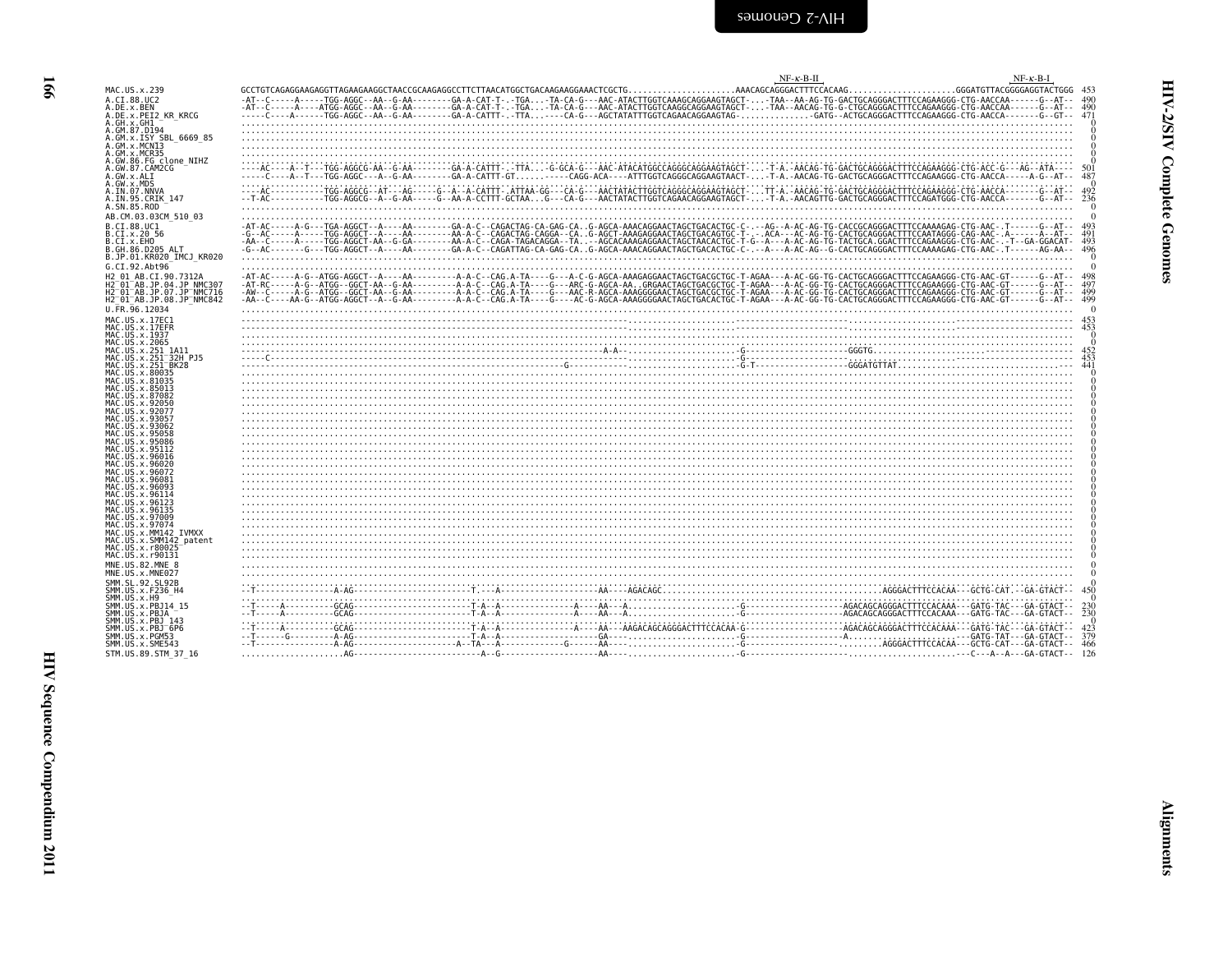<span id="page-8-0"></span>

|                                                                                                    |                 | TAR element start                   | +1 mRNA start site                                                                                                                                                                               |  |            |
|----------------------------------------------------------------------------------------------------|-----------------|-------------------------------------|--------------------------------------------------------------------------------------------------------------------------------------------------------------------------------------------------|--|------------|
|                                                                                                    | <b>TATA Box</b> | 5' LTR U3 end 5' LTR R repeat begin | GAGGAGCCGAGGAGAGCCCCACTTTCTTGATTATAATATACACTGCATTTCGCTCTGTATAATATCACTCCTCTGTATAATATCACTCCTGTATATACACTCCCTGGAGAGGCCCGGAGAGTGGGGGAGTTCTCCCGGCACCTAGCAGGTAGAGCCTGGGTGTTCCCTGCTAGACTCTC.ACCAGCACTTGG |  |            |
| MAC.US.x.239                                                                                       |                 |                                     |                                                                                                                                                                                                  |  |            |
| A.CI.88.UC2<br>A.DE.x.BEN                                                                          |                 |                                     |                                                                                                                                                                                                  |  |            |
| A.DE.X.PEI2_KR_KRCG<br>A.GH.x.GH1                                                                  |                 |                                     |                                                                                                                                                                                                  |  |            |
|                                                                                                    |                 |                                     |                                                                                                                                                                                                  |  |            |
| A.GM.87.D194<br>A.GM.x.ISY SBL 6669 85                                                             |                 |                                     |                                                                                                                                                                                                  |  |            |
| A.GM.x.MCNI3                                                                                       |                 |                                     |                                                                                                                                                                                                  |  |            |
| A.GM.x.MCR35                                                                                       |                 |                                     |                                                                                                                                                                                                  |  |            |
| A.GW.86.FG clone NIHZ<br>A.GW.87.CAM2CG                                                            |                 |                                     |                                                                                                                                                                                                  |  |            |
| A.GW.x.ALI                                                                                         |                 |                                     |                                                                                                                                                                                                  |  |            |
| A.GW.x.MDS                                                                                         |                 |                                     |                                                                                                                                                                                                  |  |            |
| A.IN.07.NNVA<br>A.IN.95.CRIK 147                                                                   |                 |                                     |                                                                                                                                                                                                  |  | 652<br>404 |
| A.SN.85.ROD                                                                                        |                 |                                     |                                                                                                                                                                                                  |  |            |
| AB.CM.03.03CM 510 03                                                                               |                 |                                     |                                                                                                                                                                                                  |  |            |
| B.CI.88.UC1                                                                                        |                 |                                     |                                                                                                                                                                                                  |  |            |
| B.CI.x.20 56                                                                                       |                 |                                     |                                                                                                                                                                                                  |  |            |
| B.CI.X.EHO<br>B.GH.86.D205_ALT                                                                     |                 |                                     |                                                                                                                                                                                                  |  |            |
| B.JP.01.KR020 IMCJ KR020                                                                           |                 |                                     |                                                                                                                                                                                                  |  |            |
| G.CI.92.Abt96                                                                                      |                 |                                     |                                                                                                                                                                                                  |  |            |
| H2 01 AB.CI.90.7312A                                                                               |                 |                                     |                                                                                                                                                                                                  |  |            |
| H2 01 AB.JP.04.JP NMC307                                                                           |                 |                                     |                                                                                                                                                                                                  |  |            |
| H2 <sup>-01-AB.JP.07.JP<sup>-</sup>NMC716</sup><br>H2 <sup>-01-AB.JP.08.JP<sup>-</sup>NMC842</sup> |                 |                                     |                                                                                                                                                                                                  |  |            |
| U.FR.96.12034                                                                                      |                 |                                     |                                                                                                                                                                                                  |  |            |
| MAC.US.x.17EC1                                                                                     |                 |                                     |                                                                                                                                                                                                  |  |            |
| MAC.US.x.17EFR                                                                                     |                 |                                     |                                                                                                                                                                                                  |  |            |
| MAC. US. x. 1937<br>MAC. US. x. 2065                                                               |                 |                                     |                                                                                                                                                                                                  |  |            |
| MAC.US.x.251 1A11                                                                                  |                 |                                     |                                                                                                                                                                                                  |  |            |
| MAC.US.x.251 32H PJ5                                                                               |                 |                                     |                                                                                                                                                                                                  |  |            |
| MAC.US.x.251 BK28                                                                                  |                 |                                     |                                                                                                                                                                                                  |  |            |
| MAC.US.x.80035<br>MAC.US.x.81035                                                                   |                 |                                     |                                                                                                                                                                                                  |  |            |
| MAC.US.x.85013                                                                                     |                 |                                     |                                                                                                                                                                                                  |  |            |
| MAC.US.x.87082                                                                                     |                 |                                     |                                                                                                                                                                                                  |  |            |
| MAC.US.x.92050                                                                                     |                 |                                     |                                                                                                                                                                                                  |  |            |
| MAC.US.x.9207<br>MAC.US.x.9305                                                                     |                 |                                     |                                                                                                                                                                                                  |  |            |
| MAC.US.x.93062                                                                                     |                 |                                     |                                                                                                                                                                                                  |  |            |
| MAC.US.x.95058                                                                                     |                 |                                     |                                                                                                                                                                                                  |  |            |
| MAC.US.x.95086<br>MAC.US.x.95112                                                                   |                 |                                     |                                                                                                                                                                                                  |  |            |
| MAC.US.x.96016                                                                                     |                 |                                     |                                                                                                                                                                                                  |  |            |
| MAC.US.x.96020                                                                                     |                 |                                     |                                                                                                                                                                                                  |  |            |
| MAC.US.x.96072<br>MAC.US.x.96081                                                                   |                 |                                     |                                                                                                                                                                                                  |  |            |
| MAC.US.x.96093                                                                                     |                 |                                     |                                                                                                                                                                                                  |  |            |
| MAC.US.x.96114                                                                                     |                 |                                     |                                                                                                                                                                                                  |  |            |
| MAC.US.x.96123<br>MAC.US.x.96135                                                                   |                 |                                     |                                                                                                                                                                                                  |  |            |
| MAC.US.x.97009                                                                                     |                 |                                     |                                                                                                                                                                                                  |  |            |
| MAC.US.x.97074                                                                                     |                 |                                     |                                                                                                                                                                                                  |  |            |
| MAC.US.x.MM142 IVMXX<br>MAC.US.x.SMM142 patent                                                     |                 |                                     |                                                                                                                                                                                                  |  |            |
| MAC.US.x.r80025                                                                                    |                 |                                     |                                                                                                                                                                                                  |  |            |
| MAC. US. x. r90131                                                                                 |                 |                                     |                                                                                                                                                                                                  |  |            |
| MNE.US.82.MNE 8                                                                                    |                 |                                     |                                                                                                                                                                                                  |  |            |
| MNE.US.x.MNE027                                                                                    |                 |                                     |                                                                                                                                                                                                  |  |            |
| SMM.SL.92.SL92B<br>SMM. US. x. F236_H4                                                             |                 |                                     |                                                                                                                                                                                                  |  |            |
| SMM. US. x. H9                                                                                     |                 |                                     |                                                                                                                                                                                                  |  |            |
| SMM. US. x. PBJ14 15                                                                               |                 |                                     |                                                                                                                                                                                                  |  |            |
| SMM.US.x.PBJA<br>SMM.US.x.PBJ 143                                                                  |                 |                                     |                                                                                                                                                                                                  |  | 104        |
| SMM.US.x.PBJ <sup>-6P6</sup>                                                                       |                 |                                     |                                                                                                                                                                                                  |  |            |
| SMM.US.x.PGM53                                                                                     |                 |                                     |                                                                                                                                                                                                  |  |            |
| SMM. US. x. SME543                                                                                 |                 |                                     |                                                                                                                                                                                                  |  |            |
| STM.US.89.STM 37 16                                                                                |                 |                                     |                                                                                                                                                                                                  |  |            |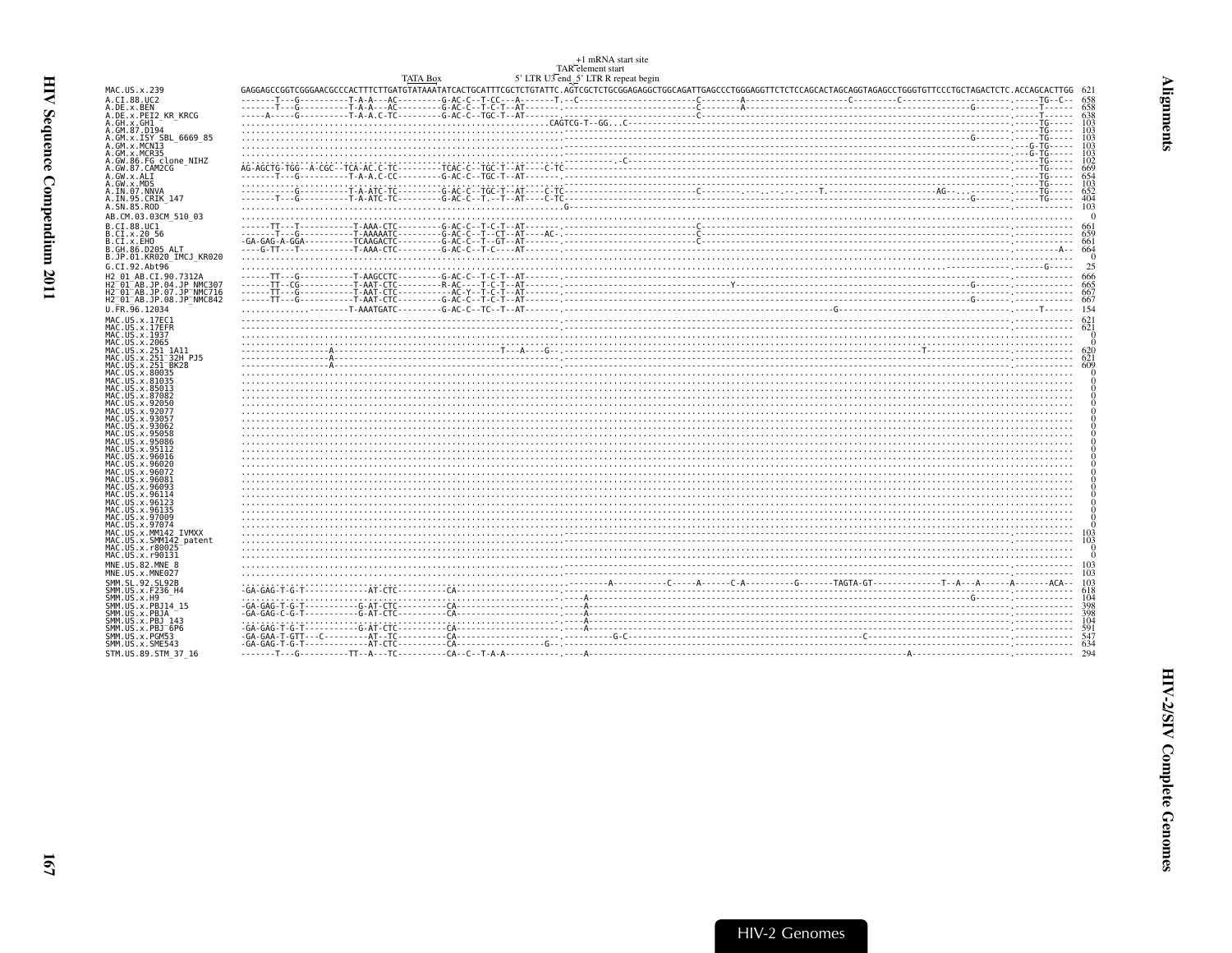<span id="page-9-0"></span>

| <b>SamonaD</b> Z-VIH |  |
|----------------------|--|
|                      |  |

|                                                                                                                                                                                                                                                                                                                             | TAR element end | Poly-A signab' LTR R repeat end_5' LTR U5 start |                                                                                                                                                                                                                                                                                                                                                                 |  |
|-----------------------------------------------------------------------------------------------------------------------------------------------------------------------------------------------------------------------------------------------------------------------------------------------------------------------------|-----------------|-------------------------------------------------|-----------------------------------------------------------------------------------------------------------------------------------------------------------------------------------------------------------------------------------------------------------------------------------------------------------------------------------------------------------------|--|
| MAC.US.x.239                                                                                                                                                                                                                                                                                                                |                 |                                                 | $CCGGTGCTGGGCAGAGTGACTCCACGCTTGCTTCT. AAAGCCCTCTTCATAAAGCTGCCATTTTAGAAGTAAGCTAGGACTAG. TGTGTTTCCCATCTCTCTCTGCTAGCCCGCCCGCCGTGGTACATCGGTACTCGATTAATAAGAA. GCCCTGGTC. . T 769$                                                                                                                                                                                    |  |
| A.CI.88.UC2                                                                                                                                                                                                                                                                                                                 |                 |                                                 |                                                                                                                                                                                                                                                                                                                                                                 |  |
| A.DE.x.BEN                                                                                                                                                                                                                                                                                                                  |                 |                                                 |                                                                                                                                                                                                                                                                                                                                                                 |  |
| A.DE.x.PEI2 KR KRCG                                                                                                                                                                                                                                                                                                         |                 |                                                 |                                                                                                                                                                                                                                                                                                                                                                 |  |
| A.GH.x.GH1                                                                                                                                                                                                                                                                                                                  |                 |                                                 |                                                                                                                                                                                                                                                                                                                                                                 |  |
| A.GM.87.D194                                                                                                                                                                                                                                                                                                                |                 |                                                 |                                                                                                                                                                                                                                                                                                                                                                 |  |
| A.GM.x.ISY SBL 6669 85                                                                                                                                                                                                                                                                                                      |                 |                                                 |                                                                                                                                                                                                                                                                                                                                                                 |  |
| A.GM.x.MCN13                                                                                                                                                                                                                                                                                                                |                 |                                                 |                                                                                                                                                                                                                                                                                                                                                                 |  |
| A.GM.x.MCR35                                                                                                                                                                                                                                                                                                                |                 |                                                 |                                                                                                                                                                                                                                                                                                                                                                 |  |
| A.GW.86.FG clone_NIHZ<br>A.GW.87.CAM2CG                                                                                                                                                                                                                                                                                     |                 |                                                 |                                                                                                                                                                                                                                                                                                                                                                 |  |
| A.GW.x.ALI                                                                                                                                                                                                                                                                                                                  |                 |                                                 | $\begin{bmatrix}\n 0 & 0 & 0 & 0 \\  0 & 0 & 0 & 0 & 0 \\  0 & 0 & 0 & 0 & 0 \\  0 & 0 & 0 & 0 & 0 & 0\n\end{bmatrix}\n, \begin{bmatrix}\n 0 & 0 & 0 & 0 & 0 \\  0 & 0 & 0 & 0 & 0 \\  0 & 0 & 0 & 0 & 0 \\  0 & 0 & 0 & 0 & 0 \\  0 & 0 & 0 & 0 & 0\n\end{bmatrix}\n, \begin{bmatrix}\n 0 & 0 & 0 & 0 & 0 \\  0 & 0 & 0 & 0 & 0 \\  0 & 0 & 0 & 0 & 0 \\  0 &$ |  |
| A.GW.x.MDS                                                                                                                                                                                                                                                                                                                  |                 |                                                 |                                                                                                                                                                                                                                                                                                                                                                 |  |
| A.IN.07.NNVA                                                                                                                                                                                                                                                                                                                |                 |                                                 |                                                                                                                                                                                                                                                                                                                                                                 |  |
| A.IN.95.CRIK 147                                                                                                                                                                                                                                                                                                            |                 |                                                 |                                                                                                                                                                                                                                                                                                                                                                 |  |
| A.SN.85.ROD                                                                                                                                                                                                                                                                                                                 |                 |                                                 |                                                                                                                                                                                                                                                                                                                                                                 |  |
|                                                                                                                                                                                                                                                                                                                             |                 |                                                 |                                                                                                                                                                                                                                                                                                                                                                 |  |
| AB.CM.03.03CM 510 03                                                                                                                                                                                                                                                                                                        |                 |                                                 |                                                                                                                                                                                                                                                                                                                                                                 |  |
| B.CI.88.UC1                                                                                                                                                                                                                                                                                                                 |                 |                                                 |                                                                                                                                                                                                                                                                                                                                                                 |  |
| B.CI.x.20 56                                                                                                                                                                                                                                                                                                                |                 |                                                 |                                                                                                                                                                                                                                                                                                                                                                 |  |
| B.CI.X.EHO                                                                                                                                                                                                                                                                                                                  |                 |                                                 |                                                                                                                                                                                                                                                                                                                                                                 |  |
| B.GH.86.D205 ALT                                                                                                                                                                                                                                                                                                            |                 |                                                 |                                                                                                                                                                                                                                                                                                                                                                 |  |
| B.JP.01.KR020 IMCJ KR020                                                                                                                                                                                                                                                                                                    |                 |                                                 |                                                                                                                                                                                                                                                                                                                                                                 |  |
| G.CI.92.Abt96                                                                                                                                                                                                                                                                                                               |                 |                                                 |                                                                                                                                                                                                                                                                                                                                                                 |  |
| H2 01 AB.CI.90.7312A                                                                                                                                                                                                                                                                                                        |                 |                                                 |                                                                                                                                                                                                                                                                                                                                                                 |  |
| H2 <sup>-01-AB.JP.04.JP NMC307</sup>                                                                                                                                                                                                                                                                                        |                 |                                                 |                                                                                                                                                                                                                                                                                                                                                                 |  |
| H2 <sup>-</sup> 01 <sup>-</sup> AB.JP.07.JP <sup>-</sup> NMC716                                                                                                                                                                                                                                                             |                 |                                                 |                                                                                                                                                                                                                                                                                                                                                                 |  |
| H2 <sup>-01-AB.JP.08.JP<sup>-</sup>NMC842</sup>                                                                                                                                                                                                                                                                             |                 |                                                 |                                                                                                                                                                                                                                                                                                                                                                 |  |
| U.FR.96.12034                                                                                                                                                                                                                                                                                                               |                 |                                                 |                                                                                                                                                                                                                                                                                                                                                                 |  |
| MAC.US.x.17EC1                                                                                                                                                                                                                                                                                                              |                 |                                                 |                                                                                                                                                                                                                                                                                                                                                                 |  |
| MAC.US.x.17EFR                                                                                                                                                                                                                                                                                                              |                 |                                                 |                                                                                                                                                                                                                                                                                                                                                                 |  |
| MAC.US.x.1937                                                                                                                                                                                                                                                                                                               |                 |                                                 |                                                                                                                                                                                                                                                                                                                                                                 |  |
| MAC.US.x.2065                                                                                                                                                                                                                                                                                                               |                 |                                                 |                                                                                                                                                                                                                                                                                                                                                                 |  |
| MAC.US.x.251 1A11                                                                                                                                                                                                                                                                                                           |                 |                                                 |                                                                                                                                                                                                                                                                                                                                                                 |  |
| MAC.US.x.251 32H PJ5                                                                                                                                                                                                                                                                                                        |                 |                                                 |                                                                                                                                                                                                                                                                                                                                                                 |  |
| MAC.US.x.251 <sup>-</sup> BK28                                                                                                                                                                                                                                                                                              |                 |                                                 |                                                                                                                                                                                                                                                                                                                                                                 |  |
| MAC.US.x.80035                                                                                                                                                                                                                                                                                                              |                 |                                                 |                                                                                                                                                                                                                                                                                                                                                                 |  |
| MAC.US.x.81035                                                                                                                                                                                                                                                                                                              |                 |                                                 |                                                                                                                                                                                                                                                                                                                                                                 |  |
| MAC.US.x.85013                                                                                                                                                                                                                                                                                                              |                 |                                                 |                                                                                                                                                                                                                                                                                                                                                                 |  |
| MAC.US.x.87082                                                                                                                                                                                                                                                                                                              |                 |                                                 |                                                                                                                                                                                                                                                                                                                                                                 |  |
| MAC.US.x.92050                                                                                                                                                                                                                                                                                                              |                 |                                                 |                                                                                                                                                                                                                                                                                                                                                                 |  |
| MAC.US.x.92077<br>MAC.US.x.93057                                                                                                                                                                                                                                                                                            |                 |                                                 |                                                                                                                                                                                                                                                                                                                                                                 |  |
| MAC. US. x. 93062                                                                                                                                                                                                                                                                                                           |                 |                                                 |                                                                                                                                                                                                                                                                                                                                                                 |  |
| MAC.US.x.95058                                                                                                                                                                                                                                                                                                              |                 |                                                 |                                                                                                                                                                                                                                                                                                                                                                 |  |
| MAC.US.x.95086                                                                                                                                                                                                                                                                                                              |                 |                                                 |                                                                                                                                                                                                                                                                                                                                                                 |  |
| MAC.US.x.95112                                                                                                                                                                                                                                                                                                              |                 |                                                 |                                                                                                                                                                                                                                                                                                                                                                 |  |
| MAC.US.x.96016                                                                                                                                                                                                                                                                                                              |                 |                                                 |                                                                                                                                                                                                                                                                                                                                                                 |  |
| MAC.US.x.96020                                                                                                                                                                                                                                                                                                              |                 |                                                 |                                                                                                                                                                                                                                                                                                                                                                 |  |
| MAC.US.x.96072                                                                                                                                                                                                                                                                                                              |                 |                                                 |                                                                                                                                                                                                                                                                                                                                                                 |  |
| MAC.US.x.96081                                                                                                                                                                                                                                                                                                              |                 |                                                 |                                                                                                                                                                                                                                                                                                                                                                 |  |
| MAC.US.x.96093                                                                                                                                                                                                                                                                                                              |                 |                                                 |                                                                                                                                                                                                                                                                                                                                                                 |  |
| MAC.US.x.96114                                                                                                                                                                                                                                                                                                              |                 |                                                 |                                                                                                                                                                                                                                                                                                                                                                 |  |
| MAC. US. x. 96123                                                                                                                                                                                                                                                                                                           |                 |                                                 |                                                                                                                                                                                                                                                                                                                                                                 |  |
| MAC. US. x. 96135                                                                                                                                                                                                                                                                                                           |                 |                                                 |                                                                                                                                                                                                                                                                                                                                                                 |  |
| MAC.US.x.97009                                                                                                                                                                                                                                                                                                              |                 |                                                 |                                                                                                                                                                                                                                                                                                                                                                 |  |
|                                                                                                                                                                                                                                                                                                                             |                 |                                                 |                                                                                                                                                                                                                                                                                                                                                                 |  |
|                                                                                                                                                                                                                                                                                                                             |                 |                                                 |                                                                                                                                                                                                                                                                                                                                                                 |  |
|                                                                                                                                                                                                                                                                                                                             |                 |                                                 |                                                                                                                                                                                                                                                                                                                                                                 |  |
|                                                                                                                                                                                                                                                                                                                             |                 |                                                 |                                                                                                                                                                                                                                                                                                                                                                 |  |
|                                                                                                                                                                                                                                                                                                                             |                 |                                                 |                                                                                                                                                                                                                                                                                                                                                                 |  |
|                                                                                                                                                                                                                                                                                                                             |                 |                                                 |                                                                                                                                                                                                                                                                                                                                                                 |  |
|                                                                                                                                                                                                                                                                                                                             |                 |                                                 |                                                                                                                                                                                                                                                                                                                                                                 |  |
|                                                                                                                                                                                                                                                                                                                             |                 |                                                 |                                                                                                                                                                                                                                                                                                                                                                 |  |
|                                                                                                                                                                                                                                                                                                                             |                 |                                                 |                                                                                                                                                                                                                                                                                                                                                                 |  |
|                                                                                                                                                                                                                                                                                                                             |                 |                                                 |                                                                                                                                                                                                                                                                                                                                                                 |  |
|                                                                                                                                                                                                                                                                                                                             |                 |                                                 |                                                                                                                                                                                                                                                                                                                                                                 |  |
|                                                                                                                                                                                                                                                                                                                             |                 |                                                 |                                                                                                                                                                                                                                                                                                                                                                 |  |
|                                                                                                                                                                                                                                                                                                                             |                 |                                                 |                                                                                                                                                                                                                                                                                                                                                                 |  |
|                                                                                                                                                                                                                                                                                                                             |                 |                                                 |                                                                                                                                                                                                                                                                                                                                                                 |  |
|                                                                                                                                                                                                                                                                                                                             |                 |                                                 |                                                                                                                                                                                                                                                                                                                                                                 |  |
|                                                                                                                                                                                                                                                                                                                             |                 |                                                 |                                                                                                                                                                                                                                                                                                                                                                 |  |
| MAC.US.x.97074<br>MAC.US.x.MM142 IVMXX<br>MAC.US.x.SMM142 patent<br>MAC.US.x.r80025<br>MAC.US.x.r90131<br>MNE.US.82.MNE 8<br>MNE.US.x.MNE027<br>SMM.SL.92.SL92B<br>SMM.US.x.F236 H4<br>SMM.US.x.H9<br>SMM.US.x.PBJ14 15<br>SMM.US.x.PBJA<br>SMM. US. x. PBJ 143<br>SMM. US. x. PBJ 6P6<br>SMM.US.x.PGM53<br>SMM.US.x.SME543 |                 |                                                 |                                                                                                                                                                                                                                                                                                                                                                 |  |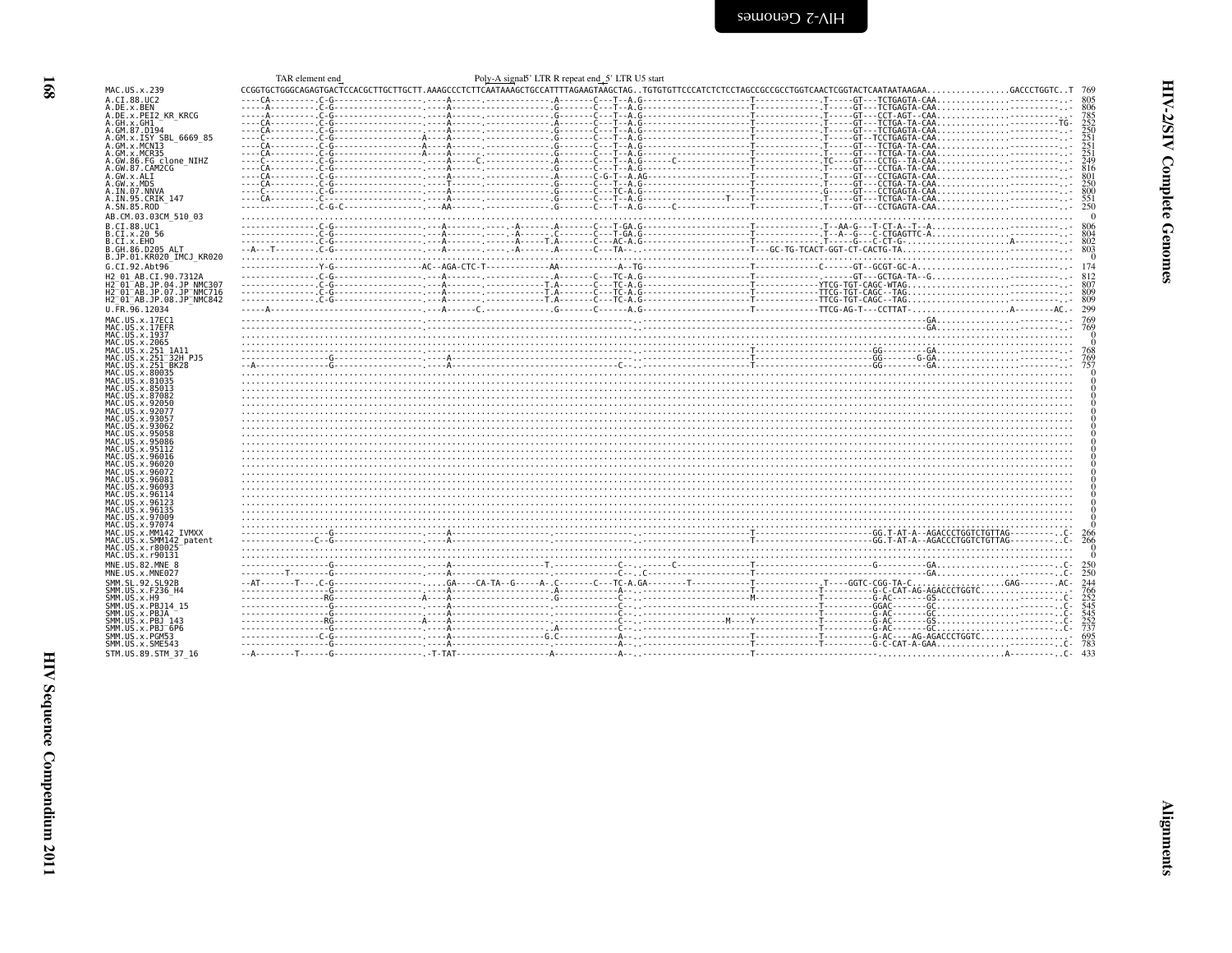<span id="page-10-0"></span>

|                                                                                         | 5' LTR U5 end Lys tRNA primer binding site |  |
|-----------------------------------------------------------------------------------------|--------------------------------------------|--|
| MAC.US.x.239                                                                            |                                            |  |
| A.CI.88.UC2<br>A.DE.x.BEN                                                               |                                            |  |
| A.DE.x.PEI2 KR KRCG                                                                     |                                            |  |
| A.GH.x.GH1<br>A.GM.87.D194                                                              |                                            |  |
| A.GM.x.ISY SBL 6669 85                                                                  |                                            |  |
| A.GM.X.MCNI3                                                                            |                                            |  |
| A.GM.x.MCR35<br>A.GW.86.FG clone NIHZ                                                   |                                            |  |
| A.GW.87.CAM2CG                                                                          |                                            |  |
| A.GW.x.ALI<br>A.GW.x.MDS                                                                |                                            |  |
| A.IN.07.NNVA                                                                            |                                            |  |
| A.IN.95.CRIK 147                                                                        |                                            |  |
| A.SN.85.ROD                                                                             |                                            |  |
| AB.CM.03.03CM 510 03<br>B.CI.88.UC1                                                     |                                            |  |
| B.CI.x.20 56                                                                            |                                            |  |
| B.CI.x.EHO                                                                              |                                            |  |
| B.GH.86.D205 ALT<br>B.JP.01.KR020 IMCJ KR020                                            |                                            |  |
| G.CI.92.Abt96                                                                           |                                            |  |
| H2 01 AB.CI.90.7312A                                                                    |                                            |  |
| H2 <sup>-01-AB.JP.04.JP NMC307</sup>                                                    |                                            |  |
| H2 <sup>-01-AB.JP.07.JP-NMC716</sup><br>H2 <sup>-01-AB.JP.08.JP<sup>-</sup>NMC842</sup> |                                            |  |
| U.FR.96.12034                                                                           |                                            |  |
| MAC.US.x.17EC1                                                                          |                                            |  |
| MAC.US.x.17EFR                                                                          |                                            |  |
| MAC.US.x.1937<br>MAC.US.x.2065                                                          |                                            |  |
| MAC.US.x.251 1A11                                                                       |                                            |  |
| MAC.US.x.251 <sup>-</sup> 32H PJ5<br>MAC.US.x.251 <sup>-</sup> BK28                     |                                            |  |
| MAC.US.x.80035                                                                          |                                            |  |
| MAC.US.x.81035                                                                          |                                            |  |
| MAC.US.x.85013<br>MAC.US.x.87082                                                        |                                            |  |
| MAC.US.x.92050                                                                          |                                            |  |
| MAC.US.x.92077<br>MAC.US.x.93057                                                        |                                            |  |
| MAC.US.x.93062                                                                          |                                            |  |
| MAC.US.x.95058                                                                          |                                            |  |
| MAC.US.x.95086<br>MAC.US.x.95112                                                        |                                            |  |
| MAC.US.x.96016                                                                          |                                            |  |
| MAC.US.x.96020<br>MAC.US.x.96072                                                        |                                            |  |
| MAC.US.x.96081                                                                          |                                            |  |
| MAC.US.x.96093<br>MAC.US.x.96114                                                        |                                            |  |
| MAC US x 96123                                                                          |                                            |  |
| MAC.US.x.96135                                                                          |                                            |  |
| MAC.US.x.97009<br>MAC.US.x.97074                                                        |                                            |  |
| MAC.US.x.MM142 IVMXX                                                                    |                                            |  |
| MAC.US.x.SMM142 patent<br>MAC.US.x.r80025                                               |                                            |  |
| MAC.US.x.r90131                                                                         |                                            |  |
| MNE.US.82.MNE 8                                                                         |                                            |  |
| MNE.US.x.MNE027                                                                         |                                            |  |
| SMM.SL.92.SL92B<br>SMM.US.x.F236 H4                                                     |                                            |  |
| SMM.US.x.H9                                                                             |                                            |  |
| SMM. US. x. PBJ14 15<br>SMM.US.x.PBJA                                                   |                                            |  |
| SMM.US.x.PBJ 143                                                                        |                                            |  |
| SMM.US.x.PBJ <sup>-6P6</sup>                                                            |                                            |  |
| SMM.US.x.PGM53<br>SMM.US.x.SME543                                                       |                                            |  |
| STM.US.89.STM 37 16                                                                     |                                            |  |
|                                                                                         |                                            |  |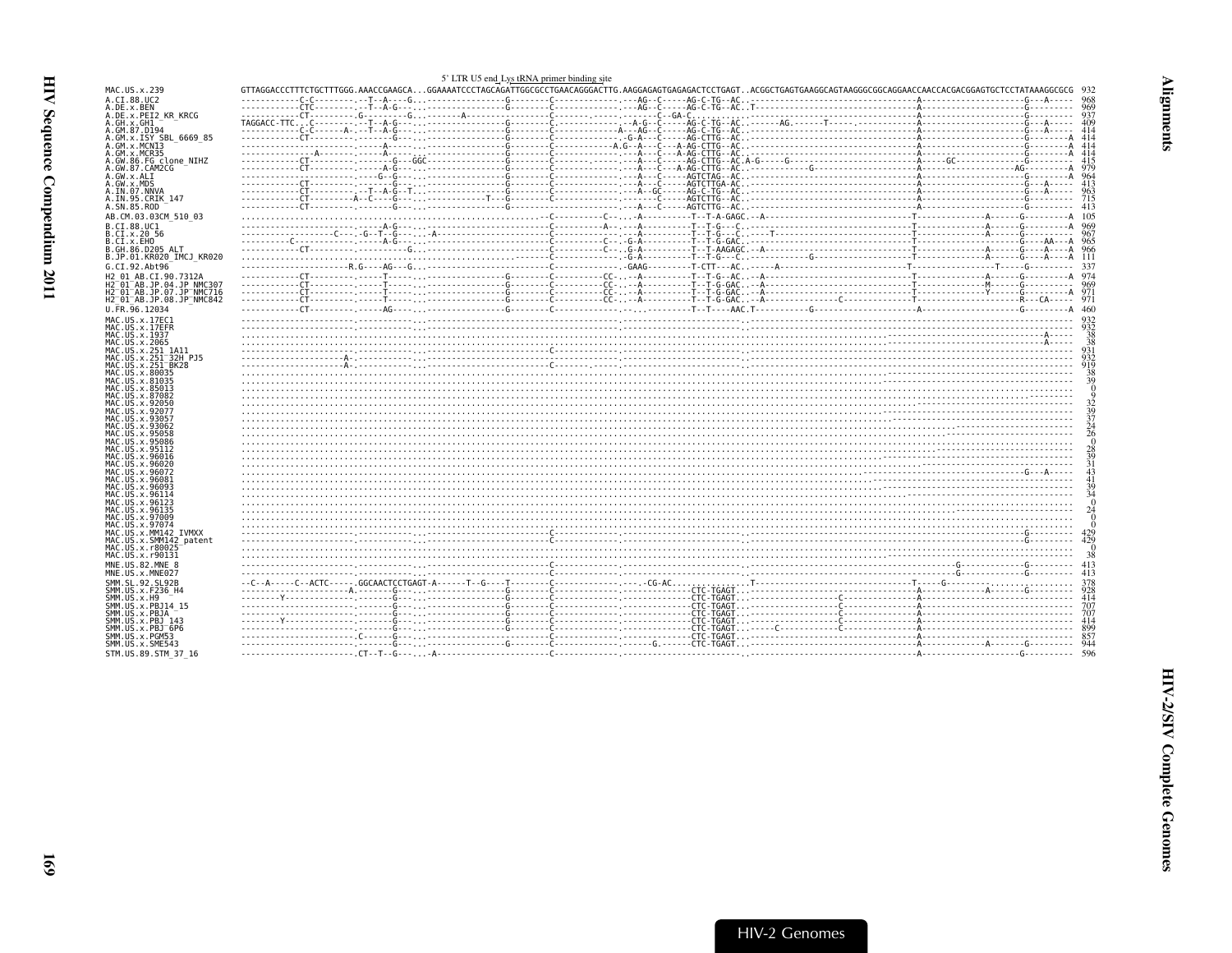<span id="page-11-0"></span>

|                                                                                                                                           | Gag and Gag-Pol start |
|-------------------------------------------------------------------------------------------------------------------------------------------|-----------------------|
| MAC.US.x.239<br>Gag                                                                                                                       |                       |
| A.CI.88.UC2                                                                                                                               |                       |
| A.DE.x.BEN                                                                                                                                |                       |
| A.DE.x.PEI2 KR KRCG<br>A.GH.x.GH1                                                                                                         |                       |
| A.GM.87.D194                                                                                                                              |                       |
| A.GM.x.ISY SBL 6669 85                                                                                                                    |                       |
| A.GM.x.MCNI3                                                                                                                              |                       |
| A.GM.x.MCR35<br>A.GW.86.FG clone NIHZ                                                                                                     |                       |
| A.GW.87.CAM2CG                                                                                                                            |                       |
| A.GW.x.ALI                                                                                                                                |                       |
| A.GW.x.MDS<br>A.IN.07.NNVA                                                                                                                |                       |
| A.IN.95.CRIK 147                                                                                                                          |                       |
| A.SN.85.ROD                                                                                                                               |                       |
| AB.CM.03.03CM 510 03                                                                                                                      |                       |
| B.CI.88.UC1                                                                                                                               |                       |
| B.CI.x.20 56                                                                                                                              |                       |
| B.CI.x.EHO                                                                                                                                |                       |
| B.GH.86.D205 ALT<br>B.JP.01.KR020 IMCJ KR020                                                                                              |                       |
| G.CI.92.Abt96                                                                                                                             |                       |
| H2 01 AB.CI.90.7312A                                                                                                                      |                       |
| H2 <sup>-01-AB.JP.04.JP NMC307</sup>                                                                                                      |                       |
| H2 <sup>-01-AB.JP.07.JP-NMC716</sup>                                                                                                      |                       |
| H2 <sup>-01-AB.JP.08.JP<sup>-</sup>NMC842</sup>                                                                                           |                       |
| U.FR.96.12034                                                                                                                             |                       |
| MAC.US.x.17EC1                                                                                                                            |                       |
| MAC.US.x.17EFR<br>MAC.US.x.1937                                                                                                           |                       |
| MAC.US.x.2065                                                                                                                             |                       |
| MAC.US.x.251 1A11                                                                                                                         |                       |
| MAC.US.x.251 <sup>-32H</sup> PJ5                                                                                                          |                       |
| MAC.US.x.251 <sup>-</sup> BK28<br>MAC. US. x.80035                                                                                        |                       |
| MAC.US.x.81035                                                                                                                            |                       |
| MAC.US.x.85013                                                                                                                            |                       |
| MAC.US.x.87082<br>MAC.US.x.92050                                                                                                          |                       |
| MAC. US. x. 92077                                                                                                                         |                       |
| MAC.US.x.93057                                                                                                                            |                       |
| острования производительно при принятие с производительно при принятие с принятие с при принятие с при приняти<br>В 166<br>MAC.US.x.93062 |                       |
| MAC.US.x.95058<br>MAC.US.x.95086                                                                                                          |                       |
| MAC.US.x.95112                                                                                                                            |                       |
| MAC.US.x.96016                                                                                                                            |                       |
| MAC.US.x.96020<br>MAC.US.x.96072                                                                                                          |                       |
| MAC.US.x.96081                                                                                                                            |                       |
| MAC.US.x.96093                                                                                                                            |                       |
| MAC.US.x.96114                                                                                                                            |                       |
| MAC.US.x.96123<br>MAC.US.x.96135                                                                                                          |                       |
| MAC.US.x.97009                                                                                                                            |                       |
| MAC.US.x.97074                                                                                                                            |                       |
| MAC.US.x.MM142 IVMXX                                                                                                                      |                       |
| MAC.US.x.SMM142 patent<br>MAC.US.x.r80025                                                                                                 |                       |
| MAC.US.x.r90131                                                                                                                           |                       |
| MNE.US.82.MNE 8                                                                                                                           |                       |
| MNE.US.x.MNE027                                                                                                                           |                       |
| SMM. SL. 92. SL92B                                                                                                                        |                       |
| SMM. US. x. F236 H4                                                                                                                       |                       |
| SMM. US. x. H9<br>SMM.US.x.PBJ14 15                                                                                                       |                       |
| SMM.US.x.PBJA                                                                                                                             |                       |
| SMM.US.x.PBJ 143                                                                                                                          |                       |
| SMM.US.x.PBJ <sup>-6P6</sup><br>SMM.US.x.PGM53                                                                                            |                       |
|                                                                                                                                           |                       |
| SMM. US. x. SME543                                                                                                                        |                       |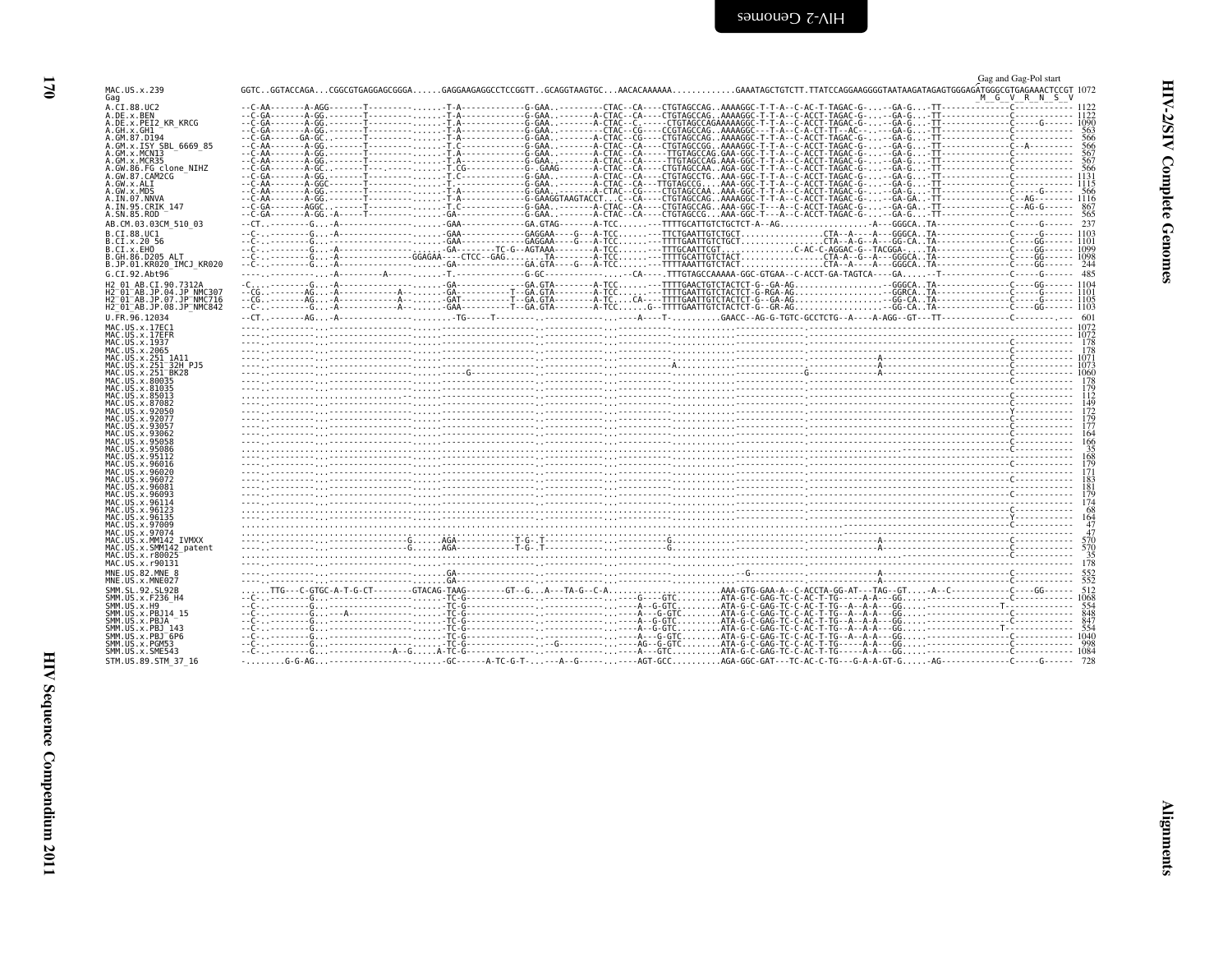| MAC.US.x.239                                                    |  |  |  |  |  |
|-----------------------------------------------------------------|--|--|--|--|--|
| Gag                                                             |  |  |  |  |  |
| A.CI.88.UC2                                                     |  |  |  |  |  |
|                                                                 |  |  |  |  |  |
| A.DE.x.BEN                                                      |  |  |  |  |  |
| A.DE.x.PEI2 KR KRCG                                             |  |  |  |  |  |
| A.GH.x.GH1                                                      |  |  |  |  |  |
| A.GM.87.D194                                                    |  |  |  |  |  |
| A.GM.x.ISY SBL 6669 85                                          |  |  |  |  |  |
|                                                                 |  |  |  |  |  |
| A.GM.x.MCN13                                                    |  |  |  |  |  |
| A.GM.x.MCR35                                                    |  |  |  |  |  |
| A.GW.86.FG clone NIHZ                                           |  |  |  |  |  |
| A.GW.87.CAM2CG                                                  |  |  |  |  |  |
| A.GW.x.ALI                                                      |  |  |  |  |  |
|                                                                 |  |  |  |  |  |
| A.GW.x.MDS                                                      |  |  |  |  |  |
| A.IN.07.NNVA                                                    |  |  |  |  |  |
| A.IN.95.CRIK 147                                                |  |  |  |  |  |
| A.SN.85.ROD                                                     |  |  |  |  |  |
|                                                                 |  |  |  |  |  |
| AB.CM.03.03CM 510 03                                            |  |  |  |  |  |
|                                                                 |  |  |  |  |  |
| B.CI.88.UC1                                                     |  |  |  |  |  |
| B.CI.x.20 56                                                    |  |  |  |  |  |
| B.CI.x.EHO                                                      |  |  |  |  |  |
|                                                                 |  |  |  |  |  |
| B.GH.86.D205 ALT                                                |  |  |  |  |  |
| B.JP.01.KR020 IMCJ KR020                                        |  |  |  |  |  |
| G.CI.92.Abt96                                                   |  |  |  |  |  |
|                                                                 |  |  |  |  |  |
| H2 01 AB.CI.90.7312A                                            |  |  |  |  |  |
| H2 <sup>-01-AB.JP.04.JP NMC307</sup>                            |  |  |  |  |  |
| H2 <sup>-</sup> 01 <sup>-</sup> AB.JP.07.JP <sup>-</sup> NMC716 |  |  |  |  |  |
|                                                                 |  |  |  |  |  |
| H2 <sup>-01-AB.JP.08.JP<sup>-</sup>NMC842</sup>                 |  |  |  |  |  |
| U.FR.96.12034                                                   |  |  |  |  |  |
|                                                                 |  |  |  |  |  |
| MAC.US.x.17EC1                                                  |  |  |  |  |  |
| MAC.US.x.17EFR                                                  |  |  |  |  |  |
|                                                                 |  |  |  |  |  |
| MAC.US.x.1937                                                   |  |  |  |  |  |
| MAC.US.x.2065                                                   |  |  |  |  |  |
| MAC.US.x.251 1A11                                               |  |  |  |  |  |
| MAC.US.x.251 <sup>-</sup> 32H PJ5                               |  |  |  |  |  |
| MAC.US.x.251 BK28                                               |  |  |  |  |  |
|                                                                 |  |  |  |  |  |
| MAC.US.x.80035                                                  |  |  |  |  |  |
| MAC.US.x.81035                                                  |  |  |  |  |  |
| MAC.US.x.85013                                                  |  |  |  |  |  |
|                                                                 |  |  |  |  |  |
| MAC.US.x.87082                                                  |  |  |  |  |  |
| MAC.US.x.92050                                                  |  |  |  |  |  |
| MAC.US.x.92077                                                  |  |  |  |  |  |
| MAC. US. x. 93057                                               |  |  |  |  |  |
| MAC.US.x.93062                                                  |  |  |  |  |  |
|                                                                 |  |  |  |  |  |
| MAC.US.x.95058                                                  |  |  |  |  |  |
| MAC.US.x.95086                                                  |  |  |  |  |  |
| MAC.US.x.95112                                                  |  |  |  |  |  |
| MAC.US.x.96016                                                  |  |  |  |  |  |
|                                                                 |  |  |  |  |  |
|                                                                 |  |  |  |  |  |
| MAC.US.x.96020                                                  |  |  |  |  |  |
| MAC.US.x.96072                                                  |  |  |  |  |  |
|                                                                 |  |  |  |  |  |
| MAC.US.x.96081                                                  |  |  |  |  |  |
| MAC.US.x.96093                                                  |  |  |  |  |  |
| MAC.US.x.96114                                                  |  |  |  |  |  |
| MAC.US.x.96123                                                  |  |  |  |  |  |
| MAC.US.x.96135                                                  |  |  |  |  |  |
|                                                                 |  |  |  |  |  |
| MAC.US.x.97009                                                  |  |  |  |  |  |
| MAC.US.x.97074                                                  |  |  |  |  |  |
| MAC.US.x.MM142 IVMXX                                            |  |  |  |  |  |
| MAC.US.x.SMM142 patent                                          |  |  |  |  |  |
| MAC.US.x.r80025                                                 |  |  |  |  |  |
|                                                                 |  |  |  |  |  |
| MAC.US.x.r90131                                                 |  |  |  |  |  |
| MNE.US.82.MNE 8                                                 |  |  |  |  |  |
|                                                                 |  |  |  |  |  |
| MNE.US.x.MNE027                                                 |  |  |  |  |  |
| SMM.SL.92.SL92B                                                 |  |  |  |  |  |
|                                                                 |  |  |  |  |  |
| SMM.US.x.F236 H4                                                |  |  |  |  |  |
| SMM.US.x.H9                                                     |  |  |  |  |  |
| SMM.US.x.PBJ14 15                                               |  |  |  |  |  |
| SMM.US.x.PBJA                                                   |  |  |  |  |  |
|                                                                 |  |  |  |  |  |
| SMM.US.x.PBJ 143                                                |  |  |  |  |  |
| SMM.US.x.PBJ <sup>-</sup> 6P6                                   |  |  |  |  |  |
| SMM.US.x.PGM53                                                  |  |  |  |  |  |
| SMM.US.x.SME543                                                 |  |  |  |  |  |
| STM.US.89.STM 37 16                                             |  |  |  |  |  |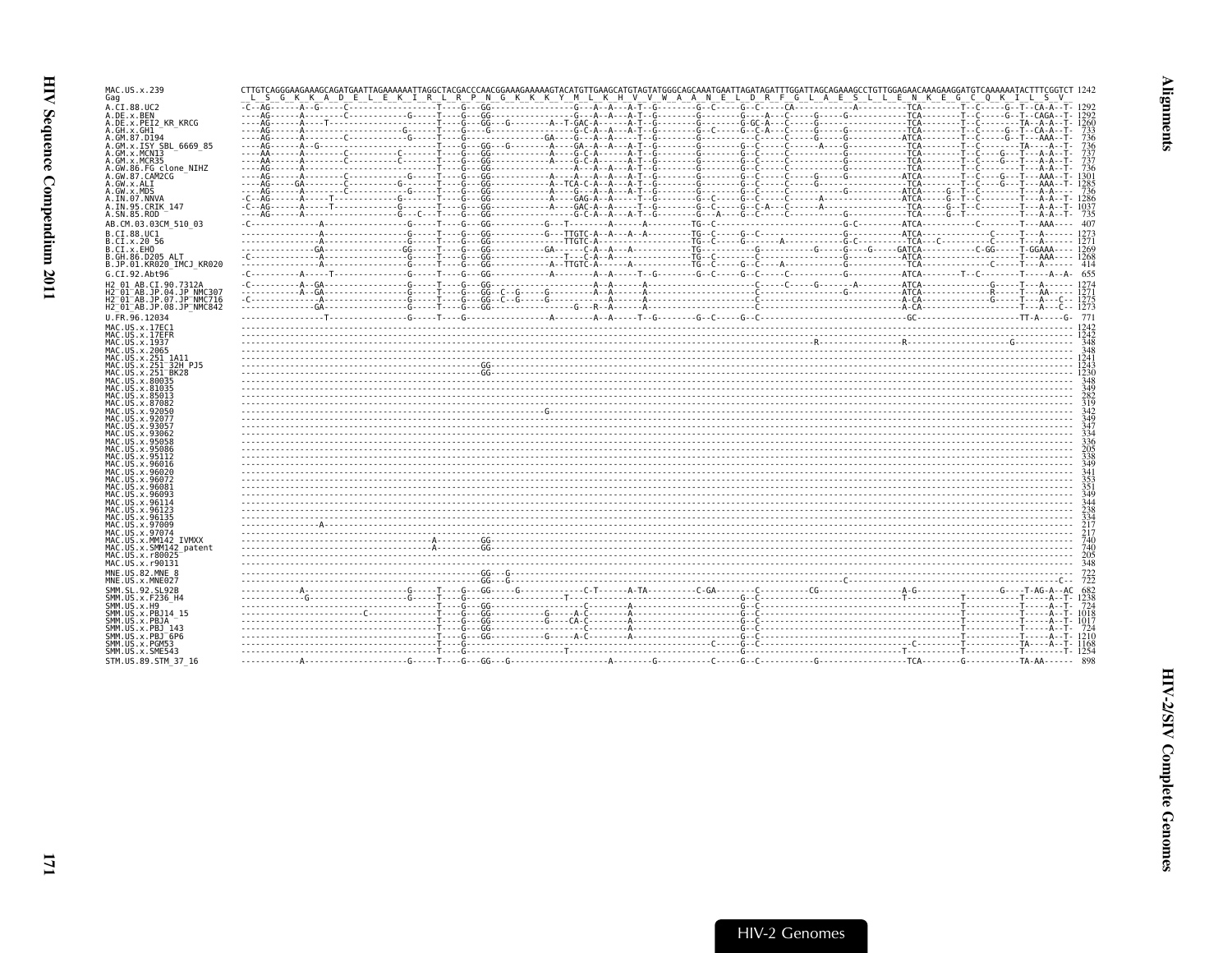| i<br>C                     |
|----------------------------|
| ١<br>-<br>-<br>-<br>-<br>Ē |
| ٦<br>S<br>S                |

 $\blacksquare$ 

|  |  | TAGCTCCATTAGTGCCAACAGGCTCAGAAAATTTAAAAAGCCTTTATAATACTGTCTGCGTCATCTGGGTCATTCACGCAGAAGAAAGTGAAACACACTGAGGAAACAGATAGTGCAGAGACACCTAGTGGTGGAAACAGGAACAGCAAACAGAAACTATGCCAAAA 1412<br>LAPLVPT G S E N L K S L Y N T V C V I W C I H A E E K V K H T E E A K Q I V Q R H L V V E T G T T E T M P K |            |
|--|--|---------------------------------------------------------------------------------------------------------------------------------------------------------------------------------------------------------------------------------------------------------------------------------------------|------------|
|  |  |                                                                                                                                                                                                                                                                                             |            |
|  |  |                                                                                                                                                                                                                                                                                             |            |
|  |  |                                                                                                                                                                                                                                                                                             | - 903      |
|  |  |                                                                                                                                                                                                                                                                                             | - 906      |
|  |  |                                                                                                                                                                                                                                                                                             |            |
|  |  |                                                                                                                                                                                                                                                                                             |            |
|  |  |                                                                                                                                                                                                                                                                                             |            |
|  |  |                                                                                                                                                                                                                                                                                             |            |
|  |  |                                                                                                                                                                                                                                                                                             |            |
|  |  |                                                                                                                                                                                                                                                                                             |            |
|  |  |                                                                                                                                                                                                                                                                                             |            |
|  |  |                                                                                                                                                                                                                                                                                             |            |
|  |  |                                                                                                                                                                                                                                                                                             |            |
|  |  |                                                                                                                                                                                                                                                                                             |            |
|  |  |                                                                                                                                                                                                                                                                                             |            |
|  |  |                                                                                                                                                                                                                                                                                             |            |
|  |  |                                                                                                                                                                                                                                                                                             |            |
|  |  |                                                                                                                                                                                                                                                                                             |            |
|  |  |                                                                                                                                                                                                                                                                                             |            |
|  |  |                                                                                                                                                                                                                                                                                             |            |
|  |  |                                                                                                                                                                                                                                                                                             | 518        |
|  |  |                                                                                                                                                                                                                                                                                             | 518        |
|  |  |                                                                                                                                                                                                                                                                                             |            |
|  |  |                                                                                                                                                                                                                                                                                             | 518        |
|  |  |                                                                                                                                                                                                                                                                                             | 519        |
|  |  |                                                                                                                                                                                                                                                                                             | 452<br>489 |
|  |  |                                                                                                                                                                                                                                                                                             | 512        |
|  |  |                                                                                                                                                                                                                                                                                             | 519<br>517 |
|  |  |                                                                                                                                                                                                                                                                                             | 504        |
|  |  |                                                                                                                                                                                                                                                                                             | 506<br>375 |
|  |  |                                                                                                                                                                                                                                                                                             | 508<br>519 |
|  |  |                                                                                                                                                                                                                                                                                             | 511        |
|  |  |                                                                                                                                                                                                                                                                                             | 523<br>521 |
|  |  |                                                                                                                                                                                                                                                                                             | 519        |
|  |  |                                                                                                                                                                                                                                                                                             | 514<br>408 |
|  |  |                                                                                                                                                                                                                                                                                             | 504        |
|  |  |                                                                                                                                                                                                                                                                                             | 387<br>387 |
|  |  |                                                                                                                                                                                                                                                                                             | 910        |
|  |  |                                                                                                                                                                                                                                                                                             | 910<br>375 |
|  |  |                                                                                                                                                                                                                                                                                             | 518        |
|  |  |                                                                                                                                                                                                                                                                                             |            |

T-AIH-7 C-Guowea

| ٠<br>× |
|--------|

MAC.US.x.239<br>Gag

A.CI.88.UC2<br>A.DE.x.BEN A.DE.x.DEI2\_KR\_KRCG<br>A.GH.x.GH1

A.GW.x.ALI

A.GW.x.MDS<br>A.IN.07.NNVA

B.CI.88.UC1  $B.CI.x.2056$ <br> $B.CI.x.EHO$ 

 $U. \bar{F}R. \bar{9}6.12034$ 

MAC.US.x.17EC1

MAC.US.x.17EFR<br>MAC.US.x.1937

MAC. US. x . 80035<br>MAC. US. x . 80035

MAC.US.x.85013<br>MAC.US.x.87082

MAC.US.x.92050<br>MAC.US.x.92050

MAC. US. x. 93057<br>MAC. US. x. 93062

MAC. US. x . 95058<br>MAC. US. x . 95058<br>MAC. US. x . 95086 MAC.US.X.95000<br>MAC.US.x.95112<br>MAC.US.x.96016 MAC.US.x.96020<br>MAC.US.x.96072 MAC.US.x.96081<br>MAC.US.x.96093 MAC. US. x. 96114<br>MAC. US. x. 96123 MAC. US. x. 96135 MAC.US.x.97009<br>MAC.US.x.97074 MAC.US.x.MM142 IVMXX<br>MAC.US.x.SMM142 patent MAC.US.x.5HH142<br>MAC.US.x.r80025<br>MAC.US.x.r90131

MNE.US.82.MNE 8<br>MNE.US.x.MNE027 SMM.SL.92.SL92B<br>SMM.US.x.F236 H4 SMM.US.x.F230\_n4<br>SMM.US.x.H9<br>SMM.US.x.PBJ14 15 SMM.US.x.PBJA ---<br>SMM.US.x.PBJA --<br>SMM.US.x.PBJ 143 SMM.US.x.PBJ-6P6<br>SMM.US.x.PGM53 SMM. US. x. SME543

STM.US.89.STM 37 16

A. IN. 95. CRIK 147<br>A. SN. 85. ROD

A. GM. 87. D194<br>A. GM. 87. D194<br>A. GM. x. ISY SBL\_6669\_85<br>A. GM. x. MCN13

A.GM.X.MCR33<br>A.GW.86.FG clone\_NIHZ<br>A.GW.87.CAM2CG

AB.CM.03.03CM 510 03

H2 A1 AR CT 9A 7312A

MAC.US.x.2065<br>MAC.US.x.251\_1A11<br>MAC.US.x.251\_1A11<br>MAC.US.x.251\_32H\_PJ5<br>MAC.US.x.251\_BK28

B.GH.86.D205 ALT<br>B.JP.01.KR020 IMCJ KR020 G.CI.92.Abt96

H2-01-AB.JP.04.JP\_NMC307<br>H2-01-AB.JP.07.JP\_NMC716 H2-01-AB.JP.08.JP-NMC842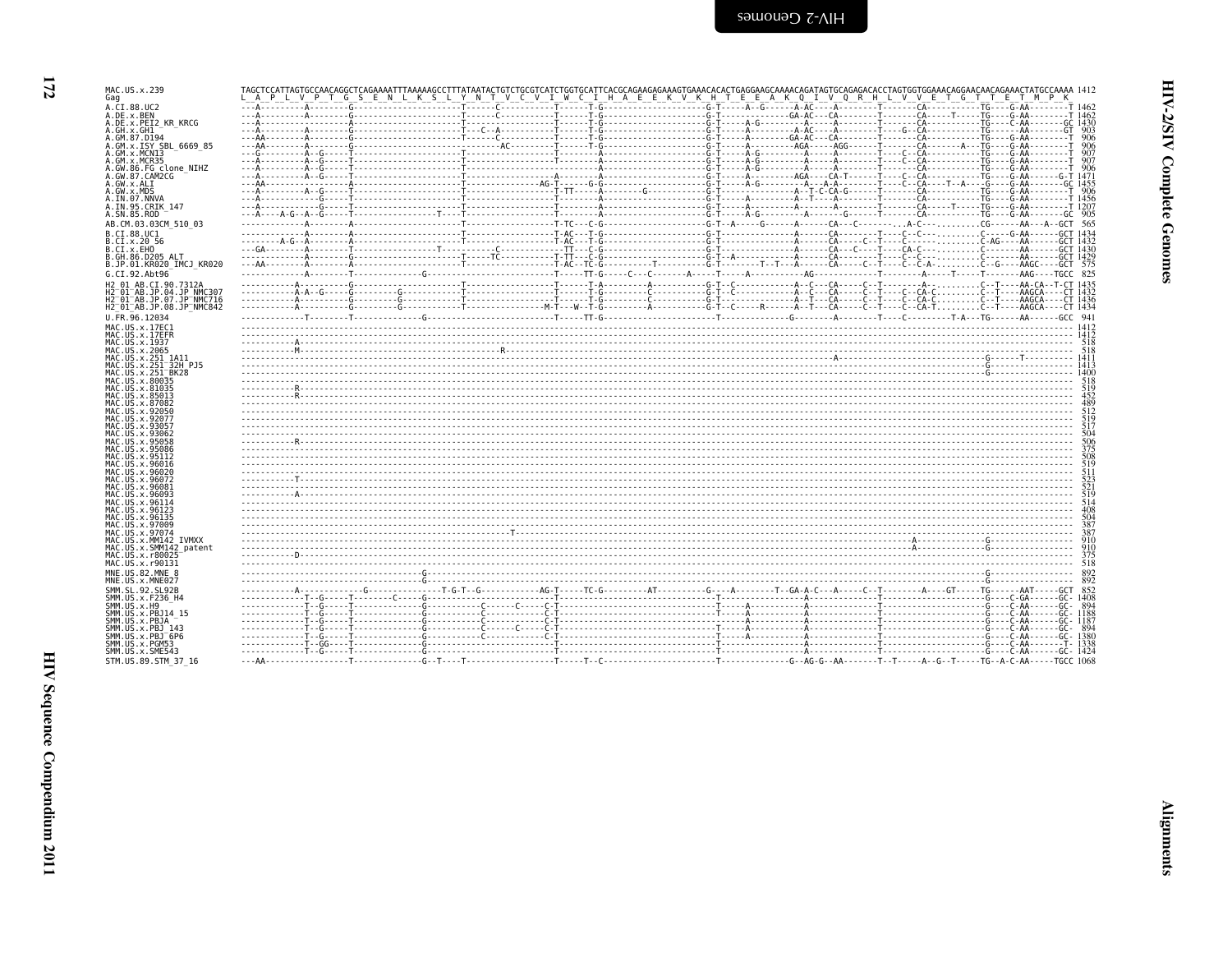<span id="page-14-0"></span>

| MAC.US.x.239<br>Gag                                                 | T S R P T A P S S G R G G N Y P V Q Q I . G G N Y V H L P L S P R T L N A W V K L I E E K K F G A E V V P G F Q A |  |
|---------------------------------------------------------------------|-------------------------------------------------------------------------------------------------------------------|--|
| A.CI.88.UC2                                                         |                                                                                                                   |  |
| A.DE.x.BEN<br>A.DE.x.PEI2 KR KRCG                                   |                                                                                                                   |  |
| A.GH.x.GH1<br>A.GM.87.D194                                          |                                                                                                                   |  |
| A.GM.x.ISY SBL 6669 85                                              |                                                                                                                   |  |
| A.GM.X.MCNI3<br>A.GM.x.MCR35                                        |                                                                                                                   |  |
| A.GW.86.FG clone NIHZ                                               |                                                                                                                   |  |
| A.GW.87.CAM2CG<br>A.GW.x.ALI                                        |                                                                                                                   |  |
| A.GW.x.MDS<br>A.IN.07.NNVA                                          |                                                                                                                   |  |
| A.IN.95.CRIK 147                                                    |                                                                                                                   |  |
| A.SN.85.ROD                                                         |                                                                                                                   |  |
| AB.CM.03.03CM 510 03<br>B.CI.88.UC1                                 |                                                                                                                   |  |
| B.CI.x.20 56                                                        |                                                                                                                   |  |
| B.CI.X.EHO<br>B.GH.86.D205 ALT                                      |                                                                                                                   |  |
| B.JP.01.KR020 IMCJ KR020                                            |                                                                                                                   |  |
| G.CI.92.Abt96                                                       |                                                                                                                   |  |
| H2 01 AB.CI.90.7312A<br>H2 <sup>-01-AB.JP.04.JP NMC307</sup>        |                                                                                                                   |  |
| H2 <sup>-</sup> 01 <sup>-</sup> AB.JP.07.JP <sup>-</sup> NMC716     |                                                                                                                   |  |
| H2 <sup>-01-AB.JP.08.JP<sup>-</sup>NMC842</sup><br>U.FR.96.12034    |                                                                                                                   |  |
| MAC.US.x.17EC1                                                      |                                                                                                                   |  |
| MAC.US.x.17EFR                                                      |                                                                                                                   |  |
| MAC.US.x.1937<br>MAC.US.x.2065                                      |                                                                                                                   |  |
| MAC.US.x.251 1A11                                                   |                                                                                                                   |  |
| MAC.US.x.251 <sup>-</sup> 32H PJ5<br>MAC.US.x.251 <sup>-</sup> BK28 |                                                                                                                   |  |
| MAC.US.x.80035                                                      |                                                                                                                   |  |
| MAC.US.x.81035<br>MAC.US.x.85013                                    |                                                                                                                   |  |
| MAC.US.x.87082<br>MAC.US.x.92050                                    |                                                                                                                   |  |
| MAC.US.x.92077                                                      |                                                                                                                   |  |
| MAC. US. x. 9305<br>MAC. US. x. 93062                               |                                                                                                                   |  |
| MAC.US.x.95058                                                      |                                                                                                                   |  |
| MAC.US.x.95086<br>MAC.US.x.95112                                    |                                                                                                                   |  |
| MAC.US.x.96016                                                      |                                                                                                                   |  |
| MAC.US.x.96020<br>MAC.US.x.96072                                    |                                                                                                                   |  |
| MAC.US.x.96081<br>MAC.US.x.96093                                    |                                                                                                                   |  |
| MAC.US.x.96114                                                      |                                                                                                                   |  |
| MAC.US.x.96123<br>MAC. U.S. x. 96135                                |                                                                                                                   |  |
| MAC. US. x.97009                                                    |                                                                                                                   |  |
| MAC.US.x.97074<br>MAC.US.x.MM142 IVMXX                              |                                                                                                                   |  |
| MAC.US.x.SMM142 patent<br>MAC.US.x.r80025                           |                                                                                                                   |  |
| MAC.US.x.r90131                                                     |                                                                                                                   |  |
| MNE.US.82.MNE 8                                                     |                                                                                                                   |  |
| MNE.US.x.MNE027<br>SMM.SL.92.SL92B                                  |                                                                                                                   |  |
| SMM.US.x.F236 H4                                                    |                                                                                                                   |  |
| SMM.US.x.H9<br>SMM.US.x.PBJ14 15                                    |                                                                                                                   |  |
| SMM.US.x.PBJA                                                       |                                                                                                                   |  |
| SMM. US. x. PBJ 143<br>SMM.US.x.PBJ <sup>-6P6</sup>                 |                                                                                                                   |  |
| SMM.US.x.PGM53                                                      |                                                                                                                   |  |
| SMM.US.x.SME543<br>STM. US. 89. STM 37 16                           |                                                                                                                   |  |
|                                                                     |                                                                                                                   |  |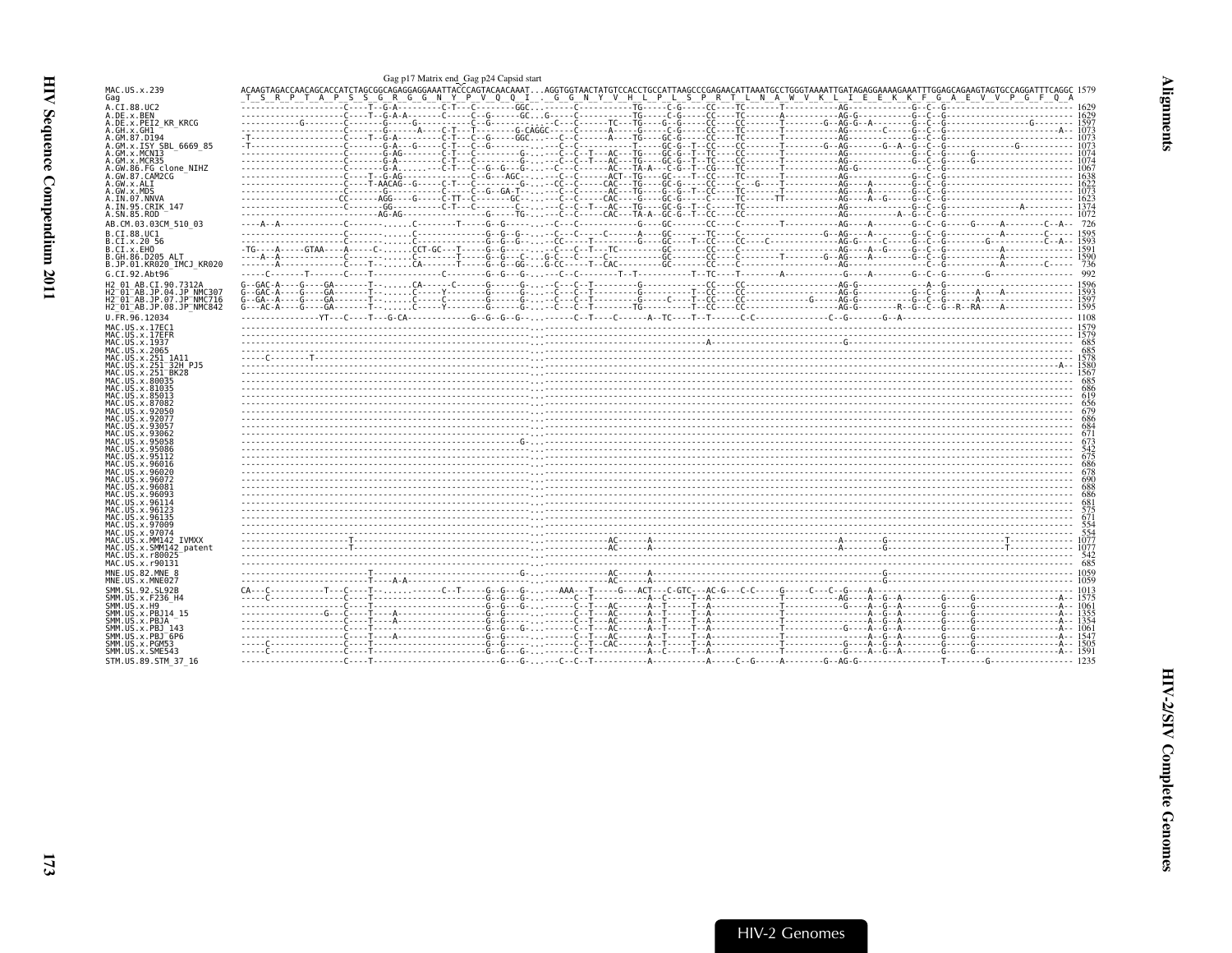$174$ 

| MAC.US.x.239                                                                                                                                                                                                                                                                                                                                                                                | ACTGTCAGAAGGTTGCACCCCCTATGACATTAATCAGATGTTAAATTGTGGGAGACCATCAAGCGGCTATGCAGATTATCAGAGATATTATAAACGAGGAGGCTGCAGATTGGGACTTGCAGCACCCACAACCAGCTCCACAACAAGGACAACTTA 1737                                                                 |                   |
|---------------------------------------------------------------------------------------------------------------------------------------------------------------------------------------------------------------------------------------------------------------------------------------------------------------------------------------------------------------------------------------------|-----------------------------------------------------------------------------------------------------------------------------------------------------------------------------------------------------------------------------------|-------------------|
| Gag<br>A.CI.88.UC2                                                                                                                                                                                                                                                                                                                                                                          | E G C T P Y D I N Q M L N C V G D H Q A A M Q I I R D I I N E E A A D W D L Q H P Q P . A P Q Q G Q L                                                                                                                             |                   |
| A.DE.x.BEN                                                                                                                                                                                                                                                                                                                                                                                  |                                                                                                                                                                                                                                   |                   |
| A.DE.x.PEI2 KR KRCG<br>A.GH.x.GH1                                                                                                                                                                                                                                                                                                                                                           |                                                                                                                                                                                                                                   | 1234              |
| A.GM.87.D194                                                                                                                                                                                                                                                                                                                                                                                |                                                                                                                                                                                                                                   | 1234              |
| A.GM.x.ISY SBL 6669 85<br>A.GM.x.MCN13                                                                                                                                                                                                                                                                                                                                                      |                                                                                                                                                                                                                                   |                   |
| A.GM.x.MCR35                                                                                                                                                                                                                                                                                                                                                                                |                                                                                                                                                                                                                                   |                   |
| A.GW.86.FG_clone_NIHZ                                                                                                                                                                                                                                                                                                                                                                       |                                                                                                                                                                                                                                   |                   |
| A.GW.87.CAM2CG<br>A.GW.x.ALI                                                                                                                                                                                                                                                                                                                                                                |                                                                                                                                                                                                                                   |                   |
| A.GW.x.MDS                                                                                                                                                                                                                                                                                                                                                                                  |                                                                                                                                                                                                                                   |                   |
| A.IN.07.NNVA<br>A.IN.95.CRIK 147                                                                                                                                                                                                                                                                                                                                                            |                                                                                                                                                                                                                                   |                   |
| A.SN.85.ROD                                                                                                                                                                                                                                                                                                                                                                                 |                                                                                                                                                                                                                                   |                   |
| AB.CM.03.03CM 510 03                                                                                                                                                                                                                                                                                                                                                                        | AAT-.T-----T-A---------C--------A--G-------G--A--C-----A--A--T--T--A--A--T--T--A--A---C-----CA--A-----GTC----,,,-GC----TG-CG,,,,,,GCA----G---- 887                                                                                |                   |
| B.CT.88.UC1                                                                                                                                                                                                                                                                                                                                                                                 |                                                                                                                                                                                                                                   |                   |
| B.CI.x.20 56<br>B.CI.x.EHO                                                                                                                                                                                                                                                                                                                                                                  |                                                                                                                                                                                                                                   |                   |
| B.GH.86.D205 ALT                                                                                                                                                                                                                                                                                                                                                                            |                                                                                                                                                                                                                                   |                   |
| B.JP.01.KR020 IMCJ KR020                                                                                                                                                                                                                                                                                                                                                                    |                                                                                                                                                                                                                                   |                   |
| G.CI.92.Abt96                                                                                                                                                                                                                                                                                                                                                                               |                                                                                                                                                                                                                                   |                   |
| H2 01 AB.CI.90.7312A                                                                                                                                                                                                                                                                                                                                                                        |                                                                                                                                                                                                                                   |                   |
| H2 <sup>-</sup> 01 <sup>-</sup> AB.JP.04.JP NMC307<br>H2 <sup>−</sup> 01 <sup>−</sup> AB.JP.07.JP <sup>−</sup> NMC716                                                                                                                                                                                                                                                                       |                                                                                                                                                                                                                                   |                   |
| H2 <sup>-</sup> 01 <sup>-</sup> AB.JP.08.JP <sup>-</sup> NMC842                                                                                                                                                                                                                                                                                                                             |                                                                                                                                                                                                                                   |                   |
| U.FR.96.12034                                                                                                                                                                                                                                                                                                                                                                               |                                                                                                                                                                                                                                   |                   |
| MAC.US.x.17EC1                                                                                                                                                                                                                                                                                                                                                                              |                                                                                                                                                                                                                                   |                   |
| MAC.US.x.I7EFR<br>MAC.US.x.1937                                                                                                                                                                                                                                                                                                                                                             |                                                                                                                                                                                                                                   |                   |
| MAC.US.x.2065                                                                                                                                                                                                                                                                                                                                                                               |                                                                                                                                                                                                                                   | 843               |
| MAC.US.x.251 1A11                                                                                                                                                                                                                                                                                                                                                                           |                                                                                                                                                                                                                                   |                   |
| MAC.US.x.251 <sup>-</sup> 32H PJ5<br>MAC.US.x.251 <sup>-</sup> BK28                                                                                                                                                                                                                                                                                                                         |                                                                                                                                                                                                                                   |                   |
| MAC.US.x.80035                                                                                                                                                                                                                                                                                                                                                                              |                                                                                                                                                                                                                                   |                   |
| MAC.US.x.81035                                                                                                                                                                                                                                                                                                                                                                              |                                                                                                                                                                                                                                   | 777               |
| MAC.US.x.85013<br>MAC.US.x.87082                                                                                                                                                                                                                                                                                                                                                            |                                                                                                                                                                                                                                   |                   |
| MAC.US.x.92056                                                                                                                                                                                                                                                                                                                                                                              |                                                                                                                                                                                                                                   |                   |
| MAC.US.x.92077<br>MAC.US.x.93057                                                                                                                                                                                                                                                                                                                                                            |                                                                                                                                                                                                                                   |                   |
| MAC.US.x.93062                                                                                                                                                                                                                                                                                                                                                                              | $\frac{1}{2}$ . The contract of the contract of the contract of the contract of the contract of the contract of the contract of the contract of the contract of the contract of the contract of the contract of the contract of t |                   |
| MAC.US.x.95058                                                                                                                                                                                                                                                                                                                                                                              |                                                                                                                                                                                                                                   |                   |
| MAC.US.x.95086<br>MAC.US.x.95112                                                                                                                                                                                                                                                                                                                                                            |                                                                                                                                                                                                                                   |                   |
| MAC.US.x.96016                                                                                                                                                                                                                                                                                                                                                                              |                                                                                                                                                                                                                                   |                   |
|                                                                                                                                                                                                                                                                                                                                                                                             |                                                                                                                                                                                                                                   |                   |
| MAC.US.x.96072<br>MAC US x 96081                                                                                                                                                                                                                                                                                                                                                            |                                                                                                                                                                                                                                   |                   |
| MAC.US.x.96093                                                                                                                                                                                                                                                                                                                                                                              |                                                                                                                                                                                                                                   |                   |
| MAC.US.x.96114                                                                                                                                                                                                                                                                                                                                                                              |                                                                                                                                                                                                                                   |                   |
|                                                                                                                                                                                                                                                                                                                                                                                             |                                                                                                                                                                                                                                   |                   |
|                                                                                                                                                                                                                                                                                                                                                                                             |                                                                                                                                                                                                                                   |                   |
|                                                                                                                                                                                                                                                                                                                                                                                             |                                                                                                                                                                                                                                   |                   |
|                                                                                                                                                                                                                                                                                                                                                                                             |                                                                                                                                                                                                                                   |                   |
|                                                                                                                                                                                                                                                                                                                                                                                             |                                                                                                                                                                                                                                   |                   |
|                                                                                                                                                                                                                                                                                                                                                                                             | $\frac{712}{712}$                                                                                                                                                                                                                 |                   |
|                                                                                                                                                                                                                                                                                                                                                                                             |                                                                                                                                                                                                                                   |                   |
|                                                                                                                                                                                                                                                                                                                                                                                             |                                                                                                                                                                                                                                   |                   |
|                                                                                                                                                                                                                                                                                                                                                                                             |                                                                                                                                                                                                                                   |                   |
|                                                                                                                                                                                                                                                                                                                                                                                             |                                                                                                                                                                                                                                   |                   |
|                                                                                                                                                                                                                                                                                                                                                                                             |                                                                                                                                                                                                                                   |                   |
|                                                                                                                                                                                                                                                                                                                                                                                             |                                                                                                                                                                                                                                   |                   |
|                                                                                                                                                                                                                                                                                                                                                                                             |                                                                                                                                                                                                                                   |                   |
|                                                                                                                                                                                                                                                                                                                                                                                             |                                                                                                                                                                                                                                   |                   |
| MAC.US.x.96123<br>MAC.US.x.96135<br>MAC.US.x.97009<br>MAC.US.x.97074<br>MAC.US.x.MM142 IVMXX<br>MAC.US.x.SMM142 patent<br>MAC.US.x.r80025<br>MAC.US.x.r90131<br>MNE.US.82.MNE 8<br>MNE.US.x.MNE027<br>SMM. SL. 92. SL92B<br>SMM.US.x.F236 H4<br>SMM.US.x.H9<br>SMM.US.x.PBJ14 15<br>SMM.US.x.PBJA<br>SMM.US.x.PBJ 143<br>SMM.US.x.PBJ <sup>-</sup> 6P6<br>SMM.US.x.PGM53<br>SMM.US.x.SME543 |                                                                                                                                                                                                                                   | 839<br>733<br>829 |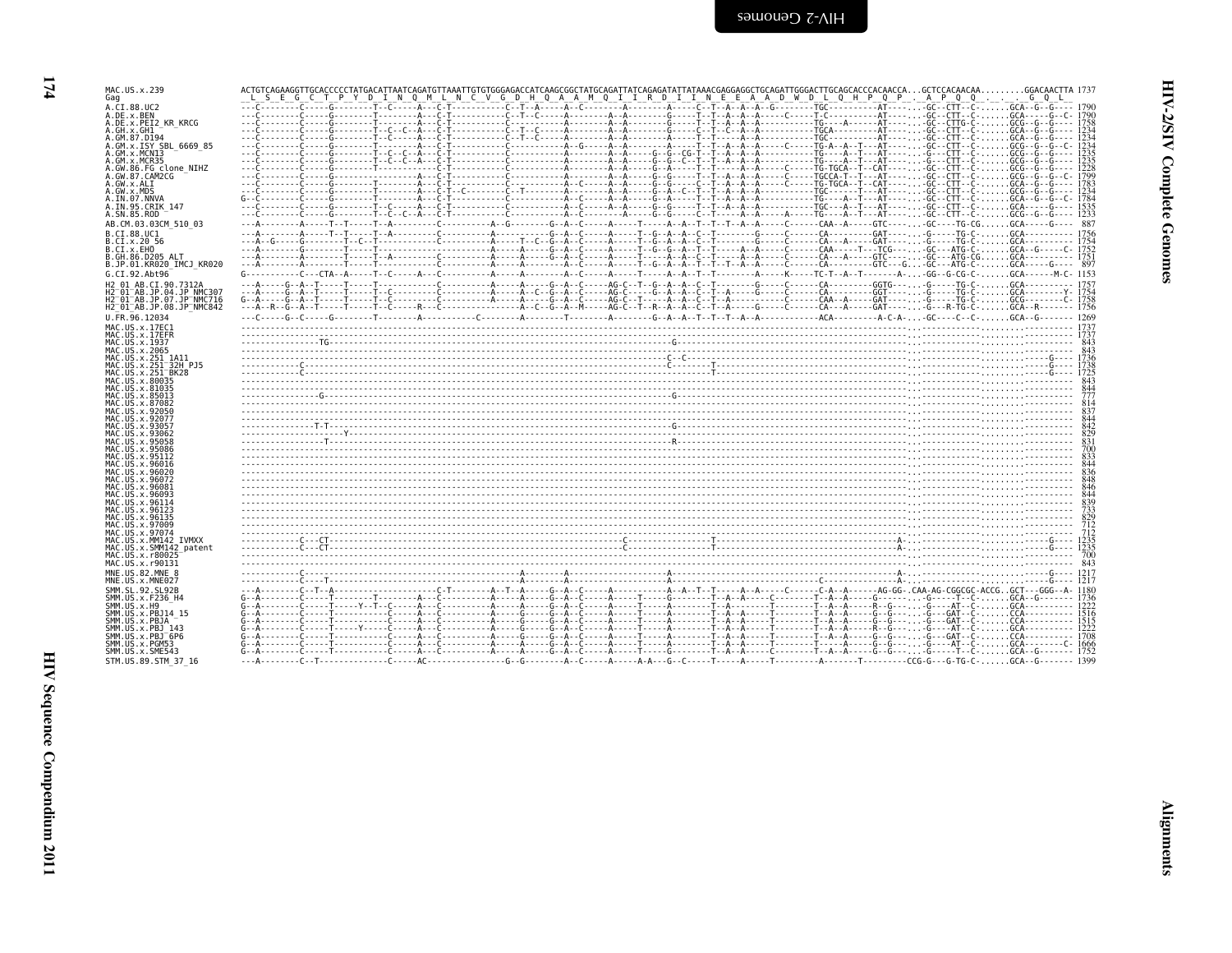| MAC.US.x.239<br>Gag                                                                                                 |  |
|---------------------------------------------------------------------------------------------------------------------|--|
| A.CI.88.UC2<br>A.DE.x.BEN<br>A.DE.x.PEI2 KR KRCG                                                                    |  |
| A.GH.x.GH1<br>A.GM.87.D194                                                                                          |  |
| A.GM.x.ISY SBL 6669 85<br>A.GM.x.MCNI3<br>A.GM.x.MCR35                                                              |  |
| A.GW.86.FG clone NIHZ<br>A.GW.87.CAM2CG                                                                             |  |
| A.GW.x.ALI<br>A.GW.x.MDS<br>A.IN.07.NNVA                                                                            |  |
| A.IN.95.CRIK 147<br>A.SN.85.ROD                                                                                     |  |
| AB.CM.03.03CM 510 03<br>B.CI.88.UC1                                                                                 |  |
| B.CI.X.20 56<br>B.CI.X.EHO<br>B.GH.86.D205 ALT                                                                      |  |
| B.JP.01.KR020 IMCJ KR020<br>G.CI.92.Abt96                                                                           |  |
| H2 01 AB.CI.90.7312A<br>H2 <sup>-</sup> 01 <sup>-</sup> AB.JP.04.JP NMC307                                          |  |
| H2 <sup>-01-AB.JP.07.JP<sup>-</sup>NMC716</sup><br>H2 <sup>-01-AB.JP.08.JP<sup>-</sup>NMC842</sup><br>U.FR.96.12034 |  |
| MAC.US.x.17EC1<br>MAC.US.x.17EFR                                                                                    |  |
| MAC.US.x.1937<br>MAC.US.x.2065                                                                                      |  |
| MAC.US.x.251 1A11<br>MAC.US.x.251 32H PJ5<br>MAC.US.x.251 <sup>-</sup> BK28                                         |  |
| MAC.US.x.80035<br>MAC.US.x.81035<br>MAC.US.x.85013                                                                  |  |
| MAC.US.x.87082<br>MAC. US. x.92050                                                                                  |  |
| MAC.US.x.92077<br>MAC.US.x.93057<br>MAC.US.x.93062                                                                  |  |
| MAC.US.x.95058<br>MAC. US. x. 95086<br>MAC.US.x.95112                                                               |  |
| MAC.US.x.96016<br>MAC.US.x.96020                                                                                    |  |
| MAC.US.x.96072<br>MAC.US.x.96081<br>MAC. US. x. 96093                                                               |  |
| MAC.US.x.96114<br>MAC.US.x.96123<br>MAC.US.x.96135                                                                  |  |
| MAC.US.x.97009<br>MAC.US.x.97074                                                                                    |  |
| MAC.US.x.MM142 IVMXX<br>MAC.US.x.SMM142 patent<br>MAC.US.x.r80025                                                   |  |
| MAC.US.x.r90131<br>MNE.US.82.MNE 8                                                                                  |  |
| MNE.US.x.MNE027<br>SMM.SL.92.SL92B                                                                                  |  |
| SMM.US.x.F236 H4<br>SMM.US.x.H9<br>SMM.US.x.PBJ14 15                                                                |  |
| SMM.US.x.PBJA<br>SMM.US.x.PBJ 143<br>SMM.US.x.PBJ <sup>6P6</sup>                                                    |  |
| SMM.US.x.PGM53<br>SMM.US.x.SME543                                                                                   |  |
| STM. US. 89. STM 37 16                                                                                              |  |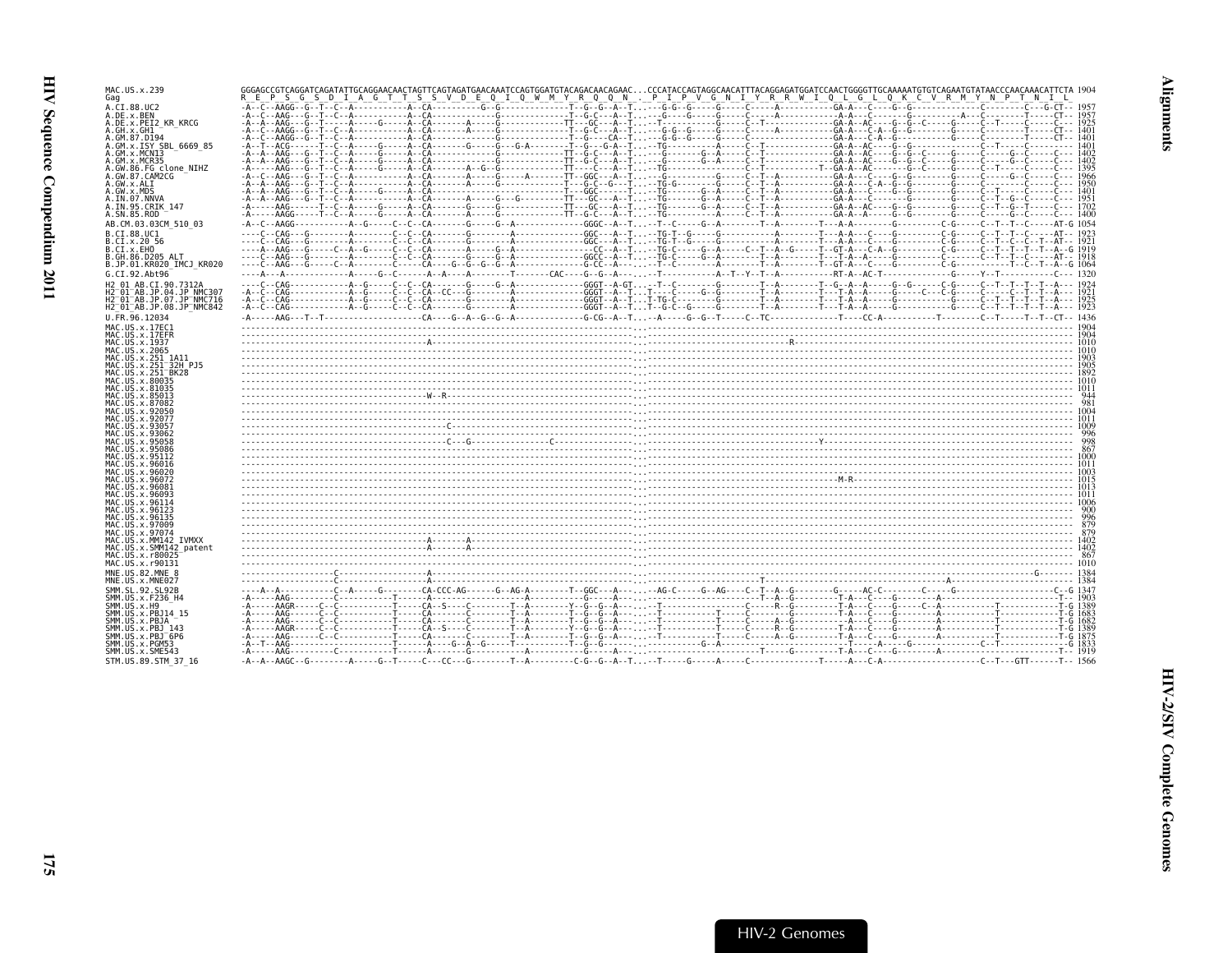| S<br>ī<br>ויי היישור<br>י<br>ŗ |  |
|--------------------------------|--|
| í<br>i                         |  |
| í<br>$\frac{1}{2}$             |  |

| H2 <sup>-</sup> 01 <sup>-</sup> AB.JP.07.JP <sup>-</sup> NMC716 |                                                       |  |
|-----------------------------------------------------------------|-------------------------------------------------------|--|
| H2 <sup>-01-AB.JP.08.JP<sup>-</sup>NMC842</sup>                 | A -- C - - C - -                                      |  |
| U.FR.96.12034                                                   | $- - A - - - G - - - - - - - - G - - - - - - - - - -$ |  |
| MAC.US.x.17EC1                                                  |                                                       |  |
| MAC.US.x.17EFR                                                  |                                                       |  |
| MAC.US.x.1937<br>MAC. US. x. 2065                               |                                                       |  |
| MAC.US.x.251 1A11                                               |                                                       |  |
| MAC.US.x.251 <sup>-</sup> 32H PJ5                               |                                                       |  |
| MAC.US.x.251 <sup>-</sup> BK28                                  |                                                       |  |
| MAC.US.x.80035                                                  |                                                       |  |
| MAC.US.x.81035                                                  |                                                       |  |
| MAC.US.x.85013                                                  |                                                       |  |
| MAC.US.x.87082<br>MAC.US.x.92050                                |                                                       |  |
| MAC.US.x.92077                                                  |                                                       |  |
| MAC.US.x.93057                                                  |                                                       |  |
| MAC.US.x.93062                                                  |                                                       |  |
| MAC.US.x.95058                                                  |                                                       |  |
| MAC.US.x.95086                                                  |                                                       |  |
| MAC.US.x.95112                                                  |                                                       |  |
| MAC.US.x.96016<br>MAC.US.x.96020                                |                                                       |  |
| MAC.US.x.96072                                                  |                                                       |  |
| MAC.US.x.96081                                                  |                                                       |  |
| MAC. US. x. 96093                                               |                                                       |  |
| MAC.US.x.96114                                                  |                                                       |  |
| MAC.US.x.96123                                                  |                                                       |  |
| MAC.US.x.96135<br>MAC.US.x.97009                                |                                                       |  |
| MAC.US.x.97074                                                  |                                                       |  |
| MAC.US.x.MM142 IVMXX                                            |                                                       |  |
| MAC.US.x.SMM142 patent                                          |                                                       |  |
| MAC.US.x.r80025                                                 |                                                       |  |
| MAC.US.x.r90131                                                 |                                                       |  |
| MNE.US.82.MNE 8                                                 |                                                       |  |
| MNE.US.x.MNE027                                                 |                                                       |  |
| SMM.SL.92.SL92B                                                 | $\cdots$ . T. T. $6$ . $6$ .                          |  |
| SMM. US. x. F236 H4                                             |                                                       |  |
| SMM.US.x.H9                                                     |                                                       |  |
| SMM.US.x.PBJ14 15<br>SMM.US.x.PBJA                              |                                                       |  |
| SMM. US. x. PBJ 143                                             |                                                       |  |
| SMM.US.x.PBJ <sup>-6P6</sup>                                    |                                                       |  |
| SMM.US.x.PGM53                                                  | --C---------------G----------G--C--                   |  |
| SMM.US.x.SME543                                                 |                                                       |  |
| STM.US.89.STM 37 16                                             |                                                       |  |
|                                                                 |                                                       |  |
|                                                                 |                                                       |  |
|                                                                 |                                                       |  |
|                                                                 |                                                       |  |
|                                                                 |                                                       |  |
|                                                                 |                                                       |  |

| Gag                                                                                                                                                                                                                                                                                                                                                                                                                                                                                                                                                                                                                                                                                                           |  |
|---------------------------------------------------------------------------------------------------------------------------------------------------------------------------------------------------------------------------------------------------------------------------------------------------------------------------------------------------------------------------------------------------------------------------------------------------------------------------------------------------------------------------------------------------------------------------------------------------------------------------------------------------------------------------------------------------------------|--|
| GATGTAAAACAAGGGCCAAAAGAGCCATTTCAGAGCTATGTAGACAGGTTCTACAAAAGTTTAAGAGCAGGAGGAGCAGCAGTAAGAAATGCTGATACAAAATGCTAACCCAGCTAGTGCTGAGGGGCTGGGTGTGGAA 2074<br>_D__V_K_Q_G_P_K_E_P_F_Q_S_Y_V_D_R_F_Y_K_S_L_R_A_E_Q_T_D_A_A_V_K_N_W_M_T_Q_T_L<br>$\frac{1}{2} \cdot \frac{1}{2} \cdot \frac{1}{2} \cdot \frac{1}{2} \cdot \frac{1}{2} \cdot \frac{1}{2} \cdot \frac{1}{2} \cdot \frac{1}{2} \cdot \frac{1}{2} \cdot \frac{1}{2} \cdot \frac{1}{2} \cdot \frac{1}{2} \cdot \frac{1}{2} \cdot \frac{1}{2} \cdot \frac{1}{2} \cdot \frac{1}{2} \cdot \frac{1}{2} \cdot \frac{1}{2} \cdot \frac{1}{2} \cdot \frac{1}{2} \cdot \frac{1}{2} \cdot \frac{1}{2} \cdot \frac{1}{2} \cdot \frac{1}{2} \cdot \frac{1$<br>A.CI.88.UC2 |  |
| A.DE.x.BEN<br>A.DE.x.PEI2 KR KRCG                                                                                                                                                                                                                                                                                                                                                                                                                                                                                                                                                                                                                                                                             |  |
| A.GH.x.GH1                                                                                                                                                                                                                                                                                                                                                                                                                                                                                                                                                                                                                                                                                                    |  |
| A.GM.87.D194<br>A.GM.x.ISY SBL 6669 85                                                                                                                                                                                                                                                                                                                                                                                                                                                                                                                                                                                                                                                                        |  |
| A.GM.x.MCNI3                                                                                                                                                                                                                                                                                                                                                                                                                                                                                                                                                                                                                                                                                                  |  |
| A.GM.x.MCR35<br>A.GW.86.FG clone NIHZ                                                                                                                                                                                                                                                                                                                                                                                                                                                                                                                                                                                                                                                                         |  |
| A.GW.87.CAM2CG                                                                                                                                                                                                                                                                                                                                                                                                                                                                                                                                                                                                                                                                                                |  |
| A.GW.x.ALI<br>A.GW.x.MDS                                                                                                                                                                                                                                                                                                                                                                                                                                                                                                                                                                                                                                                                                      |  |
| A.IN.07.NNVA                                                                                                                                                                                                                                                                                                                                                                                                                                                                                                                                                                                                                                                                                                  |  |
| A.IN.95.CRIK 147<br>A.SN.85.ROD                                                                                                                                                                                                                                                                                                                                                                                                                                                                                                                                                                                                                                                                               |  |
| AB.CM.03.03CM 510 03                                                                                                                                                                                                                                                                                                                                                                                                                                                                                                                                                                                                                                                                                          |  |
| B.CI.88.UC1                                                                                                                                                                                                                                                                                                                                                                                                                                                                                                                                                                                                                                                                                                   |  |
| B.CI.X.20 56<br>B.CI.x.EHO                                                                                                                                                                                                                                                                                                                                                                                                                                                                                                                                                                                                                                                                                    |  |
| B.GH.86.D205 ALT                                                                                                                                                                                                                                                                                                                                                                                                                                                                                                                                                                                                                                                                                              |  |
| B.JP.01.KR020 IMCJ KR020<br>G.CI.92.Abt96                                                                                                                                                                                                                                                                                                                                                                                                                                                                                                                                                                                                                                                                     |  |
| H2 01 AB.CI.90.7312A                                                                                                                                                                                                                                                                                                                                                                                                                                                                                                                                                                                                                                                                                          |  |
| H2 <sup>-</sup> 01 <sup>-</sup> AB.JP.04.JP NMC307<br>H2 <sup>-</sup> 01 <sup>-</sup> AB.JP.07.JP <sup>-</sup> NMC716                                                                                                                                                                                                                                                                                                                                                                                                                                                                                                                                                                                         |  |
| H2 <sup>-</sup> 01 <sup>-</sup> AB.JP.08.JP <sup>-</sup> NMC842                                                                                                                                                                                                                                                                                                                                                                                                                                                                                                                                                                                                                                               |  |
| U.FR.96.12034                                                                                                                                                                                                                                                                                                                                                                                                                                                                                                                                                                                                                                                                                                 |  |
| MAC.US.x.17EC1<br>MAC.US.x.17EFR                                                                                                                                                                                                                                                                                                                                                                                                                                                                                                                                                                                                                                                                              |  |
| MAC.US.x.1937                                                                                                                                                                                                                                                                                                                                                                                                                                                                                                                                                                                                                                                                                                 |  |
| MAC.US.x.2065<br>MAC.US.x.251 1A11                                                                                                                                                                                                                                                                                                                                                                                                                                                                                                                                                                                                                                                                            |  |
| MAC.US.x.251 32H PJ5                                                                                                                                                                                                                                                                                                                                                                                                                                                                                                                                                                                                                                                                                          |  |
| MAC.US.x.251 BK28<br>MAC.US.x.80035                                                                                                                                                                                                                                                                                                                                                                                                                                                                                                                                                                                                                                                                           |  |
| MAC.US.x.81035                                                                                                                                                                                                                                                                                                                                                                                                                                                                                                                                                                                                                                                                                                |  |
| MAC.US.x.85013<br>MAC.US.x.87082                                                                                                                                                                                                                                                                                                                                                                                                                                                                                                                                                                                                                                                                              |  |
| MAC.US.x.92050                                                                                                                                                                                                                                                                                                                                                                                                                                                                                                                                                                                                                                                                                                |  |
| MAC.US.x.92077<br>MAC.US.x.93057                                                                                                                                                                                                                                                                                                                                                                                                                                                                                                                                                                                                                                                                              |  |
| MAC.US.x.93062<br>MAC.US.x.95058                                                                                                                                                                                                                                                                                                                                                                                                                                                                                                                                                                                                                                                                              |  |
| MAC.US.x.95086                                                                                                                                                                                                                                                                                                                                                                                                                                                                                                                                                                                                                                                                                                |  |
| MAC. US. x. 95112<br>MAC.US.x.96016                                                                                                                                                                                                                                                                                                                                                                                                                                                                                                                                                                                                                                                                           |  |
| MAC.US.x.96020                                                                                                                                                                                                                                                                                                                                                                                                                                                                                                                                                                                                                                                                                                |  |
| MAC.US.x.96072<br>MAC.US.x.96081                                                                                                                                                                                                                                                                                                                                                                                                                                                                                                                                                                                                                                                                              |  |
| MAC. U.S. x. 96093                                                                                                                                                                                                                                                                                                                                                                                                                                                                                                                                                                                                                                                                                            |  |
| MAC.US.x.96114<br>MAC.US.x.96123                                                                                                                                                                                                                                                                                                                                                                                                                                                                                                                                                                                                                                                                              |  |
| MAC.US.x.96135<br>MAC.US.x.97009                                                                                                                                                                                                                                                                                                                                                                                                                                                                                                                                                                                                                                                                              |  |
| MAC.US.x.97074                                                                                                                                                                                                                                                                                                                                                                                                                                                                                                                                                                                                                                                                                                |  |
| MAC.US.x.MM142 IVMXX<br>MAC.US.x.SMM142 patent                                                                                                                                                                                                                                                                                                                                                                                                                                                                                                                                                                                                                                                                |  |
| MAC.US.x.r80025                                                                                                                                                                                                                                                                                                                                                                                                                                                                                                                                                                                                                                                                                               |  |
| MAC.US.x.r90131                                                                                                                                                                                                                                                                                                                                                                                                                                                                                                                                                                                                                                                                                               |  |
| MNE.US.82.MNE 8<br>MNE.US.x.MNE027                                                                                                                                                                                                                                                                                                                                                                                                                                                                                                                                                                                                                                                                            |  |
| SMM. SL. 92. SL92B                                                                                                                                                                                                                                                                                                                                                                                                                                                                                                                                                                                                                                                                                            |  |
| SMM. US. x. F236 H4<br>SMM.US.x.H9                                                                                                                                                                                                                                                                                                                                                                                                                                                                                                                                                                                                                                                                            |  |
| SMM.US.x.PBJ14 15                                                                                                                                                                                                                                                                                                                                                                                                                                                                                                                                                                                                                                                                                             |  |
| SMM.US.x.PBJA<br>SMM. US. x. PBJ 143                                                                                                                                                                                                                                                                                                                                                                                                                                                                                                                                                                                                                                                                          |  |
| SMM.US.x.PBJ <sup>-6P6</sup>                                                                                                                                                                                                                                                                                                                                                                                                                                                                                                                                                                                                                                                                                  |  |
| SMM.US.x.PGM53<br>SMM.US.x.SME543                                                                                                                                                                                                                                                                                                                                                                                                                                                                                                                                                                                                                                                                             |  |
| STM.US.89.STM 37 16                                                                                                                                                                                                                                                                                                                                                                                                                                                                                                                                                                                                                                                                                           |  |

176

HIV Sequence Compendium 2011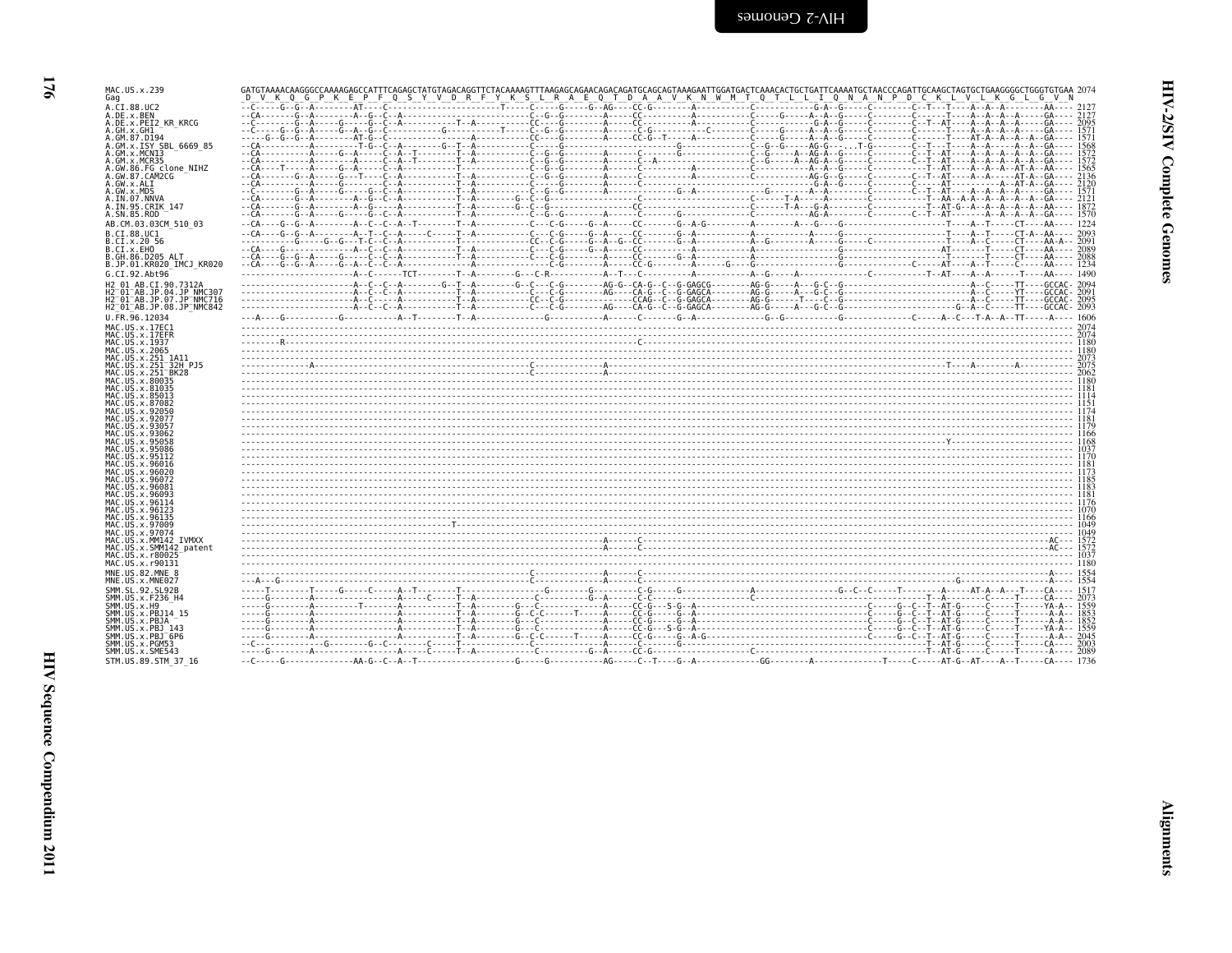<span id="page-18-0"></span>

| MAC.US.x.239<br>Gag                                                                                                                |                                                                                                                                                            |  |
|------------------------------------------------------------------------------------------------------------------------------------|------------------------------------------------------------------------------------------------------------------------------------------------------------|--|
| A.CI.88.UC2                                                                                                                        |                                                                                                                                                            |  |
| A.DE.x.BEN<br>A.DE.x.PEI2 KR KRCG                                                                                                  |                                                                                                                                                            |  |
| A.GH.x.GH1                                                                                                                         |                                                                                                                                                            |  |
| A.GM.87.D194                                                                                                                       |                                                                                                                                                            |  |
| A.GM.x.ISY SBL 6669 85<br>A.GM.x.MCNI3                                                                                             |                                                                                                                                                            |  |
| A.GM.x.MCR35                                                                                                                       |                                                                                                                                                            |  |
| A.GW.86.FG clone NIHZ                                                                                                              |                                                                                                                                                            |  |
| A.GW.87.CAM2CG<br>A.GW.x.ALI                                                                                                       |                                                                                                                                                            |  |
| A.GW.x.MDS                                                                                                                         |                                                                                                                                                            |  |
| A.IN.07.NNVA<br>A.IN.95.CRIK_147                                                                                                   |                                                                                                                                                            |  |
| A.SN.85.ROD                                                                                                                        |                                                                                                                                                            |  |
| AB.CM.03.03CM 510 03                                                                                                               |                                                                                                                                                            |  |
| B.CI.88.UC1                                                                                                                        |                                                                                                                                                            |  |
| B.CI.x.20 56                                                                                                                       |                                                                                                                                                            |  |
| B.CI.x.EHO                                                                                                                         |                                                                                                                                                            |  |
| B.GH.86.D205 ALT<br>B.JP.01.KR020 IMCJ KR020                                                                                       |                                                                                                                                                            |  |
| G.CI.92.Abt96                                                                                                                      | ---T--TT----G------T---A--C--------GR----A--A--A--G--A--A--C--GC-T-----T----AT-A---A--T-AAAC--TACAG-CC-A--A--------T--T-----A-AAACA---GG--A--G-AGCA-- 1644 |  |
| H2 01 AB.CI.90.7312A                                                                                                               |                                                                                                                                                            |  |
| H2 <sup>-</sup> 01 <sup>-</sup> AB.JP.04.JP NMC307                                                                                 |                                                                                                                                                            |  |
| H2 <sup>-</sup> 01 <sup>-</sup> AB.JP.07.JP <sup>-</sup> NMC716<br>H2 <sup>-</sup> 01 <sup>-</sup> AB.JP.08.JP <sup>-</sup> NMC842 |                                                                                                                                                            |  |
| U.FR.96.12034                                                                                                                      |                                                                                                                                                            |  |
| MAC.US.x.17EC1                                                                                                                     |                                                                                                                                                            |  |
| MAC.US.x.17EFR                                                                                                                     |                                                                                                                                                            |  |
| MAC.US.x.1937<br>MAC. US. x. 2065                                                                                                  |                                                                                                                                                            |  |
| MAC.US.x.251 1A11                                                                                                                  |                                                                                                                                                            |  |
| MAC.US.x.251 <sup>-</sup> 32H PJ5                                                                                                  |                                                                                                                                                            |  |
| MAC.US.x.251 <sup>-</sup> BK28<br>MAC.US.x.80035                                                                                   |                                                                                                                                                            |  |
| MAC.US.x.81035                                                                                                                     | $3223$                                                                                                                                                     |  |
| MAC.US.x.85013                                                                                                                     |                                                                                                                                                            |  |
| MAC.US.x.87082<br>MAC.US.x.92050                                                                                                   |                                                                                                                                                            |  |
| MAC.US.x.92077                                                                                                                     |                                                                                                                                                            |  |
| MAC.US.x.9305                                                                                                                      |                                                                                                                                                            |  |
| MAC.US.x.93062<br>MAC.US.x.95058                                                                                                   |                                                                                                                                                            |  |
| MAC.US.x.95086                                                                                                                     |                                                                                                                                                            |  |
| MAC.US.x.95112<br>MAC.US.x.96016                                                                                                   |                                                                                                                                                            |  |
| MAC.US.x.96026                                                                                                                     |                                                                                                                                                            |  |
| MAC.US.x.96072                                                                                                                     |                                                                                                                                                            |  |
| MAC.US.x.96081<br>MAC.US.x.96093                                                                                                   |                                                                                                                                                            |  |
| MAC.US.x.96114                                                                                                                     |                                                                                                                                                            |  |
| MAC.US.x.96123                                                                                                                     |                                                                                                                                                            |  |
| MAC.US.x.96135<br>MAC.US.x.97009                                                                                                   |                                                                                                                                                            |  |
| MAC.US.x.97074                                                                                                                     |                                                                                                                                                            |  |
| MAC.US.x.MM142 IVMXX<br>MAC.US.x.SMM142 patent                                                                                     |                                                                                                                                                            |  |
| MAC.US.x.r80025                                                                                                                    |                                                                                                                                                            |  |
| MAC.US.x.r90131                                                                                                                    |                                                                                                                                                            |  |
| MNE.US.82.MNE 8                                                                                                                    |                                                                                                                                                            |  |
| MNE.US.x.MNE027                                                                                                                    |                                                                                                                                                            |  |
| SMM. SL. 92. SL92B<br>SMM.US.x.F236_H4                                                                                             |                                                                                                                                                            |  |
| SMM.US.x.H9                                                                                                                        |                                                                                                                                                            |  |
| SMM.US.x.PBJ14 15                                                                                                                  |                                                                                                                                                            |  |
| SMM.US.x.PBJA<br>SMM.US.x.PBJ 143                                                                                                  |                                                                                                                                                            |  |
| SMM. US. x. PBJ 6P6                                                                                                                |                                                                                                                                                            |  |
| SMM.US.x.PGM53<br>SMM.US.x.SME543                                                                                                  |                                                                                                                                                            |  |
| STM.US.89.STM 37 16                                                                                                                |                                                                                                                                                            |  |
|                                                                                                                                    |                                                                                                                                                            |  |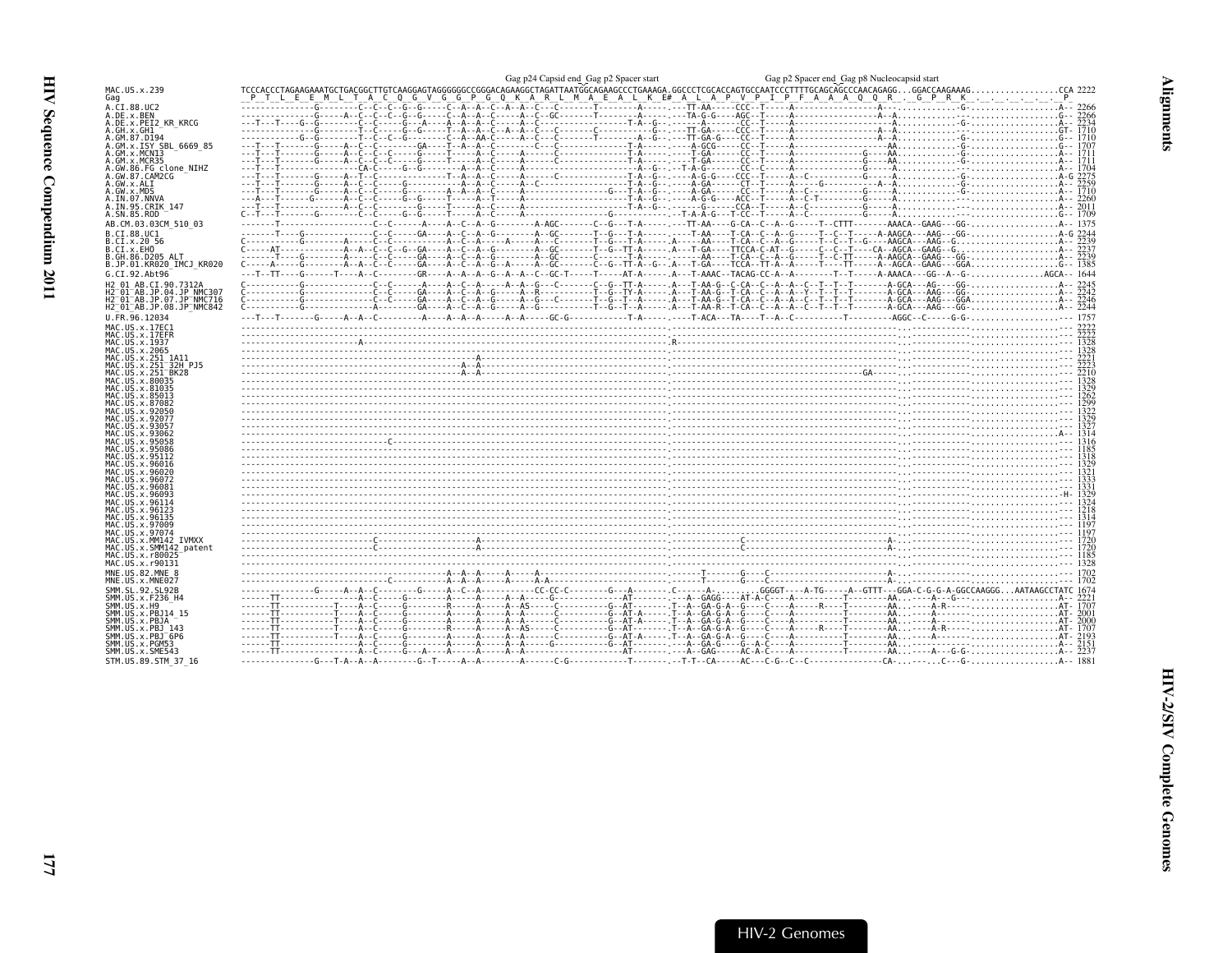<span id="page-19-0"></span>

| səɯouəົງ Շ-∧IH |
|----------------|
|----------------|

# Gag-Pol -1 ribosomal slip site<br>Pol start<br>Gag p8 Nucleocapsid end\_Gag p1 Spacer start

| MAC.US.x.239<br>Pol                                                                     | $ -$<br>F F R P W S M G K E A P Q                                                                                                                                                                                                                                                                                                                                        |  |
|-----------------------------------------------------------------------------------------|--------------------------------------------------------------------------------------------------------------------------------------------------------------------------------------------------------------------------------------------------------------------------------------------------------------------------------------------------------------------------|--|
| Gag                                                                                     | I K C W N C G K E G H S A R Q C R A P R R Q G C W K C G K M D H V M A K C P D R Q A G F L G L G P W G K K P R N F                                                                                                                                                                                                                                                        |  |
| A.CI.88.UC2<br>A.DE.x.BEN                                                               | $\frac{1}{16} \frac{1}{16} \frac{1}{16} \frac{1}{16} \frac{1}{16} \frac{1}{16} \frac{1}{16} \frac{1}{16} \frac{1}{16} \frac{1}{16} \frac{1}{16} \frac{1}{16} \frac{1}{16} \frac{1}{16} \frac{1}{16} \frac{1}{16} \frac{1}{16} \frac{1}{16} \frac{1}{16} \frac{1}{16} \frac{1}{16} \frac{1}{16} \frac{1}{16} \frac{1}{16} \frac{1}{16} \frac{1}{16} \frac{1}{16} \frac{1$ |  |
| A.DE.x.PEI2 KR KRCG<br>A.GH.x.GH1                                                       |                                                                                                                                                                                                                                                                                                                                                                          |  |
| A.GM.87.D194<br>A.GM.x.ISY SBL 6669 85                                                  |                                                                                                                                                                                                                                                                                                                                                                          |  |
| A.GM.x.MCNI3                                                                            |                                                                                                                                                                                                                                                                                                                                                                          |  |
| A.GM.x.MCR35<br>A.GW.86.FG clone NIHZ                                                   |                                                                                                                                                                                                                                                                                                                                                                          |  |
| A.GW.87.CAM2CG<br>A.GW.x.ALI                                                            |                                                                                                                                                                                                                                                                                                                                                                          |  |
| A.GW.x.MDS<br>A.IN.07.NNVA                                                              |                                                                                                                                                                                                                                                                                                                                                                          |  |
| A.IN.95.CRIK 147<br>A.SN.85.ROD                                                         |                                                                                                                                                                                                                                                                                                                                                                          |  |
| AB.CM.03.03CM 510 03                                                                    |                                                                                                                                                                                                                                                                                                                                                                          |  |
| B.CI.88.UC1<br>B.CI.x.20 56                                                             |                                                                                                                                                                                                                                                                                                                                                                          |  |
| B.CI.x.EHO                                                                              |                                                                                                                                                                                                                                                                                                                                                                          |  |
| B.GH.86.D205 ALT<br>B.JP.01.KR020 IMCJ KR020                                            |                                                                                                                                                                                                                                                                                                                                                                          |  |
| G.CI.92.Abt96                                                                           |                                                                                                                                                                                                                                                                                                                                                                          |  |
| H2 01 AB.CI.90.7312A<br>H2 <sup>-01-AB.JP.04.JP NMC307</sup>                            |                                                                                                                                                                                                                                                                                                                                                                          |  |
| H2 <sup>-01-AB.JP.07.JP-NMC716</sup><br>H2 <sup>-01-AB.JP.08.JP<sup>-</sup>NMC842</sup> |                                                                                                                                                                                                                                                                                                                                                                          |  |
| U.FR.96.12034                                                                           |                                                                                                                                                                                                                                                                                                                                                                          |  |
| MAC.US.x.17EC1<br>MAC.US.x.17EFR                                                        |                                                                                                                                                                                                                                                                                                                                                                          |  |
| MAC.US.x.1937<br>MAC.US.x.2065                                                          |                                                                                                                                                                                                                                                                                                                                                                          |  |
| MAC.US.x.251 1A11<br>MAC.US.x.251 32H PJ5                                               |                                                                                                                                                                                                                                                                                                                                                                          |  |
| MAC.US.x.251 <sup>-</sup> BK28                                                          |                                                                                                                                                                                                                                                                                                                                                                          |  |
| MAC.US.x.80035<br>MAC.US.x.81035                                                        |                                                                                                                                                                                                                                                                                                                                                                          |  |
| MAC.US.x.85013<br>MAC.US.x.87082                                                        |                                                                                                                                                                                                                                                                                                                                                                          |  |
| MAC. US. x.92050<br>MAC.US.x.92077                                                      |                                                                                                                                                                                                                                                                                                                                                                          |  |
| MAC.US.x.93057<br>MAC.US.x.93062                                                        |                                                                                                                                                                                                                                                                                                                                                                          |  |
| MAC.US.x.95058                                                                          |                                                                                                                                                                                                                                                                                                                                                                          |  |
| MAC.US.x.95086<br>MAC.US.x.95112                                                        |                                                                                                                                                                                                                                                                                                                                                                          |  |
| MAC.US.x.96016<br>MAC.US.x.96020                                                        |                                                                                                                                                                                                                                                                                                                                                                          |  |
| MAC.US.x.96072<br>MAC.US.x.96081                                                        |                                                                                                                                                                                                                                                                                                                                                                          |  |
| MAC.US.x.96093<br>MAC.US.x.96114                                                        |                                                                                                                                                                                                                                                                                                                                                                          |  |
| MAC.US.x.96123<br>MAC.US.x.96135                                                        |                                                                                                                                                                                                                                                                                                                                                                          |  |
| MAC.US.x.97009                                                                          |                                                                                                                                                                                                                                                                                                                                                                          |  |
| MAC.US.x.97074<br>MAC.US.x.MM142_IVMXX                                                  |                                                                                                                                                                                                                                                                                                                                                                          |  |
| MAC.US.x.SMM142 patent<br>MAC.US.x.r80025                                               |                                                                                                                                                                                                                                                                                                                                                                          |  |
| MAC.US.x.r90131<br>MNE.US.82.MNE 8                                                      |                                                                                                                                                                                                                                                                                                                                                                          |  |
| MNE.US.x.MNE027                                                                         |                                                                                                                                                                                                                                                                                                                                                                          |  |
| SMM. SL. 92. SL92B<br>SMM.US.x.F236 H4                                                  | $\begin{bmatrix} 1844 & 1040 & 1040 & 1040 & 1040 & 1040 & 1040 & 1040 & 1040 & 1040 & 1040 & 1040 & 1040 & 1040 & 1040 & 1040 & 1040 & 1040 & 1040 & 1040 & 1040 & 1040 & 1040 & 1040 & 1040 & 1040 & 1040 & 1040 & 1040 & 1040 & 1040 & 1040 & 1040 & 1040 & 1040 & 104$                                                                                               |  |
| SMM. US. x.H9<br>SMM.US.x.PBJ14 15                                                      |                                                                                                                                                                                                                                                                                                                                                                          |  |
| SMM.US.x.PBJA                                                                           |                                                                                                                                                                                                                                                                                                                                                                          |  |
| SMM.US.x.PBJ 143<br>SMM.US.x.PBJ <sup>6P6</sup>                                         |                                                                                                                                                                                                                                                                                                                                                                          |  |
| SMM.US.x.PGM53<br>SMM. US. x. SME543                                                    |                                                                                                                                                                                                                                                                                                                                                                          |  |
| STM.US.89.STM 37 16                                                                     |                                                                                                                                                                                                                                                                                                                                                                          |  |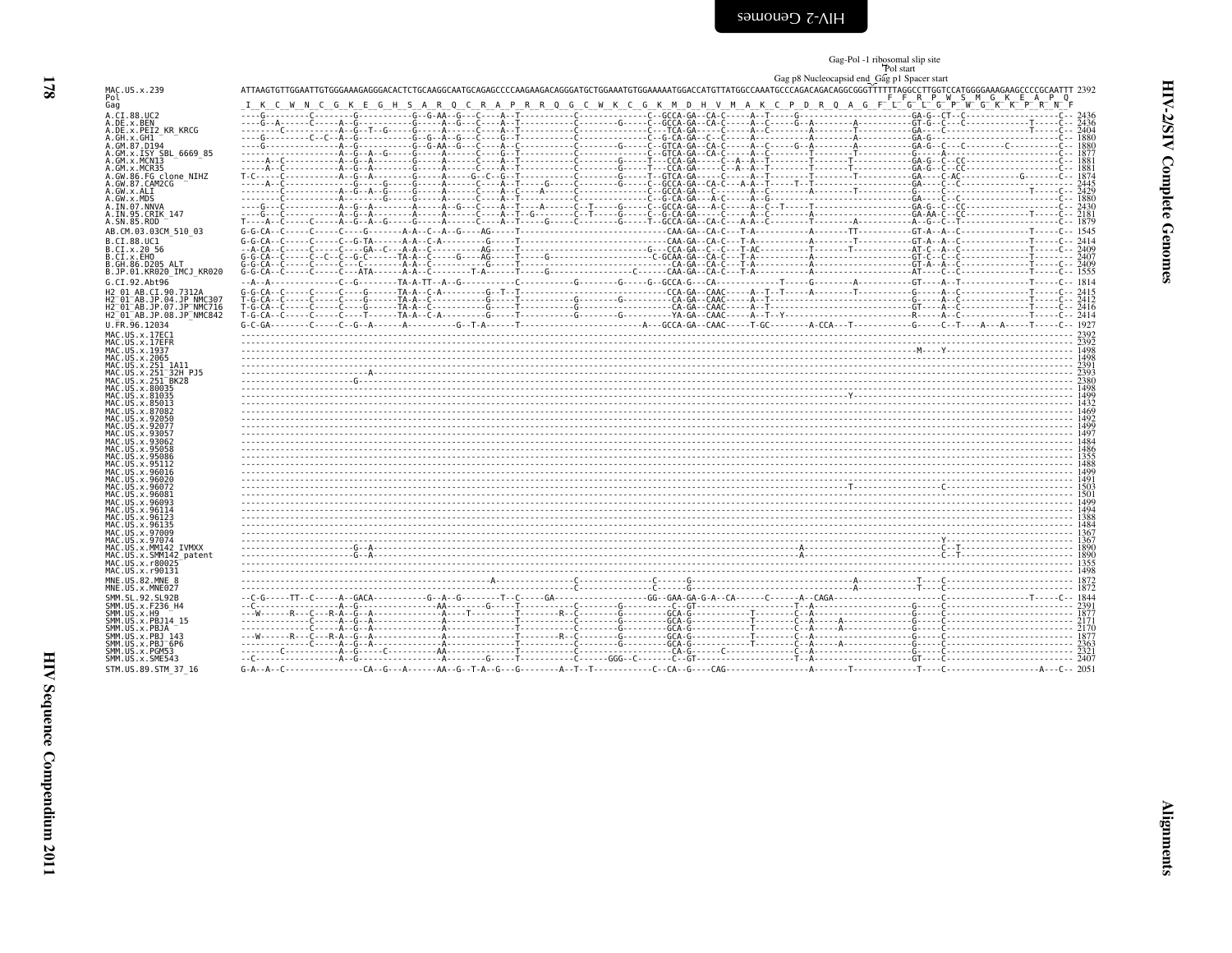<span id="page-20-0"></span>

| Gag p1 spacer end Gag p6 start                                  |                                                                                                                                                                                                                                |  |  |
|-----------------------------------------------------------------|--------------------------------------------------------------------------------------------------------------------------------------------------------------------------------------------------------------------------------|--|--|
| MAC.US.x.239<br>Pol                                             |                                                                                                                                                                                                                                |  |  |
|                                                                 | CCCCARGO CONTEGENTION CONTEGENTION CONTEGENTION CONTEGENTION CONTEGENTION CONTEGENTION CONTEGENTION CONTEGENTION CONTEGENTION CONTEGENTION CONTEGENTION CONTEGENTION CONTEGENTION CONTEGENTION CONTEGENTION CONTEGENTION CO    |  |  |
| Gag                                                             |                                                                                                                                                                                                                                |  |  |
| A.CI.88.UC2                                                     |                                                                                                                                                                                                                                |  |  |
| A.DE.x.BEN<br>A.DE.x.PEI2 KR KRCG                               |                                                                                                                                                                                                                                |  |  |
| A.GH.x.GH1                                                      |                                                                                                                                                                                                                                |  |  |
| A.GM.87.D194                                                    |                                                                                                                                                                                                                                |  |  |
| A.GM.X.ISY SBL 6669 85                                          |                                                                                                                                                                                                                                |  |  |
| A.GM.x.MCN13                                                    |                                                                                                                                                                                                                                |  |  |
| A.GM.x.MCR35                                                    |                                                                                                                                                                                                                                |  |  |
| A.GW.86.FG clone NIHZ<br>A.GW.87.CAM2CG                         |                                                                                                                                                                                                                                |  |  |
| A.GW.x.ALI                                                      |                                                                                                                                                                                                                                |  |  |
| A.GW.x.MDS                                                      |                                                                                                                                                                                                                                |  |  |
| A.IN.07.NNVA                                                    |                                                                                                                                                                                                                                |  |  |
| A.IN.95.CRIK 147                                                |                                                                                                                                                                                                                                |  |  |
| A.SN.85.ROD                                                     |                                                                                                                                                                                                                                |  |  |
| AB.CM.03.03CM 510 03                                            |                                                                                                                                                                                                                                |  |  |
| B.CI.88.UC1                                                     |                                                                                                                                                                                                                                |  |  |
| B.CI.x.20 56<br>B.CI.X.EHO                                      |                                                                                                                                                                                                                                |  |  |
| B.GH.86.D205 ALT                                                |                                                                                                                                                                                                                                |  |  |
| B.JP.01.KR020 IMCJ KR020                                        |                                                                                                                                                                                                                                |  |  |
| G.CI.92.Abt96                                                   |                                                                                                                                                                                                                                |  |  |
| H2 01 AB.CI.90.7312A                                            |                                                                                                                                                                                                                                |  |  |
| H2 01 AB.JP.04.JP NMC30.                                        |                                                                                                                                                                                                                                |  |  |
| H2 <sup>-</sup> 01 <sup>-</sup> AB.JP.07.JP <sup>-</sup> NMC716 |                                                                                                                                                                                                                                |  |  |
| H2 <sup>-01-AB.JP.08.JP<sup>-</sup>NMC842</sup>                 |                                                                                                                                                                                                                                |  |  |
| U.FR.96.12034                                                   | --------C----C-CG-----A--A.----A.ACAGCCCCTCCAGCAGAACCAGTAGTCTGGACCAGGAGCCCCTCC--C--------A--------G--------GCA-------A-A--A-AG--G- 2076                                                                                        |  |  |
| MAC.US.x.17EC1                                                  |                                                                                                                                                                                                                                |  |  |
| MAC.US.x.17EFR                                                  |                                                                                                                                                                                                                                |  |  |
| MAC.US.x.1937                                                   |                                                                                                                                                                                                                                |  |  |
| MAC.US.x.2065<br>MAC.US.x.251 1A11                              | $\frac{2504}{2504}$                                                                                                                                                                                                            |  |  |
| MAC.US.x.251 <sup>-32H</sup> PJ5                                |                                                                                                                                                                                                                                |  |  |
| MAC.US.x.251 <sup>-</sup> BK28                                  |                                                                                                                                                                                                                                |  |  |
| MAC. US. x.80035                                                |                                                                                                                                                                                                                                |  |  |
| MAC.US.x.81035                                                  |                                                                                                                                                                                                                                |  |  |
| MAC.US.x.85013<br>MAC.US.x.87082                                |                                                                                                                                                                                                                                |  |  |
| MAC. US. x. 92056                                               |                                                                                                                                                                                                                                |  |  |
| MAC.US.x.92077                                                  | 012 - 1022 - 1022 - 1023 - 1024 - 1025 - 1027 - 1028 - 1029 - 1029 - 1029 - 1029 - 1029 - 1029 - 1029 - 1029 - 1029 - 1029 - 1029 - 1029 - 1029 - 1029 - 1029 - 1029 - 1029 - 1029 - 1029 - 1029 - 1029 - 1029 - 1029 - 1029 - |  |  |
| MAC.US.x.93057                                                  |                                                                                                                                                                                                                                |  |  |
| MAC.US.x.93062                                                  |                                                                                                                                                                                                                                |  |  |
| MAC.US.x.95058<br>MAC.US.x.95086                                |                                                                                                                                                                                                                                |  |  |
| MAC.US.x.95112                                                  |                                                                                                                                                                                                                                |  |  |
| MAC.US.x.96016                                                  |                                                                                                                                                                                                                                |  |  |
| MAC.US.x.96020                                                  |                                                                                                                                                                                                                                |  |  |
| MAC.US.x.96072                                                  |                                                                                                                                                                                                                                |  |  |
| MAC.US.x.96081<br>MAC. U.S. x. 96093                            |                                                                                                                                                                                                                                |  |  |
| MAC. US. x. 96114                                               | $\frac{1612}{1600}$                                                                                                                                                                                                            |  |  |
| MAC.US.x.96123                                                  |                                                                                                                                                                                                                                |  |  |
| MAC.US.x.96135                                                  |                                                                                                                                                                                                                                |  |  |
| MAC.US.x.97009                                                  |                                                                                                                                                                                                                                |  |  |
| MAC.US.x.97074                                                  |                                                                                                                                                                                                                                |  |  |
| MAC.US.x.MM142 IVMXX<br>MAC.US.x.SMM142 patent                  |                                                                                                                                                                                                                                |  |  |
| MAC. US. x. r80025                                              |                                                                                                                                                                                                                                |  |  |
| MAC.US.x.r90131                                                 |                                                                                                                                                                                                                                |  |  |
| MNE.US.82.MNE 8                                                 |                                                                                                                                                                                                                                |  |  |
| MNE.US.x.MNE027                                                 |                                                                                                                                                                                                                                |  |  |
| SMM. SL. 92. SL92B                                              |                                                                                                                                                                                                                                |  |  |
| SMM.US.x.F236 H4                                                |                                                                                                                                                                                                                                |  |  |
| SMM.US.x.H9                                                     |                                                                                                                                                                                                                                |  |  |
| SMM. US. x. PBJ14 15<br>SMM.US.x.PBJA                           |                                                                                                                                                                                                                                |  |  |
| SMM.US.x.PBJ 143                                                |                                                                                                                                                                                                                                |  |  |
| SMM.US.x.PBJ <sup>-6P6</sup>                                    |                                                                                                                                                                                                                                |  |  |
| SMM. US. x. PGM53                                               |                                                                                                                                                                                                                                |  |  |
| SMM.US.x.SME543                                                 |                                                                                                                                                                                                                                |  |  |
| STM.US.89.STM 37 16                                             |                                                                                                                                                                                                                                |  |  |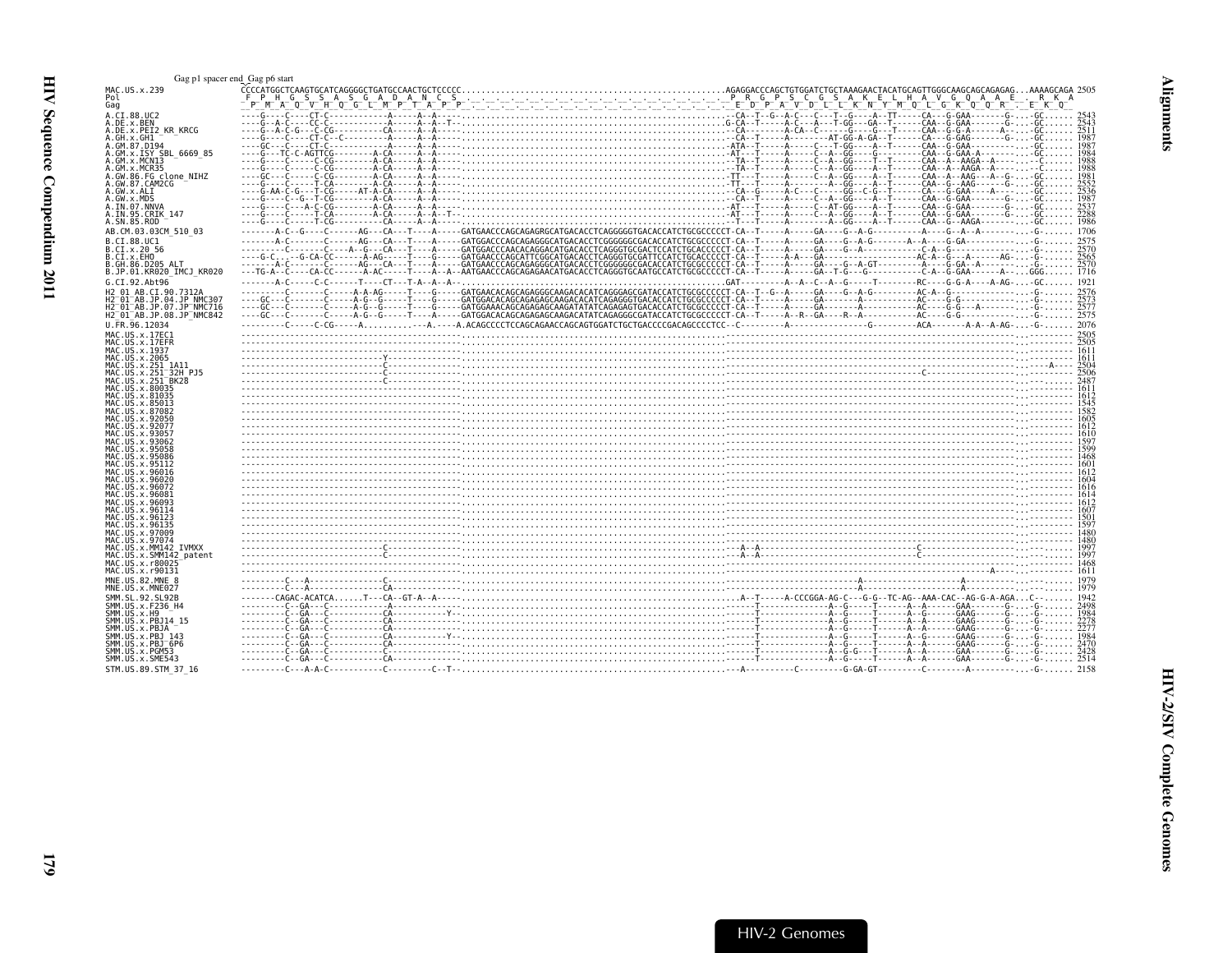<span id="page-21-0"></span>

|                                                                                         |                                                                                                                                                                                                                                                                                                                                                                                                                                                                                                      | Pol Protease start | Gag end<br>Gag p6 end |
|-----------------------------------------------------------------------------------------|------------------------------------------------------------------------------------------------------------------------------------------------------------------------------------------------------------------------------------------------------------------------------------------------------------------------------------------------------------------------------------------------------------------------------------------------------------------------------------------------------|--------------------|-----------------------|
| MAC.US.x.239<br>Pol                                                                     |                                                                                                                                                                                                                                                                                                                                                                                                                                                                                                      |                    |                       |
| Gag                                                                                     |                                                                                                                                                                                                                                                                                                                                                                                                                                                                                                      |                    |                       |
| A.CI.88.UC2<br>A.DE.x.BEN                                                               |                                                                                                                                                                                                                                                                                                                                                                                                                                                                                                      |                    |                       |
| A.DE.x.PEI2 KR KRCG                                                                     |                                                                                                                                                                                                                                                                                                                                                                                                                                                                                                      |                    |                       |
| A.GH.x.GH1<br>A.GM.87.D194                                                              |                                                                                                                                                                                                                                                                                                                                                                                                                                                                                                      |                    |                       |
| A.GM.x.ISY SBL 6669 85<br>A.GM.x.MCNI3                                                  |                                                                                                                                                                                                                                                                                                                                                                                                                                                                                                      |                    |                       |
| A.GM.x.MCR35                                                                            |                                                                                                                                                                                                                                                                                                                                                                                                                                                                                                      |                    |                       |
| A.GW.86.FG_clone_NIHZ<br>A.GW.87.CAM2CG                                                 |                                                                                                                                                                                                                                                                                                                                                                                                                                                                                                      |                    |                       |
| A.GW.x.ALI                                                                              |                                                                                                                                                                                                                                                                                                                                                                                                                                                                                                      |                    |                       |
| A.GW.x.MDS<br>A.IN.07.NNVA                                                              |                                                                                                                                                                                                                                                                                                                                                                                                                                                                                                      |                    |                       |
| A.IN.95.CRIK 147<br>A.SN.85.ROD                                                         |                                                                                                                                                                                                                                                                                                                                                                                                                                                                                                      |                    |                       |
| AB.CM.03.03CM 510 03                                                                    |                                                                                                                                                                                                                                                                                                                                                                                                                                                                                                      |                    |                       |
| B.CI.88.UC1                                                                             |                                                                                                                                                                                                                                                                                                                                                                                                                                                                                                      |                    |                       |
| B.CI.x.20 56<br>B.CI.x.EHO                                                              |                                                                                                                                                                                                                                                                                                                                                                                                                                                                                                      |                    |                       |
| B.GH.86.D205 ALT                                                                        |                                                                                                                                                                                                                                                                                                                                                                                                                                                                                                      |                    |                       |
| B.JP.01.KR020 IMCJ KR020<br>G.CI.92.Abt96                                               | $\begin{minipage}{0.95\textwidth} \begin{minipage}{0.95\textwidth} \begin{minipage}{0.95\textwidth} \begin{minipage}{0.95\textwidth} \begin{minipage}{0.95\textwidth} \begin{minipage}{0.95\textwidth} \begin{minipage}{0.95\textwidth} \begin{minipage}{0.95\textwidth} \begin{minipage}{0.95\textwidth} \begin{minipage}{0.95\textwidth} \begin{minipage}{0.95\textwidth} \begin{minipage}{0.95\textwidth} \begin{minipage}{0.95\textwidth} \begin{minipage}{0.95\textwidth} \begin{minipage}{0.9$ |                    |                       |
| H2 01 AB.CI.90.7312A                                                                    |                                                                                                                                                                                                                                                                                                                                                                                                                                                                                                      |                    |                       |
| H2 <sup>-01-AB.JP.04.JP NMC307</sup><br>H2 <sup>-01-AB.JP.07.JP<sup>-</sup>NMC716</sup> |                                                                                                                                                                                                                                                                                                                                                                                                                                                                                                      |                    |                       |
| H2 <sup>-01-AB.JP.08.JP<sup>-</sup>NMC842</sup>                                         |                                                                                                                                                                                                                                                                                                                                                                                                                                                                                                      |                    |                       |
| U.FR.96.12034                                                                           |                                                                                                                                                                                                                                                                                                                                                                                                                                                                                                      |                    |                       |
| MAC.US.x.17EC1<br>MAC.US.x.17EFR                                                        |                                                                                                                                                                                                                                                                                                                                                                                                                                                                                                      |                    |                       |
| MAC.US.x.1937                                                                           |                                                                                                                                                                                                                                                                                                                                                                                                                                                                                                      |                    |                       |
| MAC.US.x.2065<br>MAC.US.x.251 1A11                                                      |                                                                                                                                                                                                                                                                                                                                                                                                                                                                                                      |                    |                       |
| MAC.US.x.251 <sup>-</sup> 32H_PJ5<br>MAC.US.x.251 <sup>-</sup> BK28                     |                                                                                                                                                                                                                                                                                                                                                                                                                                                                                                      |                    |                       |
| MAC.US.x.80035                                                                          |                                                                                                                                                                                                                                                                                                                                                                                                                                                                                                      |                    |                       |
| MAC. US. x.81035<br>MAC.US.x.85013                                                      |                                                                                                                                                                                                                                                                                                                                                                                                                                                                                                      |                    |                       |
| MAC.US.x.87082<br>MAC.US.x.92050                                                        |                                                                                                                                                                                                                                                                                                                                                                                                                                                                                                      |                    |                       |
| MAC.US.x.92077                                                                          | $\frac{1}{1723}$ , $\frac{1}{1723}$ , $\frac{1}{1723}$ , $\frac{1}{1723}$ , $\frac{1}{1723}$ , $\frac{1}{1723}$ , $\frac{1}{1723}$ , $\frac{1}{1723}$ , $\frac{1}{1723}$ , $\frac{1}{1723}$ , $\frac{1}{1723}$ , $\frac{1}{1723}$ , $\frac{1}{1723}$ , $\frac{1}{1723}$ , $\frac{1}{1723}$                                                                                                                                                                                                           |                    |                       |
| MAC.US.x.93057<br>MAC.US.x.93062                                                        |                                                                                                                                                                                                                                                                                                                                                                                                                                                                                                      |                    |                       |
| MAC.US.x.95058<br>MAC.US.x.95086                                                        |                                                                                                                                                                                                                                                                                                                                                                                                                                                                                                      |                    |                       |
| MAC.US.x.95112                                                                          | - 172<br>  1881<br>  1881 -   1882 -   1882 -   1882 -   1882 -   1882 -   1882 -   1882 -   1882 -   1882 -   1882 -   1882 -                                                                                                                                                                                                                                                                                                                                                                       |                    |                       |
| MAC.US.x.96016<br>MAC.US.x.96020                                                        |                                                                                                                                                                                                                                                                                                                                                                                                                                                                                                      |                    |                       |
| MAC.<br>.US.x.96072                                                                     |                                                                                                                                                                                                                                                                                                                                                                                                                                                                                                      |                    |                       |
| MAC.US.x.96081<br>MAC.US.x.96093                                                        |                                                                                                                                                                                                                                                                                                                                                                                                                                                                                                      |                    |                       |
| MAC.US.x.96114<br>MAC.US.x.96123                                                        |                                                                                                                                                                                                                                                                                                                                                                                                                                                                                                      |                    |                       |
| MAC.US.x.96135                                                                          |                                                                                                                                                                                                                                                                                                                                                                                                                                                                                                      |                    |                       |
| MAC.US.x.97009<br>MAC.US.x.97074                                                        |                                                                                                                                                                                                                                                                                                                                                                                                                                                                                                      |                    |                       |
| MAC.US.x.MM142 IVMXX<br>MAC.US.x.SMM142 patent                                          | 204 - 1892<br>164 - 1892 - 1994 - 1994 - 1994 - 1994 - 1994 - 1994 - 1994 - 1994 - 1994 - 1994 - 1994 - 1994 - 1994 - 1994 -<br>1724 - 1893 - 1994 - 1995 - 1999 - 1999 - 1999 - 1999 - 1999 - 1999 - 1999 - 1999 - 1999 - 1999 - 1                                                                                                                                                                                                                                                                  |                    |                       |
| MAC.US.x.r80025                                                                         |                                                                                                                                                                                                                                                                                                                                                                                                                                                                                                      |                    |                       |
| MAC.US.x.r90131<br>MNE.US.82.MNE 8                                                      |                                                                                                                                                                                                                                                                                                                                                                                                                                                                                                      |                    |                       |
| MNE.US.x.MNE027                                                                         |                                                                                                                                                                                                                                                                                                                                                                                                                                                                                                      |                    |                       |
| SMM. SL. 92. SL92B<br>SMM.US.x.F236 H4                                                  |                                                                                                                                                                                                                                                                                                                                                                                                                                                                                                      |                    |                       |
| SMM.US.x.H9                                                                             |                                                                                                                                                                                                                                                                                                                                                                                                                                                                                                      |                    |                       |
| SMM.US.x.PBJ14 15<br>SMM.US.x.PBJA                                                      |                                                                                                                                                                                                                                                                                                                                                                                                                                                                                                      |                    |                       |
| SMM.US.x.PBJ 143<br>SMM.US.x.PBJ <sup>-</sup> 6P6                                       |                                                                                                                                                                                                                                                                                                                                                                                                                                                                                                      |                    |                       |
| SMM.US.x.PGM53                                                                          |                                                                                                                                                                                                                                                                                                                                                                                                                                                                                                      |                    |                       |
| SMM.US.x.SME543<br>STM.US.89.STM 37 16                                                  |                                                                                                                                                                                                                                                                                                                                                                                                                                                                                                      |                    |                       |
|                                                                                         |                                                                                                                                                                                                                                                                                                                                                                                                                                                                                                      |                    |                       |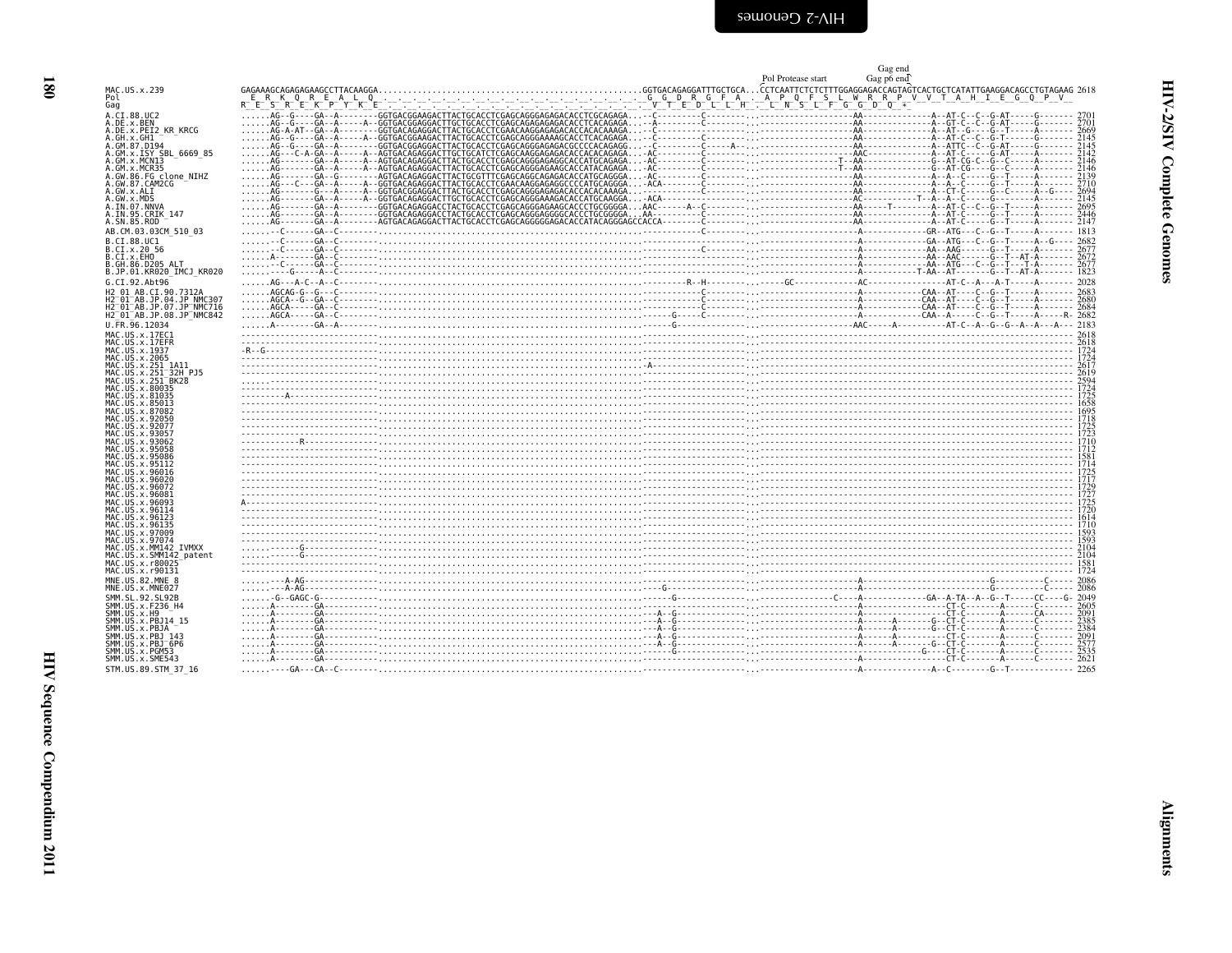| MAC.US.x.239<br>Pol                                                                                                                                 | TATTACTGGATACAGGGGCTGATGATTCTATTGTAACAGGAATAGAGTTAGGTCCACATTATACCCCAAAAATAGTAGGAGGAATAGGAGGTTTTATTAATACTAAAGAATACAAAAATGTAGAAATAGAACTTTTAGGCAAAAGGATTAAAGGGACAATCATGACAGGG 2788<br>E V L L D T G A D D S I V T G I E L G P H Y T P K I V G G I G G F I N T K E Y K N V E I E V L G K R I K G T I M T      |  |
|-----------------------------------------------------------------------------------------------------------------------------------------------------|-----------------------------------------------------------------------------------------------------------------------------------------------------------------------------------------------------------------------------------------------------------------------------------------------------------|--|
| A.CI.88.UC2<br>A.DE.x.BEN<br>A.DE.X.PEI2 KR KRCG<br>A.GH.x.GH1                                                                                      |                                                                                                                                                                                                                                                                                                           |  |
| A.GM.87.D194<br>A.GM.x.ISY SBL 6669 85<br>A.GM.x.MCNT3<br>A.GM.x.MCR35                                                                              |                                                                                                                                                                                                                                                                                                           |  |
| A.GW.86.FG clone NIHZ<br>A.GW.87.CAM2CG<br>A.GW.x.ALI<br>A.GW.x.MDS<br>A.IN.07.NNVA                                                                 |                                                                                                                                                                                                                                                                                                           |  |
| A.IN.95.CRIK 147<br>A.SN.85.ROD<br>AB.CM.03.03CM 510 03                                                                                             |                                                                                                                                                                                                                                                                                                           |  |
| B.CI.88.UC1<br>B.CI.X.20 56<br>B.CI.x.EHO<br>B.GH.86.D205 ALT                                                                                       |                                                                                                                                                                                                                                                                                                           |  |
| B.JP.01.KR020 IMCJ KR020<br>G.CI.92.Abt96<br>H2 01 AB.CI.90.7312A<br>H2 <sup>-</sup> 01 <sup>-</sup> AB.JP.04.JP NMC307                             |                                                                                                                                                                                                                                                                                                           |  |
| H2 <sup>-</sup> 01 <sup>-</sup> AB.JP.07.JP <sup>-</sup> NMC716<br>H2 <sup>-</sup> 01 <sup>-</sup> AB.JP.08.JP <sup>-</sup> NMC842<br>U.FR.96.12034 |                                                                                                                                                                                                                                                                                                           |  |
| MAC.US.x.17EC1<br>MAC.US.x.17EFR<br>MAC.US.x.1937<br>MAC.US.x.2065                                                                                  |                                                                                                                                                                                                                                                                                                           |  |
| MAC.US.x.251 1A11<br>MAC.US.x.251 <sup>-</sup> 32H PJ5<br>MAC.US.x.251 <sup>-</sup> BK28<br>MAC.US.x.80035<br>MAC.US.x.81035                        |                                                                                                                                                                                                                                                                                                           |  |
| MAC.US.x.85013<br>MAC.US.x.87082<br>MAC.US.x.92056<br>MAC.US.x.92077                                                                                |                                                                                                                                                                                                                                                                                                           |  |
| MAC.US.x.93057<br>MAC.US.x.93062<br>MAC.US.x.95058<br>MAC.US.x.95086                                                                                |                                                                                                                                                                                                                                                                                                           |  |
| MAC.US.x.95112<br>MAC.US.x.96016<br>MAC.US.x.96020<br>MAC.US.x.96072                                                                                |                                                                                                                                                                                                                                                                                                           |  |
| MAC.US.x.96081<br>MAC.US.x.96093<br>MAC.US.x.96114<br>MAC.US.x.96123<br>MAC.US.x.96135                                                              |                                                                                                                                                                                                                                                                                                           |  |
| MAC.US.x.97009<br>MAC.US.x.97074<br>MAC.US.x.MM142 IVMXX<br>MAC.US.x.SMM142 patent                                                                  |                                                                                                                                                                                                                                                                                                           |  |
| MAC.US.x.r80025<br>MAC.US.x.r90131<br>MNE.US.82.MNE 8<br>MNE.US.x.MNE027                                                                            |                                                                                                                                                                                                                                                                                                           |  |
| SMM. SL. 92. SL92B<br>SMM.US.x.F236_H4<br>SMM.US.x.H9<br>SMM.US.x.PBJ14 15                                                                          | $\frac{1}{1.6}$ $\frac{1}{1.6}$ $\frac{1}{1.6}$ $\frac{1}{1.6}$ $\frac{1}{1.6}$ $\frac{1}{1.6}$ $\frac{1}{1.6}$ $\frac{1}{1.6}$ $\frac{1}{1.6}$ $\frac{1}{1.6}$ $\frac{1}{1.6}$ $\frac{1}{1.6}$ $\frac{1}{1.6}$ $\frac{1}{1.6}$ $\frac{1}{1.6}$ $\frac{1}{1.6}$ $\frac{1}{1.6}$ $\frac{1}{1.6}$ $\frac{1$ |  |
| SMM.US.x.PBJA<br>SMM.US.x.PBJ 143<br>SMM.US.x.PBJ <sup>-6P6</sup><br>SMM. US. x. PGM53                                                              |                                                                                                                                                                                                                                                                                                           |  |
| SMM.US.x.SME543<br>STM. US. 89. STM 37 16                                                                                                           |                                                                                                                                                                                                                                                                                                           |  |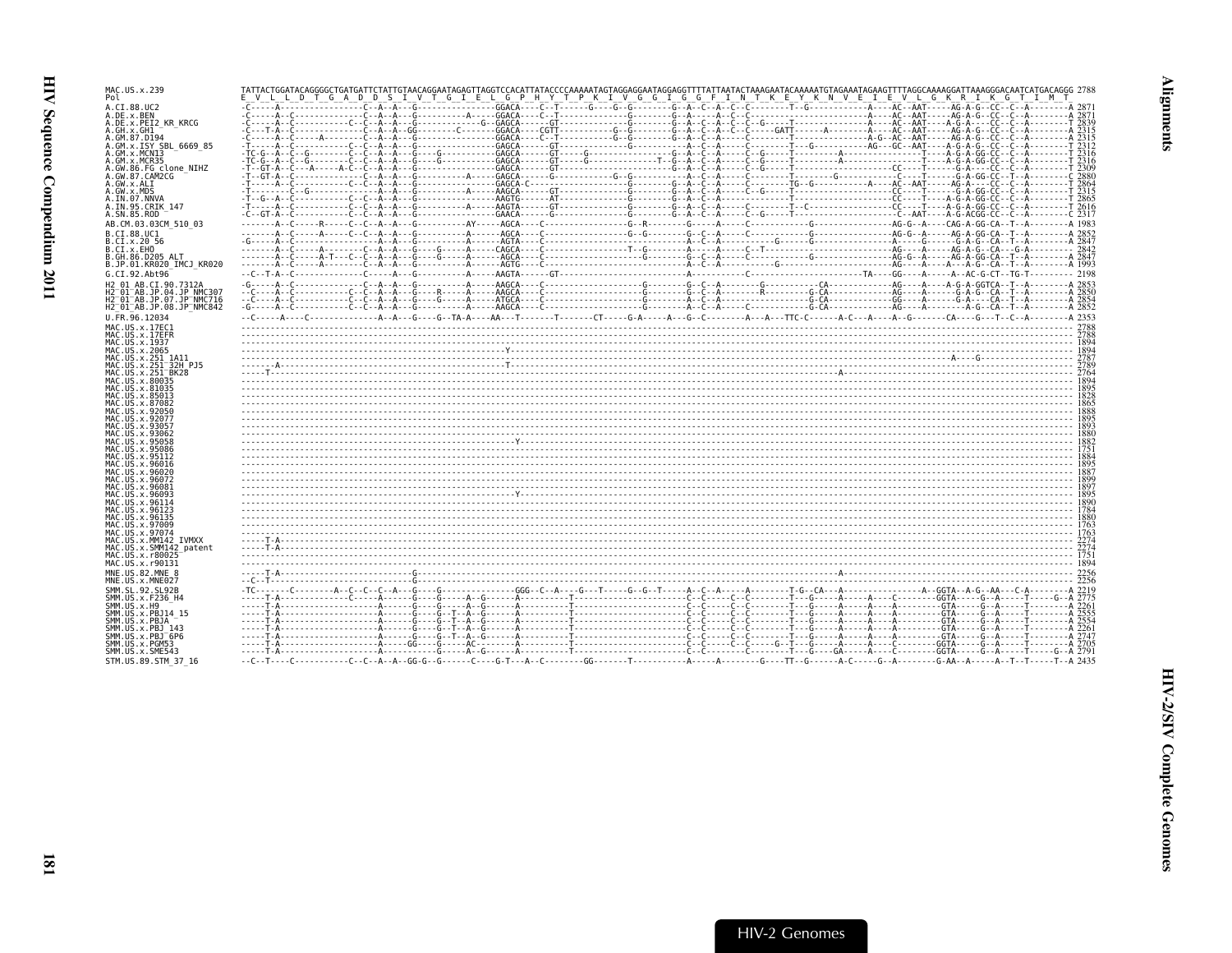<span id="page-23-0"></span>

|                                                                                                         | Pol Protease end Pol p66 and p51 RT start                                                                                                                                                                                         |  |
|---------------------------------------------------------------------------------------------------------|-----------------------------------------------------------------------------------------------------------------------------------------------------------------------------------------------------------------------------------|--|
| MAC.US.x.239<br>Pol                                                                                     | GACACCCCGATTAACATTTTTGGTAGAAATTTGCTAACAGCTCTGGGGATGTCTCTAAATTTYCCCATAGCTAAAGTAGGCCGTTAAAGCCCATGGAGGAGGTGGCCATTACCAAAGGAAAAGATAGTAGCATTAAGAGA 2958<br>COPTIPIIINIILELGIRINLLUILLUILALUILELMISLLINIELPIIALKUVILELPIVIKIVILALUILINII |  |
| A.CI.88.UC2<br>A.DE.x.BEN                                                                               |                                                                                                                                                                                                                                   |  |
| A.DE.x.PEI2 KR KRCG<br>A.GH.x.GH1                                                                       |                                                                                                                                                                                                                                   |  |
| A.GM.87.D194<br>A.GM.X.ISY SBL 6669 85                                                                  |                                                                                                                                                                                                                                   |  |
| A.GM.x.MCNI3<br>A.GM.x.MCR35                                                                            |                                                                                                                                                                                                                                   |  |
| A.GW.86.FG_clone_NIHZ<br>A.GW.87.CAM2CG                                                                 |                                                                                                                                                                                                                                   |  |
| A.GW.x.ALI<br>A.GW.x.MDS                                                                                |                                                                                                                                                                                                                                   |  |
| A.IN.07.NNVA<br>A.IN.95.CRIK 147<br>A.SN.85.ROD                                                         |                                                                                                                                                                                                                                   |  |
| AB.CM.03.03CM 510 03                                                                                    |                                                                                                                                                                                                                                   |  |
| B.CI.88.UC1<br>B.CI.X.20 56                                                                             |                                                                                                                                                                                                                                   |  |
| B.CI.X.EHO<br>B.GH.86.D205 ALT                                                                          | en 1997 - 1998 - 1998 - 1998 - 1998 - 1998 - 1998 - 1998 - 1998 - 1998 - 1998 - 1998 - 1998 - 1998 - 1998 - 19<br>2008 - - 1999 - 1999 - 1999 - 1999 - 1999 - 1999 - 1999 - 1999 - 1999 - 1999 - 1999 - 1999 - 1999 - 1998 - 199  |  |
| B.JP.01.KR020 IMCJ KR020<br>G.CI.92.Abt96                                                               |                                                                                                                                                                                                                                   |  |
| H2 01 AB.CI.90.7312A                                                                                    |                                                                                                                                                                                                                                   |  |
| H2 <sup>-01-AB.JP.04.JP NMC307</sup><br>H2 <sup>-</sup> 01 <sup>-</sup> AB.JP.07.JP <sup>-</sup> NMC716 |                                                                                                                                                                                                                                   |  |
| H2 01 AB.JP.08.JP NMC842<br>U.FR.96.12034                                                               |                                                                                                                                                                                                                                   |  |
| MAC.US.x.17EC1<br>MAC.US.x.17EFR                                                                        |                                                                                                                                                                                                                                   |  |
| MAC.US.x.1937<br>MAC.US.x.2065                                                                          |                                                                                                                                                                                                                                   |  |
| MAC.US.x.251 1A11<br>MAC.US.x.251 <sup>-32H</sup> PJ5                                                   |                                                                                                                                                                                                                                   |  |
| MAC.US.x.251 BK28<br>MAC.US.x.80035                                                                     |                                                                                                                                                                                                                                   |  |
| MAC. US. x.81035<br>MAC. US. x.85013                                                                    |                                                                                                                                                                                                                                   |  |
| MAC.US.x.87082<br>MAC.US.x.92050<br>MAC.US.x.92077                                                      |                                                                                                                                                                                                                                   |  |
| MAC.US.x.93057                                                                                          |                                                                                                                                                                                                                                   |  |
| MAC.US.x.93062<br>MAC.US.x.95058                                                                        |                                                                                                                                                                                                                                   |  |
| MAC.US.x.95086<br>MAC. US. x.95112                                                                      |                                                                                                                                                                                                                                   |  |
| MAC.US.x.96016<br>MAC.US.x.96020                                                                        |                                                                                                                                                                                                                                   |  |
| MAC.US.x.96072<br>MAC.US.x.96081                                                                        |                                                                                                                                                                                                                                   |  |
| MAC.US.x.96093<br>MAC.US.x.96114                                                                        |                                                                                                                                                                                                                                   |  |
| MAC.US.x.96123<br>MAC.US.x.96135<br>MAC. U.S. x. 97009                                                  |                                                                                                                                                                                                                                   |  |
| MAC.US.x.97074<br>MAC.US.x.MM142 IVMXX                                                                  |                                                                                                                                                                                                                                   |  |
| MAC.US.x.SMM142 patent<br>MAC.US.x.r80025                                                               |                                                                                                                                                                                                                                   |  |
| MAC.US.x.r90131                                                                                         |                                                                                                                                                                                                                                   |  |
| MNE.US.82.MNE 8<br>MNE.US.x.MNE027                                                                      |                                                                                                                                                                                                                                   |  |
| SMM. SL. 92. SL92B<br>SMM.US.x.F236 H4                                                                  |                                                                                                                                                                                                                                   |  |
| SMM.US.x.H9<br>SMM.US.x.PBJ14 15                                                                        |                                                                                                                                                                                                                                   |  |
| SMM.US.x.PBJA<br>SMM.US.x.PBJ 143                                                                       |                                                                                                                                                                                                                                   |  |
| $SMM. US. x. PBJ-6P6$<br>SMM.US.x.PGM53                                                                 |                                                                                                                                                                                                                                   |  |
| SMM.US.x.SME543<br>STM.US.89.STM 37 16                                                                  |                                                                                                                                                                                                                                   |  |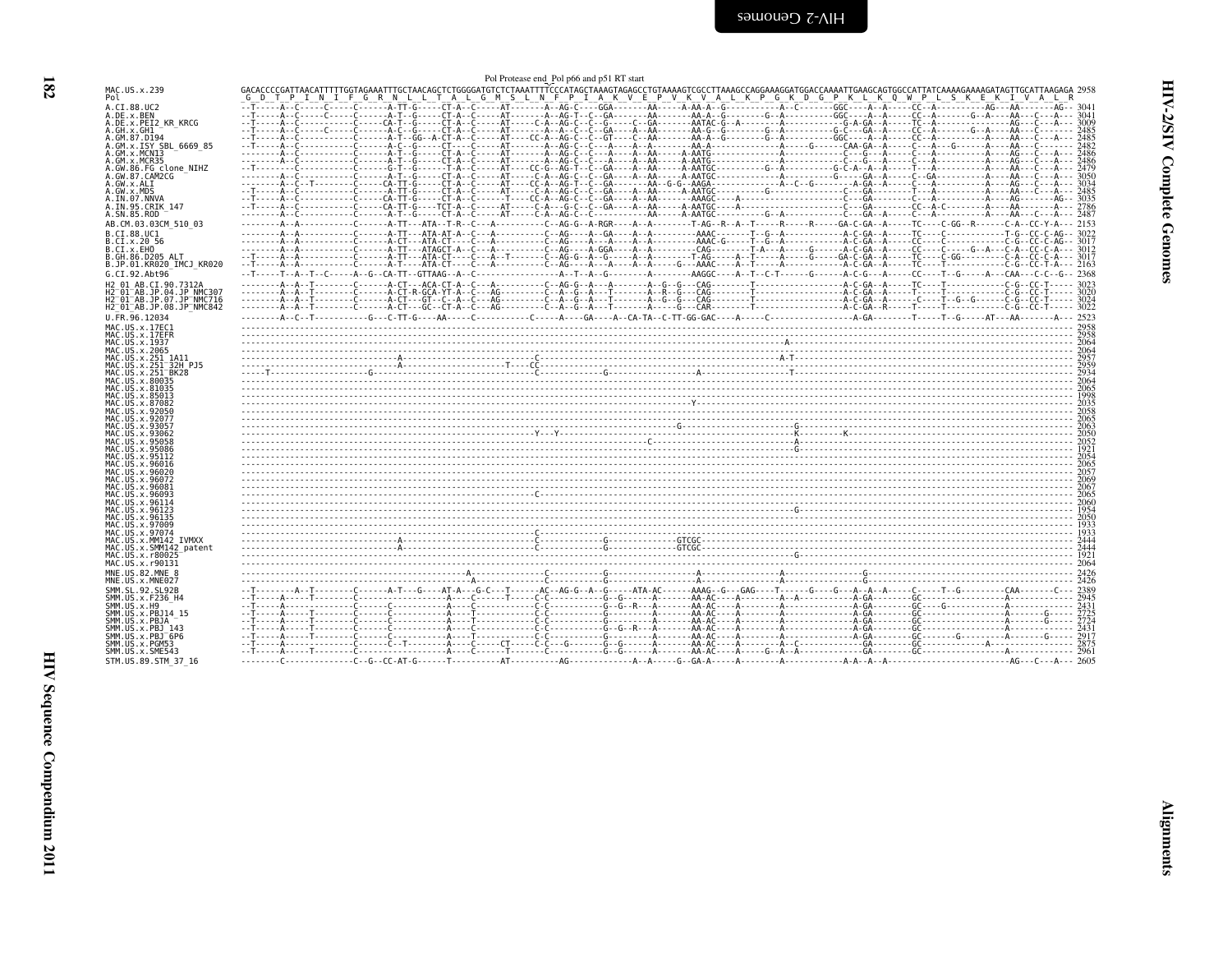| MAC.US.x.239                                                    | AATCTGTGAAAAGATGGAAAAGGATGGTCAGTTGGAGGAAGCTCCCCCGACCAATCCATACAACACCCCCCACATTTGCTATAAAGAAAAAGGATAAGAACAAATGGAGAATGCTGATAGAATTTTAGGGAACTAAATAGGGTCACTCAGGACTTTTACGGAAGTCCAAT 3125<br>E I C . E K M E K D G Q L E E A P P T N P Y N T P T F A I K K K D K N K W R M L I D F R E L N R V T Q D F T E V |  |
|-----------------------------------------------------------------|----------------------------------------------------------------------------------------------------------------------------------------------------------------------------------------------------------------------------------------------------------------------------------------------------|--|
| 4.CI.88.UC2                                                     |                                                                                                                                                                                                                                                                                                    |  |
| .DE.x.BEN                                                       |                                                                                                                                                                                                                                                                                                    |  |
| .DE.x.PEI2 KR KRCG                                              |                                                                                                                                                                                                                                                                                                    |  |
| .GH.X.GH1                                                       |                                                                                                                                                                                                                                                                                                    |  |
| .GM.87.D194                                                     |                                                                                                                                                                                                                                                                                                    |  |
| .GM.x.ISY SBL 6669 85                                           |                                                                                                                                                                                                                                                                                                    |  |
| .GM.x.MCNI3<br>.GM.x.MCR35                                      |                                                                                                                                                                                                                                                                                                    |  |
| .GW.86.FG clone NIHZ                                            |                                                                                                                                                                                                                                                                                                    |  |
| .GW.87.CAM2CG                                                   |                                                                                                                                                                                                                                                                                                    |  |
| .GW.x.ALI                                                       |                                                                                                                                                                                                                                                                                                    |  |
| ∟GW.x.MDS                                                       |                                                                                                                                                                                                                                                                                                    |  |
| A.IN.07.NNVA                                                    |                                                                                                                                                                                                                                                                                                    |  |
| 4.IN.95.CRIK 147                                                |                                                                                                                                                                                                                                                                                                    |  |
| 4.SN.85.ROD                                                     |                                                                                                                                                                                                                                                                                                    |  |
| AB.CM.03.03CM 510 03                                            |                                                                                                                                                                                                                                                                                                    |  |
| B.CI.88.UC1                                                     |                                                                                                                                                                                                                                                                                                    |  |
| B.CI.x.20 56                                                    |                                                                                                                                                                                                                                                                                                    |  |
| .CI.x.EHO<br>.GH.86.D205 ALT                                    |                                                                                                                                                                                                                                                                                                    |  |
| B.JP.01.KR020 IMCJ KR020                                        |                                                                                                                                                                                                                                                                                                    |  |
| G.CI.92.Abt96                                                   |                                                                                                                                                                                                                                                                                                    |  |
|                                                                 |                                                                                                                                                                                                                                                                                                    |  |
| H2 01 AB.CI.90.7312A                                            |                                                                                                                                                                                                                                                                                                    |  |
| H2-01-AB.JP.04.JP NMC307<br>H2-01-AB.JP.07.JP NMC716            |                                                                                                                                                                                                                                                                                                    |  |
| H2 <sup>-</sup> 01 <sup>-</sup> AB.JP.08.JP <sup>-</sup> NMC842 |                                                                                                                                                                                                                                                                                                    |  |
| J.FR.96.12034                                                   |                                                                                                                                                                                                                                                                                                    |  |
|                                                                 |                                                                                                                                                                                                                                                                                                    |  |
| MAC.US.x.17EC1<br>MAC.US.x.17EFR                                |                                                                                                                                                                                                                                                                                                    |  |
| MAC.US.x.1937                                                   |                                                                                                                                                                                                                                                                                                    |  |
| MAC.US.x.2065                                                   |                                                                                                                                                                                                                                                                                                    |  |
| MAC.US.x.251 1A11                                               |                                                                                                                                                                                                                                                                                                    |  |
| MAC.US.x.251 <sup>-</sup> 32H PJ5                               |                                                                                                                                                                                                                                                                                                    |  |
| MAC.US.x.251 <sup>-</sup> BK28                                  |                                                                                                                                                                                                                                                                                                    |  |
| MAC.US.x.80035                                                  |                                                                                                                                                                                                                                                                                                    |  |
| MAC.US.x.81035<br>MAC.US.x.85013                                |                                                                                                                                                                                                                                                                                                    |  |
| MAC.US.x.87082                                                  |                                                                                                                                                                                                                                                                                                    |  |
| MAC.US.x.92050                                                  |                                                                                                                                                                                                                                                                                                    |  |
| MAC.US.x.92077                                                  |                                                                                                                                                                                                                                                                                                    |  |
| MAC.US.x.93057                                                  |                                                                                                                                                                                                                                                                                                    |  |
| MAC.US.x.93062                                                  |                                                                                                                                                                                                                                                                                                    |  |
| MAC.US.x.95058                                                  |                                                                                                                                                                                                                                                                                                    |  |
| MAC.US.x.95086<br>MAC.US.x.95112                                |                                                                                                                                                                                                                                                                                                    |  |
| MAC.US.x.96016                                                  |                                                                                                                                                                                                                                                                                                    |  |
| MAC.US.x.96020                                                  |                                                                                                                                                                                                                                                                                                    |  |
| MAC.US.x.96072                                                  |                                                                                                                                                                                                                                                                                                    |  |
| MAC.US.x.96081                                                  |                                                                                                                                                                                                                                                                                                    |  |
| MAC.US.x.96093                                                  |                                                                                                                                                                                                                                                                                                    |  |
| MAC.US.x.96114<br>MAC.US.x.96123                                |                                                                                                                                                                                                                                                                                                    |  |
| MAC.US.x.96135                                                  |                                                                                                                                                                                                                                                                                                    |  |
| MAC.US.x.97009                                                  |                                                                                                                                                                                                                                                                                                    |  |
| MAC.US.x.97074                                                  |                                                                                                                                                                                                                                                                                                    |  |
| MAC.US.x.MM142 IVMXX                                            |                                                                                                                                                                                                                                                                                                    |  |
| MAC.US.x.SMM142 patent                                          |                                                                                                                                                                                                                                                                                                    |  |
| MAC.US.x.r80025                                                 |                                                                                                                                                                                                                                                                                                    |  |
| MAC.US.x.r90131                                                 |                                                                                                                                                                                                                                                                                                    |  |
| MNE.US.82.MNE 8                                                 |                                                                                                                                                                                                                                                                                                    |  |
| MNE.US.x.MNE027                                                 |                                                                                                                                                                                                                                                                                                    |  |
| SMM.SL.92.SL92B                                                 |                                                                                                                                                                                                                                                                                                    |  |
| SMM.US.x.F236 H4                                                |                                                                                                                                                                                                                                                                                                    |  |
| SMM.US.x.H9<br>SMM.US.x.PBJ14 15                                |                                                                                                                                                                                                                                                                                                    |  |
| SMM.US.x.PBJA                                                   |                                                                                                                                                                                                                                                                                                    |  |
| SMM.US.x.PBJ 143                                                |                                                                                                                                                                                                                                                                                                    |  |
| SMM.US.x.PBJ <sup>-</sup> 6P6                                   |                                                                                                                                                                                                                                                                                                    |  |
| SMM.US.x.PGM53                                                  |                                                                                                                                                                                                                                                                                                    |  |
| SMM.US.x.SME543                                                 |                                                                                                                                                                                                                                                                                                    |  |
| STM.US.89.STM 37 16                                             |                                                                                                                                                                                                                                                                                                    |  |
|                                                                 |                                                                                                                                                                                                                                                                                                    |  |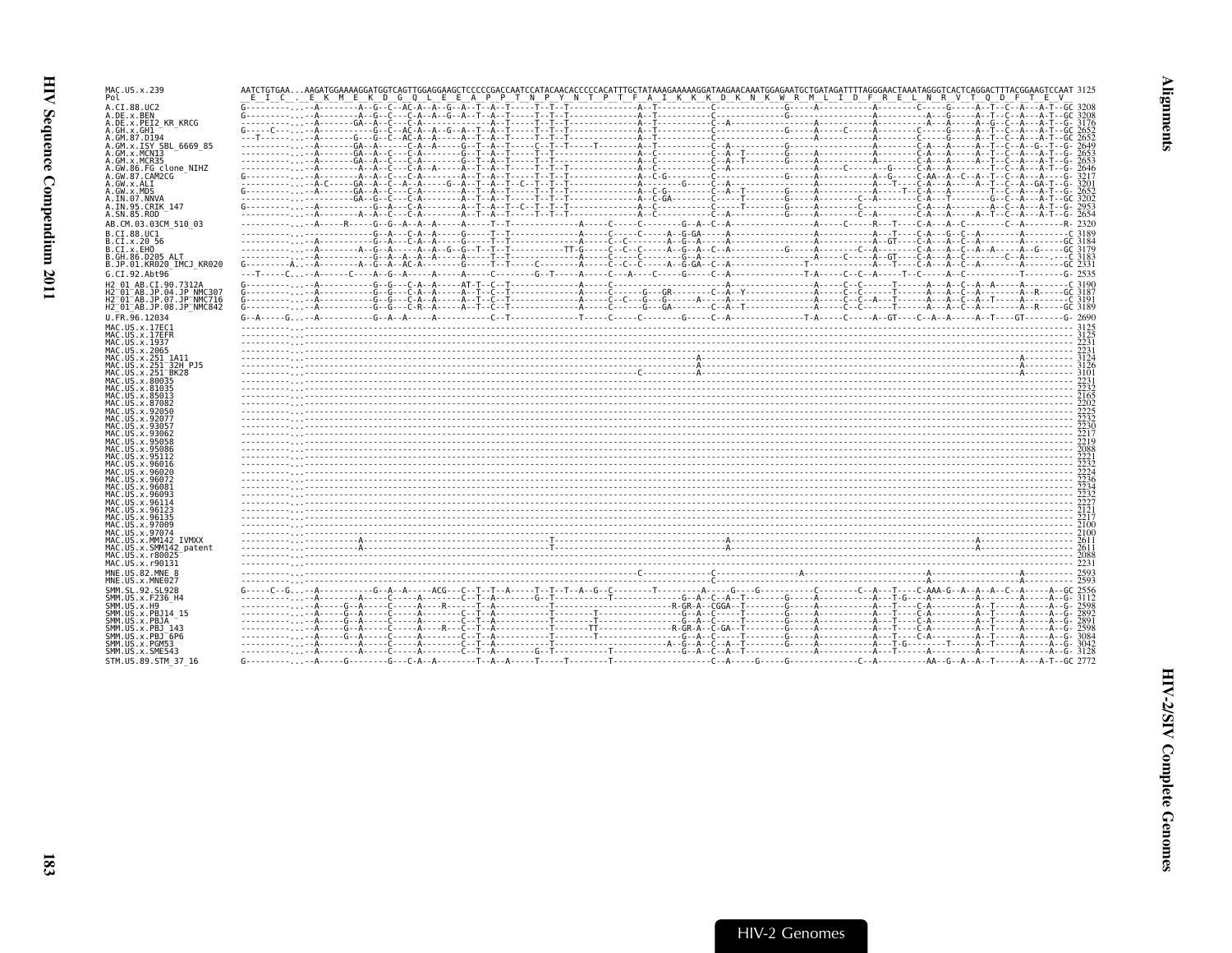| ֧֧֧֧֧֦֧֦֧֧֧֧֧֧֚֝֓֓֓֓֓֓֓֓֓֓֓֓֓֓֓֓֓֓֓֓֓֓֓֓֝֓֝֬֓֓֝֬֓<br>֧֧֧֧֧֧֧֧֧֧֧֧֧֧֧֧֧֧֧֧֧֝֩֓֓֓֓<br>֧֝ |  |
|----------------------------------------------------------------------------------------|--|
| ٢                                                                                      |  |
|                                                                                        |  |

| MAC.US.x.239<br>Pol                                              | TAGGAATACCACACCCTGCAGGACTAGCAAAAAGGAAAAGAATTACAGTACTGGATATAGGTGATATTTCTCCATACCTCTAGATGAAGAATTTAGGCAGTACACTGCCTTTACTTTACCATCAGTAAATAATGCAGGAGCCAGGAAAACGATACATTTATAAGGTT 3295<br>Q L G I P H P A G L A K R K R I T V L D I G D A Y F S I P L D E E F R Q Y T A F T L P S V N N A E P G K R Y I Y K |
|------------------------------------------------------------------|---------------------------------------------------------------------------------------------------------------------------------------------------------------------------------------------------------------------------------------------------------------------------------------------------|
| A.CI.88.UC2<br>A.DE.x.BEN                                        |                                                                                                                                                                                                                                                                                                   |
| A.DE.x.PEI2 KR KRCG<br>A.GH.x.GH1                                |                                                                                                                                                                                                                                                                                                   |
| A.GM.87.D194                                                     |                                                                                                                                                                                                                                                                                                   |
| A.GM.x.ISY SBL 6669 85<br>A.GM.x.MCN13                           |                                                                                                                                                                                                                                                                                                   |
| A.GM.x.MCR35<br>A.GW.86.FG clone NIHZ                            |                                                                                                                                                                                                                                                                                                   |
| A.GW.87.CAM2CG<br>A.GW.x.ALI                                     |                                                                                                                                                                                                                                                                                                   |
| A.GW.x.MDS<br>A.IN.07.NNVA                                       |                                                                                                                                                                                                                                                                                                   |
| A.IN.95.CRIK 147                                                 |                                                                                                                                                                                                                                                                                                   |
| A.SN.85.ROD<br>AB.CM.03.03CM 510 03                              |                                                                                                                                                                                                                                                                                                   |
| B.CI.88.UC1                                                      |                                                                                                                                                                                                                                                                                                   |
| B.CI.x.20 56<br>B.CI.X.EHO                                       |                                                                                                                                                                                                                                                                                                   |
| B.GH.86.D205 ALT<br>B.JP.01.KR020 IMCJ KR020                     |                                                                                                                                                                                                                                                                                                   |
| G.CI.92.Abt96                                                    |                                                                                                                                                                                                                                                                                                   |
| H2 01 AB.CI.90.7312A<br>H2 01 AB.JP.04.JP NMC307                 |                                                                                                                                                                                                                                                                                                   |
| H2 <sup>-</sup> 01 <sup>-</sup> AB.JP.07.JP <sup>-</sup> NMC716  |                                                                                                                                                                                                                                                                                                   |
| H2 <sup>-01-AB.JP.08.JP<sup>-</sup>NMC842</sup><br>U.FR.96.12034 |                                                                                                                                                                                                                                                                                                   |
| MAC.US.x.17EC1                                                   |                                                                                                                                                                                                                                                                                                   |
| MAC.US.x.17EFR<br>MAC.US.x.1937                                  |                                                                                                                                                                                                                                                                                                   |
| MAC.US.x.2065<br>MAC.US.x.251 1A11                               |                                                                                                                                                                                                                                                                                                   |
| MAC.US.x.251 32H PJ5                                             |                                                                                                                                                                                                                                                                                                   |
| MAC.US.x.251 BK28<br>MAC.US.x.80035<br>MAC. US. x.81035          |                                                                                                                                                                                                                                                                                                   |
| MAC.US.x.85013                                                   |                                                                                                                                                                                                                                                                                                   |
| MAC.US.x.87082<br>MAC. U.S. x. 92050                             |                                                                                                                                                                                                                                                                                                   |
| MAC.US.x.92077<br>MAC.US.x.93057                                 |                                                                                                                                                                                                                                                                                                   |
| MAC.US.x.93062<br>MAC.US.x.95058                                 |                                                                                                                                                                                                                                                                                                   |
| MAC. US. x. 95086                                                |                                                                                                                                                                                                                                                                                                   |
| MAC.US.x.95112<br>MAC.US.x.96016                                 |                                                                                                                                                                                                                                                                                                   |
| MAC.US.x.96020<br>MAC.US.x.96072                                 |                                                                                                                                                                                                                                                                                                   |
| MAC.US.x.96081<br>MAC. U.S. x. 96093                             |                                                                                                                                                                                                                                                                                                   |
| MAC.US.x.96114<br>MAC.US.x.96123                                 |                                                                                                                                                                                                                                                                                                   |
| MAC.US.x.96135                                                   |                                                                                                                                                                                                                                                                                                   |
| MAC.US.x.97009<br>MAC.US.x.97074                                 | $\frac{278}{2781}$                                                                                                                                                                                                                                                                                |
| MAC.US.x.MM142 IVMXX<br>MAC.US.x.SMM142 patent                   |                                                                                                                                                                                                                                                                                                   |
| MAC.US.x.r80025<br>MAC.US.x.r90131                               |                                                                                                                                                                                                                                                                                                   |
| MNE.US.82.MNE 8                                                  |                                                                                                                                                                                                                                                                                                   |
| MNE.US.x.MNE027<br>SMM. SL. 92. SL92B                            |                                                                                                                                                                                                                                                                                                   |
| SMM.US.x.F236 H4                                                 |                                                                                                                                                                                                                                                                                                   |
| SMM.US.x.H9<br>SMM.US.x.PBJ14 15                                 |                                                                                                                                                                                                                                                                                                   |
| SMM.US.x.PBJA<br>SMM. US. x. PBJ 143                             |                                                                                                                                                                                                                                                                                                   |
| SMM.US.x.PBJ <sup>6P6</sup><br>SMM.US.x.PGM53                    |                                                                                                                                                                                                                                                                                                   |
| SMM.US.x.SME543                                                  | ်တို့ ကို ကားသည် အသုံး အသုံး အသုံး အသုံး အသုံး အသုံး အသုံး အသုံး အသုံး အသုံး အသုံး အသုံး အသုံး အသုံး အသုံး အသု<br>အသုံး အသုံး အသုံး အသုံး အသုံး အသုံး အသုံး အသုံး အသုံး အသုံး အသုံး အသုံး အသုံး အသုံး အသုံး အသုံး အသုံး အသုံး                                                                     |
| STM.US.89.STM 37 16                                              |                                                                                                                                                                                                                                                                                                   |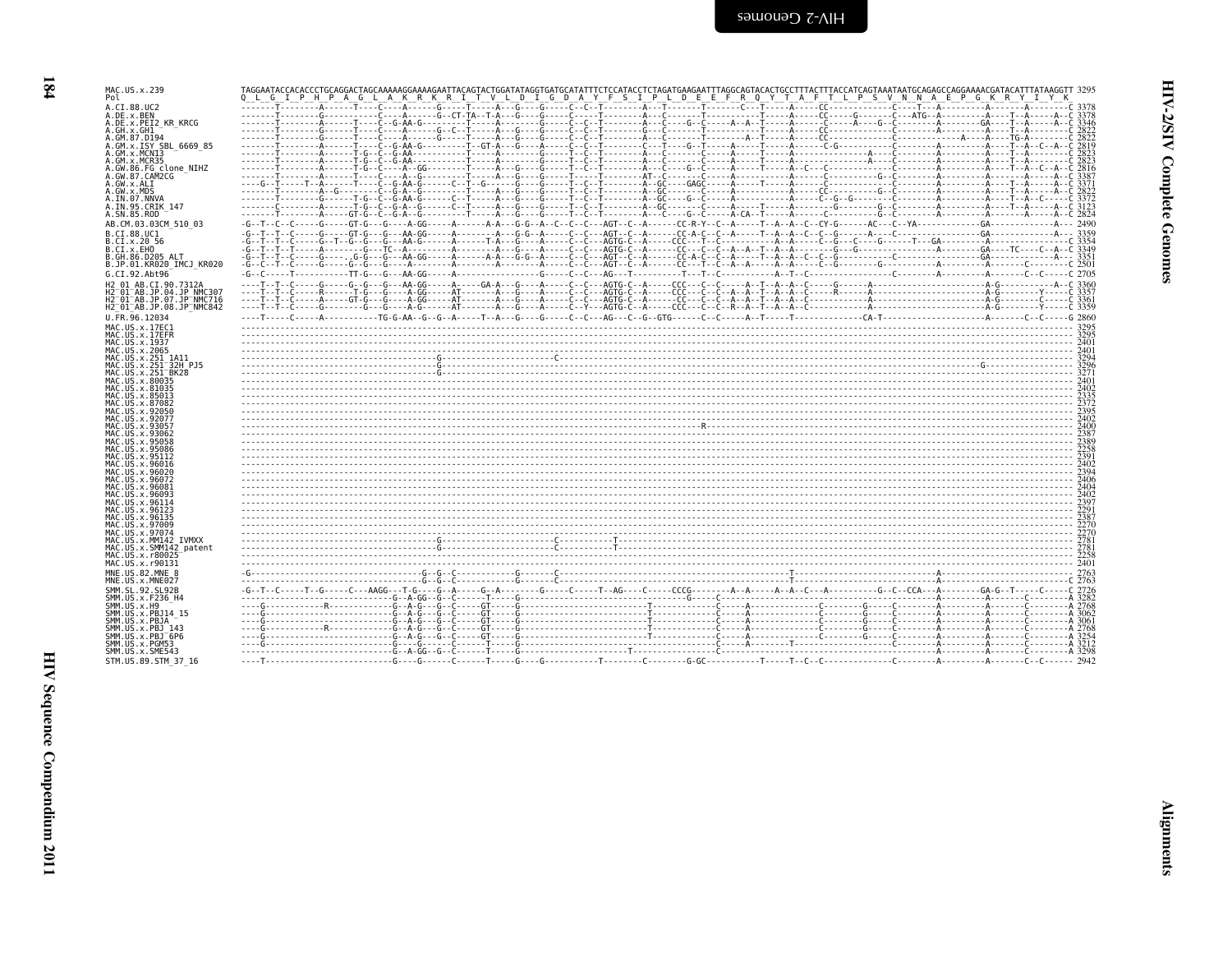| MAC.US.x.239                                                                                       | CTGCCTCAGGGATGGAAGGGGTCACCAGCCATCTTCCAATACACTATGAGACATGTGCTAGAACCCTTCAGGAAGGCAAATCCAGATGTGACCTTAGTCCAGTATATGGATGACATCTTAATAGCTAGTGACAGGACAGACCTGGAACATGGACAGGGTAGTTTTACAGTC 3465 |  |
|----------------------------------------------------------------------------------------------------|----------------------------------------------------------------------------------------------------------------------------------------------------------------------------------|--|
| Pol                                                                                                | CONFIDENTIAL AND CONFIDENTIAL LOCALITY OF THE RESERVED OF THE RESERVED OF THE TAS DRITDLE HD R.V.V.L.O                                                                           |  |
| A.CI.88.UC2                                                                                        |                                                                                                                                                                                  |  |
| A.DE.x.BEN                                                                                         |                                                                                                                                                                                  |  |
| A.DE.x.PEI2 KR KRCG                                                                                |                                                                                                                                                                                  |  |
| A.GH.x.GH1<br>A.GM.87.D194                                                                         |                                                                                                                                                                                  |  |
| A.GM.X.ISY SBL 6669 85                                                                             |                                                                                                                                                                                  |  |
| A.GM.x.MCNI3                                                                                       |                                                                                                                                                                                  |  |
| .GM.x.MCR35                                                                                        |                                                                                                                                                                                  |  |
| A.GW.86.FG clone NIHZ                                                                              |                                                                                                                                                                                  |  |
| A.GW.87.CAM2CG                                                                                     |                                                                                                                                                                                  |  |
| A.GW.x.ALI                                                                                         |                                                                                                                                                                                  |  |
| A.GW.x.MDS                                                                                         |                                                                                                                                                                                  |  |
| A.IN.07.NNVA                                                                                       |                                                                                                                                                                                  |  |
| A.IN.95.CRIK 147<br>A.SN.85.ROD                                                                    |                                                                                                                                                                                  |  |
|                                                                                                    |                                                                                                                                                                                  |  |
| AB.CM.03.03CM 510 03                                                                               |                                                                                                                                                                                  |  |
| B.CI.88.UC1                                                                                        |                                                                                                                                                                                  |  |
| B.CI.X.20 56                                                                                       |                                                                                                                                                                                  |  |
| B.CI.X.EHO                                                                                         |                                                                                                                                                                                  |  |
| B.GH.86.D205 ALT<br>B.JP.01.KR020 IMCJ KR020                                                       |                                                                                                                                                                                  |  |
|                                                                                                    |                                                                                                                                                                                  |  |
| G.CI.92.Abt96                                                                                      |                                                                                                                                                                                  |  |
| H2 01 AB.CI.90.7312A                                                                               |                                                                                                                                                                                  |  |
| H2 <sup>-01-AB.JP.04.JP NMC307</sup>                                                               |                                                                                                                                                                                  |  |
| H2 <sup>-01-AB.JP.07.JP<sup>-</sup>NMC716</sup><br>H2 <sup>-01-AB.JP.08.JP<sup>-</sup>NMC842</sup> |                                                                                                                                                                                  |  |
|                                                                                                    |                                                                                                                                                                                  |  |
| U.FR.96.12034                                                                                      |                                                                                                                                                                                  |  |
| MAC.US.x.17EC1                                                                                     |                                                                                                                                                                                  |  |
| MAC.US.x.17EFR                                                                                     |                                                                                                                                                                                  |  |
| MAC.US.x.1937<br>MAC.US.x.2065                                                                     |                                                                                                                                                                                  |  |
| MAC.US.x.251 1A11                                                                                  |                                                                                                                                                                                  |  |
| MAC.US.x.251 <sup>-</sup> 32H P.15                                                                 |                                                                                                                                                                                  |  |
| MAC.US.x.251 <sup>-</sup> BK28                                                                     |                                                                                                                                                                                  |  |
| MAC.US.x.80035                                                                                     |                                                                                                                                                                                  |  |
| MAC.US.x.81035                                                                                     |                                                                                                                                                                                  |  |
| MAC.US.x.85013                                                                                     |                                                                                                                                                                                  |  |
| MAC.US.x.87082                                                                                     |                                                                                                                                                                                  |  |
| MAC.US.x.92050<br>MAC.US.x.92077                                                                   |                                                                                                                                                                                  |  |
| MAC.US.x.93057                                                                                     |                                                                                                                                                                                  |  |
| MAC.US.x.93062                                                                                     |                                                                                                                                                                                  |  |
| MAC.US.x.95058                                                                                     |                                                                                                                                                                                  |  |
| MAC.US.x.95086                                                                                     |                                                                                                                                                                                  |  |
| MAC.US.x.95112                                                                                     |                                                                                                                                                                                  |  |
| MAC.US.x.96016                                                                                     |                                                                                                                                                                                  |  |
| MAC.US.x.96026<br>MAC.US.x.96072                                                                   |                                                                                                                                                                                  |  |
| MAC.US.x.96081                                                                                     |                                                                                                                                                                                  |  |
| MAC.US.x.96093                                                                                     |                                                                                                                                                                                  |  |
| MAC.US.x.96114                                                                                     |                                                                                                                                                                                  |  |
| MAC.US.x.96123                                                                                     |                                                                                                                                                                                  |  |
| MAC.US.x.96135                                                                                     |                                                                                                                                                                                  |  |
| MAC.US.x.97009                                                                                     |                                                                                                                                                                                  |  |
| MAC.US.x.97074                                                                                     |                                                                                                                                                                                  |  |
| MAC.US.x.MM142 IVMXX<br>MAC.US.x.SMM142 patent                                                     |                                                                                                                                                                                  |  |
| MAC.US.x.r80025                                                                                    |                                                                                                                                                                                  |  |
| MAC.US.x.r90131                                                                                    |                                                                                                                                                                                  |  |
| MNE.US.82.MNE 8                                                                                    |                                                                                                                                                                                  |  |
| MNE.US.x.MNE027                                                                                    |                                                                                                                                                                                  |  |
| SMM. SL. 92. SL92B                                                                                 |                                                                                                                                                                                  |  |
| SMM.US.x.F236 H4                                                                                   |                                                                                                                                                                                  |  |
| SMM.US.x.H9                                                                                        |                                                                                                                                                                                  |  |
| SMM.US.x.PBJ14 15                                                                                  |                                                                                                                                                                                  |  |
| SMM.US.x.PBJA                                                                                      |                                                                                                                                                                                  |  |
| SMM.US.x.PBJ 143                                                                                   |                                                                                                                                                                                  |  |
| SMM.US.x.PBJ 6P6                                                                                   |                                                                                                                                                                                  |  |
| SMM.US.x.PGM53                                                                                     |                                                                                                                                                                                  |  |
| SMM.US.x.SME543                                                                                    |                                                                                                                                                                                  |  |
| STM.US.89.STM 37 16                                                                                |                                                                                                                                                                                  |  |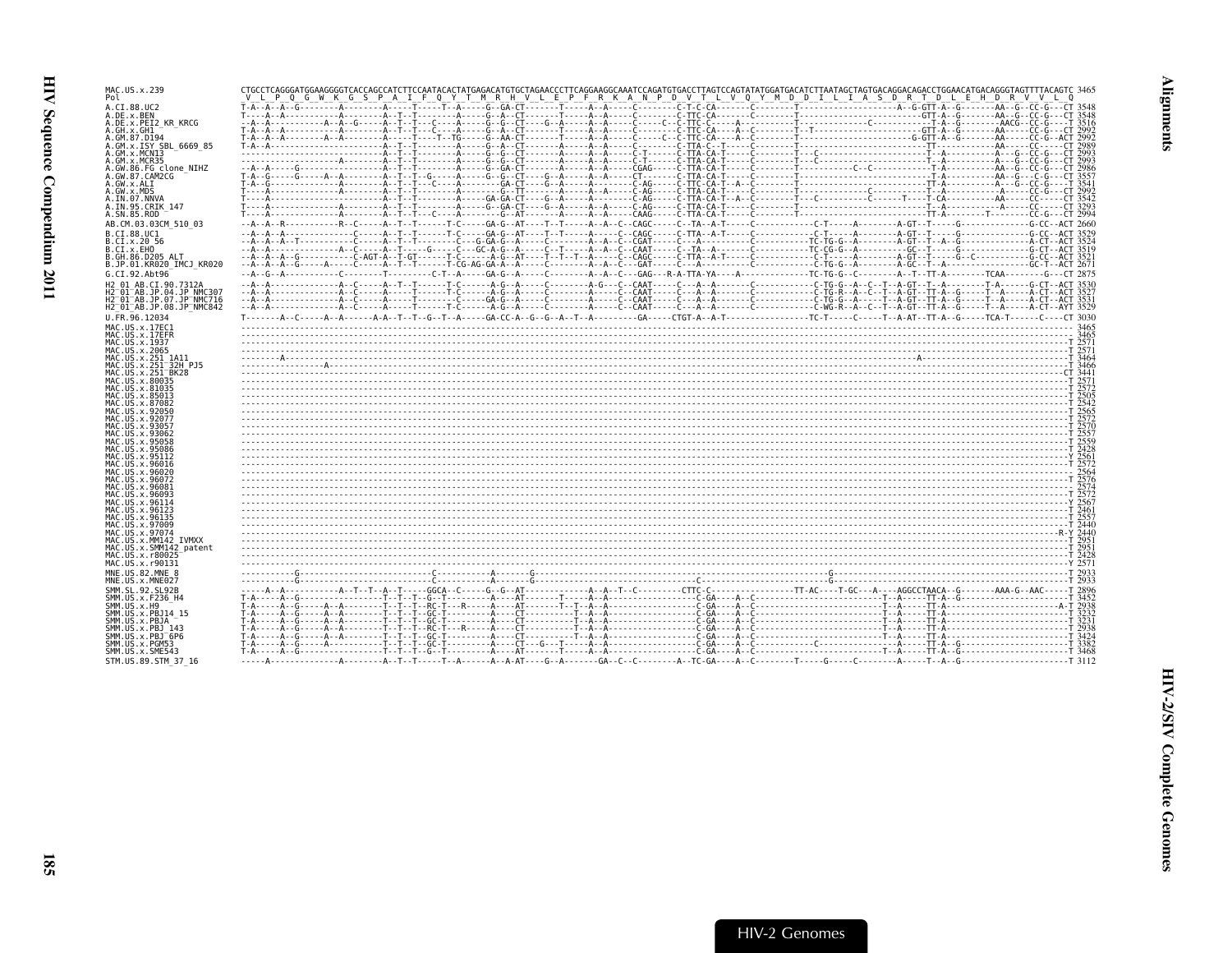| ×<br>I |
|--------|

| MAC.US.x.239                                                               | S K E L L N S I G F S T P E E K F Q K D P P F Q W M G Y E L W P T K W K L Q K I E L P Q R E T W T V N D I Q K L |  |  |  |  |  |
|----------------------------------------------------------------------------|-----------------------------------------------------------------------------------------------------------------|--|--|--|--|--|
| A.CI.88.UC2                                                                |                                                                                                                 |  |  |  |  |  |
| A.DE.x.BEN<br>A.DE.x.PEI2 KR KRCG                                          |                                                                                                                 |  |  |  |  |  |
| A.GH.x.GH1                                                                 |                                                                                                                 |  |  |  |  |  |
| A.GM.87.D194<br>A.GM.X.ISY SBL 6669 85                                     |                                                                                                                 |  |  |  |  |  |
| A.GM.x.MCNI3                                                               |                                                                                                                 |  |  |  |  |  |
| A.GM.x.MCR35                                                               |                                                                                                                 |  |  |  |  |  |
| A.GW.86.FG clone NIHZ<br>A.GW.87.CAM2CG                                    |                                                                                                                 |  |  |  |  |  |
| A.GW.x.ALI                                                                 |                                                                                                                 |  |  |  |  |  |
| A.GW.x.MDS                                                                 |                                                                                                                 |  |  |  |  |  |
| A.IN.07.NNVA                                                               |                                                                                                                 |  |  |  |  |  |
| A.IN.95.CRIK 147<br>A.SN.85.ROD                                            |                                                                                                                 |  |  |  |  |  |
| AB.CM.03.03CM 510 03                                                       |                                                                                                                 |  |  |  |  |  |
| B.CI.88.UC1                                                                |                                                                                                                 |  |  |  |  |  |
| B.CI.X.20 56                                                               |                                                                                                                 |  |  |  |  |  |
| B.CI.x.EHO                                                                 |                                                                                                                 |  |  |  |  |  |
| B.GH.86.D205 ALT<br>B.JP.01.KR020 IMCJ KR020                               |                                                                                                                 |  |  |  |  |  |
|                                                                            |                                                                                                                 |  |  |  |  |  |
| G.CI.92.Abt96                                                              |                                                                                                                 |  |  |  |  |  |
| H2 01 AB.CI.90.7312A<br>H2 <sup>-</sup> 01 <sup>-</sup> AB.JP.04.JP NMC307 |                                                                                                                 |  |  |  |  |  |
| H2 <sup>-</sup> 01 <sup>-</sup> AB.JP.07.JP <sup>-</sup> NMC716            |                                                                                                                 |  |  |  |  |  |
| H2 <sup>-01-AB.JP.08.JP<sup>-</sup>NMC842</sup>                            |                                                                                                                 |  |  |  |  |  |
| U.FR.96.12034                                                              |                                                                                                                 |  |  |  |  |  |
| MAC.US.x.17EC1                                                             |                                                                                                                 |  |  |  |  |  |
| MAC.US.x.17EFR                                                             |                                                                                                                 |  |  |  |  |  |
| MAC.US.x.1937<br>MAC.US.x.2065                                             |                                                                                                                 |  |  |  |  |  |
| MAC.US.x.251 1A11                                                          |                                                                                                                 |  |  |  |  |  |
| MAC.US.x.251 <sup>-</sup> 32H PJ5                                          |                                                                                                                 |  |  |  |  |  |
| MAC.US.x.251 <sup>-</sup> BK28                                             |                                                                                                                 |  |  |  |  |  |
| MAC.US.x.80035                                                             |                                                                                                                 |  |  |  |  |  |
| MAC.US.x.81035<br>MAC.US.x.85013                                           |                                                                                                                 |  |  |  |  |  |
| MAC.US.x.87082                                                             |                                                                                                                 |  |  |  |  |  |
| MAC.US.x.92050                                                             |                                                                                                                 |  |  |  |  |  |
| MAC.US.x.92077                                                             |                                                                                                                 |  |  |  |  |  |
| MAC.US.x.93057<br>MAC.US.x.93062                                           |                                                                                                                 |  |  |  |  |  |
|                                                                            |                                                                                                                 |  |  |  |  |  |
|                                                                            |                                                                                                                 |  |  |  |  |  |
|                                                                            |                                                                                                                 |  |  |  |  |  |
| MAC.US.x.96020                                                             |                                                                                                                 |  |  |  |  |  |
| MAC.US.x.96072                                                             |                                                                                                                 |  |  |  |  |  |
| MAC.US.x.96081                                                             |                                                                                                                 |  |  |  |  |  |
| MAC.US.x.96093                                                             |                                                                                                                 |  |  |  |  |  |
| MAC.US.x.96114<br>MAC.US.x.96123                                           |                                                                                                                 |  |  |  |  |  |
| MAC.US.x.96135                                                             |                                                                                                                 |  |  |  |  |  |
| MAC.US.x.97009                                                             |                                                                                                                 |  |  |  |  |  |
| MAC.US.x.97074                                                             |                                                                                                                 |  |  |  |  |  |
| MAC.US.x.MM142 IVMXX<br>MAC.US.x.SMM142 patent                             |                                                                                                                 |  |  |  |  |  |
| MAC.US.x.r80025                                                            |                                                                                                                 |  |  |  |  |  |
| MAC.US.x.r90131                                                            |                                                                                                                 |  |  |  |  |  |
| MNE.US.82.MNE 8                                                            |                                                                                                                 |  |  |  |  |  |
| MNE.US.x.MNE027                                                            |                                                                                                                 |  |  |  |  |  |
| SMM.SL.92.SL92B                                                            |                                                                                                                 |  |  |  |  |  |
| SMM.US.x.F236 H4                                                           |                                                                                                                 |  |  |  |  |  |
| SMM.US.x.H9<br>SMM.US.x.PBJ14 15                                           |                                                                                                                 |  |  |  |  |  |
| SMM.US.x.PBJA                                                              |                                                                                                                 |  |  |  |  |  |
| SMM.US.x.PBJ 143                                                           |                                                                                                                 |  |  |  |  |  |
| SMM.US.x.PBJ <sup>-</sup> 6P6                                              |                                                                                                                 |  |  |  |  |  |
| SMM.US.x.PGM53                                                             |                                                                                                                 |  |  |  |  |  |
| SMM.US.x.SME543                                                            |                                                                                                                 |  |  |  |  |  |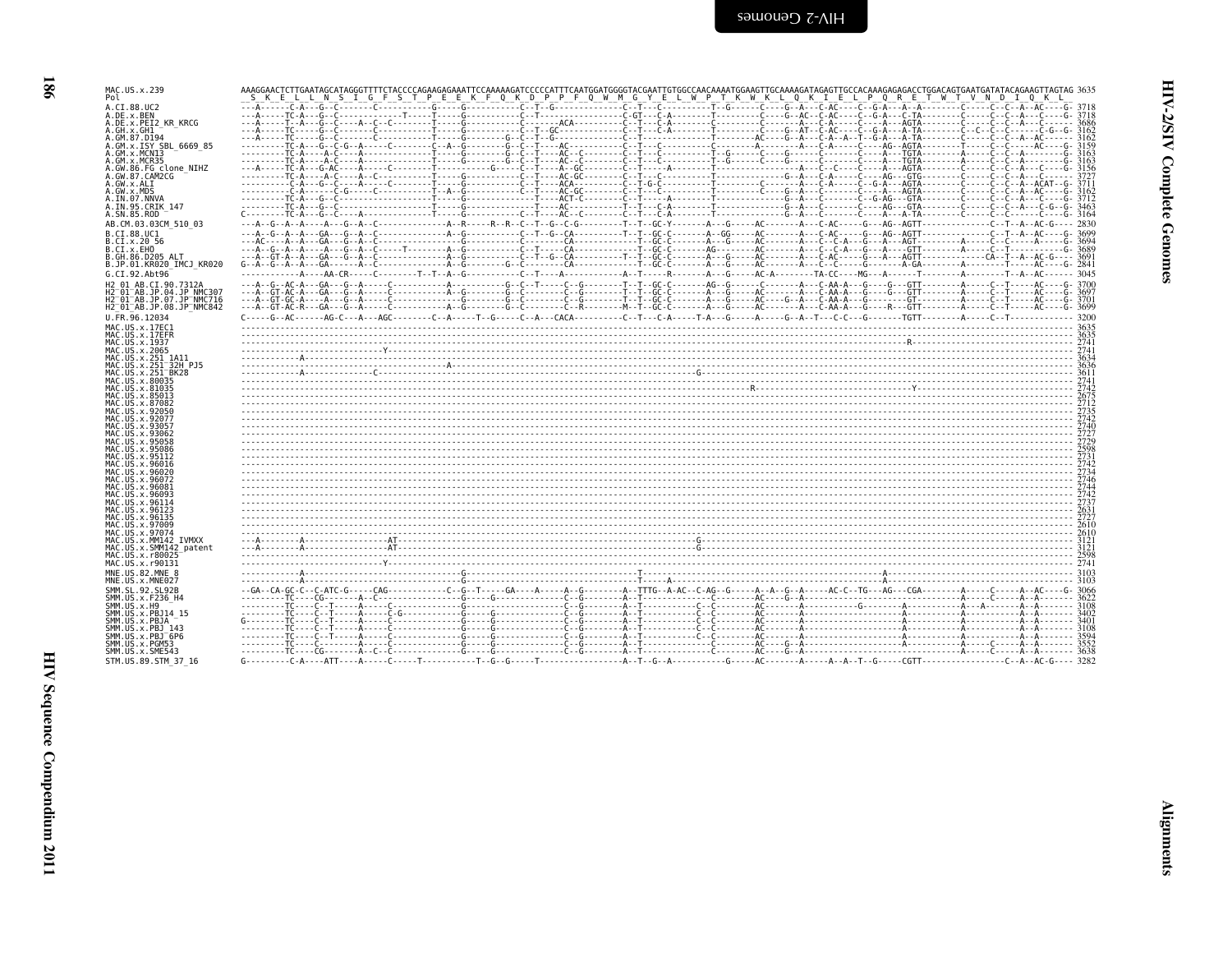| MAC.US.x.239<br>Pol                                                         | "G" V"L" N" W" A" A" O" I"Y" P"G" I" K" T" K" H" L" C" R" L" I" R" G" K" M" T" L" T" E" E" W" A" C" A" E" A" E" A" E" A" E" A" E" A" E" E" N" K" I" ILL S" O" E" G" C" C" C" C" C" C" C" C |  |  |  |
|-----------------------------------------------------------------------------|--------------------------------------------------------------------------------------------------------------------------------------------------------------------------------------------|--|--|--|
| A.CI.88.UC2                                                                 |                                                                                                                                                                                            |  |  |  |
| A.DE.x.BEN<br>A.DE.x.PEI2 KR KRCG                                           |                                                                                                                                                                                            |  |  |  |
| A.GH.x.GH1                                                                  |                                                                                                                                                                                            |  |  |  |
| A.GM.87.D194<br>A.GM.x.ISY SBL 6669 85                                      |                                                                                                                                                                                            |  |  |  |
| A.GM.x.MCNI3                                                                |                                                                                                                                                                                            |  |  |  |
| A.GM.x.MCR35<br>A.GW.86.FG clone NIHZ                                       |                                                                                                                                                                                            |  |  |  |
| A.GW.87.CAM2CG                                                              |                                                                                                                                                                                            |  |  |  |
| A.GW.x.ALI<br>A.GW.x.MDS                                                    |                                                                                                                                                                                            |  |  |  |
| A.IN.07.NNVA                                                                |                                                                                                                                                                                            |  |  |  |
| A.IN.95.CRIK 147<br>A.SN.85.ROD                                             |                                                                                                                                                                                            |  |  |  |
| AB.CM.03.03CM 510 03                                                        | ---------C----------C-C-T---T--A--C--R--A-GG--C-RA-G--C-RAC------G-----G----C-------A--A-A-A-A--A--AT-A-----G---G-TAC----G--Y-----C--C-CT-AGAA---------------CC--C 3000                    |  |  |  |
| B.CI.88.UC1                                                                 |                                                                                                                                                                                            |  |  |  |
| B.CI.x.20 56<br>B.CI.X.EHO                                                  |                                                                                                                                                                                            |  |  |  |
| B.GH.86.D205 ALT                                                            |                                                                                                                                                                                            |  |  |  |
| B.JP.01.KR020 IMCJ KR020                                                    |                                                                                                                                                                                            |  |  |  |
| G.CI.92.Abt96<br>H2 01 AB.CI.90.7312A                                       |                                                                                                                                                                                            |  |  |  |
| H2 <sup>-01-AB.JP.04.JP NMC307</sup>                                        |                                                                                                                                                                                            |  |  |  |
| H2 <sup>-01-AB.JP.07.JP<sup>-</sup>NMC716</sup><br>H2 01 AB.JP.08.JP NMC842 |                                                                                                                                                                                            |  |  |  |
| U.FR.96.12034                                                               |                                                                                                                                                                                            |  |  |  |
| MAC.US.x.17EC1                                                              |                                                                                                                                                                                            |  |  |  |
| MAC.US.x.17EFR<br>MAC.US.x.1937                                             |                                                                                                                                                                                            |  |  |  |
| MAC.US.x.2065                                                               |                                                                                                                                                                                            |  |  |  |
| MAC.US.x.251 1A11                                                           |                                                                                                                                                                                            |  |  |  |
| MAC.US.x.251 32H PJ5<br>MAC.US.x.251 <sup>-</sup> BK28                      |                                                                                                                                                                                            |  |  |  |
| MAC.US.x.80035<br>MAC. US. x.81035                                          |                                                                                                                                                                                            |  |  |  |
| MAC.US.x.85013                                                              |                                                                                                                                                                                            |  |  |  |
| MAC.US.x.87082                                                              |                                                                                                                                                                                            |  |  |  |
| MAC.US.x.92050<br>MAC.US.x.92077                                            |                                                                                                                                                                                            |  |  |  |
| MAC.US.x.9305<br>MAC.US.x.93062                                             |                                                                                                                                                                                            |  |  |  |
|                                                                             |                                                                                                                                                                                            |  |  |  |
| MAC.US.x.95086<br>MAC.US.x.95112                                            |                                                                                                                                                                                            |  |  |  |
| MAC.US.x.96016                                                              |                                                                                                                                                                                            |  |  |  |
| MAC.US.x.96020<br>MAC.US.x.96072                                            |                                                                                                                                                                                            |  |  |  |
| MAC. US. x. 96081                                                           |                                                                                                                                                                                            |  |  |  |
| MAC.US.x.96093<br>MAC.US.x.96114                                            |                                                                                                                                                                                            |  |  |  |
| MAC.US.x.96123                                                              |                                                                                                                                                                                            |  |  |  |
| MAC.US.x.96135<br>MAC.US.x.97009                                            |                                                                                                                                                                                            |  |  |  |
| MAC.US.x.97074                                                              |                                                                                                                                                                                            |  |  |  |
| MAC.US.x.MM142 IVMXX                                                        |                                                                                                                                                                                            |  |  |  |
| MAC.US.x.SMM142_patent<br>MAC.US.x.r80025                                   |                                                                                                                                                                                            |  |  |  |
| MAC.US.x.r90131                                                             |                                                                                                                                                                                            |  |  |  |
| MNE.US.82.MNE 8<br>MNE.US.x.MNE027                                          |                                                                                                                                                                                            |  |  |  |
| SMM.SL.92.SL92B                                                             |                                                                                                                                                                                            |  |  |  |
| SMM.US.x.F236 H4                                                            |                                                                                                                                                                                            |  |  |  |
| SMM.US.x.H9<br>SMM. US. x. PBJ14 15                                         |                                                                                                                                                                                            |  |  |  |
| SMM.US.x.PBJA                                                               |                                                                                                                                                                                            |  |  |  |
| SMM.US.x.PBJ 143<br>SMM.US.x.PBJ <sup>-</sup> 6P6                           |                                                                                                                                                                                            |  |  |  |
| SMM.US.x.PGM53<br>SMM.US.x.SME543                                           |                                                                                                                                                                                            |  |  |  |
| STM.US.89.STM 37 16                                                         |                                                                                                                                                                                            |  |  |  |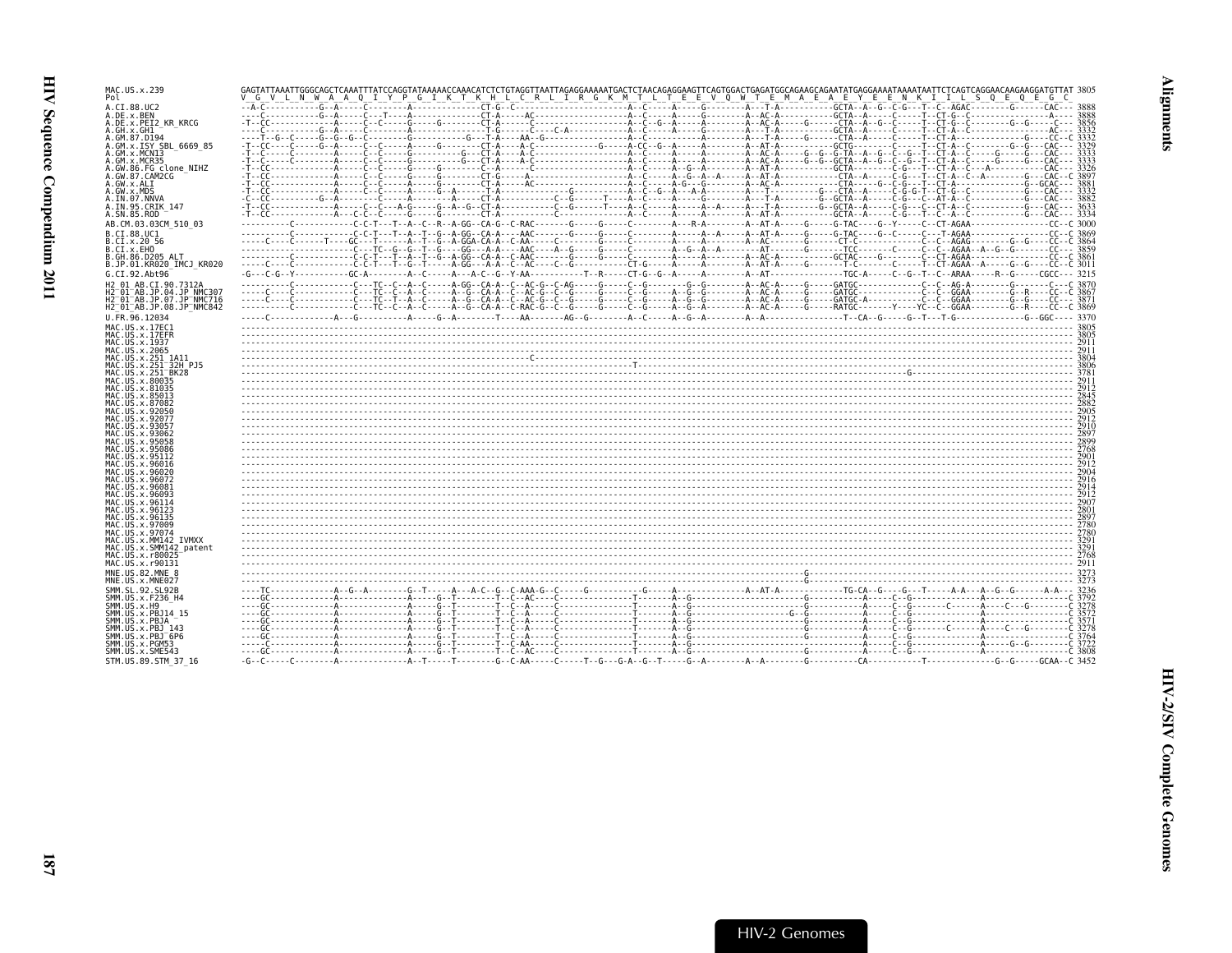| ו<br>ז<br>ì |  |
|-------------|--|
| š           |  |
| ì<br>È      |  |

| MAC.US.x.239                                                 | TACCAAGAAGGCAAGCCATTAGAAGCCACGGTAATAAAGAGTCAGGACAATCAGTGGTCTTATAAAATTCACCAAGAAGACAAAATACTGAAAGTAGGAAAATTTGCAAAGAATAAAGAATACACATACCAATGGAGTGAGACTATTAGCACATGTAATACACATGATACACATGGAGATACCATGTAATACACATGATACACATGGAGATATTAGCAC |  |
|--------------------------------------------------------------|-----------------------------------------------------------------------------------------------------------------------------------------------------------------------------------------------------------------------------|--|
| Pol                                                          | E A T V I K S Q D N Q W S Y K I H Q E D K I . L K V G K F A K I K N T H T N G<br>YY 0 E G K P L<br>VRLLAH                                                                                                                   |  |
| A.CI.88.UC2                                                  |                                                                                                                                                                                                                             |  |
| A.DE.x.BEN<br>A.DE.x.PEI2 KR KRCG                            |                                                                                                                                                                                                                             |  |
| A.GH.x.GH1                                                   |                                                                                                                                                                                                                             |  |
| A.GM.87.D194<br>A.GM.x.ISY SBL 6669 85                       |                                                                                                                                                                                                                             |  |
| A.GM.x.MCNI3                                                 |                                                                                                                                                                                                                             |  |
| A.GM.x.MCR35<br>A.GW.86.FG clone NIHZ                        |                                                                                                                                                                                                                             |  |
| A.GW.87.CAM2CG                                               |                                                                                                                                                                                                                             |  |
| A.GW.x.ALI<br>A.GW.x.MDS                                     |                                                                                                                                                                                                                             |  |
| A.IN.07.NNVA                                                 |                                                                                                                                                                                                                             |  |
| A.IN.95.CRIK 147<br>A.SN.85.ROD                              |                                                                                                                                                                                                                             |  |
| AB.CM.03.03CM 510 03                                         |                                                                                                                                                                                                                             |  |
| B.CI.88.UC1                                                  |                                                                                                                                                                                                                             |  |
| B.CI.X.20 56                                                 |                                                                                                                                                                                                                             |  |
| B.CI.x.EHO<br>B.GH.86.D205 ALT                               |                                                                                                                                                                                                                             |  |
| B.JP.01.KR020 IMCJ KR020                                     |                                                                                                                                                                                                                             |  |
| G.CI.92.Abt96                                                | ---A------RAG----T--R--------T---CAG--A-A-TTA-------------A-A--C---G---T----G-A---G---C--A--------T---A----------A---C---C---A---C--T-----G--T-----GG-C--A--R-- 3382                                                        |  |
| H2 01 AB.CI.90.7312A<br>H2 <sup>-01-AB.JP.04.JP NMC307</sup> |                                                                                                                                                                                                                             |  |
| H2 <sup>-01-AB.JP.07.JP-NMC716</sup>                         |                                                                                                                                                                                                                             |  |
| H2 <sup>-01-AB.JP.08.JP<sup>-</sup>NMC842</sup>              |                                                                                                                                                                                                                             |  |
| U.FR.96.12034<br>MAC.US.x.17EC1                              |                                                                                                                                                                                                                             |  |
| MAC.US.x.17EFR                                               |                                                                                                                                                                                                                             |  |
| MAC. US. x. 1937                                             |                                                                                                                                                                                                                             |  |
| MAC.US.x.2065<br>MAC.US.x.251 1A11                           |                                                                                                                                                                                                                             |  |
| MAC.US.x.251 32H PJ5                                         |                                                                                                                                                                                                                             |  |
| MAC.US.x.251 <sup>-</sup> BK28<br>MAC.US.x.80035             |                                                                                                                                                                                                                             |  |
| MAC.US.x.81035                                               |                                                                                                                                                                                                                             |  |
| MAC.US.x.85013<br>MAC.US.x.87082                             |                                                                                                                                                                                                                             |  |
| MAC.US.x.92050                                               |                                                                                                                                                                                                                             |  |
| MAC.US.x.92077<br>MAC.US.x.93057                             |                                                                                                                                                                                                                             |  |
| MAC.US.x.93062                                               |                                                                                                                                                                                                                             |  |
| MAC.US.x.95058<br>MAC.US.x.95086                             |                                                                                                                                                                                                                             |  |
| MAC. U.S. x. 95112                                           |                                                                                                                                                                                                                             |  |
| MAC.US.x.96016<br>MAC.US.x.96020                             |                                                                                                                                                                                                                             |  |
| MAC.US.x.96072                                               |                                                                                                                                                                                                                             |  |
| MAC.US.x.96081<br>MAC. US. x. 96093                          |                                                                                                                                                                                                                             |  |
| MAC.US.x.96114                                               |                                                                                                                                                                                                                             |  |
| MAC.US.x.96123<br>MAC.US.x.96135                             |                                                                                                                                                                                                                             |  |
| MAC.US.x.97009                                               |                                                                                                                                                                                                                             |  |
| MAC.US.x.97074                                               |                                                                                                                                                                                                                             |  |
| MAC.US.x.MM142 IVMXX<br>MAC.US.x.SMM142 patent               |                                                                                                                                                                                                                             |  |
| MAC.US.x.r80025                                              |                                                                                                                                                                                                                             |  |
| MAC.US.x.r90131<br>MNE.US.82.MNE 8                           |                                                                                                                                                                                                                             |  |
| MNE.US.x.MNE027                                              |                                                                                                                                                                                                                             |  |
| SMM.SL.92.SL92B                                              |                                                                                                                                                                                                                             |  |
| SMM.US.x.F236 H4<br>SMM.US.x.H9                              |                                                                                                                                                                                                                             |  |
| SMM.US.x.PBJ14 15                                            |                                                                                                                                                                                                                             |  |
| SMM.US.x.PBJA                                                |                                                                                                                                                                                                                             |  |
| SMM.US.x.PBJ 143<br>SMM.US.x.PBJ <sup>-6P6</sup>             |                                                                                                                                                                                                                             |  |
| SMM.US.x.PGM53                                               |                                                                                                                                                                                                                             |  |
| SMM.US.x.SME543<br>STM.US.89.STM 37 16                       |                                                                                                                                                                                                                             |  |
|                                                              |                                                                                                                                                                                                                             |  |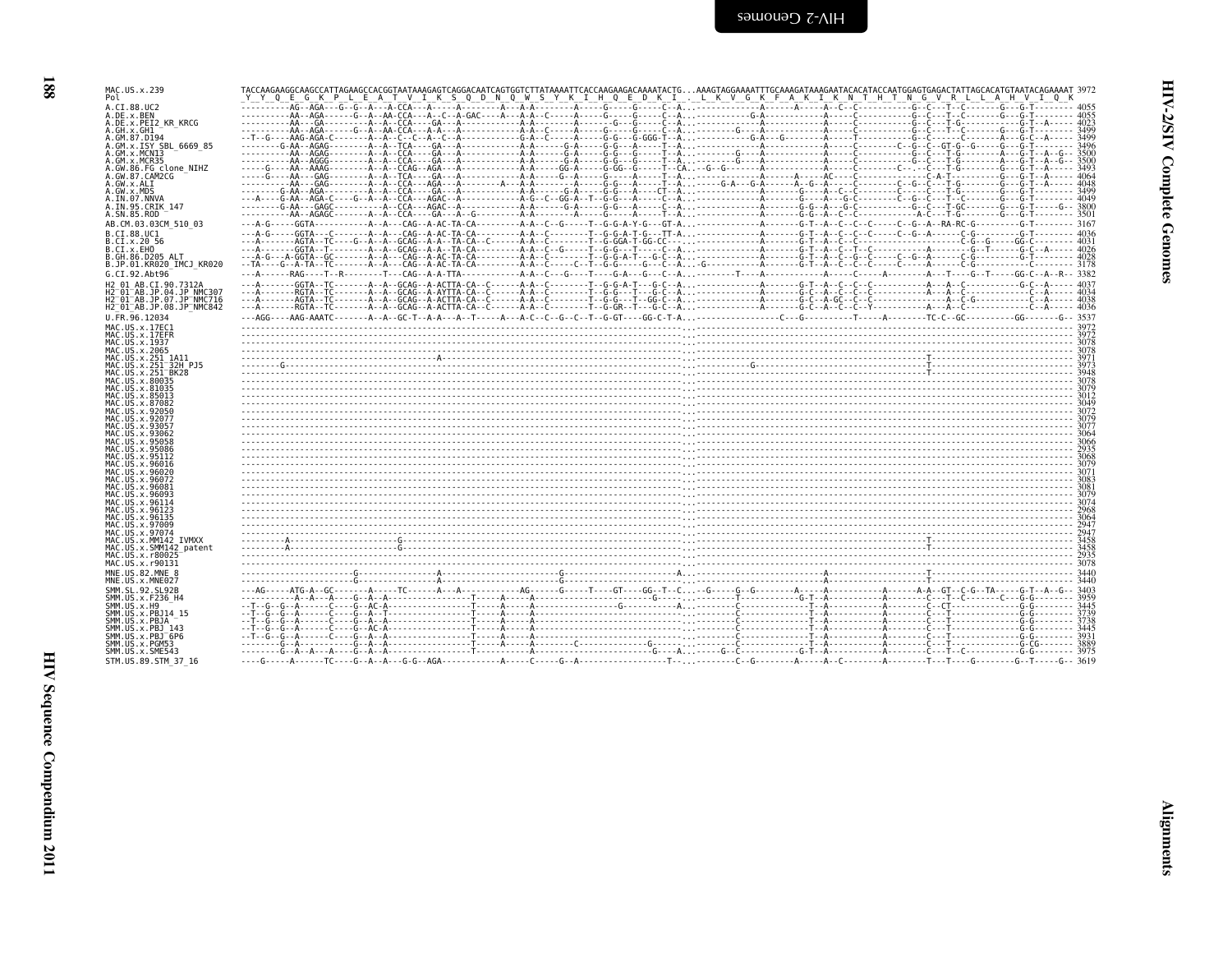| MAC.US.x.239<br>Pol                                                                                                                                         | AGGAAAGGAAGCAATAGTGATCTGGGGACAGGTCCCAAAATTCCACTTACCAGTTGAGAAGGATGTATGGGAACAGTGGTGGACAGACTATTGGCAGGTAACCTGGATACCGGAATGGGATTTTATCTCAACACCACCGCTAAGATAAGATTAGTCTTCAATCTAGTGAAGGG4142<br><u>IGKEAIVIWGOVPKFHLPVEKDVWEOWWTDYWOVTWIPEWDFISTPPLVRLVFWLV</u>                                          |
|-------------------------------------------------------------------------------------------------------------------------------------------------------------|-----------------------------------------------------------------------------------------------------------------------------------------------------------------------------------------------------------------------------------------------------------------------------------------------|
| A.CI.88.UC2<br>A.DE.x.BEN<br>A.DE.x.PEI2 KR KRCG<br>A.GH.x.GH1<br>A.GM.87.D194<br>A.GM.x.ISY SBL 6669 85                                                    |                                                                                                                                                                                                                                                                                               |
| A.GM.x.MCNI3<br>A.GM.x.MCR35<br>A.GW.86.FG clone NIHZ<br>A.GW.87.CAM2CG<br>A.GW.x.ALI<br>A.GW.x.MDS                                                         |                                                                                                                                                                                                                                                                                               |
| A.IN.07.NNVA<br>A.IN.95.CRIK 147<br>A.SN.85.ROD                                                                                                             | ------A------C---C--T-------GAA-A--------T---C------A---GA--AA-C-----G--------GATA----C----A--G--A--C---A--C---C---C--G-G--G-G--C--C--G--C--G--AGG-- 3671                                                                                                                                     |
| AB.CM.03.03CM 510 03<br>B.CI.88.UC1                                                                                                                         |                                                                                                                                                                                                                                                                                               |
| B.CI.x.20 56<br>B.CI.X.EHO<br>B.GH.86.D205 ALT<br>B.JP.01.KR020 IMCJ KR020                                                                                  |                                                                                                                                                                                                                                                                                               |
| G.CI.92.Abt96                                                                                                                                               |                                                                                                                                                                                                                                                                                               |
| H2 01 AB.CI.90.7312A<br>H2 <sup>-01-AB.JP.04.JP NMC307</sup><br>H2 <sup>-</sup> 01 <sup>-</sup> AB.JP.07.JP <sup>-</sup> NMC716<br>H2 01 AB.JP.08.JP NMC842 |                                                                                                                                                                                                                                                                                               |
| U.FR.96.12034                                                                                                                                               |                                                                                                                                                                                                                                                                                               |
| MAC.US.x.17EC1<br>MAC.US.x.17EFR                                                                                                                            |                                                                                                                                                                                                                                                                                               |
| MAC.US.x.1937<br>MAC.US.x.2065                                                                                                                              |                                                                                                                                                                                                                                                                                               |
| MAC.US.x.251 1A11                                                                                                                                           |                                                                                                                                                                                                                                                                                               |
| MAC.US.x.251 32H PJ5<br>MAC.US.x.251 BK28                                                                                                                   | $\frac{1}{413}$ . $\frac{1}{413}$ . $\frac{1}{413}$ . $\frac{1}{413}$ . $\frac{1}{413}$ . $\frac{1}{413}$ . $\frac{1}{413}$ . $\frac{1}{413}$ . $\frac{1}{413}$ . $\frac{1}{413}$ . $\frac{1}{413}$ . $\frac{1}{413}$ . $\frac{1}{413}$ . $\frac{1}{413}$ . $\frac{1}{413}$ . $\frac{1}{413}$ |
| MAC.US.x.80035<br>MAC.US.x.81035                                                                                                                            |                                                                                                                                                                                                                                                                                               |
| MAC.US.x.85013<br>MAC. U.S. x.87082                                                                                                                         |                                                                                                                                                                                                                                                                                               |
| MAC.US.x.92050                                                                                                                                              |                                                                                                                                                                                                                                                                                               |
| MAC.US.x.92077<br>MAC.US.x.93057                                                                                                                            |                                                                                                                                                                                                                                                                                               |
| MAC.US.x.93062<br>MAC.US.x.95058                                                                                                                            |                                                                                                                                                                                                                                                                                               |
| MAC.US.x.95086<br>MAC.US.x.95112                                                                                                                            |                                                                                                                                                                                                                                                                                               |
| MAC.US.x.96016                                                                                                                                              |                                                                                                                                                                                                                                                                                               |
| MAC.US.x.96020<br>MAC.US.x.96072                                                                                                                            |                                                                                                                                                                                                                                                                                               |
| MAC.US.x.96081<br>MAC.US.x.96093                                                                                                                            |                                                                                                                                                                                                                                                                                               |
| MAC.US.x.96114<br>MAC. US. x. 96123                                                                                                                         |                                                                                                                                                                                                                                                                                               |
| MAC.US.x.96135<br>MAC.US.x.97009                                                                                                                            |                                                                                                                                                                                                                                                                                               |
| MAC.US.x.97074                                                                                                                                              |                                                                                                                                                                                                                                                                                               |
| MAC.US.x.MM142 IVMXX<br>MAC.US.x.SMM142 patent                                                                                                              |                                                                                                                                                                                                                                                                                               |
| MAC.US.x.r80025<br>MAC.US.x.r90131                                                                                                                          |                                                                                                                                                                                                                                                                                               |
| MNE.US.82.MNE 8<br>MNE.US.x.MNE027                                                                                                                          |                                                                                                                                                                                                                                                                                               |
| SMM.SL.92.SL92B                                                                                                                                             |                                                                                                                                                                                                                                                                                               |
| SMM.US.x.F236 H4<br>SMM.US.x.H9                                                                                                                             |                                                                                                                                                                                                                                                                                               |
| SMM.US.x.PBJ14 15<br>SMM.US.x.PBJA                                                                                                                          |                                                                                                                                                                                                                                                                                               |
| SMM. US. x. PBJ 143                                                                                                                                         |                                                                                                                                                                                                                                                                                               |
| SMM.US.x.PBJ <sup>6P6</sup><br>SMM.US.x.PGM53                                                                                                               |                                                                                                                                                                                                                                                                                               |
| SMM.US.x.SME543<br>STM.US.89.STM 37 16                                                                                                                      |                                                                                                                                                                                                                                                                                               |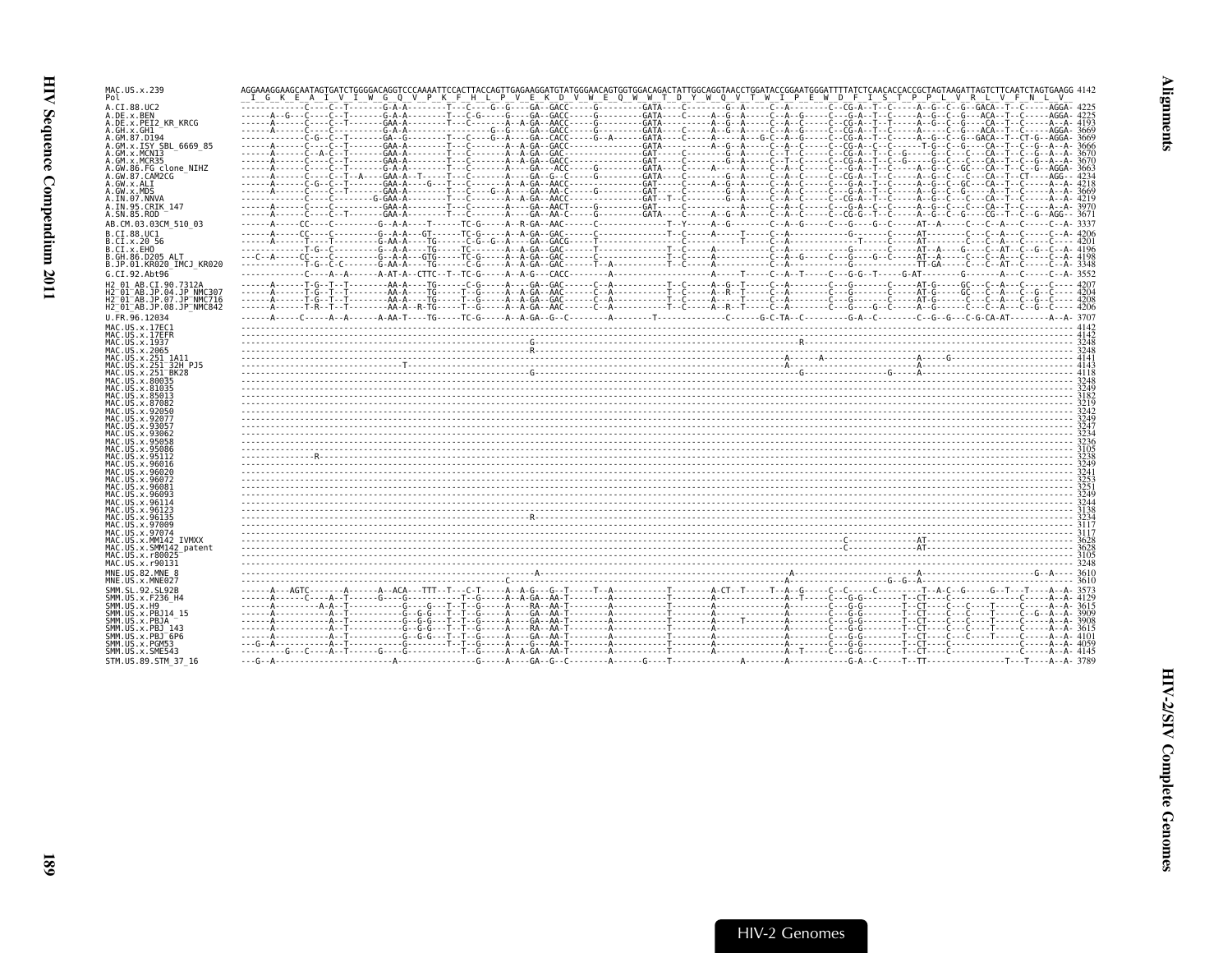<span id="page-31-0"></span>

| MAC.US.x.239<br>Pol                                                                                                                                     | <u>"I E G E E T Y Y T D G S C N K O S K E G K A G Y I T D R G K D K V K V L E O T T N O O A E L E A F L M A L T</u> |
|---------------------------------------------------------------------------------------------------------------------------------------------------------|---------------------------------------------------------------------------------------------------------------------|
| A.CI.88.UC2<br>A.DE.x.BEN<br>A.DE.x.PEI2 KR KRCG                                                                                                        |                                                                                                                     |
| A.GH.x.GH1<br>A.GM.87.D194<br>A.GM.x.ISY SBL 6669 85<br>A.GM.x.MCN13                                                                                    |                                                                                                                     |
| A.GM.x.MCR35<br>A.GW.86.FG clone NIHZ<br>A.GW.87.CAM2CG<br>A.GW.x.ALI                                                                                   |                                                                                                                     |
| A.GW.x.MDS<br>A.IN.07.NNVA<br>A. IN. 95. CRIK 147                                                                                                       |                                                                                                                     |
| A.SN.85.ROD<br>AB.CM.03.03CM 510 03                                                                                                                     |                                                                                                                     |
| B.CI.88.UC1<br>B.CI.X.20 56<br>B.CI.X.EHO<br>B.GH.86.D205 ALT                                                                                           |                                                                                                                     |
| B.JP.01.KR020 IMCJ KR020<br>G.CI.92.Abt96                                                                                                               |                                                                                                                     |
| H2 01 AB.CI.90.7312A<br>H2 <sup>-01-AB.JP.04.JP NMC307</sup><br>H2 <sup>-01-AB.JP.07.JP-NMC716</sup><br>H2 <sup>-01-AB.JP.08.JP<sup>-</sup>NMC842</sup> | $-Y-CC---AAAG-T---T-TC-C---C-C-C-C-C-G-GTC---R---C---C--R---C---A-C---T---C.$                                       |
| U.FR.96.12034                                                                                                                                           |                                                                                                                     |
| MAC.US.x.17EC1<br>MAC.US.x.17EFR<br>MAC.US.x.1937<br>MAC.US.x.2065                                                                                      |                                                                                                                     |
| MAC.US.x.251 1A11<br>MAC.US.x.251 <sup>-32H</sup> PJ5<br>MAC.US.x.251 BK28                                                                              |                                                                                                                     |
| MAC.US.x.80035<br>MAC.US.x.81035<br>MAC.US.x.85013<br>MAC.US.x.87082                                                                                    |                                                                                                                     |
| MAC.US.x.92050<br>MAC.US.x.92077<br>MAC.US.x.93057<br>MAC.US.x.93062                                                                                    |                                                                                                                     |
| MAC.US.x.95058<br>MAC.US.x.95086<br>MAC.US.x.95112                                                                                                      |                                                                                                                     |
| MAC.US.x.96016<br>MAC. US. x.96020<br>MAC.US.x.96072<br>MAC.US.x.96081                                                                                  |                                                                                                                     |
| MAC.US.x.96093<br>MAC.US.x.96114<br>MAC.US.x.96123                                                                                                      |                                                                                                                     |
| MAC.US.x.96135<br>MAC.US.x.97009<br>MAC.US.x.97074<br>MAC.US.x.MM142 IVMXX                                                                              |                                                                                                                     |
| MAC.US.x.SMM142 patent<br>MAC.US.x.r80025<br>MAC.US.x.r90131                                                                                            |                                                                                                                     |
| MNE.US.82.MNE 8<br>MNE.US.x.MNE027                                                                                                                      |                                                                                                                     |
| SMM.SL.92.SL92B<br>SMM. US. x. F236_H4<br>SMM.US.x.H9<br>SMM.US.x.PBJ14 15                                                                              | -6-------6-------6------A-T----GT----A-----C-------G-------A--------C---G-G-------A----G-G----G-G-G---G-C-G-G-      |
| SMM.US.x.PBJA<br>SMM.US.x.PBJ 143<br>SMM.US.x.PBJ <sup>-6P6</sup>                                                                                       |                                                                                                                     |
| SMM.US.x.PGM53<br>SMM.US.x.SME543<br>STM.US.89.STM 37 16                                                                                                |                                                                                                                     |

**190**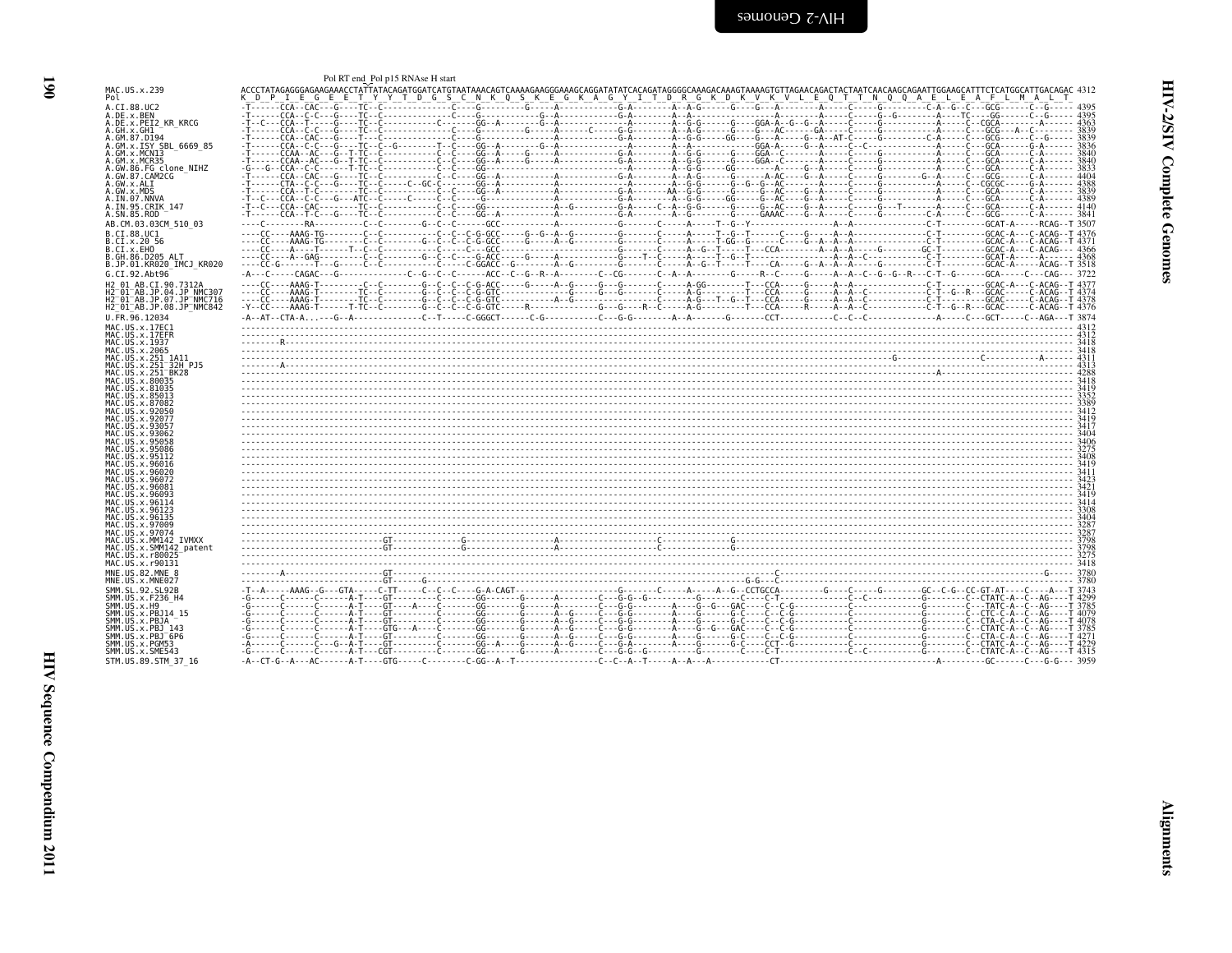| MAC.US.x.239                                                                                                          | TCAGGGCCAAAGGCAAATATTATAGTAGATTCACAATATGTTATGGGAATAATAACAGGATGCCCTACAGAATCAGAGGCGGGTAGTTAATCAAATAATAGAAGAAATGATTAAAAAAGTCAGAAATTTATGTAGCATGGGTACCAGCACACAAAGGTATAGGAGGAAA 4482<br>D S G P K A N I I V D S Q Y V M G I I T G C P T E S E S R L V N Q I I E E M I K K S E I Y V A W V P A H K G I G G |  |
|-----------------------------------------------------------------------------------------------------------------------|-----------------------------------------------------------------------------------------------------------------------------------------------------------------------------------------------------------------------------------------------------------------------------------------------------|--|
| A.CI.88.UC2                                                                                                           |                                                                                                                                                                                                                                                                                                     |  |
| A.DE.x.BEN<br>A.DE.x.PEI2 KR KRCG                                                                                     |                                                                                                                                                                                                                                                                                                     |  |
| A.GH.x.GH1                                                                                                            |                                                                                                                                                                                                                                                                                                     |  |
| A.GM.87.D194<br>A.GM.x.ISY SBL 6669 85                                                                                |                                                                                                                                                                                                                                                                                                     |  |
| A.GM.x.MCNI3                                                                                                          |                                                                                                                                                                                                                                                                                                     |  |
| A.GM.x.MCR35<br>A.GW.86.FG clone NIHZ                                                                                 |                                                                                                                                                                                                                                                                                                     |  |
| A.GW.87.CAM2CG                                                                                                        |                                                                                                                                                                                                                                                                                                     |  |
| A.GW.x.ALI<br>A.GW.x.MDS                                                                                              |                                                                                                                                                                                                                                                                                                     |  |
| A.IN.07.NNVA                                                                                                          |                                                                                                                                                                                                                                                                                                     |  |
| A.IN.95.CRIK 147                                                                                                      |                                                                                                                                                                                                                                                                                                     |  |
| A.SN.85.ROD<br>AB.CM.03.03CM 510 03                                                                                   |                                                                                                                                                                                                                                                                                                     |  |
| B.CI.88.UC1                                                                                                           |                                                                                                                                                                                                                                                                                                     |  |
| B.CI.x.20 56                                                                                                          |                                                                                                                                                                                                                                                                                                     |  |
| B.CI.x.EHO<br>.GH.86.D205 ALT                                                                                         |                                                                                                                                                                                                                                                                                                     |  |
| B.JP.01.KR020 IMCJ KR020                                                                                              |                                                                                                                                                                                                                                                                                                     |  |
| G.CI.92.Abt96                                                                                                         |                                                                                                                                                                                                                                                                                                     |  |
| H2 01 AB.CI.90.7312A                                                                                                  |                                                                                                                                                                                                                                                                                                     |  |
| H2 <sup>-</sup> 01 <sup>-</sup> AB.JP.04.JP NMC307<br>H2 <sup>-</sup> 01 <sup>-</sup> AB.JP.07.JP <sup>-</sup> NMC716 |                                                                                                                                                                                                                                                                                                     |  |
| H2 <sup>-</sup> 01 <sup>-</sup> AB.JP.08.JP <sup>-</sup> NMC842                                                       |                                                                                                                                                                                                                                                                                                     |  |
| U.FR.96.12034                                                                                                         |                                                                                                                                                                                                                                                                                                     |  |
| MAC.US.x.17EC1<br>MAC.US.x.17EFR                                                                                      |                                                                                                                                                                                                                                                                                                     |  |
| MAC.US.x.1937                                                                                                         |                                                                                                                                                                                                                                                                                                     |  |
| MAC.US.x.2065                                                                                                         |                                                                                                                                                                                                                                                                                                     |  |
| MAC.US.x.251 1A11                                                                                                     |                                                                                                                                                                                                                                                                                                     |  |
| MAC.US.x.251 <sup>-</sup> 32H_PJ5<br>MAC.US.x.251 <sup>-</sup> BK28                                                   |                                                                                                                                                                                                                                                                                                     |  |
| MAC.US.x.80035<br>MAC.US.x.81035                                                                                      |                                                                                                                                                                                                                                                                                                     |  |
| MAC.US.x.85013                                                                                                        |                                                                                                                                                                                                                                                                                                     |  |
| MAC.US.x.87082<br>MAC.US.x.92050                                                                                      |                                                                                                                                                                                                                                                                                                     |  |
| MAC.US.x.92077                                                                                                        |                                                                                                                                                                                                                                                                                                     |  |
| MAC.US.x.93057<br>MAC.US.x.93062                                                                                      |                                                                                                                                                                                                                                                                                                     |  |
| MAC.US.x.95058                                                                                                        |                                                                                                                                                                                                                                                                                                     |  |
| MAC.US.x.95086<br>MAC.US.x.95112                                                                                      |                                                                                                                                                                                                                                                                                                     |  |
| MAC.US.x.96016                                                                                                        |                                                                                                                                                                                                                                                                                                     |  |
| MAC.US.x.96020<br>MAC.US.x.96072                                                                                      |                                                                                                                                                                                                                                                                                                     |  |
| MAC.US.x.96081                                                                                                        |                                                                                                                                                                                                                                                                                                     |  |
| MAC.US.x.96093<br>MAC.US.x.96114                                                                                      |                                                                                                                                                                                                                                                                                                     |  |
| MAC.US.x.96123                                                                                                        |                                                                                                                                                                                                                                                                                                     |  |
| MAC.US.x.96135<br>MAC.US.x.97009                                                                                      |                                                                                                                                                                                                                                                                                                     |  |
| MAC.US.x.97074                                                                                                        |                                                                                                                                                                                                                                                                                                     |  |
| MAC.US.x.MM142 IVMXX<br>MAC.US.x.SMM142 patent                                                                        |                                                                                                                                                                                                                                                                                                     |  |
| MAC.US.x.r80025                                                                                                       |                                                                                                                                                                                                                                                                                                     |  |
| MAC.US.x.r90131                                                                                                       |                                                                                                                                                                                                                                                                                                     |  |
| MNE.US.82.MNE 8<br>MNE.US.x.MNE027                                                                                    |                                                                                                                                                                                                                                                                                                     |  |
| SMM.SL.92.SL92B                                                                                                       |                                                                                                                                                                                                                                                                                                     |  |
| SMM.US.x.F236 H4                                                                                                      |                                                                                                                                                                                                                                                                                                     |  |
| SMM.US.x.H9<br>SMM.US.x.PBJ14 15                                                                                      |                                                                                                                                                                                                                                                                                                     |  |
| SMM.US.x.PBJA                                                                                                         |                                                                                                                                                                                                                                                                                                     |  |
| SMM.US.x.PBJ 143<br>SMM.US.x.PBJ <sup>-</sup> 6P6                                                                     |                                                                                                                                                                                                                                                                                                     |  |
| SMM.US.x.PGM53                                                                                                        |                                                                                                                                                                                                                                                                                                     |  |
| SMM.US.x.SME543                                                                                                       |                                                                                                                                                                                                                                                                                                     |  |
| STM.US.89.STM 37 16                                                                                                   |                                                                                                                                                                                                                                                                                                     |  |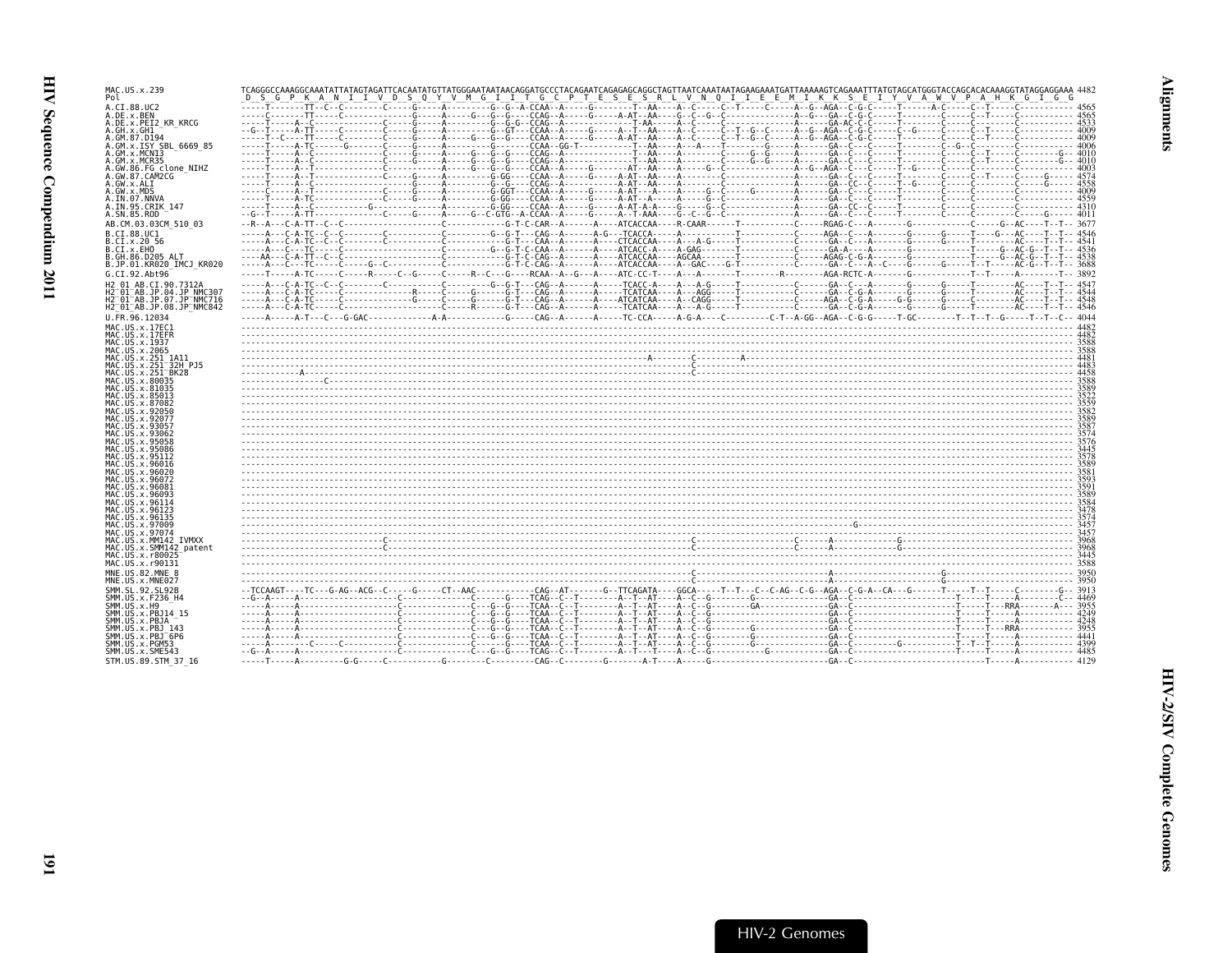<span id="page-33-0"></span>

| MAC.US.x.239                                                                     | CCAAGAAATAGACCACCTAGTTAGTCAAGGGATTAGACAAGTTCTČTTCTTGGAAAAGATAGAGCCAGCACAAGAACATAGTAAATGTAAAGAGATAGAGATTTGGATTACCCAGAGTAGTAGACACCTGTG 4649<br>__N_Q__E__I_D_H_L_V_S_Q_G_I_R_Q_V_L_E__-_L_E_K_I_E_P_A_Q_E_E_H_D_K_Y_H_S_N_V_K_E_ |  | Pol RNAse H end Pol p31 Integrase start |  |  |  |  |  |  |  |  |
|----------------------------------------------------------------------------------|--------------------------------------------------------------------------------------------------------------------------------------------------------------------------------------------------------------------------------|--|-----------------------------------------|--|--|--|--|--|--|--|--|
| A.CI.88.UC2                                                                      |                                                                                                                                                                                                                                |  |                                         |  |  |  |  |  |  |  |  |
| A.DE.x.BEN                                                                       |                                                                                                                                                                                                                                |  |                                         |  |  |  |  |  |  |  |  |
| A.DE.x.PEI2 KR KRCG<br>A.GH.x.GH1                                                |                                                                                                                                                                                                                                |  |                                         |  |  |  |  |  |  |  |  |
| A.GM.87.D194                                                                     |                                                                                                                                                                                                                                |  |                                         |  |  |  |  |  |  |  |  |
| A.GM.x.ISY SBL 6669 85                                                           |                                                                                                                                                                                                                                |  |                                         |  |  |  |  |  |  |  |  |
| A.GM.x.MCNI3                                                                     |                                                                                                                                                                                                                                |  |                                         |  |  |  |  |  |  |  |  |
| A.GW.86.FG clone NIHZ                                                            |                                                                                                                                                                                                                                |  |                                         |  |  |  |  |  |  |  |  |
| A.GW.87.CAM2CG<br>A.GW.x.ALI                                                     |                                                                                                                                                                                                                                |  |                                         |  |  |  |  |  |  |  |  |
| A.GW.x.MDS                                                                       |                                                                                                                                                                                                                                |  |                                         |  |  |  |  |  |  |  |  |
| A.IN.07.NNVA<br>A.IN.95.CRIK_147                                                 |                                                                                                                                                                                                                                |  |                                         |  |  |  |  |  |  |  |  |
| A.SN.85.ROD                                                                      |                                                                                                                                                                                                                                |  |                                         |  |  |  |  |  |  |  |  |
| AB.CM.03.03CM 510 03                                                             |                                                                                                                                                                                                                                |  |                                         |  |  |  |  |  |  |  |  |
| B.CI.88.UC1                                                                      |                                                                                                                                                                                                                                |  |                                         |  |  |  |  |  |  |  |  |
| B.CI.x.20 56                                                                     |                                                                                                                                                                                                                                |  |                                         |  |  |  |  |  |  |  |  |
| B.CI.x.EHO                                                                       |                                                                                                                                                                                                                                |  |                                         |  |  |  |  |  |  |  |  |
| B.GH.86.D205 ALT<br>B.JP.01.KR020 IMCJ KR020                                     |                                                                                                                                                                                                                                |  |                                         |  |  |  |  |  |  |  |  |
| G.CI.92.Abt96                                                                    |                                                                                                                                                                                                                                |  |                                         |  |  |  |  |  |  |  |  |
| H2 01 AB.CI.90.7312A                                                             |                                                                                                                                                                                                                                |  |                                         |  |  |  |  |  |  |  |  |
| H2 <sup>-</sup> 01 <sup>-</sup> AB.JP.04.JP NMC307                               |                                                                                                                                                                                                                                |  |                                         |  |  |  |  |  |  |  |  |
| H2 <sup>-</sup> 01 <sup>-</sup> AB.JP.07.JP <sup>-</sup> NMC716                  |                                                                                                                                                                                                                                |  |                                         |  |  |  |  |  |  |  |  |
| H2 <sup>-</sup> 01 <sup>-</sup> AB.JP.08.JP <sup>-</sup> NMC842<br>U.FR.96.12034 |                                                                                                                                                                                                                                |  |                                         |  |  |  |  |  |  |  |  |
| MAC.US.x.17EC1                                                                   |                                                                                                                                                                                                                                |  |                                         |  |  |  |  |  |  |  |  |
| MAC.US.x.17EFR                                                                   |                                                                                                                                                                                                                                |  |                                         |  |  |  |  |  |  |  |  |
| MAC.US.x.1937                                                                    |                                                                                                                                                                                                                                |  |                                         |  |  |  |  |  |  |  |  |
| MAC.US.x.2065<br>MAC.US.x.251 1A11                                               |                                                                                                                                                                                                                                |  |                                         |  |  |  |  |  |  |  |  |
| MAC.US.x.251 <sup>-</sup> 32H PJ5                                                |                                                                                                                                                                                                                                |  |                                         |  |  |  |  |  |  |  |  |
| MAC.US.x.251 <sup>-</sup> BK28                                                   |                                                                                                                                                                                                                                |  |                                         |  |  |  |  |  |  |  |  |
| MAC.US.x.80035<br>MAC.US.x.81035                                                 |                                                                                                                                                                                                                                |  |                                         |  |  |  |  |  |  |  |  |
| MAC.US.x.85013                                                                   |                                                                                                                                                                                                                                |  |                                         |  |  |  |  |  |  |  |  |
| MAC.US.x.87082                                                                   |                                                                                                                                                                                                                                |  |                                         |  |  |  |  |  |  |  |  |
| MAC.US.x.92050<br>MAC.US.x.92077                                                 |                                                                                                                                                                                                                                |  |                                         |  |  |  |  |  |  |  |  |
| MAC.US.x.93057                                                                   |                                                                                                                                                                                                                                |  |                                         |  |  |  |  |  |  |  |  |
| MAC.US.x.93062                                                                   |                                                                                                                                                                                                                                |  |                                         |  |  |  |  |  |  |  |  |
| MAC.US.x.95058                                                                   |                                                                                                                                                                                                                                |  |                                         |  |  |  |  |  |  |  |  |
| MAC.US.x.95112                                                                   |                                                                                                                                                                                                                                |  |                                         |  |  |  |  |  |  |  |  |
| MAC.US.x.96016                                                                   |                                                                                                                                                                                                                                |  |                                         |  |  |  |  |  |  |  |  |
| MAC.US.x.96020                                                                   |                                                                                                                                                                                                                                |  |                                         |  |  |  |  |  |  |  |  |
| MAC.US.x.96081                                                                   |                                                                                                                                                                                                                                |  |                                         |  |  |  |  |  |  |  |  |
| MAC.US.x.96093<br>MAC.US.x.96114                                                 |                                                                                                                                                                                                                                |  |                                         |  |  |  |  |  |  |  |  |
| MAC.US.x.96123                                                                   |                                                                                                                                                                                                                                |  |                                         |  |  |  |  |  |  |  |  |
| MAC.US.x.96135                                                                   |                                                                                                                                                                                                                                |  |                                         |  |  |  |  |  |  |  |  |
| MAC.US.x.97009<br>MAC.US.x.97074                                                 |                                                                                                                                                                                                                                |  |                                         |  |  |  |  |  |  |  |  |
| MAC.US.x.MM142 IVMXX                                                             |                                                                                                                                                                                                                                |  |                                         |  |  |  |  |  |  |  |  |
| MAC.US.x.SMM142 patent                                                           |                                                                                                                                                                                                                                |  |                                         |  |  |  |  |  |  |  |  |
| MAC.US.x.r80025<br>MAC.US.x.r90131                                               |                                                                                                                                                                                                                                |  |                                         |  |  |  |  |  |  |  |  |
| MNE.US.82.MNE 8                                                                  |                                                                                                                                                                                                                                |  |                                         |  |  |  |  |  |  |  |  |
| MNE.US.x.MNE027                                                                  |                                                                                                                                                                                                                                |  |                                         |  |  |  |  |  |  |  |  |
| SMM.SL.92.SL92B                                                                  |                                                                                                                                                                                                                                |  |                                         |  |  |  |  |  |  |  |  |
| SMM.US.x.F236 H4                                                                 |                                                                                                                                                                                                                                |  |                                         |  |  |  |  |  |  |  |  |
| SMM.US.x.H9<br>SMM.US.x.PBJ14 15                                                 |                                                                                                                                                                                                                                |  |                                         |  |  |  |  |  |  |  |  |
| SMM.US.x.PBJA                                                                    |                                                                                                                                                                                                                                |  |                                         |  |  |  |  |  |  |  |  |
| SMM.US.x.PBJ 143                                                                 |                                                                                                                                                                                                                                |  |                                         |  |  |  |  |  |  |  |  |
| SMM.US.x.PBJ <sup>-</sup> 6P6<br>SMM.US.x.PGM53                                  |                                                                                                                                                                                                                                |  |                                         |  |  |  |  |  |  |  |  |
| SMM.US.x.SME543                                                                  |                                                                                                                                                                                                                                |  |                                         |  |  |  |  |  |  |  |  |
|                                                                                  |                                                                                                                                                                                                                                |  |                                         |  |  |  |  |  |  |  |  |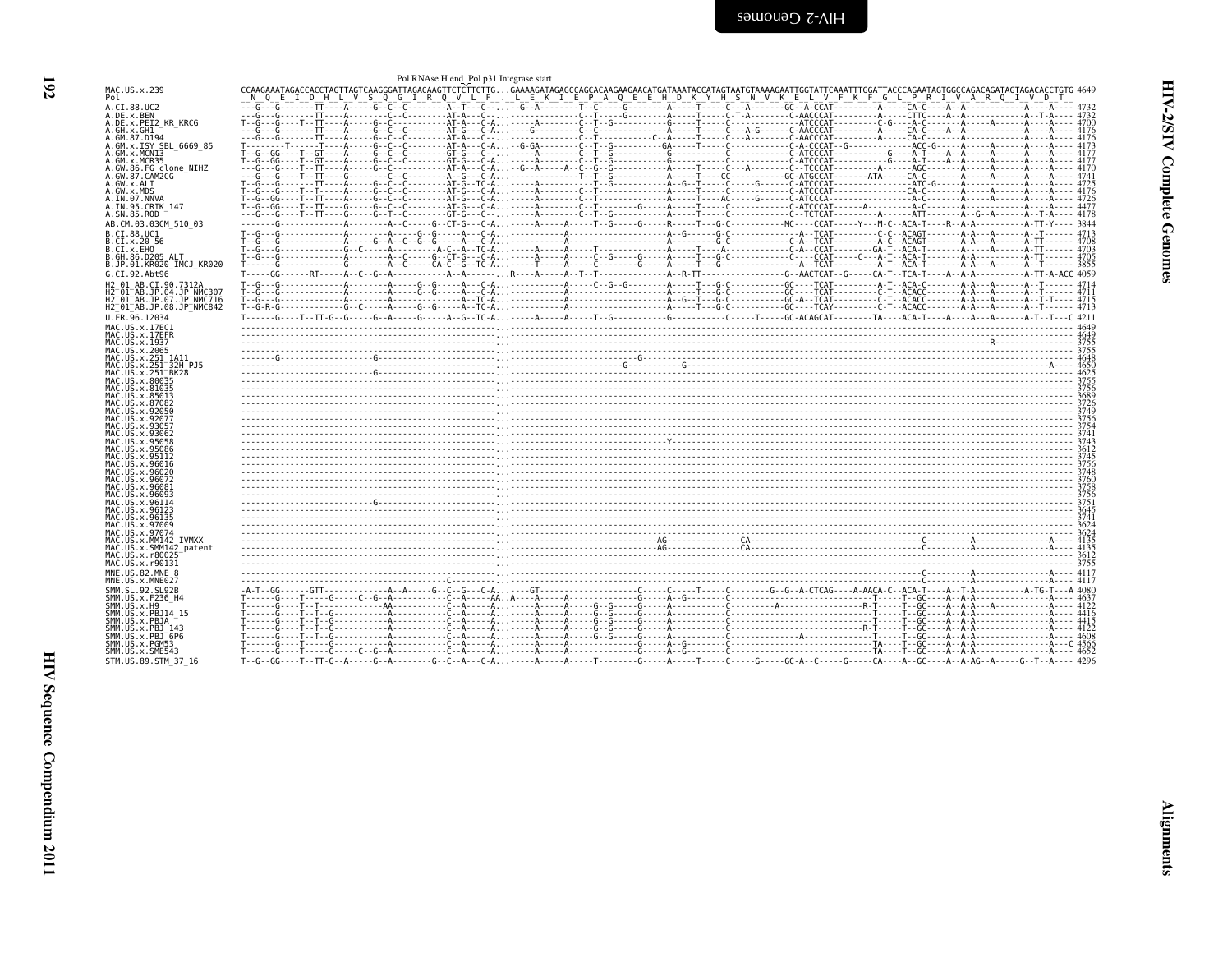| MAC.US.x.239                                                                 |                                                                                                                   |      |
|------------------------------------------------------------------------------|-------------------------------------------------------------------------------------------------------------------|------|
| Pol                                                                          | C D K C H Q K G E A I H G Q A N S D L G T W Q M D C T H L E G K I I I V A V H V A S G F I E A E V I P Q E T G R Q |      |
| A.CI.88.UC2<br>A.DE.x.BEN                                                    |                                                                                                                   |      |
| A.DE.x.PEI2 KR KRCG                                                          |                                                                                                                   |      |
| A.GH.x.GH1<br>A.GM.87.D194                                                   |                                                                                                                   |      |
| A.GM.x.ISY SBL 6669 85                                                       |                                                                                                                   |      |
| A.GM.x.MCN13<br>A.GM.x.MCR35                                                 |                                                                                                                   |      |
| A.GW.86.FG clone NIHZ                                                        |                                                                                                                   |      |
| A.GW.87.CAM2CG<br>A.GW.x.ALI                                                 |                                                                                                                   |      |
| A.GW.x.MDS                                                                   |                                                                                                                   |      |
| A.IN.07.NNVA<br>A.IN.95.CRIK 147                                             |                                                                                                                   |      |
| A.SN.85.ROD                                                                  |                                                                                                                   |      |
| AB.CM.03.03CM 510 03                                                         |                                                                                                                   |      |
| B.CI.88.UC1<br>B.CI.x.20 56                                                  |                                                                                                                   |      |
| B.CI.X.EHO                                                                   |                                                                                                                   |      |
| B.GH.86.D205 ALT<br>B.JP.01.KR020 IMCJ KR020                                 |                                                                                                                   |      |
| G.CI.92.Abt96                                                                |                                                                                                                   |      |
| H2 01 AB.CI.90.7312A                                                         |                                                                                                                   |      |
| H2 <sup>-01-AB.JP.04.JP NMC307</sup><br>H2 <sup>-01-AB.JP.07.JP-NMC716</sup> |                                                                                                                   |      |
| H2 <sup>-01-AB.JP.08.JP<sup>-</sup>NMC842</sup>                              |                                                                                                                   |      |
| U.FR.96.12034                                                                |                                                                                                                   |      |
| MAC.US.x.17EC1<br>MAC.US.x.17EFR                                             |                                                                                                                   |      |
| MAC.US.x.1937                                                                |                                                                                                                   |      |
| MAC.US.x.2065<br>MAC.US.x.251 1A11                                           |                                                                                                                   |      |
| MAC.US.x.251 <sup>-32H</sup> P.15                                            |                                                                                                                   |      |
| MAC.US.x.251 BK28<br>MAC.US.x.80035                                          |                                                                                                                   |      |
| MAC.US.x.81035                                                               |                                                                                                                   |      |
| MAC.US.x.85013<br>MAC.US.x.87082                                             |                                                                                                                   |      |
| MAC.US.x.92050                                                               |                                                                                                                   |      |
| MAC.US.x.92077<br>MAC.US.x.93057                                             |                                                                                                                   |      |
| MAC. US. x. 93062                                                            |                                                                                                                   |      |
| MAC.US.x.95058<br>MAC.US.x.95086                                             |                                                                                                                   |      |
| MAC.US.x.95112                                                               |                                                                                                                   |      |
| MAC.US.x.96016<br>MAC.US.x.96020                                             |                                                                                                                   |      |
| MAC. US. x. 96072                                                            |                                                                                                                   |      |
| MAC.US.x.96081<br>MAC.US.x.96093                                             |                                                                                                                   |      |
| MAC.US.x.96114                                                               |                                                                                                                   |      |
| MAC.US.x.96123<br>MAC.US.x.96135                                             |                                                                                                                   | 3815 |
| MAC.US.x.97009                                                               |                                                                                                                   |      |
| MAC.US.x.97074<br>MAC.US.x.MM142 IVMXX                                       |                                                                                                                   |      |
| MAC.US.x.SMM142 patent<br>MAC.US.x.r80025                                    |                                                                                                                   |      |
| MAC.US.x.r90131                                                              |                                                                                                                   |      |
| MNE.US.82.MNE 8                                                              |                                                                                                                   |      |
| MNE.US.x.MNE027                                                              |                                                                                                                   |      |
| SMM. SL. 92. SL92B<br>SMM.US.x.F236 H4                                       |                                                                                                                   |      |
| SMM.US.x.H9                                                                  |                                                                                                                   |      |
| SMM.US.x.PBJ14 15<br>SMM.US.x.PBJA                                           |                                                                                                                   |      |
| SMM.US.x.PBJ 143                                                             |                                                                                                                   |      |
| $SMM. US. x. PBJ-6P6$<br>SMM.US.x.PGM53                                      |                                                                                                                   |      |
| SMM.US.x.SME543                                                              |                                                                                                                   |      |
| STM.US.89.STM 37 16                                                          |                                                                                                                   |      |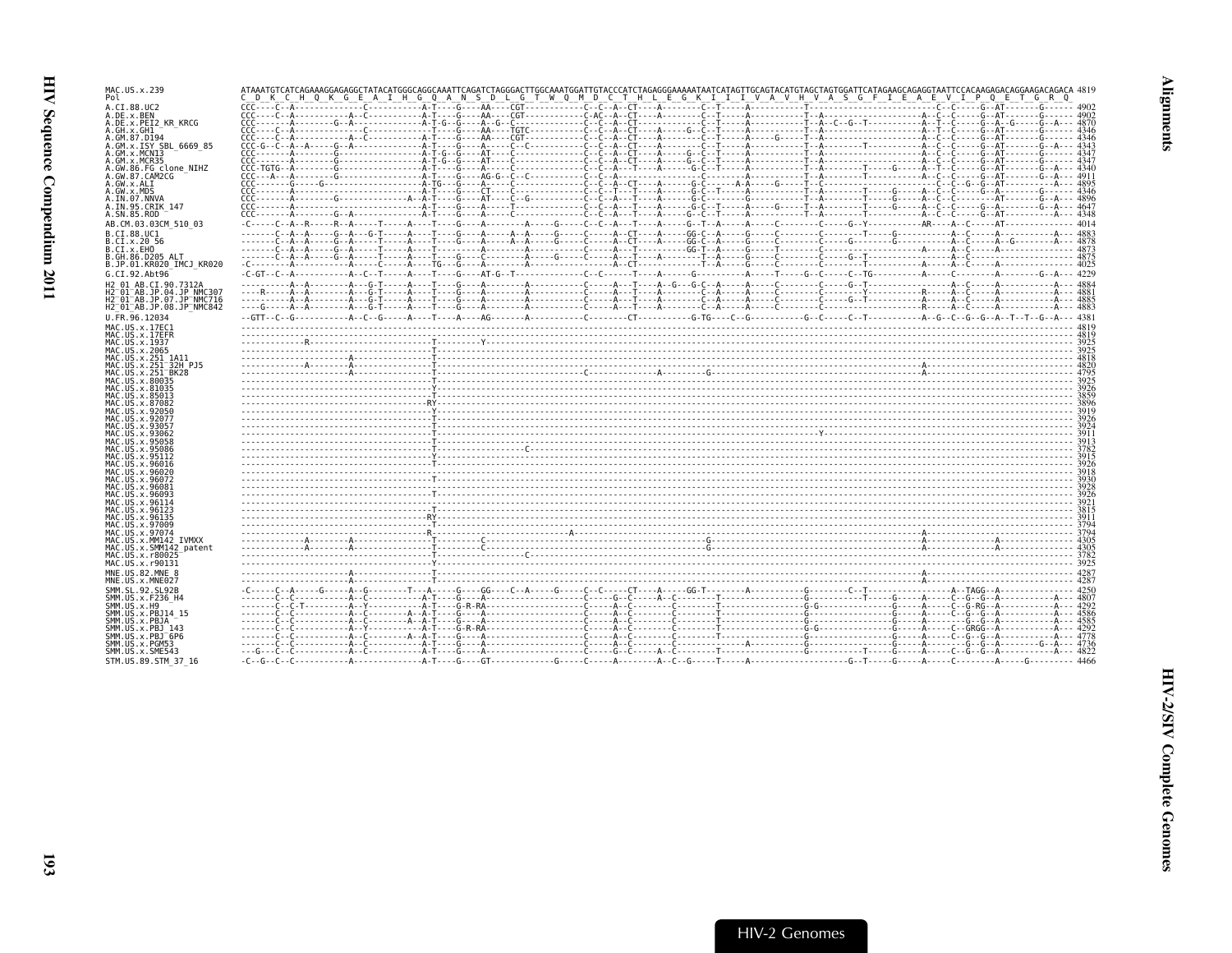| MAC.US.x.239<br>Pol                                              | T A L F L L K L A G R W P I T H L H T D N G A N F A S Q E V K M V A W W A G I E H T F G V P Y N P Q S Q G V V E A |  |
|------------------------------------------------------------------|-------------------------------------------------------------------------------------------------------------------|--|
| A.CI.88.UC2                                                      |                                                                                                                   |  |
| A.DE.x.BEN<br>A.DE.x.PEI2 KR KRCG                                |                                                                                                                   |  |
| A.GH.x.GH1<br>A.GM.87.D194                                       |                                                                                                                   |  |
| A.GM.x.ISY SBL 6669 85                                           |                                                                                                                   |  |
| A.GM.x.MCN13<br>A.GM.x.MCR35                                     |                                                                                                                   |  |
| A.GW.86.FG clone NIHZ<br>A.GW.87.CAM2CG                          |                                                                                                                   |  |
| A.GW.x.ALI                                                       |                                                                                                                   |  |
| A.GW.x.MDS<br>A.IN.07.NNVA                                       |                                                                                                                   |  |
| A.IN.95.CRIK 147<br>A.SN.85.ROD                                  |                                                                                                                   |  |
| AB.CM.03.03CM 510 03                                             |                                                                                                                   |  |
| B.CI.88.UC1<br>B.CI.x.20 56                                      |                                                                                                                   |  |
| B.CI.x.EHO<br>B.GH.86.D205 ALT                                   |                                                                                                                   |  |
| B.JP.01.KR020 IMCJ KR020                                         |                                                                                                                   |  |
| G.CI.92.Abt96                                                    |                                                                                                                   |  |
| H2 01 AB.CI.90.7312A<br>H2 <sup>-01-AB.JP.04.JP NMC307</sup>     |                                                                                                                   |  |
| H2 <sup>-01-AB.JP.07.JP<sup>-</sup>NMC716</sup>                  |                                                                                                                   |  |
| H2 <sup>-01-AB.JP.08.JP<sup>-</sup>NMC842</sup><br>U.FR.96.12034 |                                                                                                                   |  |
| MAC.US.x.17EC1                                                   |                                                                                                                   |  |
| MAC.US.x.17EFR<br>MAC.US.x.1937                                  |                                                                                                                   |  |
| MAC.US.x.2065                                                    |                                                                                                                   |  |
| MAC. US. x. 251 1A11<br>MAC.US.x.251 <sup>-</sup> 32H PJ5        |                                                                                                                   |  |
| MAC.US.x.251 <sup>-</sup> BK28<br>MAC.US.x.80035                 |                                                                                                                   |  |
| MAC.US.x.81035<br>MAC.US.x.85013                                 |                                                                                                                   |  |
| MAC.US.x.87082                                                   |                                                                                                                   |  |
| MAC.US.x.92050<br>MAC.US.x.92077                                 |                                                                                                                   |  |
| MAC.US.x.9305<br>MAC.US.x.93062                                  |                                                                                                                   |  |
| MAC.US.x.95058                                                   |                                                                                                                   |  |
| MAC.US.x.95086<br>MAC. U.S. x. 95112                             |                                                                                                                   |  |
| MAC.US.x.96016<br>MAC.US.x.96020                                 |                                                                                                                   |  |
| MAC.US.x.96072<br>MAC.US.x.96081                                 |                                                                                                                   |  |
| MAC.US.x.96093                                                   |                                                                                                                   |  |
| MAC.US.x.96114<br>MAC.US.x.96123                                 |                                                                                                                   |  |
| MAC. US. x. 96135<br>MAC.US.x.97009                              |                                                                                                                   |  |
| MAC.US.x.97074                                                   |                                                                                                                   |  |
| MAC.US.x.MM142 IVMXX<br>MAC.US.x.SMM142 patent                   |                                                                                                                   |  |
| MAC.US.x.r80025<br>MAC.US.x.r90131                               |                                                                                                                   |  |
| MNE.US.82.MNE 8                                                  |                                                                                                                   |  |
| MNE.US.x.MNE027<br>SMM.SL.92.SL92B                               |                                                                                                                   |  |
| SMM. US. x. F236 H4                                              |                                                                                                                   |  |
| SMM.US.x.H9<br>SMM.US.x.PBJ14 15                                 |                                                                                                                   |  |
| SMM.US.x.PBJA<br>SMM.US.x.PBJ 143                                |                                                                                                                   |  |
| SMM.US.x.PBJ <sup>-6P6</sup>                                     |                                                                                                                   |  |
| SMM.US.x.PGM53<br>SMM.US.x.SME543                                |                                                                                                                   |  |
| STM.US.89.STM 37 16                                              |                                                                                                                   |  |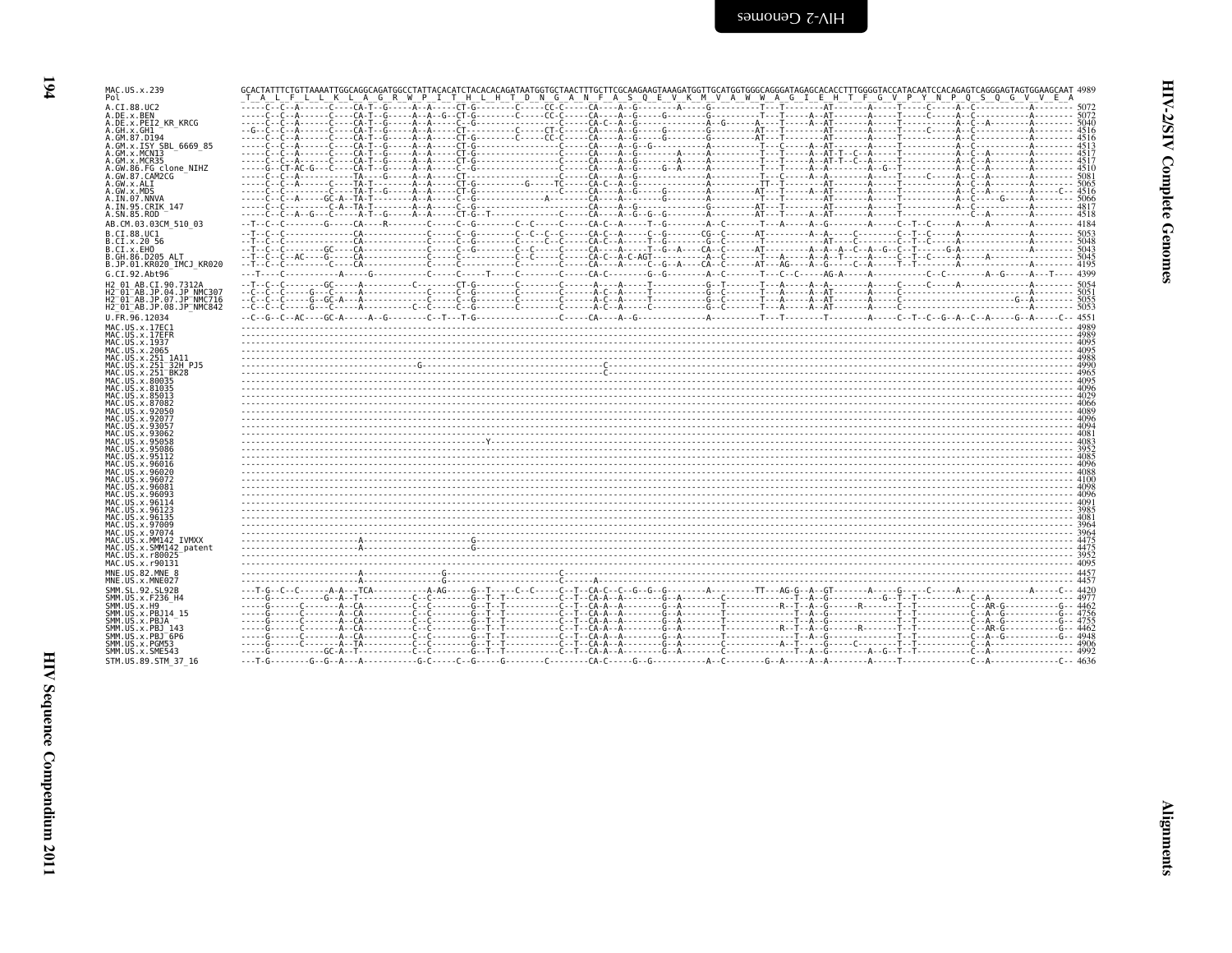| MAC.US.x.239<br>Pol                                                                     |  |  |  |
|-----------------------------------------------------------------------------------------|--|--|--|
| A.CI.88.UC2                                                                             |  |  |  |
| A.DE.x.BEN<br>A.DE.x.PEI2 KR KRCG                                                       |  |  |  |
| A.GH.x.GH1<br>A.GM.87.D194                                                              |  |  |  |
| A.GM.x.ISY SBL 6669 85<br>A.GM.x.MCNI3                                                  |  |  |  |
| A.GM.x.MCR35                                                                            |  |  |  |
| A.GW.86.FG clone NIHZ<br>A.GW.87.CAM2CG                                                 |  |  |  |
| A.GW.x.ALI<br>A.GW.x.MDS                                                                |  |  |  |
| A.IN.07.NNVA                                                                            |  |  |  |
| A.IN.95.CRIK 147<br>A.SN.85.ROD                                                         |  |  |  |
| AB.CM.03.03CM 510 03                                                                    |  |  |  |
| B.CI.88.UC1<br>B.CI.x.20 56                                                             |  |  |  |
| B.CI.x.EHO                                                                              |  |  |  |
| B.GH.86.D205 ALT<br>B.JP.01.KR020 IMCJ KR020                                            |  |  |  |
| G.CI.92.Abt96                                                                           |  |  |  |
| H2 01 AB.CI.90.7312A<br>H2 <sup>-01-AB.JP.04.JP NMC307</sup>                            |  |  |  |
| H2 <sup>-01-AB.JP.07.JP-NMC716</sup><br>H2 <sup>-01-AB.JP.08.JP<sup>-</sup>NMC842</sup> |  |  |  |
| U.FR.96.12034                                                                           |  |  |  |
| MAC.US.x.17EC1                                                                          |  |  |  |
| MAC.US.x.17EFR<br>MAC. US. x. 1937                                                      |  |  |  |
| MAC.US.x.2065<br>MAC.US.x.251 1A11                                                      |  |  |  |
| MAC.US.x.251 32H PJ5                                                                    |  |  |  |
| MAC.US.x.251 <sup>-</sup> BK28<br>MAC.US.x.80035                                        |  |  |  |
| MAC.US.x.81035<br>MAC.US.x.85013                                                        |  |  |  |
| MAC.US.x.87082<br>MAC.US.x.92050                                                        |  |  |  |
| MAC.US.x.92077                                                                          |  |  |  |
| MAC.US.x.93057<br>MAC. US. x. 93062                                                     |  |  |  |
| MAC.US.x.95058<br>MAC.US.x.95086                                                        |  |  |  |
| MAC.US.x.95112                                                                          |  |  |  |
| MAC. US. x. 96016<br>MAC.US.x.96020                                                     |  |  |  |
| MAC. US. x. 96072<br>MAC. US. x. 96081                                                  |  |  |  |
| MAC.US.x.96093                                                                          |  |  |  |
| MAC.US.x.96114<br>MAC.US.x.96123                                                        |  |  |  |
| MAC.US.x.96135<br>MAC.US.x.97009                                                        |  |  |  |
| MAC.US.x.97074                                                                          |  |  |  |
| MAC.US.x.MM142 IVMXX<br>MAC.US.x.SMM142 patent                                          |  |  |  |
| MAC.US.x.r80025<br>MAC.US.x.r90131                                                      |  |  |  |
| MNE.US.82.MNE 8                                                                         |  |  |  |
| MNE.US.x.MNE027<br>SMM. SL. 92. SL92B                                                   |  |  |  |
| SMM.US.x.F236 H4                                                                        |  |  |  |
| SMM.US.x.H9<br>SMM.US.x.PBJ14 15                                                        |  |  |  |
| SMM.US.x.PBJA<br>SMM. US. x. PBJ 143                                                    |  |  |  |
| SMM.US.x.PBJ 6P6                                                                        |  |  |  |
| SMM.US.x.PGM53<br>SMM.US.x.SME543                                                       |  |  |  |
| STM.US.89.STM 37 16                                                                     |  |  |  |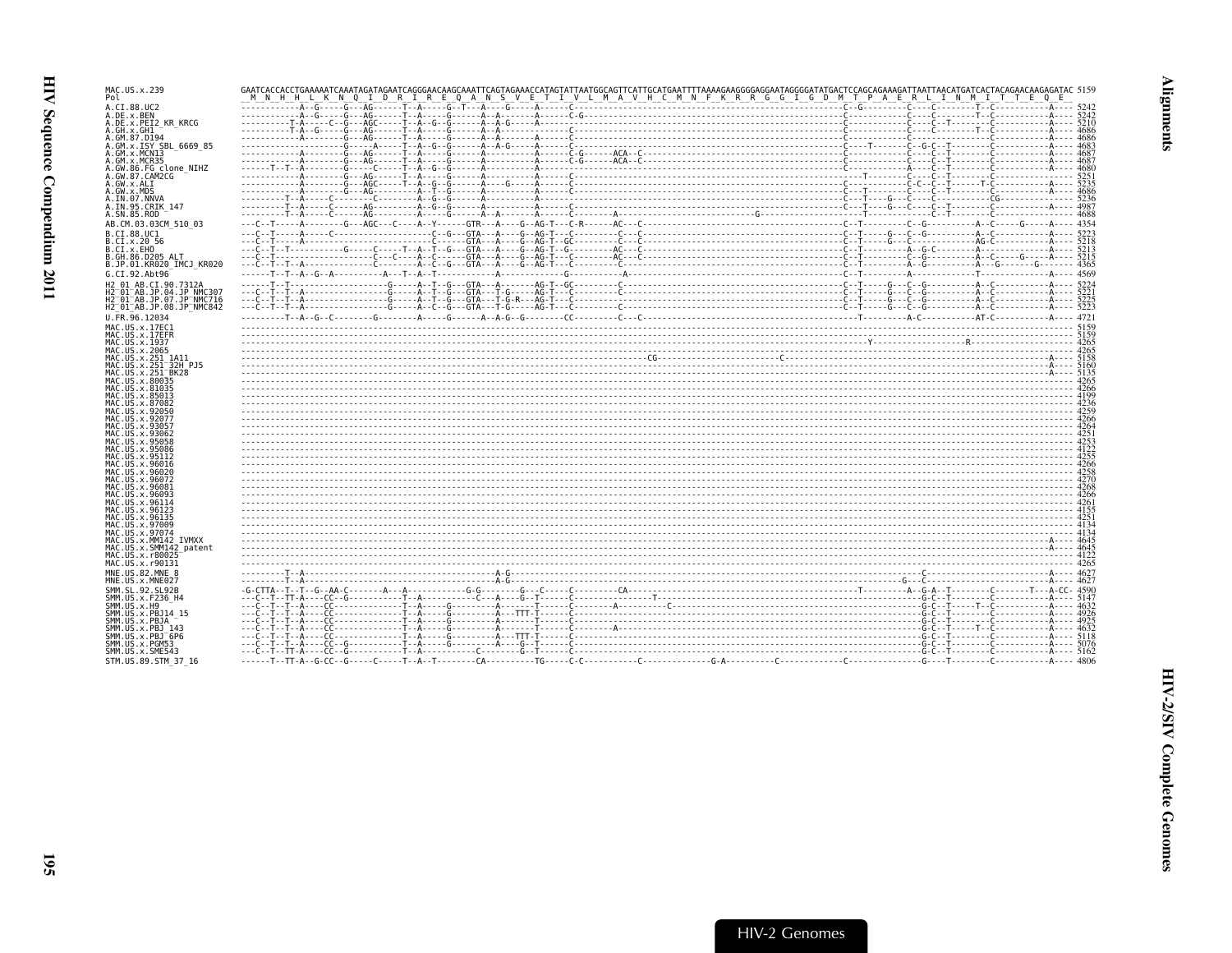| ミスト               |  |
|-------------------|--|
| Î<br>ì<br>Ē       |  |
| ١<br>ì<br>ì<br>í, |  |

| MAC.US.x.239<br>Pol                                             | I Q F Q Q S K N S K F K N F R V Y Y R E G R D Q L W K G P G E L L W K G E G A V I L K V G T D I K V V P R K A K |  |  |
|-----------------------------------------------------------------|-----------------------------------------------------------------------------------------------------------------|--|--|
| A.CI.88.UC2                                                     |                                                                                                                 |  |  |
| A.DE.x.BEN<br>A.DE.x.PEI2 KR KRCG                               |                                                                                                                 |  |  |
| A.GH.x.GH1                                                      |                                                                                                                 |  |  |
| A.GM.87.D194<br>A.GM.x.ISY SBL 6669 85                          |                                                                                                                 |  |  |
| A.GM.x.MCN13                                                    |                                                                                                                 |  |  |
| A.GM.x.MCR35<br>A.GW.86.FG_clone_NIHZ<br>A.GW.87.CAM2CG         |                                                                                                                 |  |  |
| A.GW.x.ALI                                                      |                                                                                                                 |  |  |
| A.GW.x.MDS                                                      |                                                                                                                 |  |  |
| A.IN.07.NNVA<br>A.IN.95.CRIK 147                                |                                                                                                                 |  |  |
| A.SN.85.ROD                                                     |                                                                                                                 |  |  |
| AB.CM.03.03CM 510 03<br>B.CI.88.UC1                             |                                                                                                                 |  |  |
| B.CI.x.20 56                                                    |                                                                                                                 |  |  |
| B.CI.x.EHO<br>B.GH.86.D205 ALT                                  |                                                                                                                 |  |  |
| B.JP.01.KR020 IMCJ KR020                                        |                                                                                                                 |  |  |
| G.CI.92.Abt96                                                   |                                                                                                                 |  |  |
| H2 01 AB.CI.90.7312A<br>H2 <sup>-01-AB.JP.04.JP NMC307</sup>    |                                                                                                                 |  |  |
| H2 <sup>-</sup> 01 <sup>-</sup> AB.JP.07.JP <sup>-</sup> NMC716 |                                                                                                                 |  |  |
| H2 01 AB.JP.08.JP NMC842<br>U.FR.96.12034                       |                                                                                                                 |  |  |
| MAC.US.x.17EC1                                                  |                                                                                                                 |  |  |
| MAC.US.x.17EFR<br>MAC. US. x. 1937                              |                                                                                                                 |  |  |
| MAC.US.x.2065                                                   |                                                                                                                 |  |  |
| MAC.US.x.251 1A11<br>MAC.US.x.251 32H PJ5                       |                                                                                                                 |  |  |
| MAC.US.x.251 <sup>-</sup> BK28<br>MAC. U.S. x. 80035            |                                                                                                                 |  |  |
| MAC.US.x.81035                                                  |                                                                                                                 |  |  |
| MAC.US.x.85013<br>MAC.US.x.87082                                |                                                                                                                 |  |  |
| MAC.US.x.92050                                                  |                                                                                                                 |  |  |
| MAC.US.x.92077<br>MAC.US.x.93057                                |                                                                                                                 |  |  |
| MAC.US.x.93062<br>MAC.US.x.95058                                |                                                                                                                 |  |  |
| MAC.US.x.95086                                                  |                                                                                                                 |  |  |
| MAC.US.x.95112<br>MAC.US.x.96016                                |                                                                                                                 |  |  |
| MAC.US.x.96020                                                  |                                                                                                                 |  |  |
| MAC.US.x.96072<br>MAC.US.x.96081                                |                                                                                                                 |  |  |
| MAC.US.x.96093<br>MAC.US.x.96114                                |                                                                                                                 |  |  |
| MAC.US.x.96123                                                  |                                                                                                                 |  |  |
| MAC.US.x.96135<br>MAC. US. x. 97009                             |                                                                                                                 |  |  |
| MAC.US.x.97074<br>MAC.US.x.MM142 IVMXX                          |                                                                                                                 |  |  |
| MAC.US.x.SMM142 patent                                          |                                                                                                                 |  |  |
| MAC. US. x. r80025<br>MAC.US.x.r90131                           |                                                                                                                 |  |  |
| MNE.US.82.MNE 8                                                 |                                                                                                                 |  |  |
| MNE.US.x.MNE027                                                 |                                                                                                                 |  |  |
| SMM. SL. 92. SL92B<br>SMM. US. x. F236_H4                       |                                                                                                                 |  |  |
| SMM.US.x.H9                                                     |                                                                                                                 |  |  |
| SMM. US. x. PBJ14 15<br>SMM.US.x.PBJA                           |                                                                                                                 |  |  |
| SMM. US. x. PBJ 143<br>SMM.US.x.PBJ 6P6                         |                                                                                                                 |  |  |
| SMM.US.x.PGM53                                                  |                                                                                                                 |  |  |
| SMM.US.x.SME543<br>STM.US.89.STM 37 16                          |                                                                                                                 |  |  |
|                                                                 |                                                                                                                 |  |  |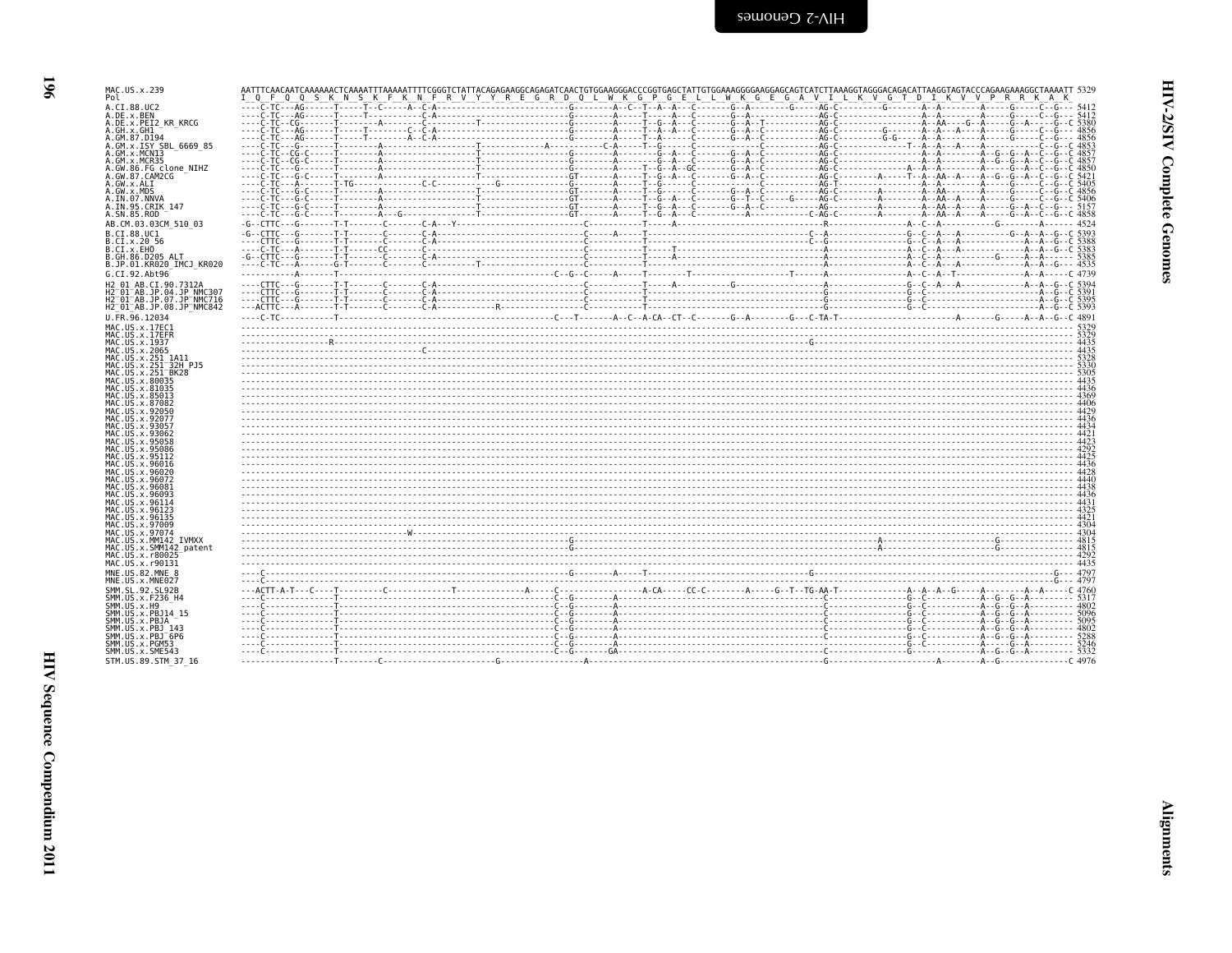<span id="page-38-0"></span>

|                                                        | Vif start<br>Pol, Gag-Pol, and p31 Integrase end                                                                                                                                                                                                                            |  |
|--------------------------------------------------------|-----------------------------------------------------------------------------------------------------------------------------------------------------------------------------------------------------------------------------------------------------------------------------|--|
| MAC.US.x.239                                           | ATCAAAGATTATGGAGGAGAAAAGAGGTGGATAGCAGTTCCCACATGGAGGATACCGGAGAGGCTAGAGAGGTGGCATAGCCTCATAAAATATCTGAAATATAAAACTAAAAGATCTACAAAAGGTTTGCTATGTGCCCCATTTTAAGGTCGGATGGGCATGGTGGA 5496                                                                                                |  |
| Pol<br>Vif                                             | DYGGGKEVDSSSHMEDT.GEAREVA<br>MEEEEKRWILAVPIWRIPE: RIERWHSLIKYKTKDLQKVVPHFKVDHFKVGMAWW                                                                                                                                                                                       |  |
|                                                        |                                                                                                                                                                                                                                                                             |  |
| A.CI.88.UC2<br>A.DE.X.BEN                              |                                                                                                                                                                                                                                                                             |  |
| A.DE.X.PEI2 KR KRCG                                    |                                                                                                                                                                                                                                                                             |  |
| A.GH.x.GH1                                             |                                                                                                                                                                                                                                                                             |  |
| A.GM.87.D194<br>A.GM.x.ISY SBL 6669 85                 |                                                                                                                                                                                                                                                                             |  |
| A.GM.x.MCNI3                                           |                                                                                                                                                                                                                                                                             |  |
| A.GM.X.MCR35                                           |                                                                                                                                                                                                                                                                             |  |
| A.GW.86.FG clone NIHZ<br>A.GW.87.CAM2CG                |                                                                                                                                                                                                                                                                             |  |
| A.GW.x.ALI                                             |                                                                                                                                                                                                                                                                             |  |
| A.GW.x.MDS                                             |                                                                                                                                                                                                                                                                             |  |
| A.IN.07.NNVA                                           |                                                                                                                                                                                                                                                                             |  |
| A.IN.95.CRIK 147<br>A.SN.85.ROD                        |                                                                                                                                                                                                                                                                             |  |
| AB.CM.03.03CM 510 03                                   |                                                                                                                                                                                                                                                                             |  |
| B.CI.88.UC1                                            |                                                                                                                                                                                                                                                                             |  |
| B.CI.X.20 56                                           |                                                                                                                                                                                                                                                                             |  |
| B.CI.x.EHO                                             |                                                                                                                                                                                                                                                                             |  |
| B.GH.86.D205 ALT                                       |                                                                                                                                                                                                                                                                             |  |
| B.JP.01.KR020 IMCJ KR020<br>G.CI.92.Abt96              |                                                                                                                                                                                                                                                                             |  |
| H2 01 AB.CI.90.7312A                                   |                                                                                                                                                                                                                                                                             |  |
| H2 <sup>-01-AB.JP.04.JP NMC307</sup>                   |                                                                                                                                                                                                                                                                             |  |
| H2 01 AB.JP.07.JP NMC716                               |                                                                                                                                                                                                                                                                             |  |
| H2 01 AB.JP.08.JP NMC842                               |                                                                                                                                                                                                                                                                             |  |
| U.FR.96.12034                                          |                                                                                                                                                                                                                                                                             |  |
| MAC.US.x.17EC1<br>MAC.US.x.17EFR                       |                                                                                                                                                                                                                                                                             |  |
| MAC.US.x.1937                                          |                                                                                                                                                                                                                                                                             |  |
| MAC.US.x.2065                                          |                                                                                                                                                                                                                                                                             |  |
| MAC.US.x.251 1A11                                      |                                                                                                                                                                                                                                                                             |  |
| MAC.US.x.251 32H PJ5<br>MAC.US.x.251 <sup>-</sup> BK28 |                                                                                                                                                                                                                                                                             |  |
| MAC.US.x.80035                                         |                                                                                                                                                                                                                                                                             |  |
| MAC.US.x.81035                                         |                                                                                                                                                                                                                                                                             |  |
| MAC.US.x.85013<br>MAC.US.x.87082                       |                                                                                                                                                                                                                                                                             |  |
| MAC.US.x.92050                                         |                                                                                                                                                                                                                                                                             |  |
| MAC.US.x.92077                                         |                                                                                                                                                                                                                                                                             |  |
| MAC.US.x.93057<br>MAC.US.x.93062                       |                                                                                                                                                                                                                                                                             |  |
| MAC.US.x.95058                                         |                                                                                                                                                                                                                                                                             |  |
| MAC.US.x.95086                                         |                                                                                                                                                                                                                                                                             |  |
| MAC.US.x.95112<br>MAC.US.x.96016                       |                                                                                                                                                                                                                                                                             |  |
| MAC.US.x.96020                                         |                                                                                                                                                                                                                                                                             |  |
| MAC.US.x.96072                                         |                                                                                                                                                                                                                                                                             |  |
| MAC.US.x.96081<br>MAC.US.x.96093                       |                                                                                                                                                                                                                                                                             |  |
| MAC.US.x.96114                                         |                                                                                                                                                                                                                                                                             |  |
| MAC.US.x.96123                                         |                                                                                                                                                                                                                                                                             |  |
| MAC.US.x.9613<br>MAC.US.x.97009                        |                                                                                                                                                                                                                                                                             |  |
| MAC.US.x.97074                                         |                                                                                                                                                                                                                                                                             |  |
| MAC.US.x.MM142 IVMXX                                   |                                                                                                                                                                                                                                                                             |  |
| MAC.US.x.SMM142 patent                                 |                                                                                                                                                                                                                                                                             |  |
| MAC.US.x.r80025<br>MAC.US.x.r90131                     | $\begin{bmatrix} 4 & 4982 & 1000 & 1000 & 1000 & 1000 & 1000 & 1000 & 1000 & 1000 & 1000 & 1000 & 1000 & 1000 & 1000 & 1000 & 1000 & 1000 & 1000 & 1000 & 1000 & 1000 & 1000 & 1000 & 1000 & 1000 & 1000 & 1000 & 1000 & 1000 & 1000 & 1000 & 1000 & 1000 & 1000 & 1000 & $ |  |
| MNE.US.82.MNE 8                                        |                                                                                                                                                                                                                                                                             |  |
| MNE.US.x.MNE027                                        |                                                                                                                                                                                                                                                                             |  |
| SMM.SL.92.SL92B                                        | 998 - 2002 - 2003 - 2003 - 2003 - 2004 - 2004 - 2004 - 2004 - 2004 - 2004 - 2004 - 2004 - 2004 - 2004 - 2004 -<br>1989 - 2004 - 2004 - 2004 - 2004 - 2004 - 2004 - 2004 - 2004 - 2004 - 2004 - 2004 - 2004 - 2004 - 2004 - 2004<br>                                         |  |
| SMM.US.x.F236 H4<br>SMM.US.x.H9                        |                                                                                                                                                                                                                                                                             |  |
| SMM.US.x.PBJ14 15                                      |                                                                                                                                                                                                                                                                             |  |
| SMM.US.x.PBJA                                          |                                                                                                                                                                                                                                                                             |  |
| SMM. US. x. PBJ 143                                    |                                                                                                                                                                                                                                                                             |  |
| SMM.US.x.PBJ <sup>-6P6</sup><br>SMM.US.x.PGM53         |                                                                                                                                                                                                                                                                             |  |
| SMM.US.x.SME543                                        |                                                                                                                                                                                                                                                                             |  |
| STM. US. 89. STM 37 16                                 |                                                                                                                                                                                                                                                                             |  |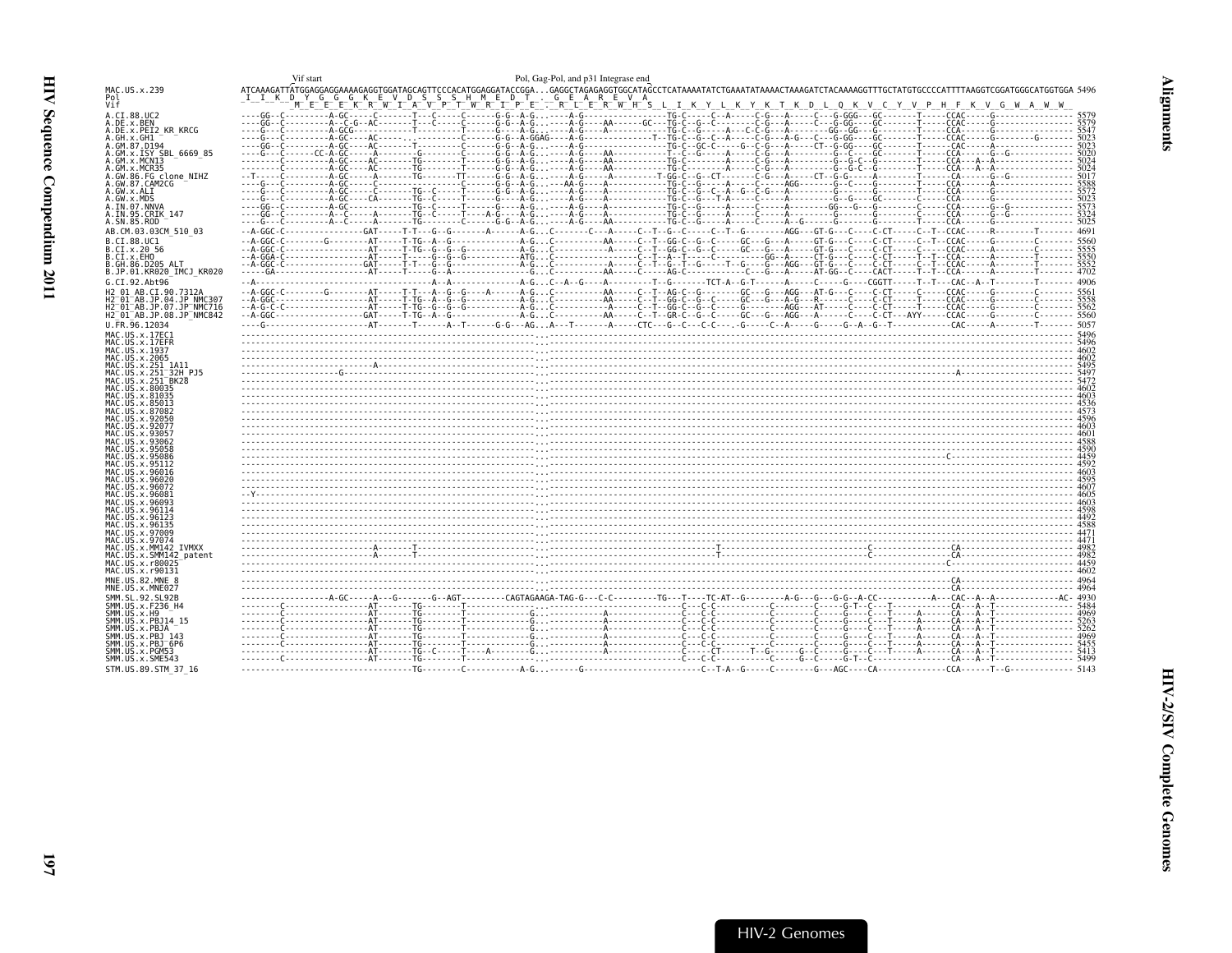| ויי ה<br>י |  |
|------------|--|
| ì<br>i     |  |
| í          |  |

| MAC.US.x.239                                    | CCTGCAGCAGAGTAATCTTCCCACTACAGGAAGGAAGCATTTAGAAGTACAAGGGTATTGGCATTTGACACCAGAAAAAGGGTGGCTCAGTACTTATGCAGTGAGGATAACCTGGTACTCAAAGAACTTTTGGACAGATGTAACACCAAACTATGCAGACATTTTACTG 5666 |  |
|-------------------------------------------------|--------------------------------------------------------------------------------------------------------------------------------------------------------------------------------|--|
| Vif                                             | <u>UCUS RUVUILE PULOLE GUS HULLE VUOLG Y WHILMT PUEUR GUNLLIS TI Y ALVURUINT WYS SORON FI WOTOD VOTPOR PUNIX ADDILLOLI</u>                                                     |  |
| A.CI.88.UC2                                     |                                                                                                                                                                                |  |
| A.DE.x.BEN                                      |                                                                                                                                                                                |  |
| A.DE.x.PEI2 KR KRCG                             |                                                                                                                                                                                |  |
| A.GH.x.GH1                                      |                                                                                                                                                                                |  |
| A.GM.87.D194                                    |                                                                                                                                                                                |  |
| A.GM.x.ISY SBL 6669 85                          |                                                                                                                                                                                |  |
| A.GM.x.MCN13                                    |                                                                                                                                                                                |  |
| A.GM.x.MCR35                                    |                                                                                                                                                                                |  |
| A.GW.86.FG clone NIHZ                           |                                                                                                                                                                                |  |
| A. GW. 87. CAM2CG                               |                                                                                                                                                                                |  |
| A.GW.x.ALI                                      |                                                                                                                                                                                |  |
| A.GW.x.MDS                                      |                                                                                                                                                                                |  |
| A.IN.07.NNVA                                    |                                                                                                                                                                                |  |
| A.IN.95.CRIK 147                                |                                                                                                                                                                                |  |
| A.SN.85.ROD                                     |                                                                                                                                                                                |  |
|                                                 |                                                                                                                                                                                |  |
| AB.CM.03.03CM 510 03                            |                                                                                                                                                                                |  |
| B.CI.88.UC1                                     |                                                                                                                                                                                |  |
| B.CI.X.20 56                                    |                                                                                                                                                                                |  |
| B.CI.X.EHO                                      |                                                                                                                                                                                |  |
| B.GH.86.D205 ALT                                |                                                                                                                                                                                |  |
| B.JP.01.KR020 IMCJ KR020                        |                                                                                                                                                                                |  |
| G.CI.92.Abt96                                   |                                                                                                                                                                                |  |
|                                                 |                                                                                                                                                                                |  |
| H2 01 AB.CI.90.7312A                            |                                                                                                                                                                                |  |
| H2 <sup>-01-AB.JP.04.JP NMC307</sup>            |                                                                                                                                                                                |  |
| H2-01-AB.JP.07.JP-NMC716                        |                                                                                                                                                                                |  |
| H2 <sup>-01-AB.JP.08.JP<sup>-</sup>NMC842</sup> |                                                                                                                                                                                |  |
| U.FR.96.12034                                   |                                                                                                                                                                                |  |
| MAC.US.x.17EC1                                  |                                                                                                                                                                                |  |
| MAC.US.x.17EFR                                  |                                                                                                                                                                                |  |
|                                                 |                                                                                                                                                                                |  |
| MAC.US.x.1937<br>MAC.US.x.2065                  |                                                                                                                                                                                |  |
|                                                 |                                                                                                                                                                                |  |
| MAC.US.x.251_1A11<br>MAC.US.x.251 32H PJ5       |                                                                                                                                                                                |  |
| MAC. US. x. 251 BK28                            |                                                                                                                                                                                |  |
| MAC. US. x.80035                                |                                                                                                                                                                                |  |
| MAC.US.x.81035                                  |                                                                                                                                                                                |  |
| MAC.US.x.85013                                  |                                                                                                                                                                                |  |
| MAC.US.x.87082                                  |                                                                                                                                                                                |  |
| MAC.US.x.92050                                  |                                                                                                                                                                                |  |
| MAC.US.x.92077                                  |                                                                                                                                                                                |  |
| MAC. US. x. 93057                               |                                                                                                                                                                                |  |
| MAC. US. x.93062                                |                                                                                                                                                                                |  |
| MAC.US.x.95058                                  |                                                                                                                                                                                |  |
| MAC.US.x.95086                                  |                                                                                                                                                                                |  |
| MAC.US.x.95112                                  |                                                                                                                                                                                |  |
| MAC.US.x.96016                                  |                                                                                                                                                                                |  |
| MAC.US.x.96020                                  |                                                                                                                                                                                |  |
| MAC.US.x.96072                                  |                                                                                                                                                                                |  |
| MAC.US.x.96081                                  |                                                                                                                                                                                |  |
| MAC.US.x.96093                                  |                                                                                                                                                                                |  |
| MAC.US.x.96114                                  |                                                                                                                                                                                |  |
| MAC.US.x.96123                                  |                                                                                                                                                                                |  |
| MAC.US.x.96135                                  |                                                                                                                                                                                |  |
| MAC.US.x.97009                                  |                                                                                                                                                                                |  |
| MAC.US.x.97074                                  |                                                                                                                                                                                |  |
| MAC.US.x.MM142 IVMXX                            |                                                                                                                                                                                |  |
| MAC.US.x.SMM142 patent                          |                                                                                                                                                                                |  |
| MAC.US.x.r80025                                 |                                                                                                                                                                                |  |
| MAC.US.x.r90131                                 |                                                                                                                                                                                |  |
|                                                 |                                                                                                                                                                                |  |
| MNE.US.82.MNE 8                                 |                                                                                                                                                                                |  |
| MNE.US.x.MNE027                                 |                                                                                                                                                                                |  |
| SMM. SL. 92. SL92B                              |                                                                                                                                                                                |  |
| SMM. US. x. F236_H4                             |                                                                                                                                                                                |  |
| SMM.US.x.H9                                     |                                                                                                                                                                                |  |
| SMM.US.x.PBJ14 15                               |                                                                                                                                                                                |  |
| SMM.US.x.PBJA                                   |                                                                                                                                                                                |  |
| SMM. US. x. PBJ 143                             |                                                                                                                                                                                |  |
| SMM.US.x.PBJ <sup>-6P6</sup>                    |                                                                                                                                                                                |  |
| SMM.US.x.PGM53                                  |                                                                                                                                                                                |  |
|                                                 |                                                                                                                                                                                |  |
|                                                 |                                                                                                                                                                                |  |
| SMM.US.x.SME543<br>STM.US.89.STM 37 16          |                                                                                                                                                                                |  |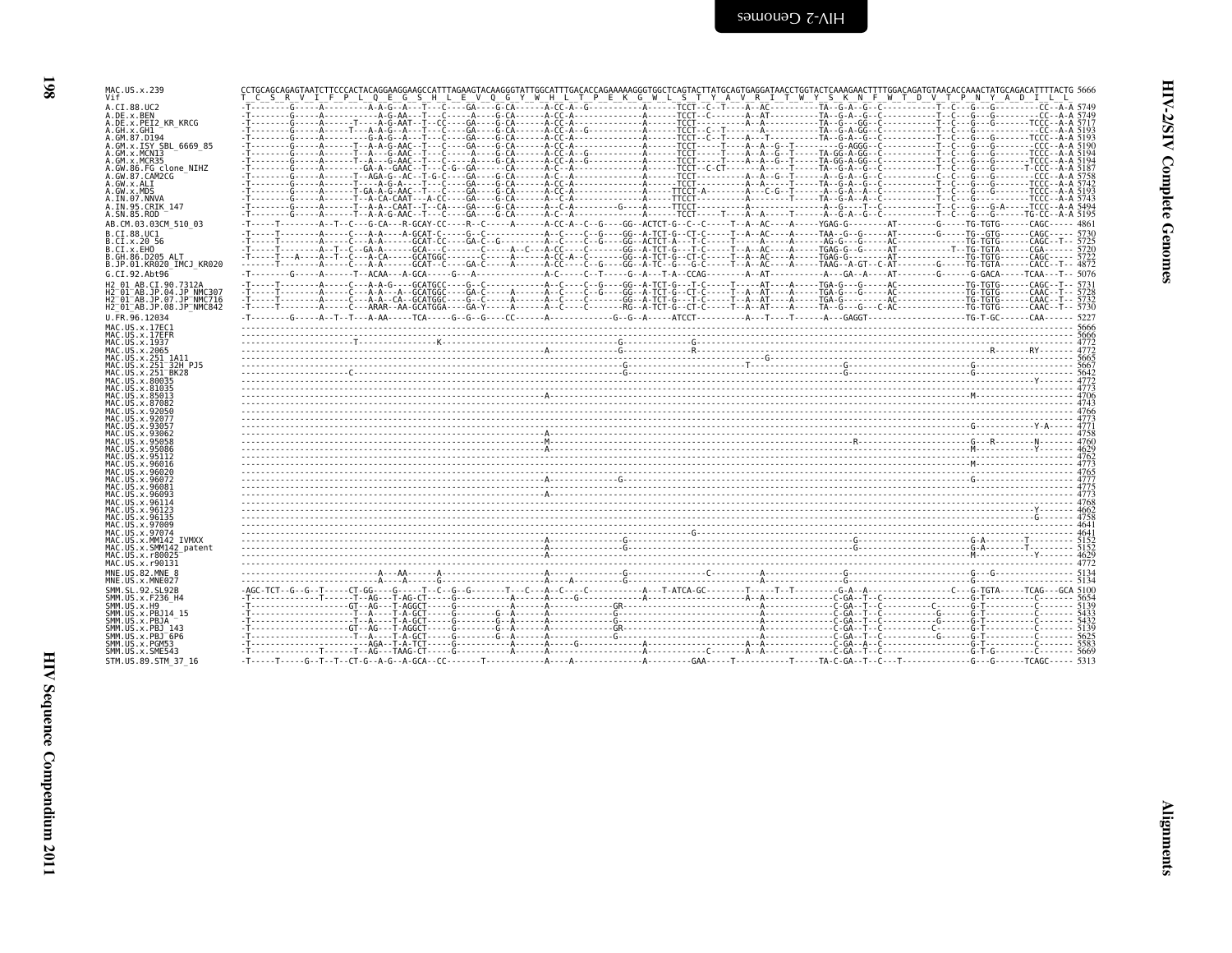<span id="page-40-0"></span>

| MAC.US.x.239                                                                                                       | CATAGCACTTATTTCCCTTGCTTTACAGCGGGAGAAGTGAGAAGGGCCATCAGGGGAGAACAACTGCTGTCTTGCTGCAGGTTCCCGAGAGCTCATAAGTACCAAGCTACCAAGCCTACAGTACTTAGCACTGAAAGTAGTAAGCGATGTCAGATCCCAGGGAGA 5830 |  |
|--------------------------------------------------------------------------------------------------------------------|----------------------------------------------------------------------------------------------------------------------------------------------------------------------------|--|
| Vpx<br>Vìf                                                                                                         | M S D P R E<br>$D - V - R - S - O - G - E$<br>F P C F T A G E V R R A I R G E Q L L S C C R F P R A H K Y Q V P S L Q Y L A L K V V S                                      |  |
| A.CI.88.UC2<br>A.DE.x.BEN                                                                                          |                                                                                                                                                                            |  |
| A.DE.x.PEI2 KR KRCG<br>A.GH.x.GH1                                                                                  |                                                                                                                                                                            |  |
| A.GM.87.D194<br>A.GM.x.ISY SBL 6669 85                                                                             |                                                                                                                                                                            |  |
| A.GM.x.MCNI3                                                                                                       |                                                                                                                                                                            |  |
| A.GM.x.MCR35<br>A.GW.86.FG clone NIHZ                                                                              |                                                                                                                                                                            |  |
| A.GW.87.CAM2CG<br>A.GW.x.ALI                                                                                       |                                                                                                                                                                            |  |
| A.GW.x.MDS<br>A.IN.07.NNVA                                                                                         |                                                                                                                                                                            |  |
| A.IN.95.CRIK 147<br>A.SN.85.ROD                                                                                    |                                                                                                                                                                            |  |
| AB.CM.03.03CM 510 03                                                                                               |                                                                                                                                                                            |  |
| B.CI.88.UC1<br>B.CI.X.20 56                                                                                        |                                                                                                                                                                            |  |
| B.CI.x.EHO                                                                                                         |                                                                                                                                                                            |  |
| B.GH.86.D205 ALT<br>B.JP.01.KR020 IMCJ KR020                                                                       |                                                                                                                                                                            |  |
| G.CI.92.Abt96                                                                                                      |                                                                                                                                                                            |  |
| H2 01 AB.CI.90.7312A<br>H2 <sup>-01-AB.JP.04.JP NMC307</sup>                                                       |                                                                                                                                                                            |  |
| H2 <sup>-</sup> 01 <sup>-</sup> AB.JP.07.JP <sup>-</sup> NMC716<br>H2 <sup>-01-AB.JP.08.JP<sup>-</sup>NMC842</sup> |                                                                                                                                                                            |  |
| U.FR.96.12034                                                                                                      |                                                                                                                                                                            |  |
| MAC.US.x.17EC1<br>MAC.US.x.17EFR                                                                                   |                                                                                                                                                                            |  |
| MAC.US.x.1937<br>MAC.US.x.2065                                                                                     |                                                                                                                                                                            |  |
| MAC. US. x. 251 1A11<br>MAC.US.x.251 32H PJ5                                                                       |                                                                                                                                                                            |  |
| MAC.US.x.251 <sup>-</sup> BK28<br>MAC.US.x.80035                                                                   |                                                                                                                                                                            |  |
| MAC.US.x.81035                                                                                                     |                                                                                                                                                                            |  |
| MAC.US.x.85013<br>MAC.US.x.87082                                                                                   |                                                                                                                                                                            |  |
| MAC.US.x.92050<br>MAC.US.x.92077                                                                                   |                                                                                                                                                                            |  |
| MAC.US.x.93057<br>MAC.US.x.93062                                                                                   |                                                                                                                                                                            |  |
| MAC. U.S. x. 95058<br>MAC. U.S. x. 95086                                                                           |                                                                                                                                                                            |  |
| MAC.US.x.95112<br>MAC.US.x.96016                                                                                   |                                                                                                                                                                            |  |
| MAC.US.x.96020                                                                                                     |                                                                                                                                                                            |  |
| MAC.US.x.96072<br>MAC.US.x.96081                                                                                   |                                                                                                                                                                            |  |
| MAC.US.x.96093<br>MAC. US. x. 96114                                                                                |                                                                                                                                                                            |  |
| MAC.US.x.96123<br>MAC.US.x.96135                                                                                   |                                                                                                                                                                            |  |
| MAC.US.x.97009<br>MAC.US.x.97074                                                                                   |                                                                                                                                                                            |  |
| MAC.US.x.MM142 IVMXX<br>MAC.US.x.SMM142 patent                                                                     |                                                                                                                                                                            |  |
| MAC.US.x.r80025                                                                                                    |                                                                                                                                                                            |  |
| MAC.US.x.r90131<br>MNE.US.82.MNE 8                                                                                 |                                                                                                                                                                            |  |
| MNE.US.x.MNE027                                                                                                    |                                                                                                                                                                            |  |
| SMM.SL.92.SL92B<br>SMM.US.x.F236 H4                                                                                |                                                                                                                                                                            |  |
| SMM, US, x. H9<br>SMM.US.x.PBJ14 15                                                                                |                                                                                                                                                                            |  |
| SMM.US.x.PBJA<br>SMM.US.x.PBJ 143                                                                                  |                                                                                                                                                                            |  |
| $SMM. US. x. PBJ-6P6$<br>SMM.US.x.PGM53                                                                            |                                                                                                                                                                            |  |
| SMM.US.x.SME543                                                                                                    |                                                                                                                                                                            |  |
| STM.US.89.STM 37 16                                                                                                |                                                                                                                                                                            |  |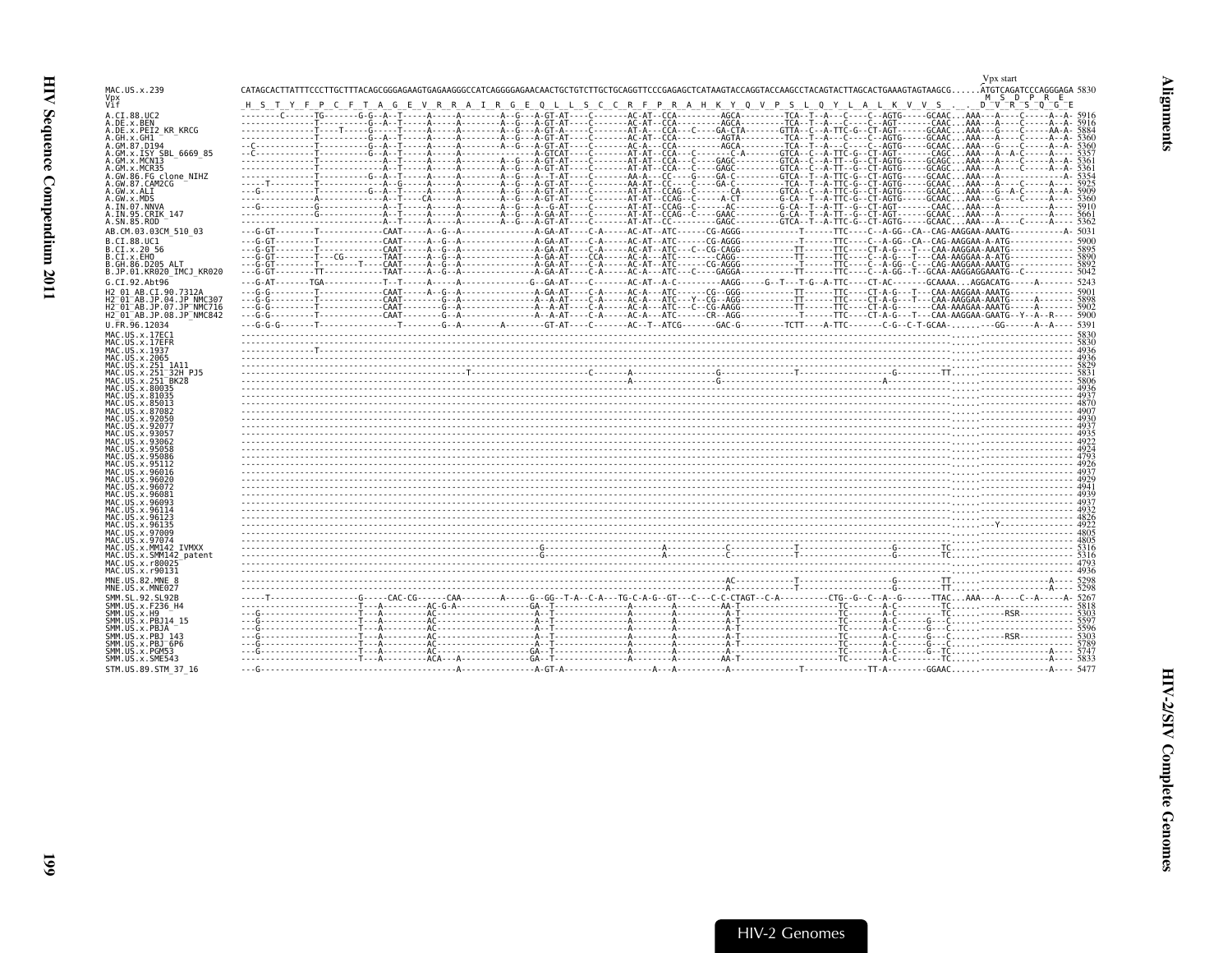<span id="page-41-0"></span>

|                                                                 | Vif end                                                                                                                                                                                            |  |
|-----------------------------------------------------------------|----------------------------------------------------------------------------------------------------------------------------------------------------------------------------------------------------|--|
| MAC.US.x.239                                                    |                                                                                                                                                                                                    |  |
| Vpx<br>Vif                                                      | P P G N S G E E T I G E A F E W L N R T V E E I N R E A V N H L P R E L I F Q V W Q R S W E Y W H D E Q G M S<br>™҇₽҅ℸℹ™Ӝ҄ҵ҄ѿӁЋҀҧ҇ѸӍ҄ҠӁҧӓѤӥҵӥҧѬӆѬѴҵ҄ӝѴҧѴҧӠҧѬѴѻ҃ҧѸ҄ҧҜѸѸҧѸѸѸѸѸҧѴҧѴҧѴҧѴҧѴҧѴҧѴҧѴҧѸѸѸѸѸ |  |
| A.CI.88.UC2                                                     |                                                                                                                                                                                                    |  |
| A.DE.x.BEN                                                      |                                                                                                                                                                                                    |  |
| A.DE.X.PEI2 KR KRCG                                             |                                                                                                                                                                                                    |  |
| A.GH.x.GH1<br>A.GM.87.D194                                      |                                                                                                                                                                                                    |  |
| A.GM.x.ISY SBL 6669 85                                          |                                                                                                                                                                                                    |  |
| A.GM.x.MCNI3                                                    |                                                                                                                                                                                                    |  |
| A.GM.x.MCR35<br>A.GW.86.FG clone NIHZ                           |                                                                                                                                                                                                    |  |
| A.GW.87.CAM2CG                                                  |                                                                                                                                                                                                    |  |
| A.GW.x.ALI                                                      |                                                                                                                                                                                                    |  |
| A.GW.x.MDS<br>A.IN.07.NNVA                                      |                                                                                                                                                                                                    |  |
| A.IN.95.CRIK 147                                                |                                                                                                                                                                                                    |  |
| A.SN.85.ROD                                                     |                                                                                                                                                                                                    |  |
| AB.CM.03.03CM 510 03                                            |                                                                                                                                                                                                    |  |
| B.CI.88.UC1                                                     |                                                                                                                                                                                                    |  |
| B.CI.x.20 56<br>B.CI.x.EHO                                      |                                                                                                                                                                                                    |  |
| B.GH.86.D205 ALT                                                |                                                                                                                                                                                                    |  |
| B.JP.01.KR020 IMCJ KR020                                        |                                                                                                                                                                                                    |  |
| G.CI.92.Abt96                                                   |                                                                                                                                                                                                    |  |
| H2 01 AB.CI.90.7312A<br>H2 <sup>-01-AB.JP.04.JP NMC307</sup>    |                                                                                                                                                                                                    |  |
| H2 <sup>-</sup> 01 <sup>-</sup> AB.JP.07.JP <sup>-</sup> NMC716 |                                                                                                                                                                                                    |  |
| H2 <sup>-01-AB.JP.08.JP<sup>-</sup>NMC842</sup>                 |                                                                                                                                                                                                    |  |
| U.FR.96.12034                                                   |                                                                                                                                                                                                    |  |
| MAC.US.x.17EC1<br>MAC.US.x.17EFR                                |                                                                                                                                                                                                    |  |
| MAC.US.x.1937                                                   |                                                                                                                                                                                                    |  |
| MAC.US.x.2065                                                   |                                                                                                                                                                                                    |  |
| MAC.US.x.251 1A11<br>MAC.US.x.251 32H PJ5                       |                                                                                                                                                                                                    |  |
| MAC.US.x.251 <sup>-</sup> BK28                                  |                                                                                                                                                                                                    |  |
| MAC.US.x.80035                                                  |                                                                                                                                                                                                    |  |
| MAC.US.x.81035<br>MAC.US.x.85013                                |                                                                                                                                                                                                    |  |
| MAC.US.x.87082                                                  |                                                                                                                                                                                                    |  |
| MAC.US.x.92050                                                  |                                                                                                                                                                                                    |  |
| MAC.US.x.92077<br>MAC.US.x.93057                                |                                                                                                                                                                                                    |  |
| MAC.US.x.93062                                                  |                                                                                                                                                                                                    |  |
| MAC.US.x.95058<br>MAC.US.x.95086                                |                                                                                                                                                                                                    |  |
| MAC.US.x.95112                                                  |                                                                                                                                                                                                    |  |
| MAC.US.x.96016                                                  |                                                                                                                                                                                                    |  |
| MAC.US.x.96020<br>MAC.US.x.96072                                |                                                                                                                                                                                                    |  |
| MAC.US.x.96081                                                  |                                                                                                                                                                                                    |  |
| MAC.US.x.96093                                                  |                                                                                                                                                                                                    |  |
| MAC.US.x.96114<br>MAC.US.x.96123                                |                                                                                                                                                                                                    |  |
| MAC.US.x.96135                                                  |                                                                                                                                                                                                    |  |
| MAC.US.x.97009<br>MAC.US.x.97074                                |                                                                                                                                                                                                    |  |
| MAC.US.x.MM142 IVMXX                                            |                                                                                                                                                                                                    |  |
| MAC.US.x.SMM142 patent                                          |                                                                                                                                                                                                    |  |
| MAC.US.x.r80025<br>MAC.US.x.r90131                              |                                                                                                                                                                                                    |  |
| MNE.US.82.MNE 8                                                 |                                                                                                                                                                                                    |  |
| MNE.US.x.MNE027                                                 |                                                                                                                                                                                                    |  |
| SMM.SL.92.SL92B                                                 |                                                                                                                                                                                                    |  |
| SMM.US.x.F236_H4<br>SMM.US.x.H9                                 |                                                                                                                                                                                                    |  |
| SMM.US.x.PBJ14 15                                               |                                                                                                                                                                                                    |  |
| SMM.US.x.PBJA                                                   |                                                                                                                                                                                                    |  |
| SMM.US.x.PBJ 143<br>SMM.US.x.PBJ <sup>-6P6</sup>                |                                                                                                                                                                                                    |  |
| SMM.US.x.PGM53                                                  |                                                                                                                                                                                                    |  |
| SMM.US.x.SME543                                                 |                                                                                                                                                                                                    |  |
| STM.US.89.STM 37 16                                             |                                                                                                                                                                                                    |  |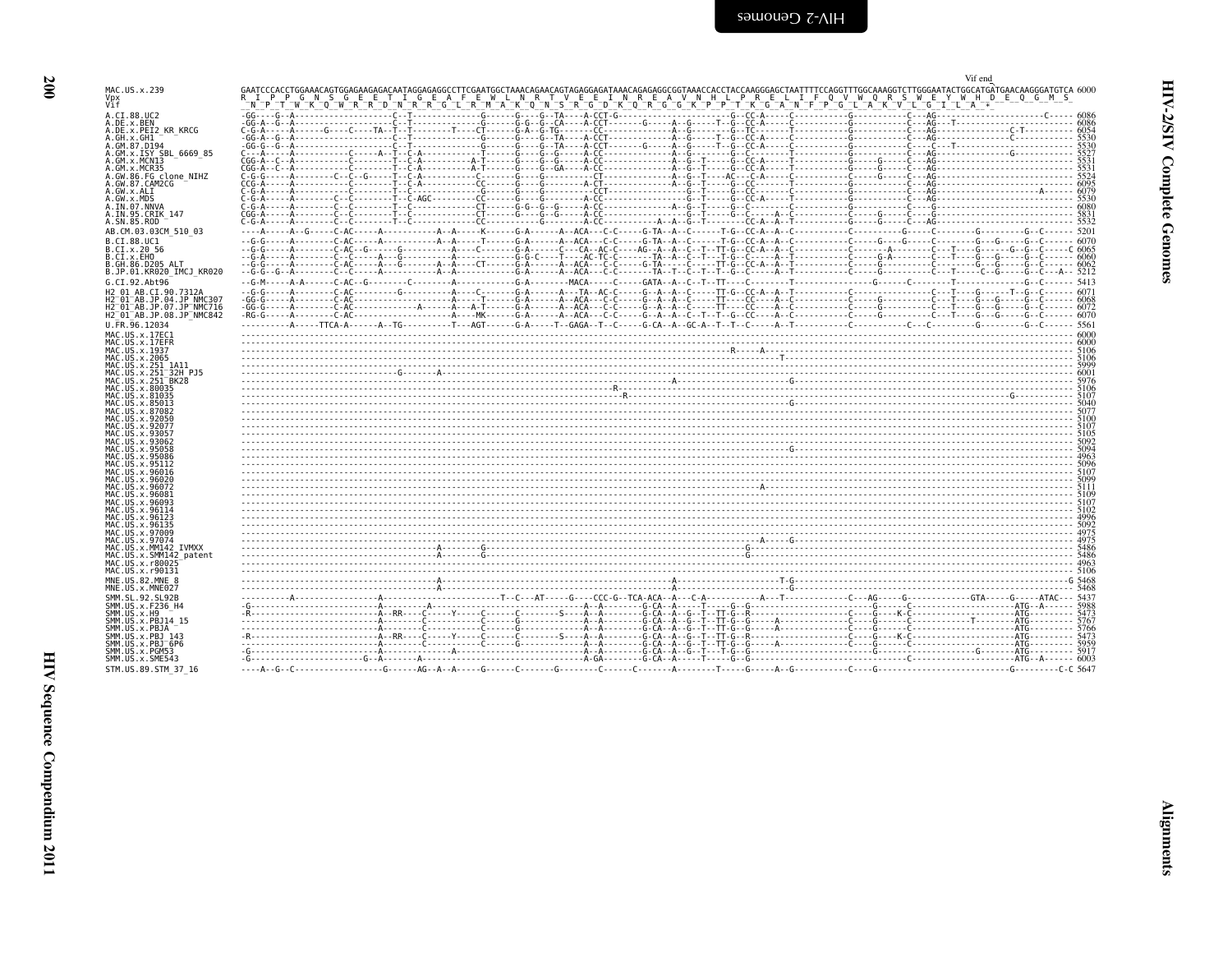<span id="page-42-0"></span>

| MAC.US.x.239<br>Vpx                                                                        |                                                                                                                                                                                                                                                                                                                                                                                                                                                             |        |
|--------------------------------------------------------------------------------------------|-------------------------------------------------------------------------------------------------------------------------------------------------------------------------------------------------------------------------------------------------------------------------------------------------------------------------------------------------------------------------------------------------------------------------------------------------------------|--------|
| Vbr<br>A.CI.88.UC2                                                                         | $A \cdot \frac{1}{1} \cdot \frac{1}{1} \cdot \frac{1}{1} \cdot \frac{1}{1} \cdot \frac{1}{1} \cdot \frac{1}{1} \cdot \frac{1}{1} \cdot \frac{1}{1} \cdot \frac{1}{1} \cdot \frac{1}{1} \cdot \frac{1}{1} \cdot \frac{1}{1} \cdot \frac{1}{1} \cdot \frac{1}{1} \cdot \frac{1}{1} \cdot \frac{1}{1} \cdot \frac{1}{1} \cdot \frac{1}{1} \cdot \frac{1}{1} \cdot \frac{1}{1} \cdot \frac{1}{1} \cdot \frac{1}{1} \cdot \frac{1}{1} \cdot \frac{1}{1} \cdot \$ | E E R. |
| A.DE.x.BEN<br>A.DE.x.PEI2 KR KRCG<br>A.GH.x.GH1                                            |                                                                                                                                                                                                                                                                                                                                                                                                                                                             |        |
| A.GM.87.D194<br>A.GM.x.ISY SBL 6669 85                                                     |                                                                                                                                                                                                                                                                                                                                                                                                                                                             |        |
| A.GM.X.MCNI3<br>A.GM.x.MCR35                                                               |                                                                                                                                                                                                                                                                                                                                                                                                                                                             |        |
| A.GW.86.FG clone NIHZ<br>A.GW.87.CAM2CG<br>A.GW.x.ALI                                      |                                                                                                                                                                                                                                                                                                                                                                                                                                                             |        |
| A.GW.x.MDS<br>A.IN.07.NNVA                                                                 |                                                                                                                                                                                                                                                                                                                                                                                                                                                             |        |
| A.IN.95.CRIK 147<br>A.SN.85.ROD                                                            |                                                                                                                                                                                                                                                                                                                                                                                                                                                             |        |
| AB.CM.03.03CM 510 03<br>B.CI.88.UC1                                                        |                                                                                                                                                                                                                                                                                                                                                                                                                                                             |        |
| B.CI.X.20 56<br>B.CI.X.EHO                                                                 |                                                                                                                                                                                                                                                                                                                                                                                                                                                             |        |
| B.GH.86.D205 ALT<br>B.JP.01.KR020 IMCJ KR020                                               |                                                                                                                                                                                                                                                                                                                                                                                                                                                             |        |
| G.CI.92.Abt96<br>H2 01 AB.CI.90.7312A                                                      |                                                                                                                                                                                                                                                                                                                                                                                                                                                             |        |
| H2 <sup>-</sup> 01 <sup>-</sup> AB.JP.04.JP NMC307<br>H2 <sup>-01-AB.JP.07.JP-NMC716</sup> |                                                                                                                                                                                                                                                                                                                                                                                                                                                             |        |
| H2 <sup>-01-AB.JP.08.JP<sup>-</sup>NMC842</sup><br>U.FR.96.12034                           |                                                                                                                                                                                                                                                                                                                                                                                                                                                             |        |
| MAC.US.x.17EC1<br>MAC.US.x.17EER<br>MAC. US. x. 1937                                       |                                                                                                                                                                                                                                                                                                                                                                                                                                                             |        |
| MAC.US.x.2065<br>MAC.US.x.251 1A11                                                         |                                                                                                                                                                                                                                                                                                                                                                                                                                                             |        |
| MAC.US.x.251 32H PJ5<br>MAC.US.x.251 <sup>-</sup> BK28                                     |                                                                                                                                                                                                                                                                                                                                                                                                                                                             |        |
| MAC.US.x.80035<br>MAC.US.x.81035<br>MAC.US.x.85013                                         |                                                                                                                                                                                                                                                                                                                                                                                                                                                             |        |
| MAC.US.x.87082<br>MAC.US.x.92056                                                           | وستنت المستقل المستقل المستقل المستقل المستقل المستقل المستقل المستقل المستقل المستقل المستقل المستقل المستقل المستقل المستقل المستقل المستقل المستقل المستقل المستقل المستقل المستقل المستقل المستقل المستقل المستقل المستقل                                                                                                                                                                                                                               |        |
| MAC. US. x. 9207<br>MAC.US.x.9305                                                          |                                                                                                                                                                                                                                                                                                                                                                                                                                                             |        |
| MAC.US.x.93062<br>MAC.US.x.95058                                                           |                                                                                                                                                                                                                                                                                                                                                                                                                                                             |        |
| MAC.US.x.95086<br>MAC.US.x.95112<br>MAC.US.x.96016                                         |                                                                                                                                                                                                                                                                                                                                                                                                                                                             |        |
| MAC.US.x.96020<br>MAC.US.x.96072                                                           |                                                                                                                                                                                                                                                                                                                                                                                                                                                             |        |
| MAC. US. x. 96081<br>MAC.US.x.96093                                                        |                                                                                                                                                                                                                                                                                                                                                                                                                                                             |        |
| MAC.US.x.96114<br>MAC.US.x.96123<br>MAC.US.x.96135                                         |                                                                                                                                                                                                                                                                                                                                                                                                                                                             |        |
| MAC.US.x.97009<br>MAC.US.x.97074                                                           |                                                                                                                                                                                                                                                                                                                                                                                                                                                             |        |
| MAC.US.x.MM142 IVMXX<br>MAC.US.x.SMM142 patent                                             |                                                                                                                                                                                                                                                                                                                                                                                                                                                             |        |
| MAC.US.x.r80025<br>MAC.US.x.r90131<br>MNE.US.82.MNE 8                                      |                                                                                                                                                                                                                                                                                                                                                                                                                                                             |        |
| MNE.US.x.MNE027                                                                            |                                                                                                                                                                                                                                                                                                                                                                                                                                                             |        |
| SMM. SL. 92. SL92B<br>SMM.US.x.F236 H4<br>SMM.US.x.H9                                      |                                                                                                                                                                                                                                                                                                                                                                                                                                                             |        |
| SMM.US.x.PBJ14 15<br>SMM.US.x.PBJA                                                         |                                                                                                                                                                                                                                                                                                                                                                                                                                                             |        |
| SMM.US.x.PBJ 143<br>SMM.US.x.PBJ <sup>-6P6</sup>                                           |                                                                                                                                                                                                                                                                                                                                                                                                                                                             |        |
| SMM.US.x.PGM53<br>SMM.US.x.SME543                                                          |                                                                                                                                                                                                                                                                                                                                                                                                                                                             |        |
| STM.US.89.STM 37 16                                                                        |                                                                                                                                                                                                                                                                                                                                                                                                                                                             |        |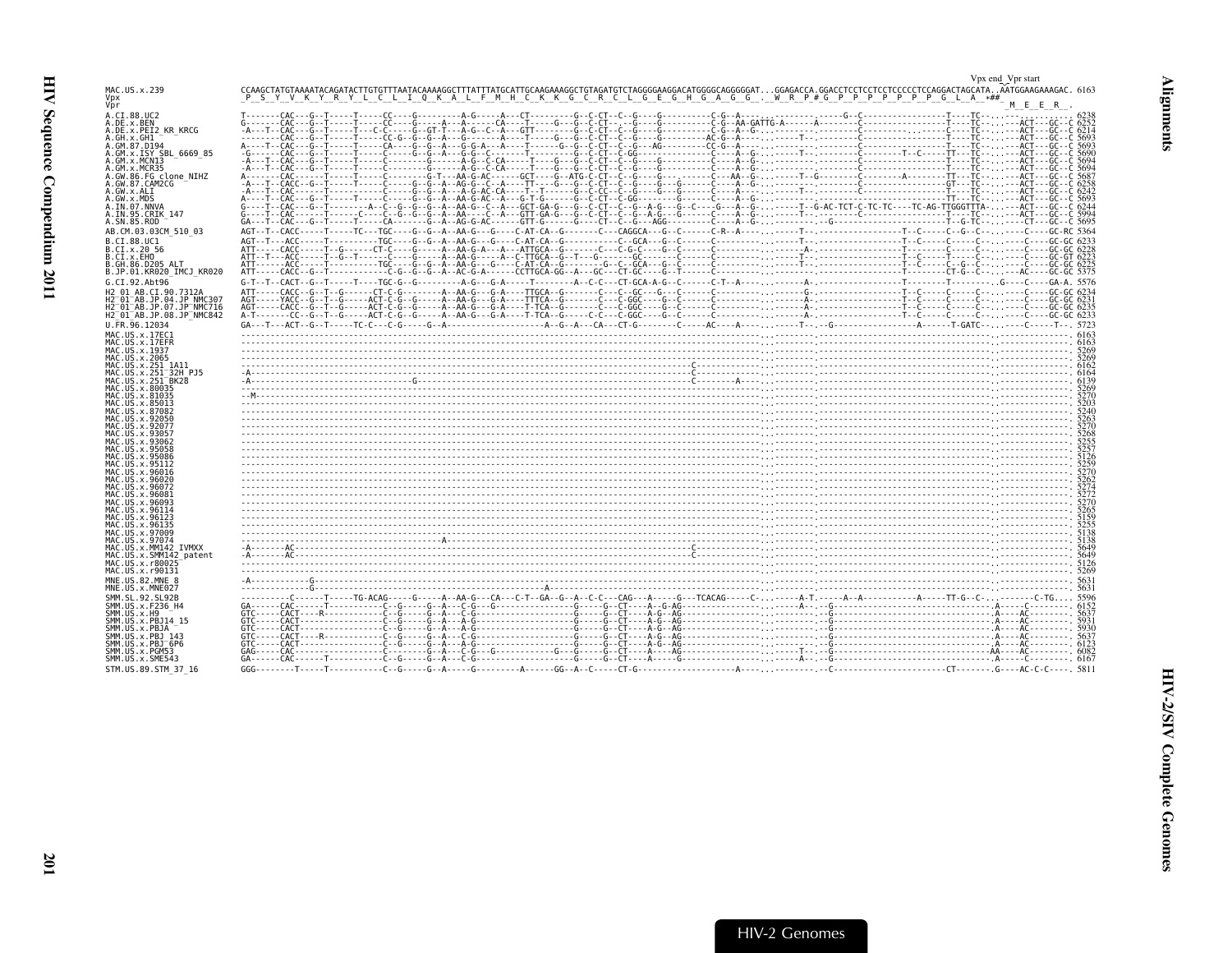<span id="page-43-0"></span>

|                                                                              | Tat exon 1 start                                                                                                                                                      |  |
|------------------------------------------------------------------------------|-----------------------------------------------------------------------------------------------------------------------------------------------------------------------|--|
| MAC.US.x.239                                                                 | .CTCCAGAAAATGAAGGACCACAAAGGGAACCATGGGATGAATGGGTAGTGGAGGTTCTGGAAGAACTGAAAGAAGAAGCTTTAAAACATTTTGATCCTTGGTTACTGCACTTGGTAATCATATTATATAGTAATAGACATGGAGACACCCTTGAGGGAG 6322 |  |
|                                                                              | <u>I DIE NEGPORE PWD E W V VE VILLE ELIK E RALLY PRILLIP RILLIP ALL'IN HIT Y MRAHO GODI LE G</u>                                                                      |  |
| Tat exon 1                                                                   | M E T P L R E                                                                                                                                                         |  |
| A.CI.88.UC2                                                                  |                                                                                                                                                                       |  |
| A.DE.x.BEN                                                                   |                                                                                                                                                                       |  |
| A.DE.x.PEI2 KR KRCG                                                          |                                                                                                                                                                       |  |
| A.GH.x.GH1<br>A.GM.87.D194                                                   |                                                                                                                                                                       |  |
| A.GM.x.ISY SBL 6669 85                                                       |                                                                                                                                                                       |  |
| A.GM.x.MCN13                                                                 |                                                                                                                                                                       |  |
| A.GM.x.MCR35                                                                 |                                                                                                                                                                       |  |
| A.GW.86.FG clone NIHZ                                                        |                                                                                                                                                                       |  |
| A.GW.87.CAM2CG                                                               |                                                                                                                                                                       |  |
| A.GW.x.ALI                                                                   |                                                                                                                                                                       |  |
| A.GW.x.MDS                                                                   |                                                                                                                                                                       |  |
| A.IN.07.NNVA<br>A.IN.95.CRIK 147                                             |                                                                                                                                                                       |  |
| A.SN.85.ROD                                                                  |                                                                                                                                                                       |  |
|                                                                              |                                                                                                                                                                       |  |
| AB.CM.03.03CM 510 03                                                         |                                                                                                                                                                       |  |
| B.CI.88.UC1                                                                  |                                                                                                                                                                       |  |
| B.CI.x.20 56                                                                 |                                                                                                                                                                       |  |
| B.CI.X.EHO<br>B.GH.86.D205 ALT                                               |                                                                                                                                                                       |  |
| B.JP.01.KR020 IMCJ KR020                                                     |                                                                                                                                                                       |  |
| G.CI.92.Abt96                                                                |                                                                                                                                                                       |  |
|                                                                              |                                                                                                                                                                       |  |
| H2 01 AB.CI.90.7312A                                                         |                                                                                                                                                                       |  |
| H2 <sup>-01-AB.JP.04.JP NMC307</sup><br>H2 <sup>-01-AB.JP.07.JP-NMC716</sup> |                                                                                                                                                                       |  |
| H2 <sup>-01-AB.JP.08.JP<sup>-</sup>NMC842</sup>                              |                                                                                                                                                                       |  |
| U.FR.96.12034                                                                |                                                                                                                                                                       |  |
|                                                                              |                                                                                                                                                                       |  |
| MAC.US.x.17EC1                                                               |                                                                                                                                                                       |  |
| MAC.US.x.17EFR<br>MAC.US.x.1937                                              |                                                                                                                                                                       |  |
| MAC.US.x.2065                                                                |                                                                                                                                                                       |  |
| MAC.US.x.251 1A11                                                            |                                                                                                                                                                       |  |
| MAC.US.x.251 32H PJ5                                                         |                                                                                                                                                                       |  |
| MAC.US.x.251 <sup>-</sup> BK28                                               |                                                                                                                                                                       |  |
| MAC.US.x.80035                                                               |                                                                                                                                                                       |  |
| MAC.US.x.81035                                                               |                                                                                                                                                                       |  |
| MAC.US.x.85013<br>MAC.US.x.87082                                             |                                                                                                                                                                       |  |
| MAC.US.x.92050                                                               |                                                                                                                                                                       |  |
| MAC.US.x.92077                                                               |                                                                                                                                                                       |  |
| MAC. US. x. 93057                                                            |                                                                                                                                                                       |  |
| MAC. US. x. 93062                                                            |                                                                                                                                                                       |  |
| MAC.US.x.95058                                                               |                                                                                                                                                                       |  |
| MAC.US.x.95086                                                               |                                                                                                                                                                       |  |
| MAC.US.x.95112                                                               |                                                                                                                                                                       |  |
| MAC.US.x.96016<br>MAC.US.x.96020                                             |                                                                                                                                                                       |  |
| MAC.US.x.96072                                                               |                                                                                                                                                                       |  |
| MAC. US. x. 96081                                                            |                                                                                                                                                                       |  |
| MAC. US. x. 96093                                                            |                                                                                                                                                                       |  |
| MAC.US.x.96114                                                               |                                                                                                                                                                       |  |
| MAC.US.x.96123                                                               |                                                                                                                                                                       |  |
| MAC.US.x.96135                                                               |                                                                                                                                                                       |  |
| MAC.US.x.97009<br>MAC.US.x.97074                                             |                                                                                                                                                                       |  |
| MAC.US.x.MM142 IVMXX                                                         |                                                                                                                                                                       |  |
| MAC.US.x.SMM142 patent                                                       | $-2808$<br>$-8000$ 5088<br>$-8000$ 5088<br>$-8000$ 5088<br>$-8000$ 5088<br>$-8000$ 5088<br>$-800$ 5088                                                                |  |
| MAC.US.x.r80025                                                              |                                                                                                                                                                       |  |
| MAC. U.S. x. r90131                                                          |                                                                                                                                                                       |  |
| MNE.US.82.MNE 8                                                              |                                                                                                                                                                       |  |
| MNE.US.x.MNE027                                                              |                                                                                                                                                                       |  |
| SMM. SL. 92. SL92B                                                           |                                                                                                                                                                       |  |
| SMM.US.x.F236 H4                                                             |                                                                                                                                                                       |  |
| SMM.US.x.H9                                                                  |                                                                                                                                                                       |  |
| SMM.US.x.PBJ14 15                                                            |                                                                                                                                                                       |  |
| SMM.US.x.PBJA                                                                |                                                                                                                                                                       |  |
| SMM. US. x. PBJ 143<br>$SMM. US. x. PBJ-6P6$                                 |                                                                                                                                                                       |  |
| SMM.US.x.PGM53                                                               |                                                                                                                                                                       |  |
| SMM.US.x.SME543                                                              |                                                                                                                                                                       |  |
| STM.US.89.STM 37 16                                                          |                                                                                                                                                                       |  |
|                                                                              |                                                                                                                                                                       |  |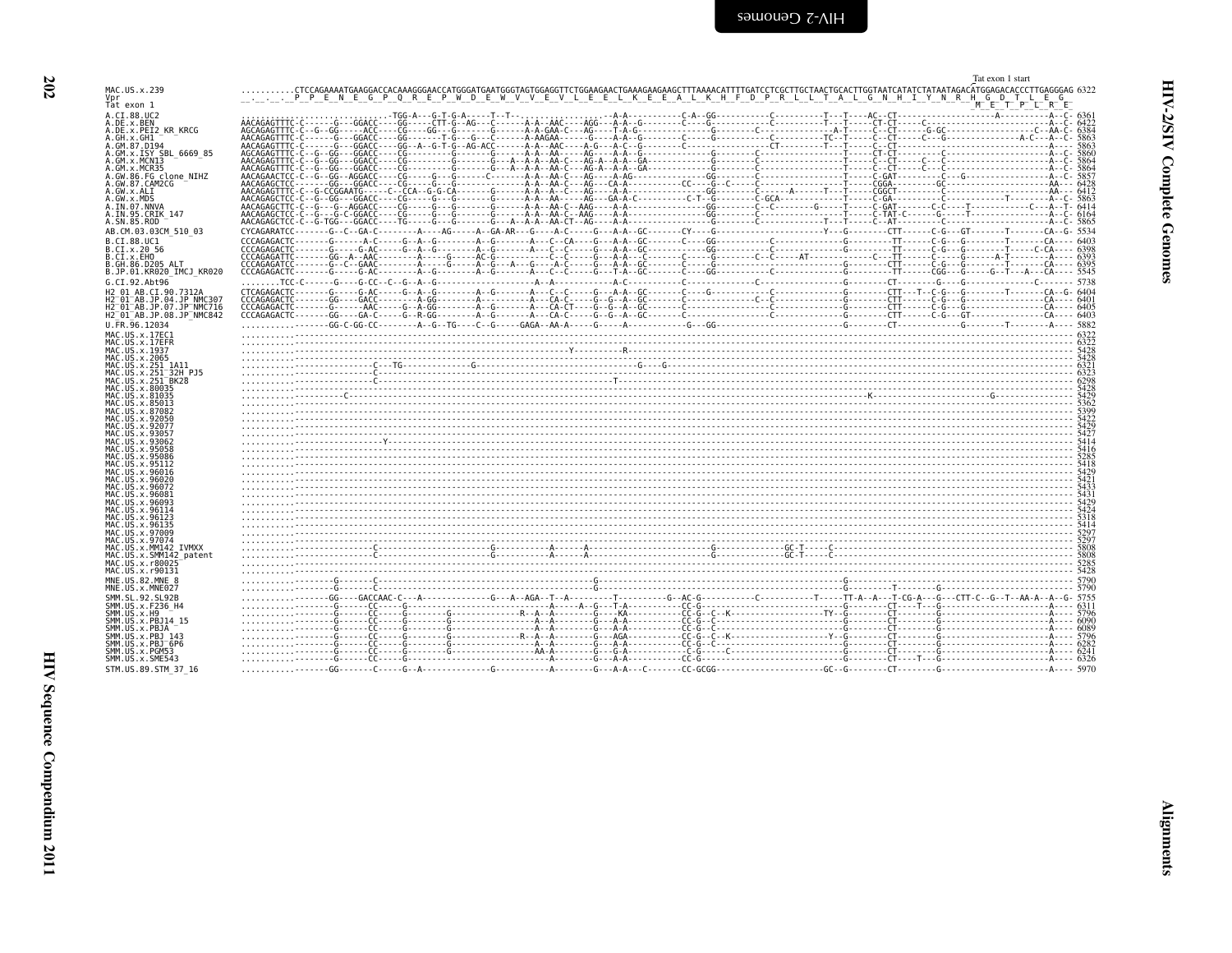<span id="page-44-0"></span>

|                                                                                                    | Vpr end                                                                                                                                                                    |  |
|----------------------------------------------------------------------------------------------------|----------------------------------------------------------------------------------------------------------------------------------------------------------------------------|--|
| MAC.US.x.239                                                                                       | CAGGAGAACTCATTAGAATCCTCCAACGAGCGCTCTTCATGCATTTCAGAGGCGGATGCATCCACTCCAGAATCGGCCAACCTGGGGGAAATCCTCTCTCAGCTATACCGCCCTCTAGAAGCATGCTATAACACATGCTATTGTAAAAAGTGTTGCTACCATGCCACA92 |  |
| Tat exon 1                                                                                         | "LIRIL" QRALF MHF RGGCIH SRIGQPGGCNPLSAIPPPSRSML".<br>FSLESSNERSSONERS GLISTET SRIGQPGGCNPLSAIPPPSRTPSRTIPPSRSML".<br>$E^ N^-$                                             |  |
| A.CI.88.UC2                                                                                        |                                                                                                                                                                            |  |
| A.DE.x.BEN<br>A.DE.x.PEI2 KR KRCG                                                                  |                                                                                                                                                                            |  |
| A.GH.x.GH1<br>A.GM.87.D194                                                                         |                                                                                                                                                                            |  |
| A.GM.x.ISY SBL 6669 85                                                                             |                                                                                                                                                                            |  |
| A.GM.x.MCN13<br>A. GM. x. MCR35                                                                    |                                                                                                                                                                            |  |
| A.GW.86.FG clone NIHZ<br>A.GW.87.CAM2CG                                                            |                                                                                                                                                                            |  |
| A.GW.x.ALI                                                                                         |                                                                                                                                                                            |  |
| A.GW.x.MDS<br>A.IN.07.NNVA                                                                         |                                                                                                                                                                            |  |
| A.IN.95.CRIK 147                                                                                   |                                                                                                                                                                            |  |
| A.SN.85.ROD<br>AB.CM.03.03CM 510 03                                                                |                                                                                                                                                                            |  |
| B.CI.88.UC1                                                                                        |                                                                                                                                                                            |  |
| B.CI.X.20 56                                                                                       |                                                                                                                                                                            |  |
| B.CI.X.EHO<br>B.GH.86.D205 ALT                                                                     |                                                                                                                                                                            |  |
| B.JP.01.KR020 IMCJ KR020                                                                           |                                                                                                                                                                            |  |
| G.CI.92.Abt96<br>H2 01 AB.CI.90.7312A                                                              |                                                                                                                                                                            |  |
| H2 <sup>-01-AB.JP.04.JP NMC307</sup>                                                               |                                                                                                                                                                            |  |
| H2 <sup>-01-AB.JP.07.JP<sup>-</sup>NMC716</sup><br>H2 <sup>-01-AB.JP.08.JP<sup>-</sup>NMC842</sup> |                                                                                                                                                                            |  |
| U.FR.96.12034                                                                                      |                                                                                                                                                                            |  |
| MAC.US.x.17EC1                                                                                     |                                                                                                                                                                            |  |
| MAC.US.x.17EFR<br>MAC.US.x.1937                                                                    |                                                                                                                                                                            |  |
| MAC.US.x.2065<br>MAC.US.x.251 1A11                                                                 |                                                                                                                                                                            |  |
| MAC.US.x.251 <sup>-</sup> 32H PJ5                                                                  |                                                                                                                                                                            |  |
| MAC.US.x.251 <sup>-</sup> BK28<br>MAC.US.x.80035                                                   |                                                                                                                                                                            |  |
| MAC.US.x.81035<br>MAC.US.x.85013                                                                   |                                                                                                                                                                            |  |
| MAC. US. x.87082                                                                                   |                                                                                                                                                                            |  |
| MAC. US. x.92050<br>MAC.US.x.92077                                                                 |                                                                                                                                                                            |  |
| MAC.US.x.93057                                                                                     |                                                                                                                                                                            |  |
| MAC.US.x.93062<br>MAC.US.x.95058                                                                   |                                                                                                                                                                            |  |
| MAC.US.x.95086<br>MAC.US.x.95112                                                                   |                                                                                                                                                                            |  |
| MAC US x 96016                                                                                     |                                                                                                                                                                            |  |
| MAC.US.x.96020<br>MAC.US.x.96072                                                                   |                                                                                                                                                                            |  |
| MAC.US.x.96081<br>MAC.US.x.96093                                                                   |                                                                                                                                                                            |  |
| MAC.US.x.96114                                                                                     |                                                                                                                                                                            |  |
| MAC.US.x.96123<br>MAC.US.x.96135                                                                   |                                                                                                                                                                            |  |
| MAC.US.x.97009                                                                                     |                                                                                                                                                                            |  |
| MAC. US. x. 97074<br>MAC.US.x.MM142 IVMXX                                                          |                                                                                                                                                                            |  |
| MAC.US.x.SMM142 patent<br>MAC.US.x.r80025                                                          |                                                                                                                                                                            |  |
| MAC.US.x.r90131                                                                                    |                                                                                                                                                                            |  |
| MNE.US.82.MNE 8<br>MNE.US.x.MNE027                                                                 |                                                                                                                                                                            |  |
| SMM. SL. 92. SL92B                                                                                 |                                                                                                                                                                            |  |
| SMM.US.x.F236 H4                                                                                   |                                                                                                                                                                            |  |
| SMM.US.x.H9<br>SMM.US.x.PBJ14 15                                                                   |                                                                                                                                                                            |  |
| SMM.US.x.PBJA<br>SMM.US.x.PBJ 143                                                                  |                                                                                                                                                                            |  |
| SMM.US.x.PBJ <sup>-6P6</sup>                                                                       |                                                                                                                                                                            |  |
| SMM.US.x.PGM53<br>SMM.US.x.SME543                                                                  |                                                                                                                                                                            |  |
| STM.US.89.STM 37 16                                                                                |                                                                                                                                                                            |  |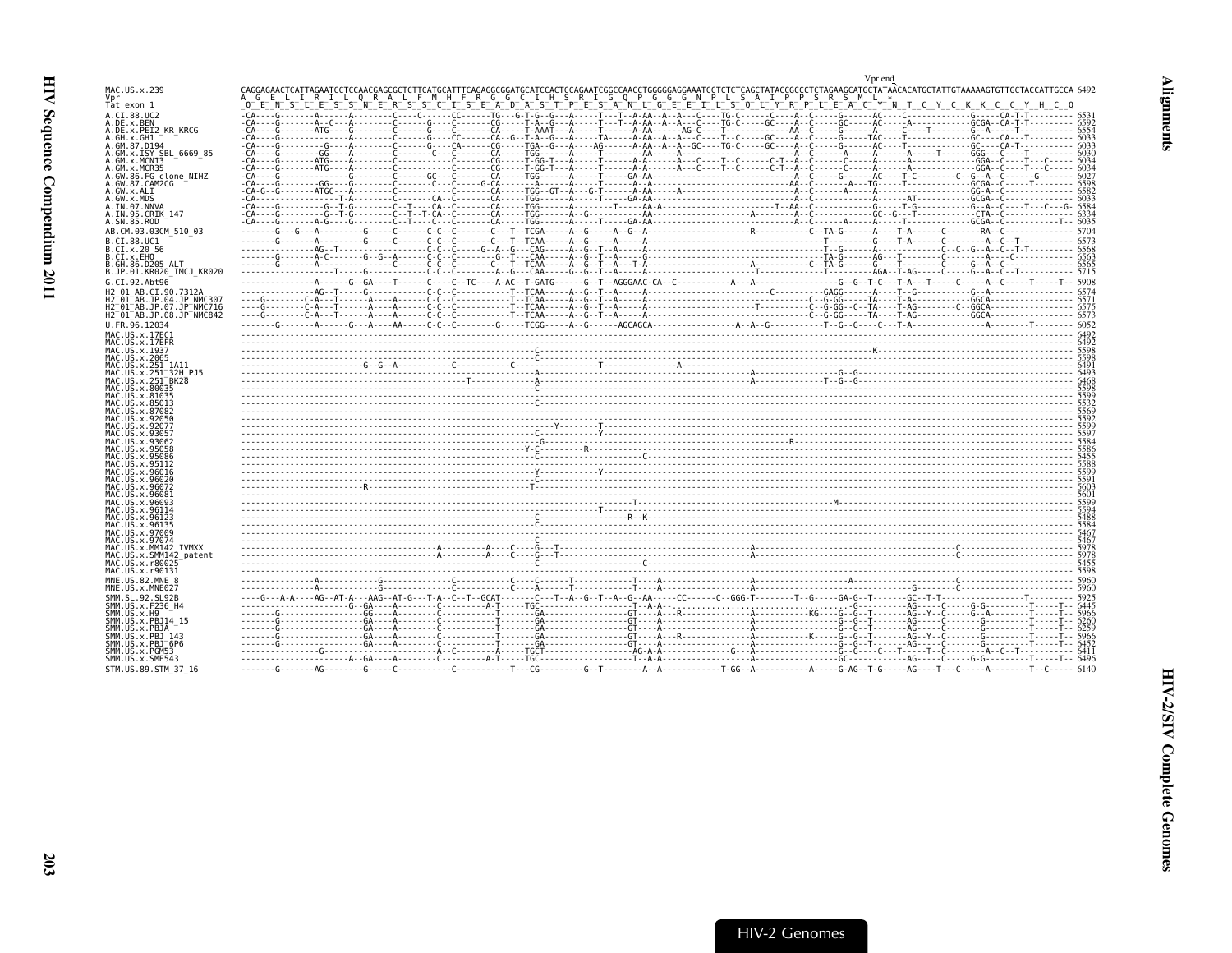<span id="page-45-0"></span>

|                                                        | Env signal peptide start                                                                                                                                                                                                                                                                                                                                                                                     |
|--------------------------------------------------------|--------------------------------------------------------------------------------------------------------------------------------------------------------------------------------------------------------------------------------------------------------------------------------------------------------------------------------------------------------------------------------------------------------------|
| MAC.US.x.239                                           | Rev exon 1 start<br>Tat Rev exon 1 end Tat Rev intron start                                                                                                                                                                                                                                                                                                                                                  |
| Env                                                    | M G C L G N Q L L I A I L L L S V Y . G                                                                                                                                                                                                                                                                                                                                                                      |
| Tat exon 1<br>Rev exon 1                               | $\frac{\text{F\_C\_F\_L\_K\_K\_G\_L\_G\_I\_C\_Y\_I\_G}}{\text{C\_G_1} \cdot \text{C\_G_2} \cdot \text{C\_G_3} \cdot \text{C\_G_4} \cdot \text{C\_G_5} \cdot \text{C\_G_6} \cdot \text{C\_G_6} \cdot \text{C\_G_7} \cdot \text{C\_G_7} \cdot \text{C\_G_7} \cdot \text{C\_G_7} \cdot \text{C\_G_7} \cdot \text{C\_G_7} \cdot \text{C\_G_7} \cdot \text{C\_G_7} \cdot \text{C\_G_7} \cdot \text{C\_G_7} \cdot$ |
| A.CI.88.UC2                                            |                                                                                                                                                                                                                                                                                                                                                                                                              |
| A.DE.x.BEN<br>A.DE.x.PEI2 KR KRCG                      |                                                                                                                                                                                                                                                                                                                                                                                                              |
| A.GH.x.GH1<br>A.GM.87.D194                             |                                                                                                                                                                                                                                                                                                                                                                                                              |
| A.GM.x.ISY SBL 6669 85                                 |                                                                                                                                                                                                                                                                                                                                                                                                              |
| A.GM.X.MCNI3<br>A.GM.x.MCR35                           |                                                                                                                                                                                                                                                                                                                                                                                                              |
| A.GW.86.FG clone NIHZ<br>A.GW.87.CAM2CG                |                                                                                                                                                                                                                                                                                                                                                                                                              |
| A.GW.x.ALI                                             |                                                                                                                                                                                                                                                                                                                                                                                                              |
| A.GW.x.MDS<br>A.IN.07.NNVA                             |                                                                                                                                                                                                                                                                                                                                                                                                              |
| A.IN.95.CRIK 147<br>A.SN.85.ROD                        |                                                                                                                                                                                                                                                                                                                                                                                                              |
| AB.CM.03.03CM 510 03                                   |                                                                                                                                                                                                                                                                                                                                                                                                              |
| B.CI.88.UC1<br>B.CI.x.20 56                            |                                                                                                                                                                                                                                                                                                                                                                                                              |
| B.CI.X.EHO                                             |                                                                                                                                                                                                                                                                                                                                                                                                              |
| B.GH.86.D205 ALT<br>B.JP.01.KR020 IMCJ KR020           |                                                                                                                                                                                                                                                                                                                                                                                                              |
| G.CI.92.Abt96                                          |                                                                                                                                                                                                                                                                                                                                                                                                              |
| H2 01_AB.CI.90.7312A                                   |                                                                                                                                                                                                                                                                                                                                                                                                              |
| H2-01-AB.JP.04.JP_NMC307<br>H2-01-AB.JP.07.JP_NMC716   |                                                                                                                                                                                                                                                                                                                                                                                                              |
| H2 <sup>-01-AB.JP.08.JP<sup>-</sup>NMC842</sup>        |                                                                                                                                                                                                                                                                                                                                                                                                              |
| U.FR.96.12034<br>MAC.US.x.17EC1                        |                                                                                                                                                                                                                                                                                                                                                                                                              |
| MAC.US.x.17EFR                                         |                                                                                                                                                                                                                                                                                                                                                                                                              |
| MAC.US.x.1937<br>MAC.US.x.2065                         |                                                                                                                                                                                                                                                                                                                                                                                                              |
| MAC.US.x.251 1A11<br>MAC.US.x.251 <sup>-</sup> 32H PJ5 |                                                                                                                                                                                                                                                                                                                                                                                                              |
| MAC.US.x.251 BK28                                      |                                                                                                                                                                                                                                                                                                                                                                                                              |
| MAC. US. x.80035<br>MAC. US. x.81035                   |                                                                                                                                                                                                                                                                                                                                                                                                              |
| MAC.US.x.85013<br>MAC.US.x.87082                       |                                                                                                                                                                                                                                                                                                                                                                                                              |
| MAC.US.x.92050<br>MAC.US.x.92077                       |                                                                                                                                                                                                                                                                                                                                                                                                              |
| MAC. US. x. 93057                                      |                                                                                                                                                                                                                                                                                                                                                                                                              |
| MAC. US. x. 93062<br>MAC.US.x.95058                    |                                                                                                                                                                                                                                                                                                                                                                                                              |
| MAC.US.x.95086<br>MAC. US. x. 95112                    |                                                                                                                                                                                                                                                                                                                                                                                                              |
| MAC.US.x.96016                                         |                                                                                                                                                                                                                                                                                                                                                                                                              |
| MAC. US. x. 96020<br>MAC.US.x.96072                    |                                                                                                                                                                                                                                                                                                                                                                                                              |
| MAC.US.x.96081                                         |                                                                                                                                                                                                                                                                                                                                                                                                              |
| MAC.US.x.96093<br>MAC.US.x.96114                       |                                                                                                                                                                                                                                                                                                                                                                                                              |
| MAC.US.x.96123<br>MAC. US. x. 96135                    |                                                                                                                                                                                                                                                                                                                                                                                                              |
| MAC.US.x.97009                                         |                                                                                                                                                                                                                                                                                                                                                                                                              |
| MAC.US.x.97074<br>MAC.US.x.MM142 IVMXX                 |                                                                                                                                                                                                                                                                                                                                                                                                              |
| MAC.US.x.SMM142 patent<br>MAC.US.x.r80025              |                                                                                                                                                                                                                                                                                                                                                                                                              |
| MAC.US.x.r90131                                        |                                                                                                                                                                                                                                                                                                                                                                                                              |
| MNE.US.82.MNE 8<br>MNE.US.x.MNE027                     |                                                                                                                                                                                                                                                                                                                                                                                                              |
| SMM. SL. 92. SL92B                                     |                                                                                                                                                                                                                                                                                                                                                                                                              |
| SMM.US.x.F236 H4<br>SMM.US.x.H9                        |                                                                                                                                                                                                                                                                                                                                                                                                              |
| SMM. US. x. PBJ14 15<br>SMM.US.x.PBJA                  |                                                                                                                                                                                                                                                                                                                                                                                                              |
| SMM.US.x.PBJ 143                                       |                                                                                                                                                                                                                                                                                                                                                                                                              |
| SMM.US.x.PBJ <sup>6P6</sup><br>SMM.US.x.PGM53          |                                                                                                                                                                                                                                                                                                                                                                                                              |
| SMM.US.x.SME543                                        |                                                                                                                                                                                                                                                                                                                                                                                                              |
| STM.US.89.STM 37 16                                    |                                                                                                                                                                                                                                                                                                                                                                                                              |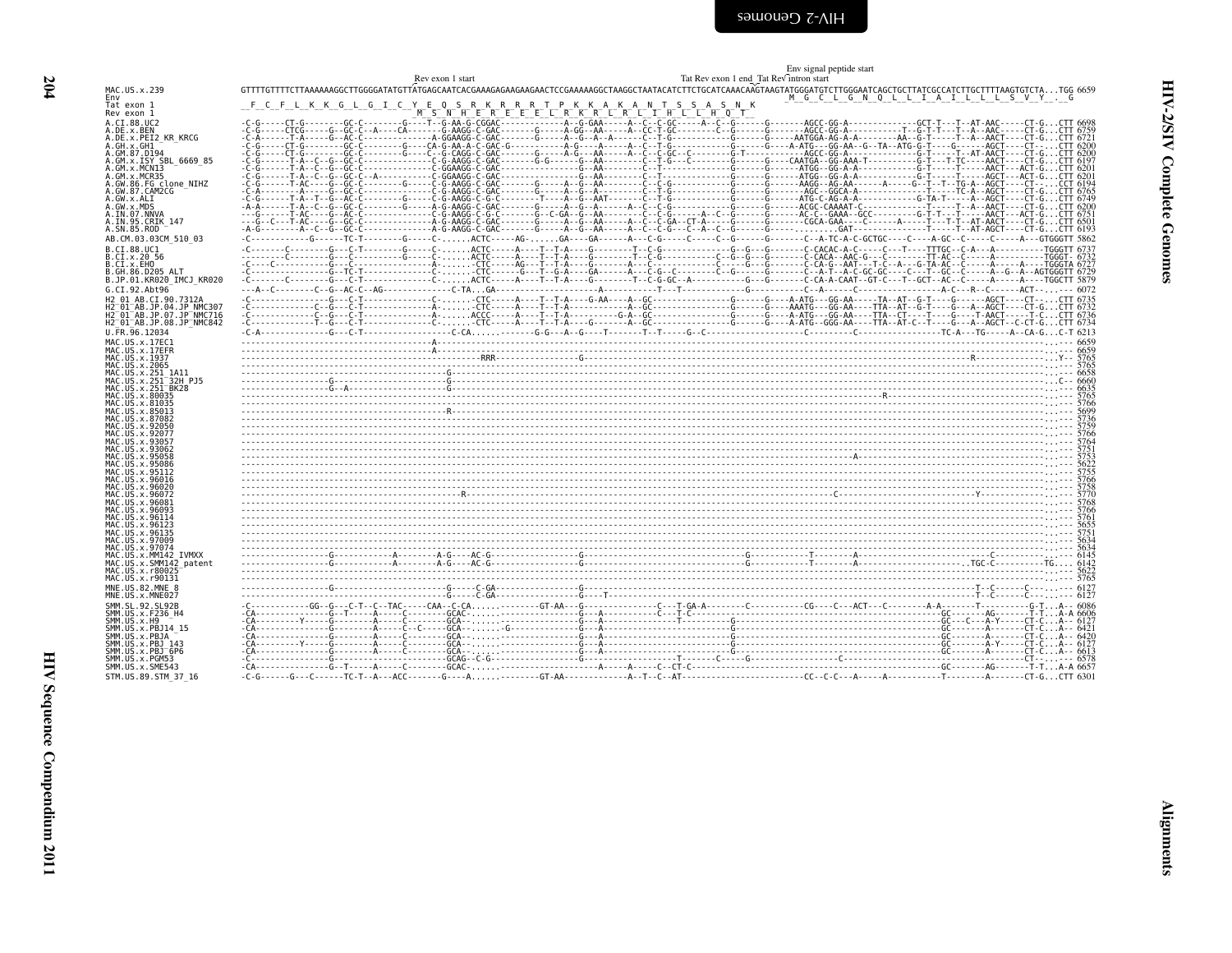<span id="page-46-0"></span>

| MAC.US.x.239                                                                                                          | Env gpl2U start<br>GAICTATTATTGLACACITTITATGENGARI GEOGRAPHICACACITE CACACITE DESCALDARI TECCOTOTITITATGCAACAAAAAGGARIATGGGAACAAE<br>GAICTATTGLACAA COLLITATTGLACAAE 6823<br>T V F Y G V P A W R N A T I P L F C A T K N R D T W G T T Q C L P D N G D Y S E V A L N V T E<br>IYCT. .LYV                                                                                                                                                                                                                                                                                                              |  |
|-----------------------------------------------------------------------------------------------------------------------|-------------------------------------------------------------------------------------------------------------------------------------------------------------------------------------------------------------------------------------------------------------------------------------------------------------------------------------------------------------------------------------------------------------------------------------------------------------------------------------------------------------------------------------------------------------------------------------------------------|--|
| A.CI.88.UC2                                                                                                           |                                                                                                                                                                                                                                                                                                                                                                                                                                                                                                                                                                                                       |  |
| A.DE.x.BEN<br>A.DE.x.PEI2 KR KRCG                                                                                     |                                                                                                                                                                                                                                                                                                                                                                                                                                                                                                                                                                                                       |  |
| A.GH.x.GH1                                                                                                            |                                                                                                                                                                                                                                                                                                                                                                                                                                                                                                                                                                                                       |  |
| A.GM.87.D194<br>A.GM.x.ISY SBL 6669 85                                                                                |                                                                                                                                                                                                                                                                                                                                                                                                                                                                                                                                                                                                       |  |
| A.GM.x.MCNI3                                                                                                          | $A \cdot A \cdot \ldots \cdot C \cdot A \cdot \ldots \cdot A \cdot A \cdot \ldots \cdot C \cdot A \cdot \ldots \cdot A \cdot A \cdot \ldots \cdot C \cdot A \cdot \ldots \cdot C \cdot A \cdot \ldots \cdot C \cdot A \cdot \ldots \cdot C \cdot A \cdot \ldots \cdot C \cdot A \cdot \ldots \cdot C \cdot A \cdot \ldots \cdot C \cdot A \cdot \ldots \cdot C \cdot A \cdot \ldots \cdot C \cdot A \cdot \ldots \cdot C \cdot A \cdot \ldots \cdot C \cdot A \cdot \ldots \cdot C \cdot A \cdot \ldots \cdot C \cdot A \cdot \ldots \cdot C \cdot A \cdot \ldots \cdot C \cdot A \cdot \ldots \cdot$ |  |
| 4.GM.x.MCR35                                                                                                          |                                                                                                                                                                                                                                                                                                                                                                                                                                                                                                                                                                                                       |  |
| A.GW.86.FG clone NIHZ<br>A.GW.87.CAM2CG                                                                               |                                                                                                                                                                                                                                                                                                                                                                                                                                                                                                                                                                                                       |  |
| A.GW.x.ALI                                                                                                            |                                                                                                                                                                                                                                                                                                                                                                                                                                                                                                                                                                                                       |  |
| A.GW.x.MDS<br>A.IN.07.NNVA                                                                                            |                                                                                                                                                                                                                                                                                                                                                                                                                                                                                                                                                                                                       |  |
|                                                                                                                       |                                                                                                                                                                                                                                                                                                                                                                                                                                                                                                                                                                                                       |  |
| AB.CM.03.03CM 510 03                                                                                                  | T-CA-GYAAA-A----A-Y--T-----C-----CA----C-C--G-----RA-----AT-Y--Y-----G--Y--------T-A-----G-C-TA------T-G-----C---------CA------GA-GT-A-----G023                                                                                                                                                                                                                                                                                                                                                                                                                                                       |  |
| B.CI.88.UC1                                                                                                           |                                                                                                                                                                                                                                                                                                                                                                                                                                                                                                                                                                                                       |  |
| B.CI.x.20 56                                                                                                          |                                                                                                                                                                                                                                                                                                                                                                                                                                                                                                                                                                                                       |  |
| B.CI.x.EHO<br>B.GH.86.D205 ALT                                                                                        |                                                                                                                                                                                                                                                                                                                                                                                                                                                                                                                                                                                                       |  |
| B.JP.01.KR020 IMCJ KR020                                                                                              |                                                                                                                                                                                                                                                                                                                                                                                                                                                                                                                                                                                                       |  |
| G.CI.92.Abt96                                                                                                         | -T-----------CAA---------T--T-------CA----C--A-------C---GCG-A--T-----C---------A-------C-A------C-T--A-------T--T------T--T-----C-AGT---C-A--AT-G-----A-------G 6236                                                                                                                                                                                                                                                                                                                                                                                                                                 |  |
| H2 01 AB.CI.90.7312A                                                                                                  |                                                                                                                                                                                                                                                                                                                                                                                                                                                                                                                                                                                                       |  |
| H2 <sup>-</sup> 01 <sup>-</sup> AB.JP.04.JP NMC307<br>H2 <sup>-</sup> 01 <sup>-</sup> AB.JP.07.JP <sup>-</sup> NMC716 |                                                                                                                                                                                                                                                                                                                                                                                                                                                                                                                                                                                                       |  |
| H2 <sup>-</sup> 01 <sup>-</sup> AB.JP.08.JP <sup>-</sup> NMC842                                                       |                                                                                                                                                                                                                                                                                                                                                                                                                                                                                                                                                                                                       |  |
| U.FR.96.12034                                                                                                         |                                                                                                                                                                                                                                                                                                                                                                                                                                                                                                                                                                                                       |  |
| MAC.US.x.17EC1                                                                                                        |                                                                                                                                                                                                                                                                                                                                                                                                                                                                                                                                                                                                       |  |
| MAC.US.x.17EFR<br>MAC.US.x.1937                                                                                       |                                                                                                                                                                                                                                                                                                                                                                                                                                                                                                                                                                                                       |  |
| MAC.US.x.2065                                                                                                         |                                                                                                                                                                                                                                                                                                                                                                                                                                                                                                                                                                                                       |  |
| MAC.US.x.251 1A11<br>MAC.US.x.251 <sup>-</sup> 32H PJ5                                                                |                                                                                                                                                                                                                                                                                                                                                                                                                                                                                                                                                                                                       |  |
| MAC.US.x.251 <sup>-</sup> BK28                                                                                        |                                                                                                                                                                                                                                                                                                                                                                                                                                                                                                                                                                                                       |  |
| MAC.US.x.80035<br>MAC.US.x.81035                                                                                      |                                                                                                                                                                                                                                                                                                                                                                                                                                                                                                                                                                                                       |  |
| MAC.US.x.85013                                                                                                        |                                                                                                                                                                                                                                                                                                                                                                                                                                                                                                                                                                                                       |  |
|                                                                                                                       |                                                                                                                                                                                                                                                                                                                                                                                                                                                                                                                                                                                                       |  |
|                                                                                                                       |                                                                                                                                                                                                                                                                                                                                                                                                                                                                                                                                                                                                       |  |
| MAC US x 9305.<br>MAC.US.x.93062                                                                                      |                                                                                                                                                                                                                                                                                                                                                                                                                                                                                                                                                                                                       |  |
| MAC.US.x.95058                                                                                                        |                                                                                                                                                                                                                                                                                                                                                                                                                                                                                                                                                                                                       |  |
| MAC.US.x.95086<br>MAC.US.x.95112                                                                                      |                                                                                                                                                                                                                                                                                                                                                                                                                                                                                                                                                                                                       |  |
| MAC.US.x.96016                                                                                                        |                                                                                                                                                                                                                                                                                                                                                                                                                                                                                                                                                                                                       |  |
| MAC.US.x.96020<br>MAC.US.x.96072                                                                                      |                                                                                                                                                                                                                                                                                                                                                                                                                                                                                                                                                                                                       |  |
| MAC.US.x.96081                                                                                                        |                                                                                                                                                                                                                                                                                                                                                                                                                                                                                                                                                                                                       |  |
| MAC.US.x.96093<br>MAC.US.x.96114                                                                                      |                                                                                                                                                                                                                                                                                                                                                                                                                                                                                                                                                                                                       |  |
| MAC.US.x.96123                                                                                                        |                                                                                                                                                                                                                                                                                                                                                                                                                                                                                                                                                                                                       |  |
| MAC.US.x.96135<br>MAC.US.x.97009                                                                                      |                                                                                                                                                                                                                                                                                                                                                                                                                                                                                                                                                                                                       |  |
| MAC.US.x.97074                                                                                                        |                                                                                                                                                                                                                                                                                                                                                                                                                                                                                                                                                                                                       |  |
| MAC.US.x.MM142 IVMXX                                                                                                  |                                                                                                                                                                                                                                                                                                                                                                                                                                                                                                                                                                                                       |  |
| MAC.US.x.SMM142 patent<br>MAC.US.x.r80025                                                                             |                                                                                                                                                                                                                                                                                                                                                                                                                                                                                                                                                                                                       |  |
| MAC.US.x.r90131                                                                                                       |                                                                                                                                                                                                                                                                                                                                                                                                                                                                                                                                                                                                       |  |
| MNE.US.82.MNE                                                                                                         |                                                                                                                                                                                                                                                                                                                                                                                                                                                                                                                                                                                                       |  |
| MNE.US.x.MNE027<br>SMM.SL.92.SL92B                                                                                    |                                                                                                                                                                                                                                                                                                                                                                                                                                                                                                                                                                                                       |  |
| SMM.US.x.F236 H4                                                                                                      |                                                                                                                                                                                                                                                                                                                                                                                                                                                                                                                                                                                                       |  |
| SMM.US.x.H9                                                                                                           |                                                                                                                                                                                                                                                                                                                                                                                                                                                                                                                                                                                                       |  |
| SMM.US.x.PBJ14 15<br>SMM.US.x.PBJA                                                                                    |                                                                                                                                                                                                                                                                                                                                                                                                                                                                                                                                                                                                       |  |
| SMM.US.x.PBJ 143                                                                                                      |                                                                                                                                                                                                                                                                                                                                                                                                                                                                                                                                                                                                       |  |
| SMM.US.x.PBJ <sup>-</sup> 6P6<br>SMM.US.x.PGM53                                                                       |                                                                                                                                                                                                                                                                                                                                                                                                                                                                                                                                                                                                       |  |
| SMM.US.x.SME543                                                                                                       |                                                                                                                                                                                                                                                                                                                                                                                                                                                                                                                                                                                                       |  |
| STM.US.89.STM 37 16                                                                                                   |                                                                                                                                                                                                                                                                                                                                                                                                                                                                                                                                                                                                       |  |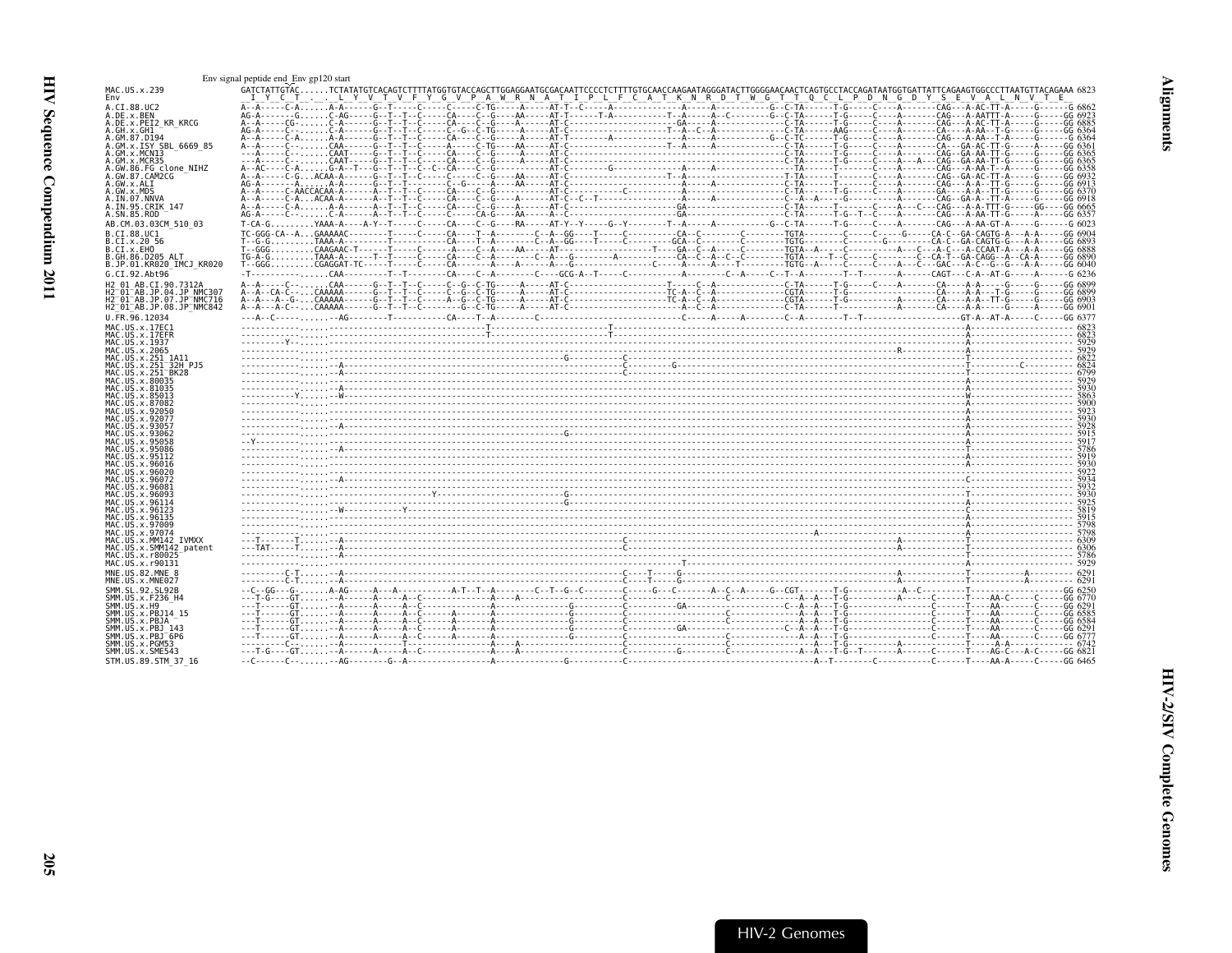| I |  |
|---|--|

<span id="page-47-0"></span>

|                                                                                | V1 loop start                                                                                                                                                                                                                                                                                      |
|--------------------------------------------------------------------------------|----------------------------------------------------------------------------------------------------------------------------------------------------------------------------------------------------------------------------------------------------------------------------------------------------|
| MAC.US.x.239<br>Env                                                            | GCTTTGATGCCTGGAATAATACAGTCACAGAACAGGCAATAGAGGATGTATGGCAACTCTTTGAGACCTCAATAAAGCCTTGTGTAAAATTATCCCCATTATGCATTACTATGAGATGCAATAAAAGTGAGACAGATAGAGTGGGGATTGACAAAATCAATAACAACAACA 6993<br>SLELD ALW NUN TUVIT ELO ALILELD VUW OLL FLELT SIILK PLC VUK LUSIPLL CII TUMIR C'N KIS ETT DIR WYS LYTTY STILLY |
| A.CI.88.UC2                                                                    |                                                                                                                                                                                                                                                                                                    |
| A.DE.x.BEN<br>A.DE.x.PEI2 KR KRCG                                              |                                                                                                                                                                                                                                                                                                    |
| A.GH.x.GH1<br>A.GM.87.D194                                                     |                                                                                                                                                                                                                                                                                                    |
| A.GM.x.ISY SBL 6669 85<br>A.GM.x.MCNI3                                         |                                                                                                                                                                                                                                                                                                    |
| A.GM.x.MCR35                                                                   |                                                                                                                                                                                                                                                                                                    |
| A.GW.86.FG clone_NIHZ<br>A.GW.87.CAM2CG<br>A.GW.x.ALI                          |                                                                                                                                                                                                                                                                                                    |
| A.GW.x.MDS<br>A.IN.07.NNVA                                                     |                                                                                                                                                                                                                                                                                                    |
| A.IN.95.CRIK 147<br>A.SN.85.ROD                                                |                                                                                                                                                                                                                                                                                                    |
| AB.CM.03.03CM 510 03                                                           |                                                                                                                                                                                                                                                                                                    |
| B.CI.88.UC1<br>B.CI.X.20 56                                                    |                                                                                                                                                                                                                                                                                                    |
| B.CI.x.EHO<br>B.GH.86.D205 ALT                                                 |                                                                                                                                                                                                                                                                                                    |
| B.JP.01.KR020 IMCJ KR020                                                       |                                                                                                                                                                                                                                                                                                    |
| G.CI.92.Abt96<br>H2 01 AB.CI.90.7312A                                          |                                                                                                                                                                                                                                                                                                    |
| H2 <sup>-</sup> 01 <sup>-</sup> AB.JP.04.JP NMC307<br>H2-01-AB.JP.07.JP-NMC716 |                                                                                                                                                                                                                                                                                                    |
| H2 <sup>-01-AB.JP.08.JP<sup>-</sup>NMC842</sup>                                |                                                                                                                                                                                                                                                                                                    |
| U.FR.96.12034<br>MAC.US.x.17EC1                                                | C ----------------C -----A ----G --A ---G -G --A ----C ---AGT --T -------A --T -----A -A ------G --GA-A --CC -T --T --AGA --------T -G ----C ----A ---A ------------------ GG-A --GC -G -------- 6546                                                                                              |
| MAC.US.x.17EFR<br>MAC.US.x.1937                                                |                                                                                                                                                                                                                                                                                                    |
| MAC.US.x.2065                                                                  |                                                                                                                                                                                                                                                                                                    |
| MAC.US.x.251 1A11<br>MAC.US.x.251 32H PJ5                                      |                                                                                                                                                                                                                                                                                                    |
| MAC.US.x.251 <sup>-</sup> BK28<br>MAC.US.x.80035                               |                                                                                                                                                                                                                                                                                                    |
| MAC.US.x.81035<br>MAC.US.x.85013                                               |                                                                                                                                                                                                                                                                                                    |
| MAC.US.x.87082<br>MAC. US. x. 92050                                            |                                                                                                                                                                                                                                                                                                    |
| MAC.US.x.92077<br>MAC.US.x.93057                                               |                                                                                                                                                                                                                                                                                                    |
| MAC.US.x.93062<br>MAC.US.x.95058                                               |                                                                                                                                                                                                                                                                                                    |
| MAC.US.x.95086<br>MAC.US.x.95112                                               |                                                                                                                                                                                                                                                                                                    |
| MAC.US.x.96016<br>MAC.US.x.96020                                               |                                                                                                                                                                                                                                                                                                    |
| MAC.US.x.96072<br>MAC.US.x.96081                                               |                                                                                                                                                                                                                                                                                                    |
| MAC.US.x.96093                                                                 |                                                                                                                                                                                                                                                                                                    |
| MAC.US.x.96114<br>MAC.US.x.96123                                               |                                                                                                                                                                                                                                                                                                    |
| MAC.US.x.96135<br>MAC.US.x.97009                                               |                                                                                                                                                                                                                                                                                                    |
| MAC.US.x.97074<br>MAC.US.x.MM142 IVMXX                                         | 5968                                                                                                                                                                                                                                                                                               |
| MAC.US.x.SMM142 patent<br>MAC.US.x.r80025                                      |                                                                                                                                                                                                                                                                                                    |
| MAC.US.x.r90131<br>MNE.US.82.MNE 8                                             |                                                                                                                                                                                                                                                                                                    |
| MNE.US.x.MNE027                                                                |                                                                                                                                                                                                                                                                                                    |
| SMM. SL. 92. SL92B<br>SMM.US.x.F236 H4                                         |                                                                                                                                                                                                                                                                                                    |
| SMM.US.x.H9<br>SMM.US.x.PBJ14 15                                               |                                                                                                                                                                                                                                                                                                    |
| SMM.US.x.PBJA<br>SMM.US.x.PBJ 143                                              |                                                                                                                                                                                                                                                                                                    |
| SMM.US.x.PBJ <sup>-6P6</sup><br>SMM.US.x.PGM53                                 |                                                                                                                                                                                                                                                                                                    |
| SMM.US.x.SME543                                                                |                                                                                                                                                                                                                                                                                                    |
| STM.US.89.STM 37 16                                                            |                                                                                                                                                                                                                                                                                                    |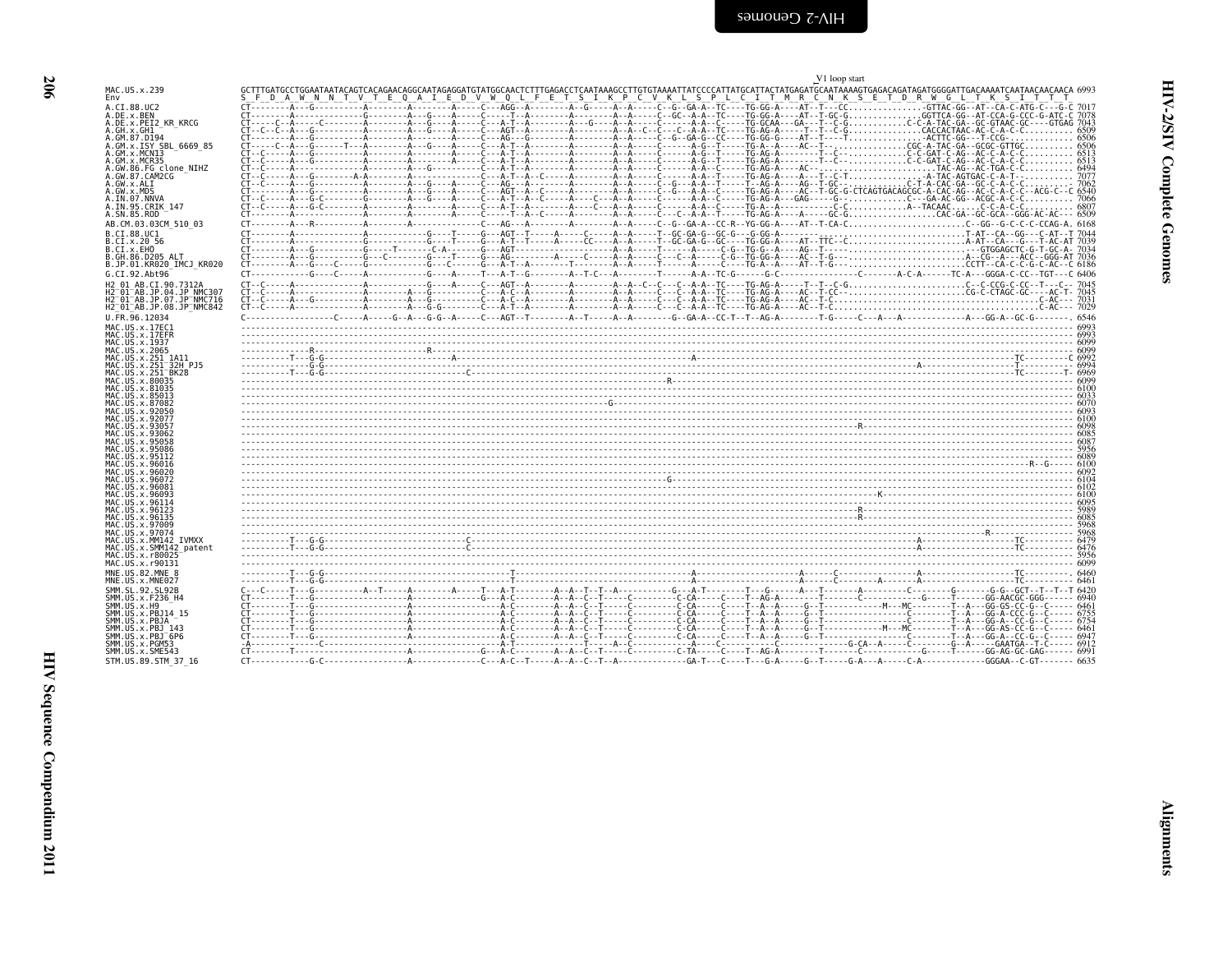<span id="page-48-0"></span>

|                                                                  |                                                                                                                                                                       | V1 loop end<br>V <sub>2</sub> loop start |  |
|------------------------------------------------------------------|-----------------------------------------------------------------------------------------------------------------------------------------------------------------------|------------------------------------------|--|
| MAC.US.x.239<br>Env                                              |                                                                                                                                                                       |                                          |  |
| A.CI.88.UC2                                                      |                                                                                                                                                                       |                                          |  |
| A.DE.x.BEN                                                       |                                                                                                                                                                       |                                          |  |
| A.DE.x.PEI2 KR KRCG<br>A.GH.X.GH1                                |                                                                                                                                                                       |                                          |  |
| A.GM.87.D194                                                     |                                                                                                                                                                       |                                          |  |
| A.GM.x.ISY SBL_6669_85<br>A.GM.x.MCN13                           |                                                                                                                                                                       |                                          |  |
| A.GM.x.MCR35                                                     |                                                                                                                                                                       |                                          |  |
| A.GW.86.FG clone NIHZ<br>A.GW.87.CAM2CG                          |                                                                                                                                                                       |                                          |  |
| A.GW.x.ALI                                                       |                                                                                                                                                                       |                                          |  |
| A.GW.x.MDS                                                       |                                                                                                                                                                       |                                          |  |
| A.IN.07.NNVA<br>A. IN. 95. CRIK 147                              |                                                                                                                                                                       |                                          |  |
| A.SN.85.ROD                                                      |                                                                                                                                                                       |                                          |  |
| AB.CM.03.03CM 510 03                                             |                                                                                                                                                                       |                                          |  |
| B.CI.88.UC1                                                      |                                                                                                                                                                       |                                          |  |
| B.CI.x.20 56<br>B.CI.x.EHO                                       |                                                                                                                                                                       |                                          |  |
| B.GH.86.D205 ALT                                                 |                                                                                                                                                                       |                                          |  |
| B.JP.01.KR020 IMCJ KR020                                         | C-TG----AGTTC-CACAACTAA-ATGGTGACAGCT--AC-A--G---AGC-----CCAG--CT--ATGT-C-------T-----TA-AC-GTC---ATCC---G-TG----C-----T---------C-------C-------G--TC------G---C----- |                                          |  |
| G.CI.92.Abt96<br>H2 01 AB.CI.90.7312A                            |                                                                                                                                                                       |                                          |  |
| H2 01 AB.JP.04.JP NMC307                                         |                                                                                                                                                                       |                                          |  |
| H2 <sup>-01-AB.JP.07.JP-NMC716</sup>                             |                                                                                                                                                                       |                                          |  |
| H2 <sup>-01-AB.JP.08.JP<sup>-</sup>NMC842</sup><br>U.FR.96.12034 |                                                                                                                                                                       |                                          |  |
| MAC.US.x.17EC1                                                   |                                                                                                                                                                       |                                          |  |
| MAC.US.x.17EFR                                                   |                                                                                                                                                                       |                                          |  |
| MAC.US.x.1937<br>MAC.US.x.2065                                   |                                                                                                                                                                       |                                          |  |
| MAC.US.x.251 1A11                                                |                                                                                                                                                                       |                                          |  |
| MAC.US.x.251 <sup>-32H</sup> PJ5                                 |                                                                                                                                                                       |                                          |  |
| MAC.US.x.251 <sup>-</sup> BK28<br>MAC. US. x. 80035              |                                                                                                                                                                       |                                          |  |
| MAC.US.x.81035                                                   |                                                                                                                                                                       |                                          |  |
| MAC.US.x.85013<br>MAC.US.x.87082                                 |                                                                                                                                                                       |                                          |  |
|                                                                  |                                                                                                                                                                       |                                          |  |
|                                                                  |                                                                                                                                                                       |                                          |  |
|                                                                  |                                                                                                                                                                       |                                          |  |
| MAC.US.x.95086                                                   |                                                                                                                                                                       |                                          |  |
| MAC. US. x.95112                                                 |                                                                                                                                                                       |                                          |  |
| MAC.US.x.96016                                                   |                                                                                                                                                                       |                                          |  |
| MAC.US.x.96020<br>MAC.US.x.96072                                 |                                                                                                                                                                       |                                          |  |
| MAC.US.x.96081                                                   |                                                                                                                                                                       |                                          |  |
| MAC.US.x.96093<br>MAC.US.x.96114                                 |                                                                                                                                                                       |                                          |  |
| MAC.US.x.96123                                                   |                                                                                                                                                                       |                                          |  |
| MAC.US.x.96135<br>MAC.US.x.97009                                 |                                                                                                                                                                       |                                          |  |
| MAC.US.x.97074                                                   |                                                                                                                                                                       |                                          |  |
| MAC.US.x.MM142 IVMXX<br>MAC.US.x.SMM142 patent                   |                                                                                                                                                                       |                                          |  |
| MAC. US. x. r80025                                               |                                                                                                                                                                       |                                          |  |
| MAC.US.x.r90131                                                  |                                                                                                                                                                       |                                          |  |
| MNE.US.82.MNE 8<br>MNE.US.x.MNE027                               |                                                                                                                                                                       |                                          |  |
| SMM.SL.92.SL92B                                                  |                                                                                                                                                                       |                                          |  |
| SMM. US. x. F236 H4                                              |                                                                                                                                                                       |                                          |  |
| SMM.US.x.H9<br>SMM. US. x. PBJ14 15                              |                                                                                                                                                                       |                                          |  |
| SMM.US.x.PBJA                                                    |                                                                                                                                                                       |                                          |  |
| SMM.US.x.PBJ 143<br>SMM.US.x.PBJ 6P6                             |                                                                                                                                                                       |                                          |  |
| SMM.US.x.PGM53                                                   |                                                                                                                                                                       |                                          |  |
| SMM.US.x.SME543                                                  |                                                                                                                                                                       |                                          |  |
| STM.US.89.STM 37 16                                              |                                                                                                                                                                       |                                          |  |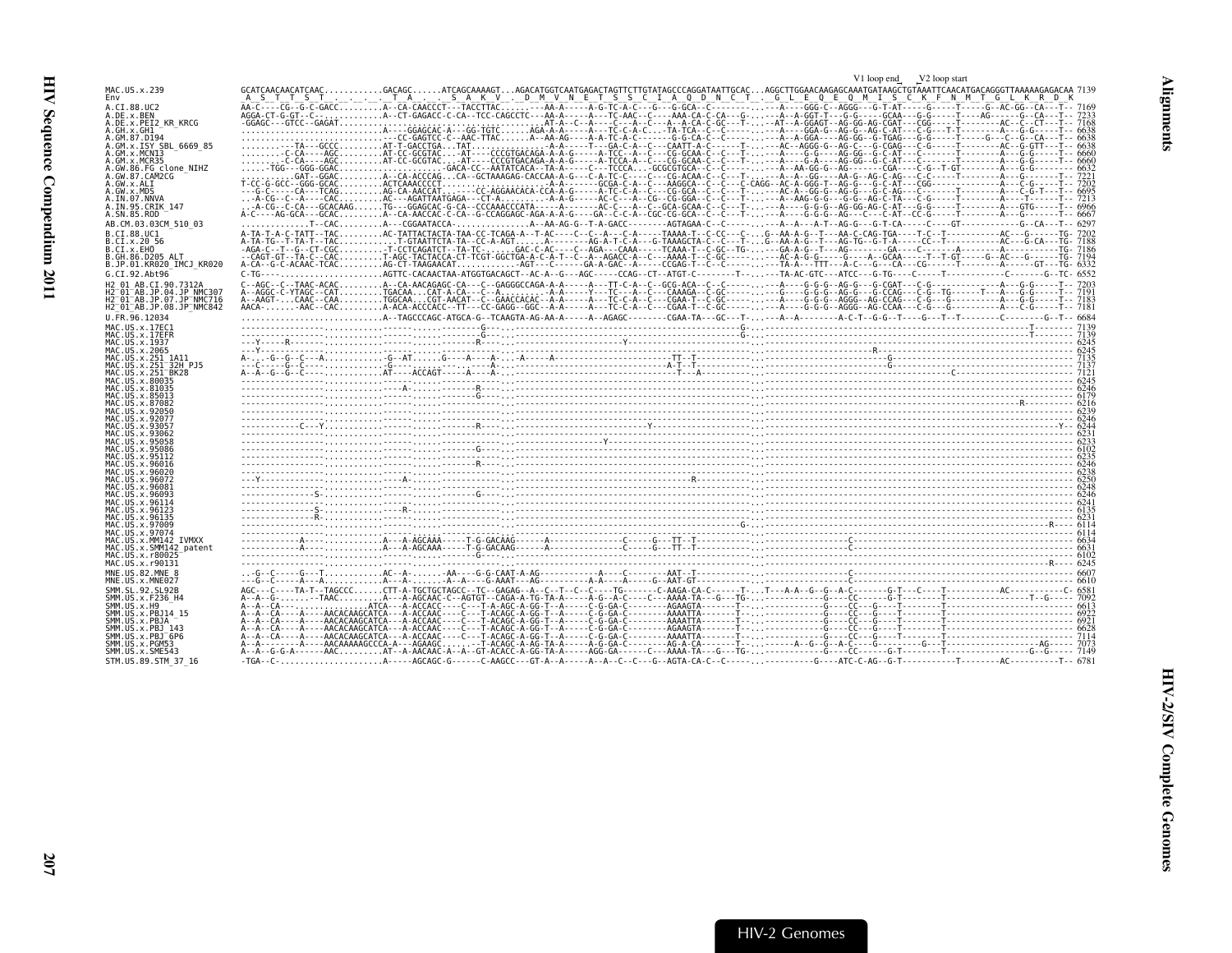| ŗ, |   |
|----|---|
| ⋍  | Е |

<span id="page-49-0"></span>

|                                                                                  | V <sub>2</sub> loop end                                                                                                                                                                                                          |
|----------------------------------------------------------------------------------|----------------------------------------------------------------------------------------------------------------------------------------------------------------------------------------------------------------------------------|
| MAC.US.x.239<br>Fnv                                                              | GAAAAAAGAGTACAATGAAACTTGGTACTCTGCAGATTTGGTATGTGAACAAGGGAATAACACTGGTAATGAAAGTAGATGTTACATGAACCACTGTAACACTTCTGTTATCCAAGAGTCTTGTGACAAACATTATTGGGATGCTATTAGATTTAGGT 7297                                                              |
| A.CI.88.UC2                                                                      |                                                                                                                                                                                                                                  |
| A.DE.x.BEN<br>A.DE.x.PEI2 KR KRCG                                                |                                                                                                                                                                                                                                  |
| A.GH.x.GH1                                                                       |                                                                                                                                                                                                                                  |
| A.GM.87.D194<br>A.GM.x.ISY SBL 6669 85                                           |                                                                                                                                                                                                                                  |
| A.GM.x.MCNI3                                                                     |                                                                                                                                                                                                                                  |
| .GM.x.MCR35<br>.GW.86.FG clone NIHZ                                              |                                                                                                                                                                                                                                  |
| .GW.87.CAM2CG                                                                    |                                                                                                                                                                                                                                  |
| .GW.x.ALI<br>.GW.x.MDS                                                           |                                                                                                                                                                                                                                  |
| A.IN.07.NNVA                                                                     |                                                                                                                                                                                                                                  |
| A.IN.95.CRIK 147<br>A.SN.85.ROD                                                  |                                                                                                                                                                                                                                  |
| AB.CM.03.03CM 510 03                                                             |                                                                                                                                                                                                                                  |
| B.CI.88.UC1                                                                      |                                                                                                                                                                                                                                  |
| B.CI.x.20 56<br>B.CI.x.EHO                                                       |                                                                                                                                                                                                                                  |
| .GH.86.D205 ALT                                                                  |                                                                                                                                                                                                                                  |
| B.JP.01.KR020 IMCJ KR020                                                         |                                                                                                                                                                                                                                  |
| G.CI.92.Abt96                                                                    |                                                                                                                                                                                                                                  |
| H2 01 AB.CI.90.7312A<br>H2 <sup>-</sup> 01 <sup>-</sup> AB.JP.04.JP NMC307       |                                                                                                                                                                                                                                  |
| H2 <sup>-</sup> 01 <sup>-</sup> AB.JP.07.JP <sup>-</sup> NMC716                  |                                                                                                                                                                                                                                  |
| H2 <sup>-</sup> 01 <sup>-</sup> AB.JP.08.JP <sup>-</sup> NMC842<br>U.FR.96.12034 |                                                                                                                                                                                                                                  |
| MAC.US.x.17EC1                                                                   |                                                                                                                                                                                                                                  |
| MAC.US.x.17EFR                                                                   |                                                                                                                                                                                                                                  |
| MAC.US.x.1937<br>MAC.US.x.2065                                                   |                                                                                                                                                                                                                                  |
| MAC.US.x.251 1A11                                                                |                                                                                                                                                                                                                                  |
| MAC.US.x.251 <sup>-</sup> 32H PJ5                                                |                                                                                                                                                                                                                                  |
| MAC.US.x.251 <sup>-</sup> BK28<br>MAC.US.x.80035                                 |                                                                                                                                                                                                                                  |
| MAC.US.x.81035                                                                   |                                                                                                                                                                                                                                  |
| MAC.US.x.85013<br>MAC.US.x.87082                                                 |                                                                                                                                                                                                                                  |
| MAC.US.x.92056<br>MAC.US.x.92077                                                 |                                                                                                                                                                                                                                  |
| MAC US x 93057                                                                   |                                                                                                                                                                                                                                  |
| MAC.US.x.93062<br>MAC.US.x.95058                                                 |                                                                                                                                                                                                                                  |
| MAC.US.x.95086                                                                   |                                                                                                                                                                                                                                  |
| MAC.US.x.95112                                                                   |                                                                                                                                                                                                                                  |
| MAC.US.x.96016<br>MAC.US.x.96020                                                 |                                                                                                                                                                                                                                  |
| MAC.US.x.96072                                                                   |                                                                                                                                                                                                                                  |
| MAC.US.x.96081<br>MAC US x 9609                                                  |                                                                                                                                                                                                                                  |
| MAC.US.x.96114                                                                   |                                                                                                                                                                                                                                  |
| MAC.US.x.96123<br>MAC.US.x.96135                                                 |                                                                                                                                                                                                                                  |
| MAC.US.x.97009                                                                   |                                                                                                                                                                                                                                  |
| MAC.US.x.97074<br>MAC.US.x.MM142 IVMXX                                           |                                                                                                                                                                                                                                  |
| MAC.US.x.SMM142 patent                                                           |                                                                                                                                                                                                                                  |
| MAC.US.x.r80025<br>MAC.US.x.r90131                                               | $\frac{272}{276}$ . The contract of the contract of the contract of the contract of the contract of the contract of the contract of the contract of the contract of the contract of the contract of the contract of the contract |
| MNE.US.82.MNE 8                                                                  |                                                                                                                                                                                                                                  |
| MNE.US.x.MNE027                                                                  |                                                                                                                                                                                                                                  |
| SMM.SL.92.SL92B<br>SMM.US.x.F236 H4                                              |                                                                                                                                                                                                                                  |
| SMM.US.x.H9                                                                      |                                                                                                                                                                                                                                  |
| SMM.US.x.PBJ14 15<br>SMM US x PBJA                                               |                                                                                                                                                                                                                                  |
| SMM.US.x.PBJ 143                                                                 |                                                                                                                                                                                                                                  |
| SMM.US.x.PBJ <sup>-</sup> 6P6<br>SMM.US.x.PGM53                                  |                                                                                                                                                                                                                                  |
| SMM.US.x.SME543                                                                  |                                                                                                                                                                                                                                  |
|                                                                                  |                                                                                                                                                                                                                                  |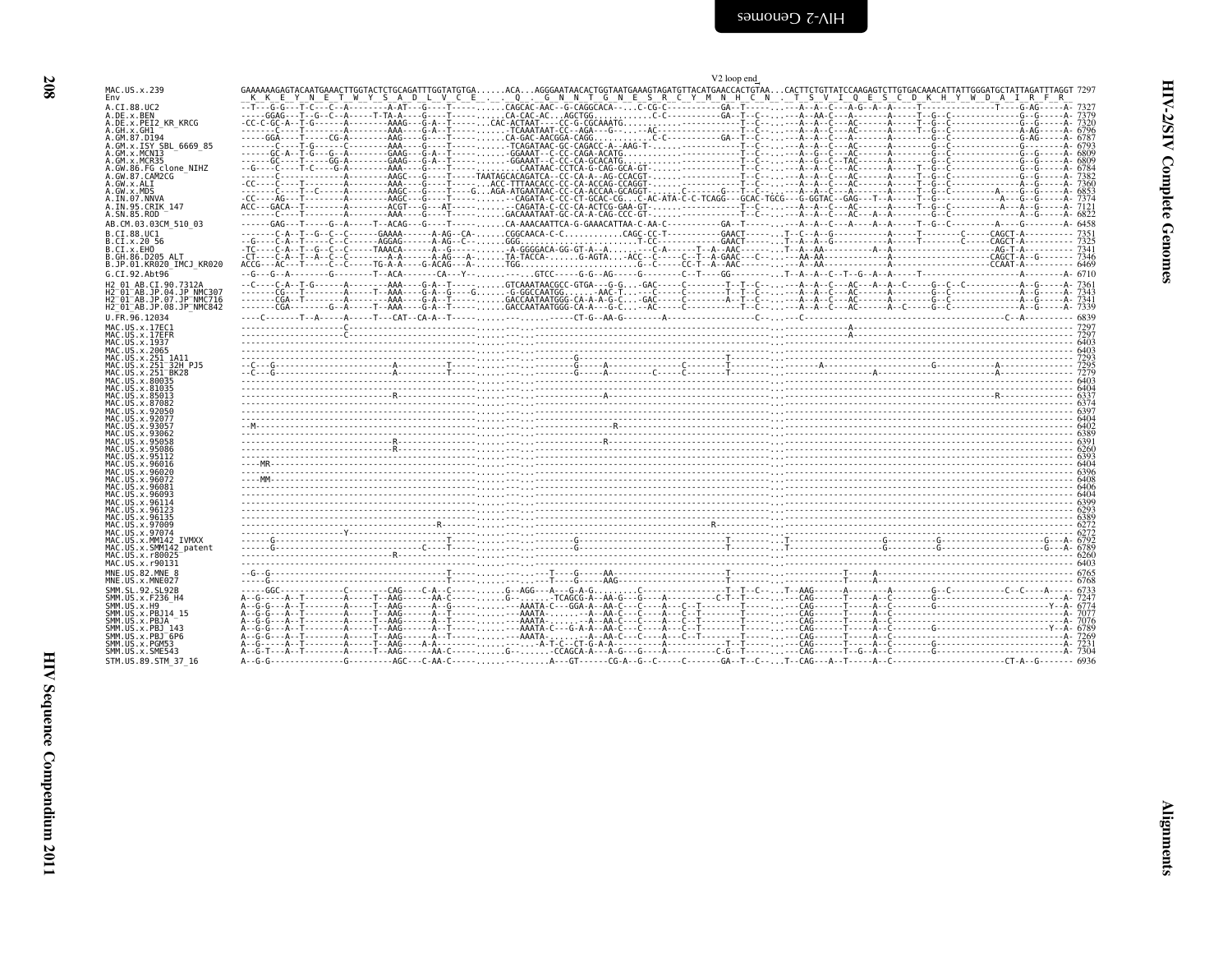| MAC.US.x.239<br>Env                                                                                                   | ATTGTGCACCTCCAGGTTATGCTTTGCTTAGATGTAATGACACAAATTATTCAGGCTTTATGCCTAAATGTTCTAGGTGTGTCTCTTCACTGGAGACACAGACACTCCTTTAGTGGCTTTAGGCAGCAGAAAGTAGAACTTAGACTTATATTT7467<br>Y_C_A_P_P_G_Y_A_L_L_R_C_N_D_T_N_Y_S_G_F_M_P_K_C_S_K_V_V_V_S_S_C_ |  |
|-----------------------------------------------------------------------------------------------------------------------|-----------------------------------------------------------------------------------------------------------------------------------------------------------------------------------------------------------------------------------|--|
| A.CI.88.UC2<br>A.DE.x.BEN                                                                                             |                                                                                                                                                                                                                                   |  |
| A.DE.X.PEI2 KR KRCG<br>A.GH.x.GH1                                                                                     |                                                                                                                                                                                                                                   |  |
| A.GM.87.D194<br>A.GM.x.ISY SBL 6669 85                                                                                |                                                                                                                                                                                                                                   |  |
| A.GM.x.MCNI3<br>A.GM.x.MCR35                                                                                          |                                                                                                                                                                                                                                   |  |
| A.GW.86.FG clone NIHZ<br>A.GW.87.CAM2CG                                                                               |                                                                                                                                                                                                                                   |  |
| A.GW.x.ALI<br>A.GW.x.MDS                                                                                              |                                                                                                                                                                                                                                   |  |
| A.IN.07.NNVA<br>A.IN.95.CRIK 147                                                                                      |                                                                                                                                                                                                                                   |  |
| A.SN.85.ROD<br>AB.CM.03.03CM 510 03                                                                                   |                                                                                                                                                                                                                                   |  |
| B.CI.88.UC1<br>B.CI.X.20 56                                                                                           |                                                                                                                                                                                                                                   |  |
| B.CI.x.EHO<br>B.GH.86.D205 ALT                                                                                        |                                                                                                                                                                                                                                   |  |
| B.JP.01.KR020 IMCJ KR020                                                                                              |                                                                                                                                                                                                                                   |  |
| G.CI.92.Abt96<br>H2 01 AB.CI.90.7312A                                                                                 |                                                                                                                                                                                                                                   |  |
| H2 <sup>-</sup> 01 <sup>-</sup> AB.JP.04.JP NMC307<br>H2 <sup>-</sup> 01 <sup>-</sup> AB.JP.07.JP <sup>-</sup> NMC716 |                                                                                                                                                                                                                                   |  |
| H2 <sup>-</sup> 01 <sup>-</sup> AB.JP.08.JP <sup>-</sup> NMC842<br>U.FR.96.12034                                      |                                                                                                                                                                                                                                   |  |
| MAC.US.x.17EC1<br>MAC.US.x.17EFR                                                                                      |                                                                                                                                                                                                                                   |  |
| MAC.US.x.1937<br>MAC.US.x.2065                                                                                        |                                                                                                                                                                                                                                   |  |
| MAC.US.x.251 1A11<br>MAC.US.x.251 <sup>-</sup> 32H PJ5                                                                |                                                                                                                                                                                                                                   |  |
| MAC.US.x.251 <sup>-</sup> BK28<br>MAC.US.x.80035                                                                      |                                                                                                                                                                                                                                   |  |
| MAC.US.x.81035<br>MAC.US.x.85013                                                                                      |                                                                                                                                                                                                                                   |  |
| MAC.US.x.87082<br>MAC.US.x.92050                                                                                      |                                                                                                                                                                                                                                   |  |
| MAC.US.x.92077<br>MAC.US.x.93057                                                                                      |                                                                                                                                                                                                                                   |  |
| MAC.US.x.93062<br>MAC.US.x.95058                                                                                      |                                                                                                                                                                                                                                   |  |
| MAC.US.x.95086<br>MAC.US.x.95112                                                                                      |                                                                                                                                                                                                                                   |  |
| MAC.US.x.96016<br>MAC.US.x.96020                                                                                      |                                                                                                                                                                                                                                   |  |
| MAC.US.x.96072<br>MAC.US.x.96081                                                                                      |                                                                                                                                                                                                                                   |  |
| MAC.US.x.96093<br>MAC.US.x.96114                                                                                      |                                                                                                                                                                                                                                   |  |
| MAC.US.x.96123<br>MAC.US.x.96135                                                                                      |                                                                                                                                                                                                                                   |  |
| MAC.US.x.97009<br>MAC.US.x.97074                                                                                      |                                                                                                                                                                                                                                   |  |
| MAC.US.x.MM142 IVMXX<br>MAC.US.x.SMM142 patent                                                                        |                                                                                                                                                                                                                                   |  |
| MAC.US.x.r80025<br>MAC.US.x.r90131                                                                                    |                                                                                                                                                                                                                                   |  |
| MNE.US.82.MNE 8<br>MNE.US.x.MNE027                                                                                    |                                                                                                                                                                                                                                   |  |
| SMM.SL.92.SL92B<br>SMM.US.x.F236 H4                                                                                   |                                                                                                                                                                                                                                   |  |
| SMM.US.x.H9<br>SMM.US.x.PBJ14 15                                                                                      |                                                                                                                                                                                                                                   |  |
| SMM.US.x.PBJA<br>SMM. US. x. PBJ 143                                                                                  |                                                                                                                                                                                                                                   |  |
|                                                                                                                       |                                                                                                                                                                                                                                   |  |
| SMM.US.x.PBJ <sup>-6P6</sup><br>SMM.US.x.PGM53<br>SMM.US.x.SME543                                                     |                                                                                                                                                                                                                                   |  |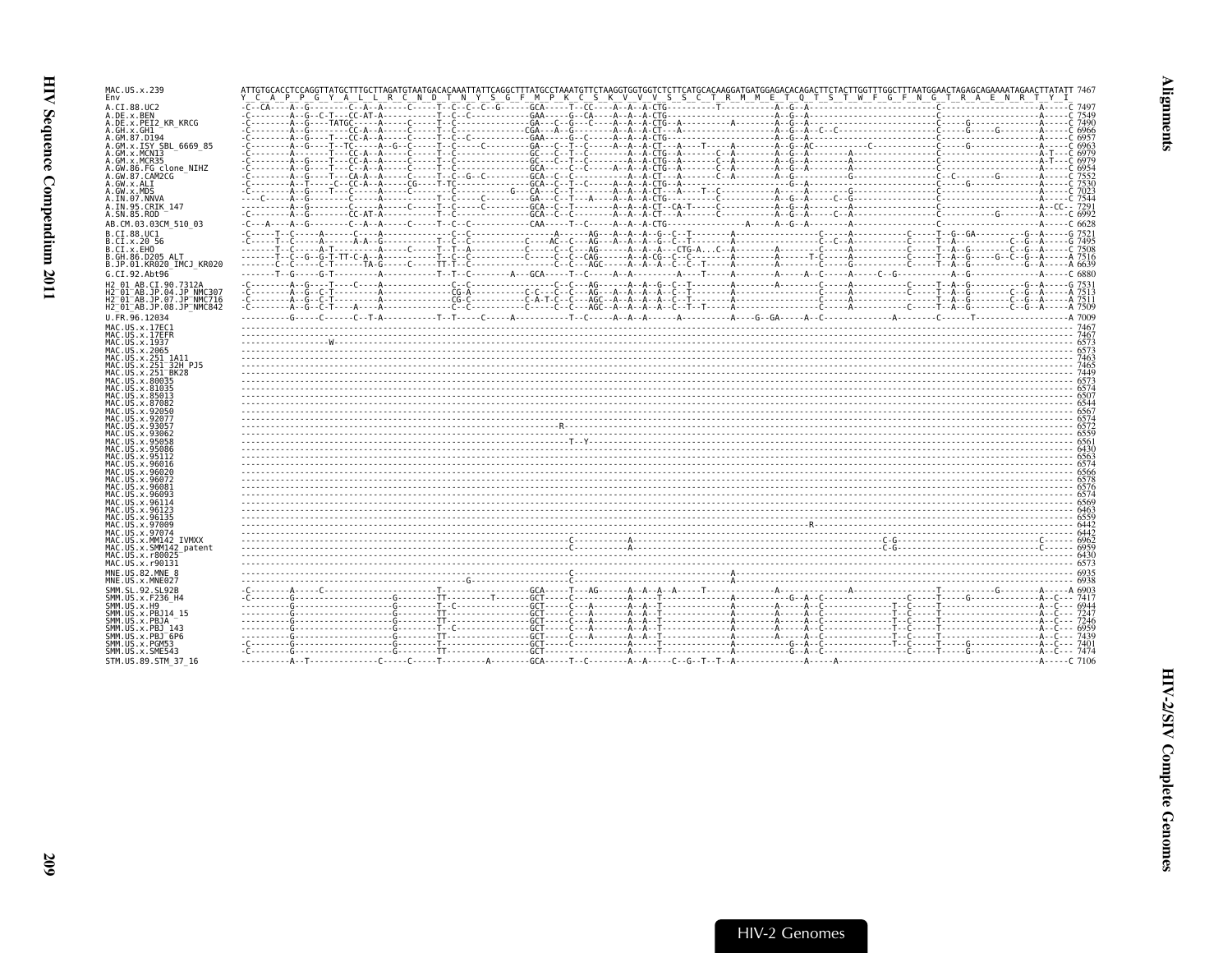210

<span id="page-51-0"></span>

|                                                                                         | V3 loop start                                                           |  |              |
|-----------------------------------------------------------------------------------------|-------------------------------------------------------------------------|--|--------------|
| MAC.US.x.239<br>Env                                                                     | Y WH GRD NRTIISLNKYYNLTMK CRRP GNKT V LP V TIMS GLV FHS. QP. INDRPK QAW |  |              |
| A.CI.88.UC2<br>A.DE.x.BEN                                                               |                                                                         |  |              |
| A.DE.x.PEI2 KR KRCG                                                                     |                                                                         |  |              |
| A.GH.x.GH1<br>A.GM.87.D194                                                              |                                                                         |  |              |
| A.GM.x.ISY SBL 6669 85                                                                  |                                                                         |  | 7130<br>7146 |
| A.GM.x.MCNI3<br>A.GM.x.MCR35                                                            |                                                                         |  | 7146         |
| A.GW.86.FG clone NIHZ<br>A.GW.87.CAM2CG                                                 |                                                                         |  | 7719         |
| A.GW.x.ALI                                                                              |                                                                         |  | 7694         |
| A.GW.x.MDS<br>A.IN.07.NNVA                                                              |                                                                         |  | 7187         |
| A.IN.95.CRIK 147<br>A.SN.85.ROD                                                         |                                                                         |  |              |
| AB.CM.03.03CM 510 03                                                                    |                                                                         |  |              |
| B.CI.88.UC1                                                                             |                                                                         |  |              |
| B.CI.x.20 56<br>B.CI.x.EHO                                                              |                                                                         |  |              |
| B.GH.86.D205 ALT<br>B.JP.01.KR020 IMCJ KR020                                            |                                                                         |  |              |
| G.CI.92.Abt96                                                                           |                                                                         |  |              |
| H2 01 AB.CI.90.7312A                                                                    |                                                                         |  |              |
| H2 <sup>-01-AB.JP.04.JP NMC307</sup><br>H2 <sup>-01-AB.JP.07.JP<sup>-</sup>NMC716</sup> |                                                                         |  |              |
| $H2^-01^-AB$ .JP.08.JP $^-$ NMC842<br>U.FR.96.12034                                     |                                                                         |  |              |
| MAC.US.x.17EC1                                                                          |                                                                         |  |              |
| MAC.US.x.17EFR                                                                          |                                                                         |  |              |
| MAC.US.x.1937<br>MAC.US.x.2065                                                          |                                                                         |  |              |
| MAC.US.x.251_1A11<br>MAC.US.x.251 32H PJ5                                               |                                                                         |  |              |
| MAC.US.x.251 BK28                                                                       |                                                                         |  |              |
| MAC.US.x.80035<br>MAC.US.x.81035                                                        |                                                                         |  |              |
| MAC.US.x.85013<br>MAC.US.x.87082                                                        |                                                                         |  |              |
| MAC.US.x.92050<br>MAC.US.x.92077                                                        |                                                                         |  |              |
| MAC.US.x.93057                                                                          |                                                                         |  |              |
| MAC.US.x.93062<br>MAC.US.x.95058                                                        |                                                                         |  |              |
| MAC.US.x.95086<br>MAC. US. x. 95112                                                     |                                                                         |  |              |
| MAC.US.x.96016                                                                          |                                                                         |  |              |
| MAC.US.x.96020<br>MAC.US.x.96072                                                        |                                                                         |  |              |
| MAC.US.x.96081<br>MAC.US.x.96093                                                        |                                                                         |  |              |
| MAC.US.x.96114                                                                          |                                                                         |  |              |
| MAC.US.x.96123<br>MAC.US.x.96135                                                        |                                                                         |  |              |
| MAC.US.x.97009<br>MAC.US.x.97074                                                        |                                                                         |  |              |
| MAC.US.x.MM142 IVMXX                                                                    |                                                                         |  |              |
| MAC.US.x.SMM142 patent<br>MAC. US. x. r80025                                            |                                                                         |  |              |
| MAC.US.x.r90131<br>MNE.US.82.MNE 8                                                      |                                                                         |  |              |
| MNE.US.x.MNE027                                                                         |                                                                         |  |              |
| SMM.SL.92.SL92B                                                                         |                                                                         |  |              |
| SMM. US. x. F236_H4<br>SMM.US.x.H9                                                      |                                                                         |  |              |
| SMM.US.x.PBJ14 15<br>SMM.US.x.PBJA                                                      |                                                                         |  |              |
| SMM. US. x. PBJ 143<br>SMM.US.x.PBJ <sup>-6P6</sup>                                     |                                                                         |  |              |
| SMM.US.x.PGM53                                                                          |                                                                         |  |              |
| SMM.US.x.SME543<br>STM.US.89.STM 37 16                                                  |                                                                         |  |              |
|                                                                                         |                                                                         |  |              |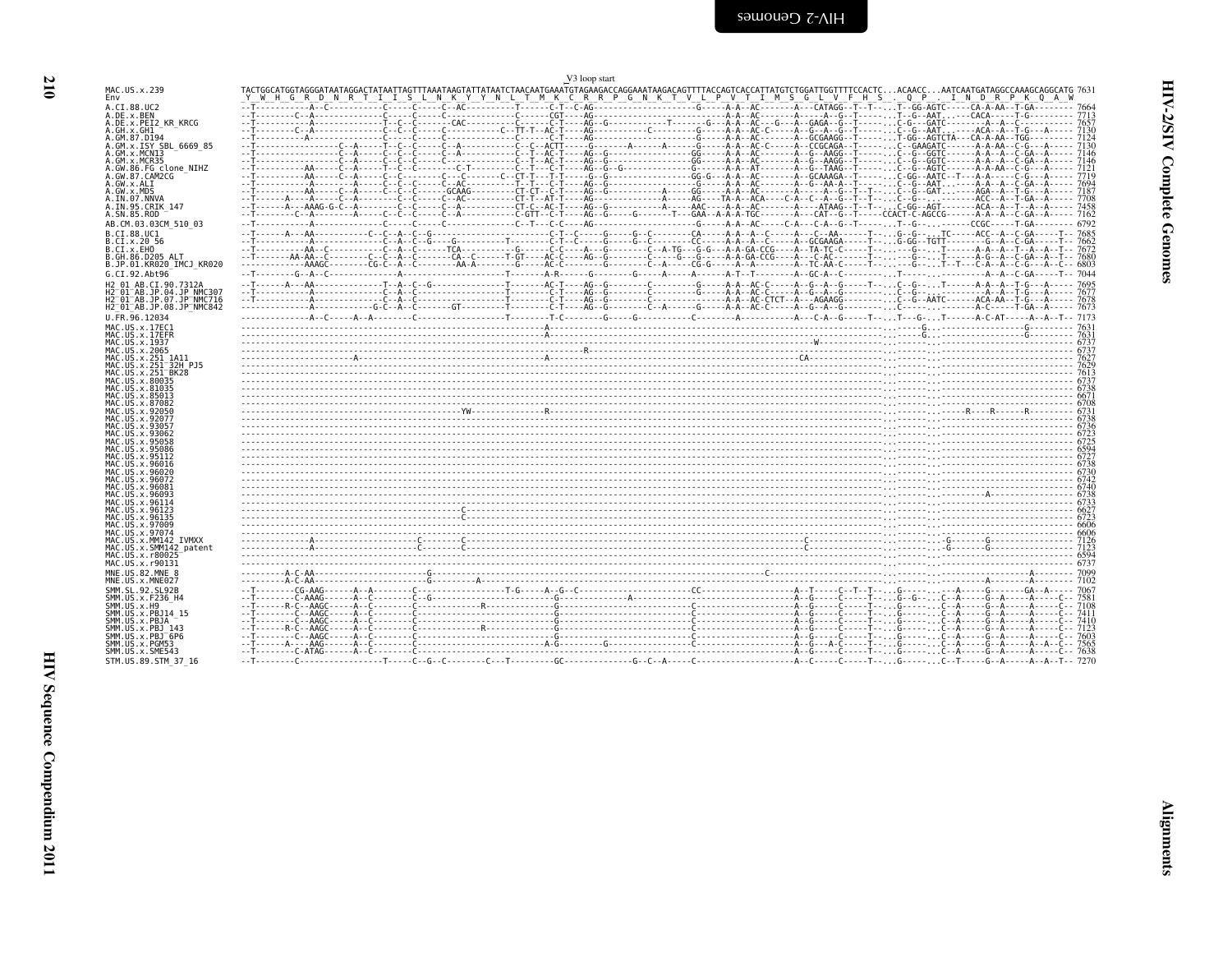<span id="page-52-0"></span>

|                                                                                                                                                                                                                                   | V3 loop end                                                                                                                                                                                                              |  |
|-----------------------------------------------------------------------------------------------------------------------------------------------------------------------------------------------------------------------------------|--------------------------------------------------------------------------------------------------------------------------------------------------------------------------------------------------------------------------|--|
| MAC.US.x.239<br>Env                                                                                                                                                                                                               | GTGTTGGTTTGGAGGAAAATGGAAGGATGCAATAAAAGAGGTGAAGCAGACCATGTCAAACATCCCAGGTATACTGGACTGATAAAATCAATTTGACGGCTCCTGGAGGAGGAGATCCGGAAGTTACCTTCATGTGGACAAATTGCA 7789<br>__C__W__F__G__G__K__W__K__D__A__I__K__E__V__K__Q__T__N__N___ |  |
| A.CI.88.UC2<br>A.DE.x.BEN<br>A.DE.x.PEI2 KR KRCG<br>A.GH.x.GH1                                                                                                                                                                    |                                                                                                                                                                                                                          |  |
| A.GM.87.D194<br>A.GM.x.ISY SBL 6669 85<br>A.GM.x.MCNI3<br>A.GM.x.MCR35                                                                                                                                                            |                                                                                                                                                                                                                          |  |
| A.GW.86.FG clone NIHZ<br>A.GW.87.CAM2CG<br>A.GW.x.ALI<br>A.GW.x.MDS                                                                                                                                                               |                                                                                                                                                                                                                          |  |
| A.IN.07.NNVA<br>A.IN.95.CRIK 147<br>A.SN.85.ROD<br>AB.CM.03.03CM 510 03                                                                                                                                                           |                                                                                                                                                                                                                          |  |
| B.CI.88.UC1<br>B.CI.X.20 56<br>B.CI.X.EHO<br>B.GH.86.D205 ALT<br>B.JP.01.KR020 IMCJ KR020                                                                                                                                         |                                                                                                                                                                                                                          |  |
| G.CI.92.Abt96<br>H2 01 AB.CI.90.7312A<br>H2 <sup>-</sup> 01 <sup>-</sup> AB.JP.04.JP NMC307<br>H2 <sup>-</sup> 01 <sup>-</sup> AB.JP.07.JP <sup>-</sup> NMC716<br>H2 <sup>-</sup> 01 <sup>-</sup> AB.JP.08.JP <sup>-</sup> NMC842 |                                                                                                                                                                                                                          |  |
| U.FR.96.12034<br>MAC.US.x.17EC1<br>MAC.US.x.17EFR<br>MAC.US.x.1937                                                                                                                                                                |                                                                                                                                                                                                                          |  |
| MAC.US.x.2065<br>MAC.US.x.251 1A11<br>MAC.US.x.251 <sup>-</sup> 32H PJ5<br>MAC.US.x.251 <sup>-</sup> BK28<br>MAC.US.x.80035                                                                                                       |                                                                                                                                                                                                                          |  |
| MAC.US.x.81035<br>MAC.US.x.85013<br>MAC.US.x.87082<br>MAC.US.x.92050                                                                                                                                                              |                                                                                                                                                                                                                          |  |
| MAC.US.x.92077<br>MAC.US.x.93057<br>MAC.US.x.93062<br>MAC.US.x.95058<br>MAC.US.x.95086                                                                                                                                            |                                                                                                                                                                                                                          |  |
| MAC.US.x.95112<br>MAC.US.x.96016<br>MAC.US.x.96020<br>MAC.US.x.96072                                                                                                                                                              |                                                                                                                                                                                                                          |  |
| MAC.US.x.96081<br>MAC.US.x.96093<br>MAC.US.x.96114<br>MAC.US.x.96123<br>MAC.US.x.96135                                                                                                                                            |                                                                                                                                                                                                                          |  |
| MAC.US.x.97009<br>MAC.US.x.97074<br>MAC.US.x.MM142 IVMXX<br>MAC.US.x.SMM142 patent                                                                                                                                                | $7281$                                                                                                                                                                                                                   |  |
| MAC.US.x.r80025<br>MAC.US.x.r90131<br>MNE.US.82.MNE 8<br>MNE.US.x.MNE027                                                                                                                                                          |                                                                                                                                                                                                                          |  |
| SMM. SL. 92. SL92B<br>SMM.US.x.F236 H4<br>SMM.US.x.H9<br>SMM.US.x.PBJ14 15                                                                                                                                                        |                                                                                                                                                                                                                          |  |
| SMM.US.x.PBJA<br>SMM.US.x.PBJ 143<br>SMM.US.x.PBJ 6P6<br>SMM.US.x.PGM53<br>SMM.US.x.SME543                                                                                                                                        |                                                                                                                                                                                                                          |  |
| STM.US.89.STM 37 16                                                                                                                                                                                                               |                                                                                                                                                                                                                          |  |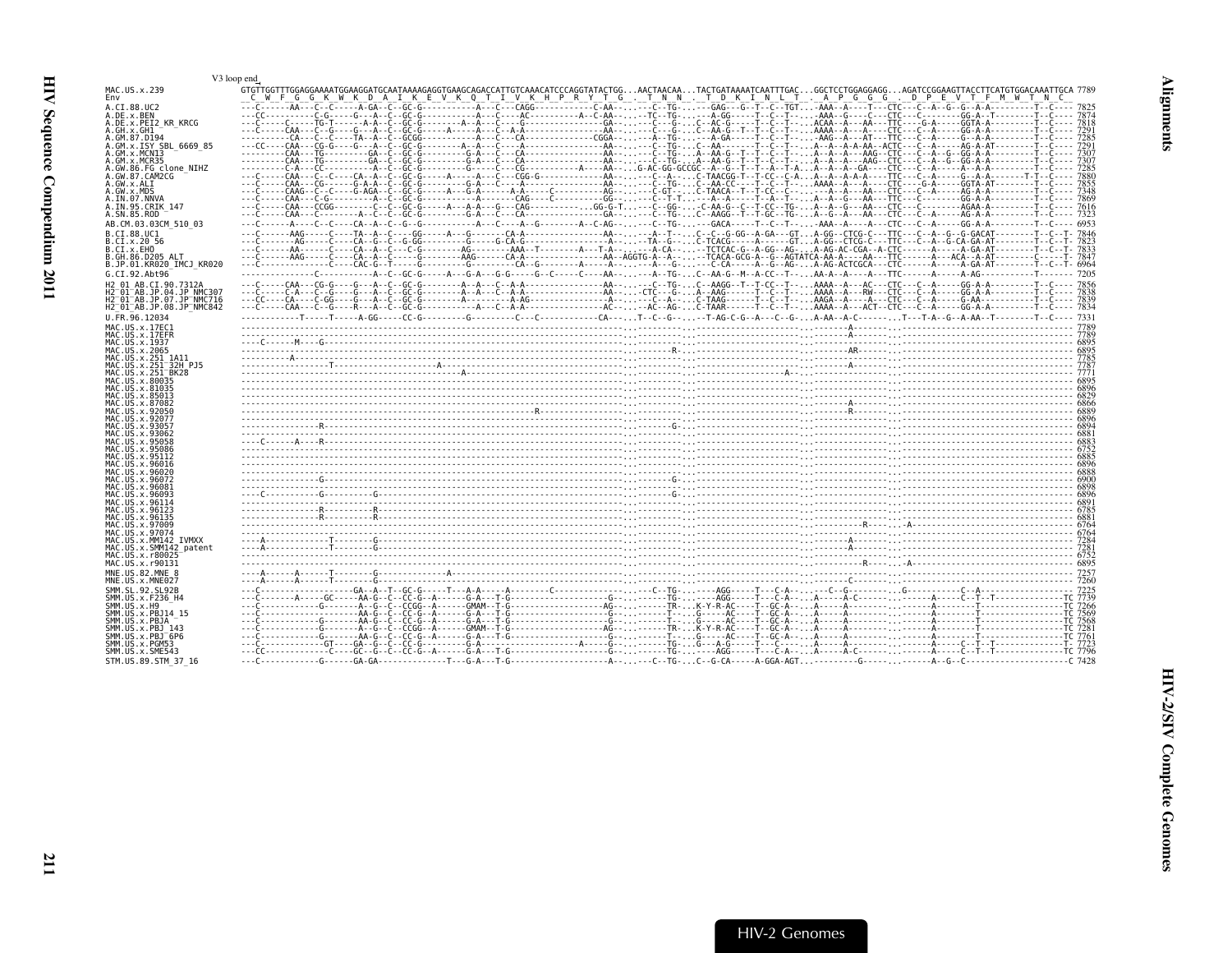<span id="page-53-0"></span>

|                                                                              | V <sub>4</sub> loop start                                                                                                                                                                                                           | V4 loop end                                    |
|------------------------------------------------------------------------------|-------------------------------------------------------------------------------------------------------------------------------------------------------------------------------------------------------------------------------------|------------------------------------------------|
| MAC.US.x.239<br>Env                                                          | GAGGAGAGTTCCTCTACTGTAAAATGAATTGGTTTCTAAATTGGGTAGAAGATAGGAATACAGCTAACCAGAAGCCAAAGGAACAGCATAAAAGGAATTACGTGCCATGTCATATTAGACAAATAATCAACACTTGGCATAAAGTAGGC 7938<br>G E                                                                   | LYCKMNWFLNWVEDRNTANQKPKEQHKRNYVPCHIRQIINTWHKVG |
| A.CI.88.UC2<br>A.DE.X.BEN                                                    |                                                                                                                                                                                                                                     |                                                |
| A.DE.x.PEI2 KR KRCG                                                          |                                                                                                                                                                                                                                     |                                                |
| A.GH.x.GH1<br>A.GM.87.D194                                                   |                                                                                                                                                                                                                                     |                                                |
| A.GM.x.ISY SBL 6669 85                                                       |                                                                                                                                                                                                                                     |                                                |
| A.GM.x.MCNI3<br>A.GM.x.MCR35                                                 |                                                                                                                                                                                                                                     |                                                |
| A.GW.86.FG clone NIHZ<br>A.GW.87.CAM2CG                                      |                                                                                                                                                                                                                                     |                                                |
| A.GW.x.ALI                                                                   |                                                                                                                                                                                                                                     |                                                |
| A.GW.x.MDS<br>A.IN.07.NNVA                                                   |                                                                                                                                                                                                                                     |                                                |
| A.IN.95.CRIK 147<br>A.SN.85.ROD                                              |                                                                                                                                                                                                                                     |                                                |
| AB.CM.03.03CM 510 03                                                         |                                                                                                                                                                                                                                     |                                                |
| B.CT.88.UC1                                                                  |                                                                                                                                                                                                                                     |                                                |
| B.CI.x.20 56<br>B.CI.x.EHO                                                   |                                                                                                                                                                                                                                     |                                                |
| B.GH.86.D205 ALT                                                             |                                                                                                                                                                                                                                     |                                                |
| B.JP.01.KR020 IMCJ KR020<br>G.CI.92.Abt96                                    |                                                                                                                                                                                                                                     |                                                |
| H2 01 AB.CI.90.7312A                                                         |                                                                                                                                                                                                                                     |                                                |
| H2 <sup>-01-AB.JP.04.JP NMC307</sup><br>H2 <sup>-01-AB.JP.07.JP-NMC716</sup> |                                                                                                                                                                                                                                     |                                                |
| H2 01 AB.JP.08.JP NMC842                                                     |                                                                                                                                                                                                                                     |                                                |
| U.FR.96.12034<br>MAC.US.x.17EC1                                              |                                                                                                                                                                                                                                     |                                                |
| MAC.US.x.17EFR                                                               |                                                                                                                                                                                                                                     |                                                |
| MAC.US.x.1937<br>MAC.US.x.2065                                               |                                                                                                                                                                                                                                     |                                                |
| MAC.US.x.251 1A11<br>MAC.US.x.251 32H PJ5                                    |                                                                                                                                                                                                                                     |                                                |
| MAC.US.x.251 <sup>-</sup> BK28                                               |                                                                                                                                                                                                                                     |                                                |
| MAC.US.x.80035<br>MAC.US.x.81035                                             | 044<br>1936 - محمد المساحة المساحة المساحة المساحة المساحة المساحة المساحة المساحة المساحة المساحة المساحة المساحة ال<br>1940 - محمد المساحة المساحة المساحة المساحة المساحة المساحة المساحة المساحة المساحة المساحة المساحة المساح |                                                |
| MAC.US.x.85013<br>MAC.US.x.87082                                             |                                                                                                                                                                                                                                     |                                                |
| MAC.US.x.92050                                                               |                                                                                                                                                                                                                                     |                                                |
| MAC.US.x.92077<br>MAC.US.x.93057                                             |                                                                                                                                                                                                                                     |                                                |
| MAC.US.x.93062<br>MAC.US.x.95058                                             | $\frac{701}{002}$                                                                                                                                                                                                                   |                                                |
| MAC.US.x.95086                                                               |                                                                                                                                                                                                                                     |                                                |
| MAC.US.x.95112<br>MAC.US.x.96016                                             |                                                                                                                                                                                                                                     |                                                |
| MAC.US.x.96020<br>MAC.US.x.96072                                             |                                                                                                                                                                                                                                     |                                                |
| MAC.US.x.96081                                                               |                                                                                                                                                                                                                                     |                                                |
| MAC.US.x.96093<br>MAC.US.x.96114                                             |                                                                                                                                                                                                                                     |                                                |
| MAC.US.x.96123<br>MAC.US.x.96135                                             | . מי היה במה המורכז במה המורכז במה המורכז במה המורכז במה המורכז במה המורכז במה המורכז במה המורכז במה המורכז במ<br>1046 – המורכז במה המורכז במה המורכז במה המורכז במה המורכז במה המורכז במה המורכז במה המורכז במה המורכז במה המור    |                                                |
| MAC.US.x.97009                                                               |                                                                                                                                                                                                                                     |                                                |
| MAC.US.x.97074<br>MAC.US.x.MM142 IVMXX                                       |                                                                                                                                                                                                                                     |                                                |
| MAC.US.x.SMM142 patent<br>MAC.US.x.r80025                                    |                                                                                                                                                                                                                                     |                                                |
| MAC.US.x.r90131                                                              |                                                                                                                                                                                                                                     |                                                |
| MNE.US.82.MNE 8<br>MNE.US.x.MNE027                                           |                                                                                                                                                                                                                                     |                                                |
| SMM. SL. 92. SL92B                                                           |                                                                                                                                                                                                                                     |                                                |
| SMM.US.x.F236 H4<br>SMM.US.x.H9                                              |                                                                                                                                                                                                                                     |                                                |
| SMM. US. x. PBJ14 15                                                         |                                                                                                                                                                                                                                     |                                                |
| SMM.US.x.PBJA<br>SMM.US.x.PBJ 143                                            |                                                                                                                                                                                                                                     |                                                |
| SMM.US.x.PBJ <sup>-6P6</sup><br>SMM.US.x.PGM53                               |                                                                                                                                                                                                                                     |                                                |
| SMM.US.x.SME543                                                              |                                                                                                                                                                                                                                     |                                                |
| STM.US.89.STM 37 16                                                          |                                                                                                                                                                                                                                     |                                                |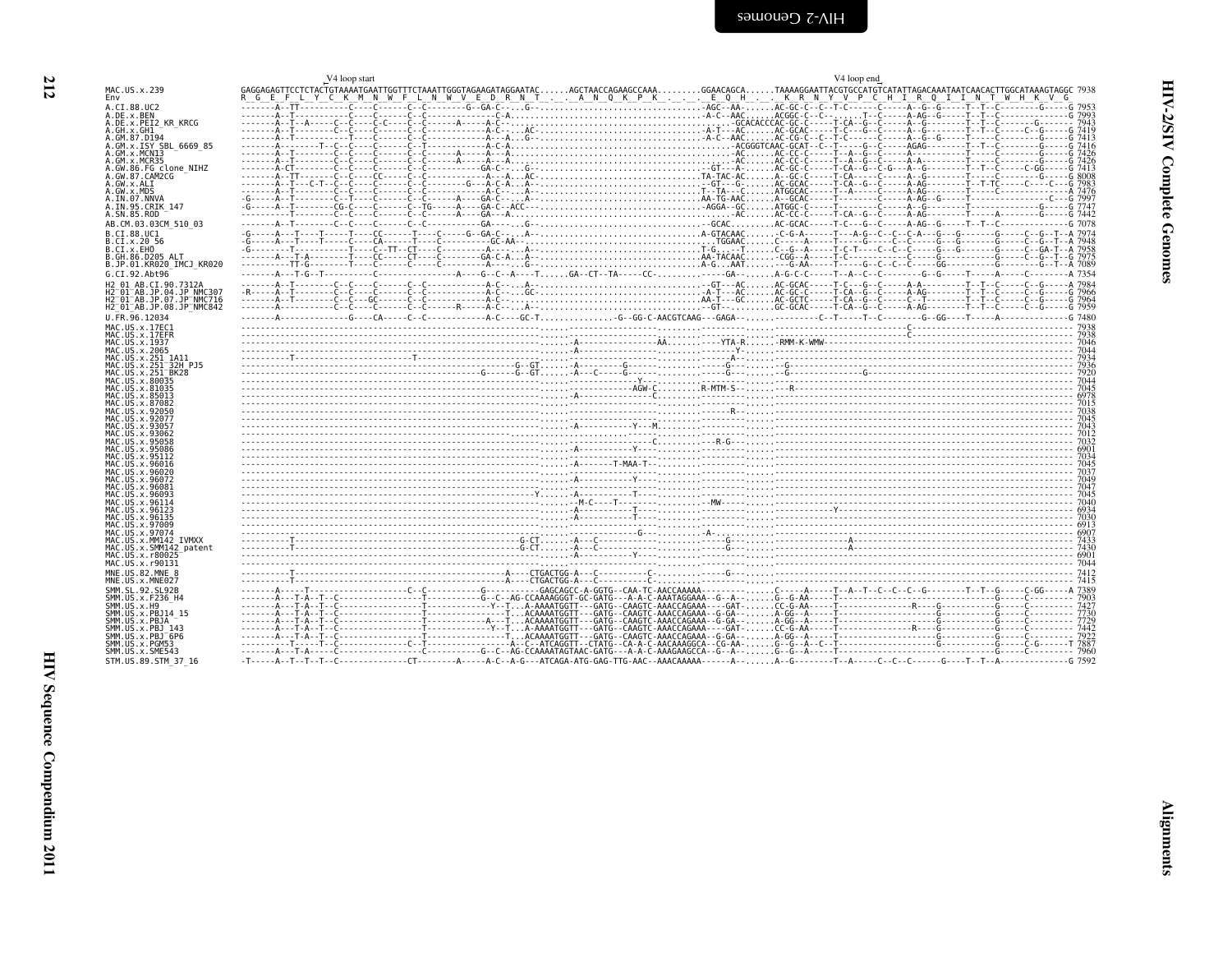<span id="page-54-0"></span>

|                                                                                                         | V5 loop end<br>V5 loop start                                                                                                                                                                                                                                                   |  |
|---------------------------------------------------------------------------------------------------------|--------------------------------------------------------------------------------------------------------------------------------------------------------------------------------------------------------------------------------------------------------------------------------|--|
| MAC.US.x.239<br>Env                                                                                     | AAAAATGTTTATTTGCCTCCAAGAGAGGGAGACCTCACGTGTAACTCCACAGTGACCAGTCTCATAGCAAACATAGATTGGATTGATGGAAACCAAACTAATATCACCATGAGTGGCAGAGGTGGCAGAACTGTATCGATTGGAATTGGGAGTTTATAAATT<br>Y L P P R E G<br>D L T C N S T V T S L I A N I D W I D G N Q T N I T M S A E V A E L Y R L E L G D Y K L |  |
| A.CI.88.UC2                                                                                             |                                                                                                                                                                                                                                                                                |  |
| A.DE.x.BEN<br>A.DE.x.PEI2 KR KRCG                                                                       |                                                                                                                                                                                                                                                                                |  |
| A.GH.x.GH1<br>A.GM.87.D194                                                                              |                                                                                                                                                                                                                                                                                |  |
| A.GM.x.ISY SBL 6669 85                                                                                  |                                                                                                                                                                                                                                                                                |  |
| A.GM.x.MCN13<br>A.GM.x.MCR35                                                                            |                                                                                                                                                                                                                                                                                |  |
| A.GW.86.FG clone NIHZ<br>A.GW.87.CAM2CG                                                                 |                                                                                                                                                                                                                                                                                |  |
| A.GW.x.ALI                                                                                              |                                                                                                                                                                                                                                                                                |  |
| A.GW.x.MDS<br>A.IN.07.NNVA                                                                              |                                                                                                                                                                                                                                                                                |  |
| A.IN.95.CRIK 147<br>A.SN.85.ROD                                                                         |                                                                                                                                                                                                                                                                                |  |
| AB.CM.03.03CM 510 03                                                                                    |                                                                                                                                                                                                                                                                                |  |
| B.CI.88.UC1                                                                                             |                                                                                                                                                                                                                                                                                |  |
| B.CI.X.20 56<br>B.CI.X.EHO                                                                              |                                                                                                                                                                                                                                                                                |  |
| B.GH.86.D205 ALT<br>B.JP.01.KR020 IMCJ KR020                                                            |                                                                                                                                                                                                                                                                                |  |
| G.CI.92.Abt96                                                                                           |                                                                                                                                                                                                                                                                                |  |
| H2 01 AB.CI.90.7312A                                                                                    |                                                                                                                                                                                                                                                                                |  |
| H2 <sup>-01-AB.JP.04.JP NMC307</sup><br>H2 <sup>-</sup> 01 <sup>-</sup> AB.JP.07.JP <sup>-</sup> NMC716 |                                                                                                                                                                                                                                                                                |  |
| H2 01 AB.JP.08.JP NMC842                                                                                |                                                                                                                                                                                                                                                                                |  |
| U.FR.96.12034<br>MAC.US.x.17EC1                                                                         |                                                                                                                                                                                                                                                                                |  |
| MAC.US.x.17EFR                                                                                          |                                                                                                                                                                                                                                                                                |  |
| MAC.US.x.1937<br>MAC.US.x.2065                                                                          |                                                                                                                                                                                                                                                                                |  |
| MAC.US.x.251 1A11<br>MAC.US.x.251 32H PJ5                                                               | $\frac{203}{003}$                                                                                                                                                                                                                                                              |  |
| MAC.US.x.251 <sup>-</sup> BK28                                                                          |                                                                                                                                                                                                                                                                                |  |
| MAC.US.x.80035<br>MAC.US.x.81035                                                                        |                                                                                                                                                                                                                                                                                |  |
| MAC.US.x.85013<br>MAC.US.x.87082                                                                        |                                                                                                                                                                                                                                                                                |  |
| MAC.US.x.92050<br>MAC. US. x. 92077                                                                     |                                                                                                                                                                                                                                                                                |  |
| MAC.US.x.93057                                                                                          |                                                                                                                                                                                                                                                                                |  |
| MAC.US.x.93062<br>MAC. US. x. 95058                                                                     |                                                                                                                                                                                                                                                                                |  |
| MAC.US.x.95086<br>MAC.US.x.95112                                                                        |                                                                                                                                                                                                                                                                                |  |
| MAC.US.x.96016                                                                                          |                                                                                                                                                                                                                                                                                |  |
| MAC.US.x.96020<br>MAC. US. x.96072                                                                      |                                                                                                                                                                                                                                                                                |  |
| MAC.US.x.96083<br>MAC.US.x.96093                                                                        |                                                                                                                                                                                                                                                                                |  |
| MAC.US.x.96114                                                                                          |                                                                                                                                                                                                                                                                                |  |
| MAC.US.x.96123<br>MAC.US.x.96135                                                                        |                                                                                                                                                                                                                                                                                |  |
| MAC.US.x.97009<br>MAC.US.x.97074                                                                        |                                                                                                                                                                                                                                                                                |  |
| MAC.US.x.MM142 IVMXX                                                                                    |                                                                                                                                                                                                                                                                                |  |
| MAC.US.x.SMM142 patent<br>MAC.US.x.r80025                                                               |                                                                                                                                                                                                                                                                                |  |
| MAC.US.x.r90131                                                                                         |                                                                                                                                                                                                                                                                                |  |
| MNE.US.82.MNE 8<br>MNE.US.x.MNE027                                                                      |                                                                                                                                                                                                                                                                                |  |
| SMM. SL. 92. SL92B                                                                                      |                                                                                                                                                                                                                                                                                |  |
| SMM. US. x. F236 H4<br>SMM.US.x.H9                                                                      |                                                                                                                                                                                                                                                                                |  |
| SMM.US.x.PBJ14 15<br>SMM.US.x.PBJA                                                                      |                                                                                                                                                                                                                                                                                |  |
| SMM. US. x. PBJ 143                                                                                     |                                                                                                                                                                                                                                                                                |  |
| SMM.US.x.PBJ <sup>-6P6</sup><br>SMM.US.x.PGM53                                                          |                                                                                                                                                                                                                                                                                |  |
| SMM.US.x.SME543                                                                                         |                                                                                                                                                                                                                                                                                |  |
| STM.US.89.STM 37 16                                                                                     |                                                                                                                                                                                                                                                                                |  |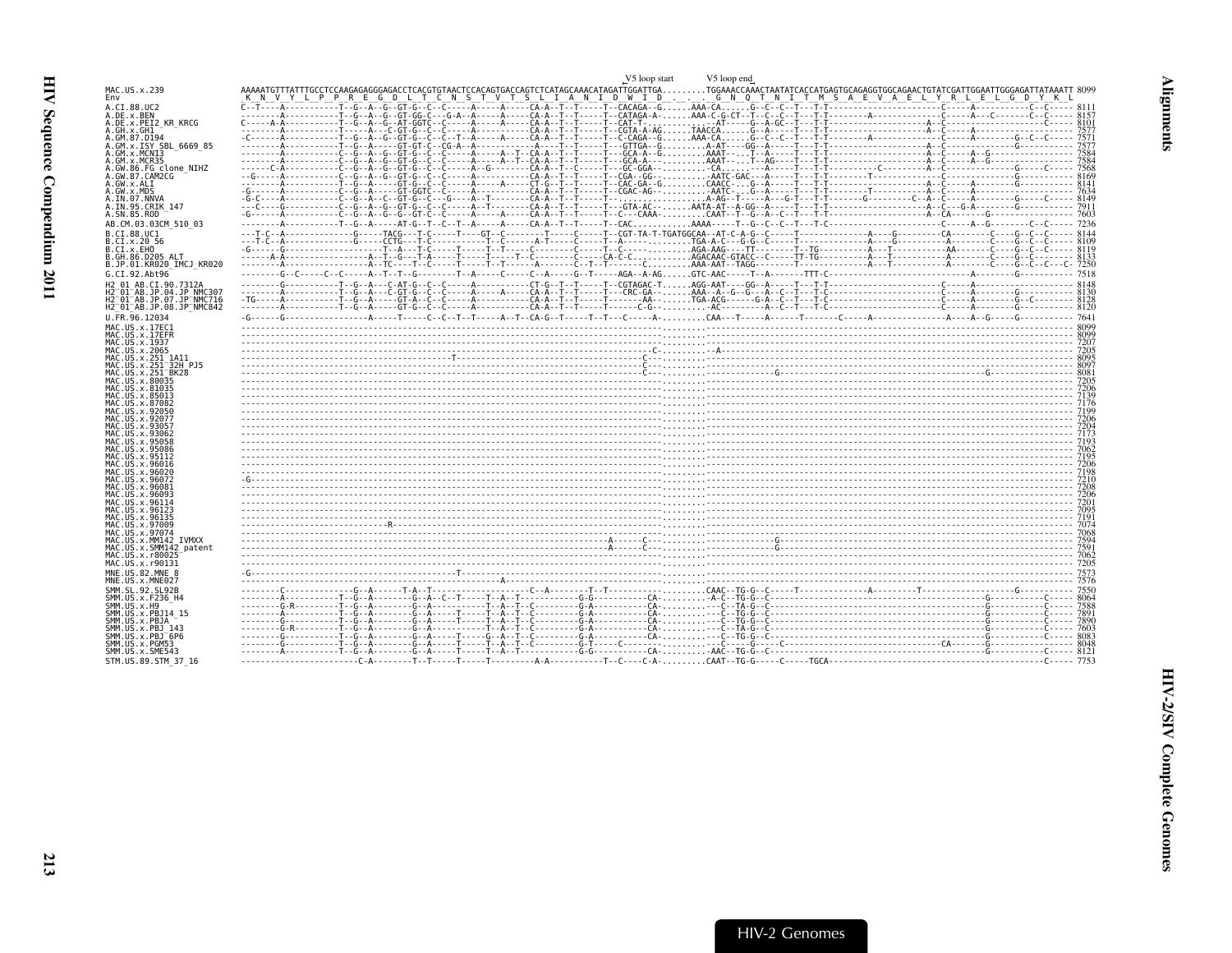<span id="page-55-0"></span>

| MAC.US.x.239<br>Env                                                        |  |  | $A\overline{t}A\overline{A}A\overline{A}A\overline{A}A\overline{A}A\overline{A}A\overline{A}A\overline{A}A\overline{A}A\overline{A}A\overline{A}A\overline{A}A\overline{A}A\overline{A}A\overline{A}A\overline{A}A\overline{A}A\overline{A}A\overline{A}A\overline{A}A\overline{A}A\overline{A}A\overline{A}A\overline{A}A\overline{A}A\overline{A}A\overline{A}A\overline{A}A\overline{A}A\overline{A}A\overline{A}A\over$ |  |
|----------------------------------------------------------------------------|--|--|-----------------------------------------------------------------------------------------------------------------------------------------------------------------------------------------------------------------------------------------------------------------------------------------------------------------------------------------------------------------------------------------------------------------------------|--|
| A.CI.88.UC2                                                                |  |  |                                                                                                                                                                                                                                                                                                                                                                                                                             |  |
| A.DE.x.BEN<br>A.DE.x.PEI2 KR KRCG                                          |  |  |                                                                                                                                                                                                                                                                                                                                                                                                                             |  |
| A.GH.x.GH1                                                                 |  |  |                                                                                                                                                                                                                                                                                                                                                                                                                             |  |
| A.GM.87.D194<br>A.GM.x.ISY SBL_6669_85<br>A.GM.x.MCN13                     |  |  |                                                                                                                                                                                                                                                                                                                                                                                                                             |  |
| A.GM.x.MCR35                                                               |  |  |                                                                                                                                                                                                                                                                                                                                                                                                                             |  |
| A.GW.86.FG clone NIHZ                                                      |  |  |                                                                                                                                                                                                                                                                                                                                                                                                                             |  |
| A.GW.87.CAM2CG<br>A.GW.x.ALI                                               |  |  |                                                                                                                                                                                                                                                                                                                                                                                                                             |  |
| A.GW.x.MDS                                                                 |  |  |                                                                                                                                                                                                                                                                                                                                                                                                                             |  |
| A.IN.07.NNVA<br>A.IN.95.CRIK 147                                           |  |  |                                                                                                                                                                                                                                                                                                                                                                                                                             |  |
| A.SN.85.ROD                                                                |  |  |                                                                                                                                                                                                                                                                                                                                                                                                                             |  |
| AB.CM.03.03CM 510 03                                                       |  |  |                                                                                                                                                                                                                                                                                                                                                                                                                             |  |
| B.CI.88.UC1<br>B.CI.X.20 56                                                |  |  |                                                                                                                                                                                                                                                                                                                                                                                                                             |  |
| B.CI.x.EHO<br>B.GH.86.D205 ALT                                             |  |  |                                                                                                                                                                                                                                                                                                                                                                                                                             |  |
| B.JP.01.KR020 IMCJ KR020                                                   |  |  |                                                                                                                                                                                                                                                                                                                                                                                                                             |  |
| G.CI.92.Ah <sub>t</sub> 96                                                 |  |  |                                                                                                                                                                                                                                                                                                                                                                                                                             |  |
| H2_01_AB.CI.90.7312A<br>H2 <sup>-</sup> 01 <sup>-</sup> AB.JP.04.JP NMC307 |  |  |                                                                                                                                                                                                                                                                                                                                                                                                                             |  |
| H2 <sup>-</sup> 01 <sup>-</sup> AB.JP.07.JP <sup>-</sup> NMC716            |  |  |                                                                                                                                                                                                                                                                                                                                                                                                                             |  |
| H2 <sup>-01-AB.JP.08.JP<sup>-</sup>NMC842</sup><br>U.FR.96.12034           |  |  |                                                                                                                                                                                                                                                                                                                                                                                                                             |  |
| MAC.US.x.17EC1                                                             |  |  |                                                                                                                                                                                                                                                                                                                                                                                                                             |  |
| MAC.US.x.17EFR                                                             |  |  |                                                                                                                                                                                                                                                                                                                                                                                                                             |  |
| MAC. US. x. 1937<br>MAC.US.x.2065                                          |  |  |                                                                                                                                                                                                                                                                                                                                                                                                                             |  |
| MAC.US.x.251 1A11                                                          |  |  |                                                                                                                                                                                                                                                                                                                                                                                                                             |  |
| MAC.US.x.251 <sup>-</sup> 32H PJ5<br>MAC.US.x.251 <sup>-</sup> BK28        |  |  |                                                                                                                                                                                                                                                                                                                                                                                                                             |  |
| MAC.US.x.80035<br>MAC.US.x.81035                                           |  |  |                                                                                                                                                                                                                                                                                                                                                                                                                             |  |
| MAC.US.x.85013                                                             |  |  |                                                                                                                                                                                                                                                                                                                                                                                                                             |  |
| MAC.US.x.87082<br>MAC.US.x.92050                                           |  |  |                                                                                                                                                                                                                                                                                                                                                                                                                             |  |
| MAC.US.x.92077                                                             |  |  |                                                                                                                                                                                                                                                                                                                                                                                                                             |  |
| MAC.US.x.9305<br>MAC.US.x.93062                                            |  |  |                                                                                                                                                                                                                                                                                                                                                                                                                             |  |
| MAC.US.x.95058<br>MAC.US.x.95086                                           |  |  | $\frac{363}{363}$<br>$\frac{732}{363}$<br>$\frac{732}{365}$<br>$\frac{732}{365}$                                                                                                                                                                                                                                                                                                                                            |  |
| MAC.US.x.95112                                                             |  |  |                                                                                                                                                                                                                                                                                                                                                                                                                             |  |
| MAC.US.x.96016<br>MAC.US.x.96020                                           |  |  |                                                                                                                                                                                                                                                                                                                                                                                                                             |  |
| MAC.US.x.96072                                                             |  |  |                                                                                                                                                                                                                                                                                                                                                                                                                             |  |
| MAC.US.x.96081<br>MAC.US.x.96093                                           |  |  |                                                                                                                                                                                                                                                                                                                                                                                                                             |  |
| MAC.US.x.96114<br>MAC.US.x.96123                                           |  |  |                                                                                                                                                                                                                                                                                                                                                                                                                             |  |
| MAC.US.x.96135                                                             |  |  |                                                                                                                                                                                                                                                                                                                                                                                                                             |  |
| MAC.US.x.97009<br>MAC.US.x.97074                                           |  |  |                                                                                                                                                                                                                                                                                                                                                                                                                             |  |
| MAC.US.x.MM142 IVMXX                                                       |  |  |                                                                                                                                                                                                                                                                                                                                                                                                                             |  |
| MAC.US.x.SMM142 patent<br>MAC.US.x.r80025                                  |  |  |                                                                                                                                                                                                                                                                                                                                                                                                                             |  |
| MAC.US.x.r90131                                                            |  |  |                                                                                                                                                                                                                                                                                                                                                                                                                             |  |
| MNE.U.S.82.MNE 8<br>MNE.US.x.MNE027                                        |  |  |                                                                                                                                                                                                                                                                                                                                                                                                                             |  |
| SMM.SL.92.SL92B                                                            |  |  |                                                                                                                                                                                                                                                                                                                                                                                                                             |  |
| SMM. US. x. F236_H4<br>SMM.US.x.H9                                         |  |  |                                                                                                                                                                                                                                                                                                                                                                                                                             |  |
| SMM.US.x.PBJ14 15                                                          |  |  |                                                                                                                                                                                                                                                                                                                                                                                                                             |  |
| SMM.US.x.PBJA<br>SMM.US.x.PBJ 143                                          |  |  |                                                                                                                                                                                                                                                                                                                                                                                                                             |  |
| SMM.US.x.PBJ <sup>-6P6</sup>                                               |  |  |                                                                                                                                                                                                                                                                                                                                                                                                                             |  |
| SMM.US.x.PGM53<br>SMM.US.x.SME543                                          |  |  |                                                                                                                                                                                                                                                                                                                                                                                                                             |  |
| STM.US.89.STM 37 16                                                        |  |  |                                                                                                                                                                                                                                                                                                                                                                                                                             |  |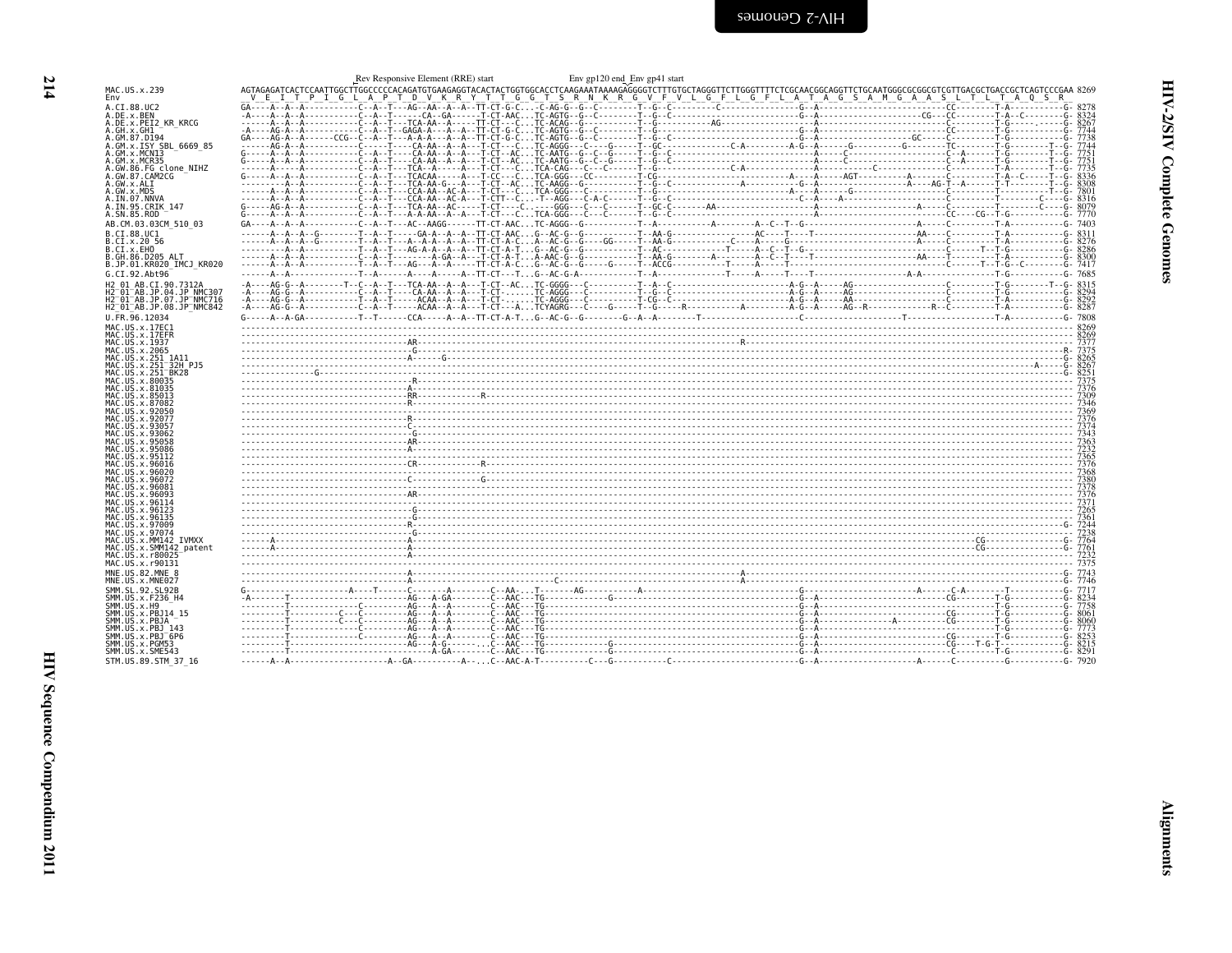| MAC.US.x.239<br>Env                                                                         |                                                                                                                                                                                                                                                                                                                                                                   |  |  |  |  |  |      |
|---------------------------------------------------------------------------------------------|-------------------------------------------------------------------------------------------------------------------------------------------------------------------------------------------------------------------------------------------------------------------------------------------------------------------------------------------------------------------|--|--|--|--|--|------|
| A.CI.88.UC2                                                                                 |                                                                                                                                                                                                                                                                                                                                                                   |  |  |  |  |  |      |
| A.DE.x.BEN<br>A.DE.x.PEI2 KR KRCG                                                           |                                                                                                                                                                                                                                                                                                                                                                   |  |  |  |  |  |      |
| A.GH.X.GH1                                                                                  |                                                                                                                                                                                                                                                                                                                                                                   |  |  |  |  |  |      |
| A.GM.87.D194<br>A.GM.x.ISY SBL 6669 85                                                      |                                                                                                                                                                                                                                                                                                                                                                   |  |  |  |  |  |      |
| A.GM.x.MCNI3                                                                                |                                                                                                                                                                                                                                                                                                                                                                   |  |  |  |  |  |      |
| A.GM.x.MCR35<br>A.GW.86.FG clone NIHZ                                                       |                                                                                                                                                                                                                                                                                                                                                                   |  |  |  |  |  |      |
| A.GW.87.CAM2CG                                                                              |                                                                                                                                                                                                                                                                                                                                                                   |  |  |  |  |  | 8503 |
| A.GW.x.ALI<br>A.GW.x.MDS                                                                    |                                                                                                                                                                                                                                                                                                                                                                   |  |  |  |  |  |      |
| A.IN.07.NNVA                                                                                |                                                                                                                                                                                                                                                                                                                                                                   |  |  |  |  |  |      |
| A.IN.95.CRIK 147<br>A.SN.85.ROD                                                             |                                                                                                                                                                                                                                                                                                                                                                   |  |  |  |  |  |      |
| AB.CM.03.03CM 510 03                                                                        |                                                                                                                                                                                                                                                                                                                                                                   |  |  |  |  |  |      |
| B.CT.88.UC1                                                                                 |                                                                                                                                                                                                                                                                                                                                                                   |  |  |  |  |  |      |
| B.CI.x.20 56<br>B.CI.x.EHO                                                                  |                                                                                                                                                                                                                                                                                                                                                                   |  |  |  |  |  |      |
| B.GH.86.D205 ALT                                                                            |                                                                                                                                                                                                                                                                                                                                                                   |  |  |  |  |  |      |
| B.JP.01.KR020 IMCJ KR020                                                                    |                                                                                                                                                                                                                                                                                                                                                                   |  |  |  |  |  |      |
| G.CI.92.Abt96<br>H2 01 AB.CI.90.7312A                                                       |                                                                                                                                                                                                                                                                                                                                                                   |  |  |  |  |  |      |
| H2 <sup>-</sup> 01 <sup>-</sup> AB.JP.04.JP NMC307                                          |                                                                                                                                                                                                                                                                                                                                                                   |  |  |  |  |  |      |
| H2 01 AB.JP.07.JP NMC716<br>H2 <sup>-</sup> 01 <sup>-</sup> AB.JP.08.JP <sup>-</sup> NMC842 |                                                                                                                                                                                                                                                                                                                                                                   |  |  |  |  |  |      |
| U.FR.96.12034                                                                               |                                                                                                                                                                                                                                                                                                                                                                   |  |  |  |  |  |      |
| MAC.US.x.17EC1                                                                              |                                                                                                                                                                                                                                                                                                                                                                   |  |  |  |  |  |      |
| MAC.US.x.17EFR<br>MAC.US.x.1937                                                             |                                                                                                                                                                                                                                                                                                                                                                   |  |  |  |  |  |      |
| MAC.US.x.2065                                                                               |                                                                                                                                                                                                                                                                                                                                                                   |  |  |  |  |  |      |
| MAC.US.x.251 1A11<br>MAC.US.x.251 <sup>-</sup> 32H PJ5                                      |                                                                                                                                                                                                                                                                                                                                                                   |  |  |  |  |  |      |
| MAC.US.x.251 <sup>-</sup> BK28                                                              | $\begin{picture}(100,100)(0,0) \put(0,0){\vector(1,0){100}} \put(10,0){\vector(1,0){100}} \put(10,0){\vector(1,0){100}} \put(10,0){\vector(1,0){100}} \put(10,0){\vector(1,0){100}} \put(10,0){\vector(1,0){100}} \put(10,0){\vector(1,0){100}} \put(10,0){\vector(1,0){100}} \put(10,0){\vector(1,0){100}} \put(10,0){\vector(1,0){100}} \put(10,0){\vector(1,0$ |  |  |  |  |  |      |
| MAC.US.x.80035<br>MAC.US.x.81035                                                            |                                                                                                                                                                                                                                                                                                                                                                   |  |  |  |  |  |      |
| MAC.US.x.85013                                                                              |                                                                                                                                                                                                                                                                                                                                                                   |  |  |  |  |  |      |
| MAC.US.x.87082<br>MAC US x 92050                                                            |                                                                                                                                                                                                                                                                                                                                                                   |  |  |  |  |  |      |
| MAC.US.x.9207                                                                               |                                                                                                                                                                                                                                                                                                                                                                   |  |  |  |  |  |      |
| MAC.US.x.9305.<br>MAC.US.x.93062                                                            |                                                                                                                                                                                                                                                                                                                                                                   |  |  |  |  |  |      |
| MAC.US.x.95058                                                                              |                                                                                                                                                                                                                                                                                                                                                                   |  |  |  |  |  | 7530 |
| MAC.US.x.95086<br>MAC.US.x.95112                                                            |                                                                                                                                                                                                                                                                                                                                                                   |  |  |  |  |  | 7399 |
| MAC.US.x.96016                                                                              |                                                                                                                                                                                                                                                                                                                                                                   |  |  |  |  |  |      |
| MAC.US.x.96020<br>MAC.US.x.96072                                                            |                                                                                                                                                                                                                                                                                                                                                                   |  |  |  |  |  |      |
| MAC US x 9608                                                                               |                                                                                                                                                                                                                                                                                                                                                                   |  |  |  |  |  |      |
| MAC.US.x.96114                                                                              |                                                                                                                                                                                                                                                                                                                                                                   |  |  |  |  |  |      |
| MAC.US.x.96123                                                                              |                                                                                                                                                                                                                                                                                                                                                                   |  |  |  |  |  |      |
| MAC.US.x.96135<br>MAC.US.x.97009                                                            |                                                                                                                                                                                                                                                                                                                                                                   |  |  |  |  |  |      |
| MAC.US.x.97074                                                                              |                                                                                                                                                                                                                                                                                                                                                                   |  |  |  |  |  |      |
| MAC.US.x.MM142 IVMXX<br>MAC.US.x.SMM142 patent                                              |                                                                                                                                                                                                                                                                                                                                                                   |  |  |  |  |  |      |
| MAC.US.x.r80025                                                                             | $\frac{1}{300}$                                                                                                                                                                                                                                                                                                                                                   |  |  |  |  |  |      |
| MAC.US.x.r90131<br>MNE.US.82.MNE 8                                                          |                                                                                                                                                                                                                                                                                                                                                                   |  |  |  |  |  |      |
| MNE.US.x.MNE027                                                                             |                                                                                                                                                                                                                                                                                                                                                                   |  |  |  |  |  |      |
| SMM. SL.92. SL92B                                                                           |                                                                                                                                                                                                                                                                                                                                                                   |  |  |  |  |  |      |
| SMM.US.x.F236 H4<br>SMM.US.x.H9                                                             |                                                                                                                                                                                                                                                                                                                                                                   |  |  |  |  |  |      |
| SMM.US.x.PBJ14 15                                                                           |                                                                                                                                                                                                                                                                                                                                                                   |  |  |  |  |  | 8228 |
| SMM.US.x.PBJA<br>SMM.US.x.PBJ 143                                                           |                                                                                                                                                                                                                                                                                                                                                                   |  |  |  |  |  | 8227 |
| SMM.US.x.PBJ <sup>-</sup> 6P6                                                               |                                                                                                                                                                                                                                                                                                                                                                   |  |  |  |  |  |      |
| SMM.US.x.PGM53<br>SMM.US.x.SME543                                                           | <u> 1938 - 1941 - 1942 - 1943 - 1948 - 1948 - 1948 - 1948 - 1948 - 1948 - 1948 - 1948 - 1948 - 1948 - 1948 - 1948 - 1948 - 1948 - 1948 - 1948 - 1948 - 1948 - 1948 - 1948 - 1948 - 1948 - 1948 - 1948 - 1948 - 1948 - 1948 - 194</u>                                                                                                                              |  |  |  |  |  |      |
| STM.US.89.STM 37 16                                                                         |                                                                                                                                                                                                                                                                                                                                                                   |  |  |  |  |  |      |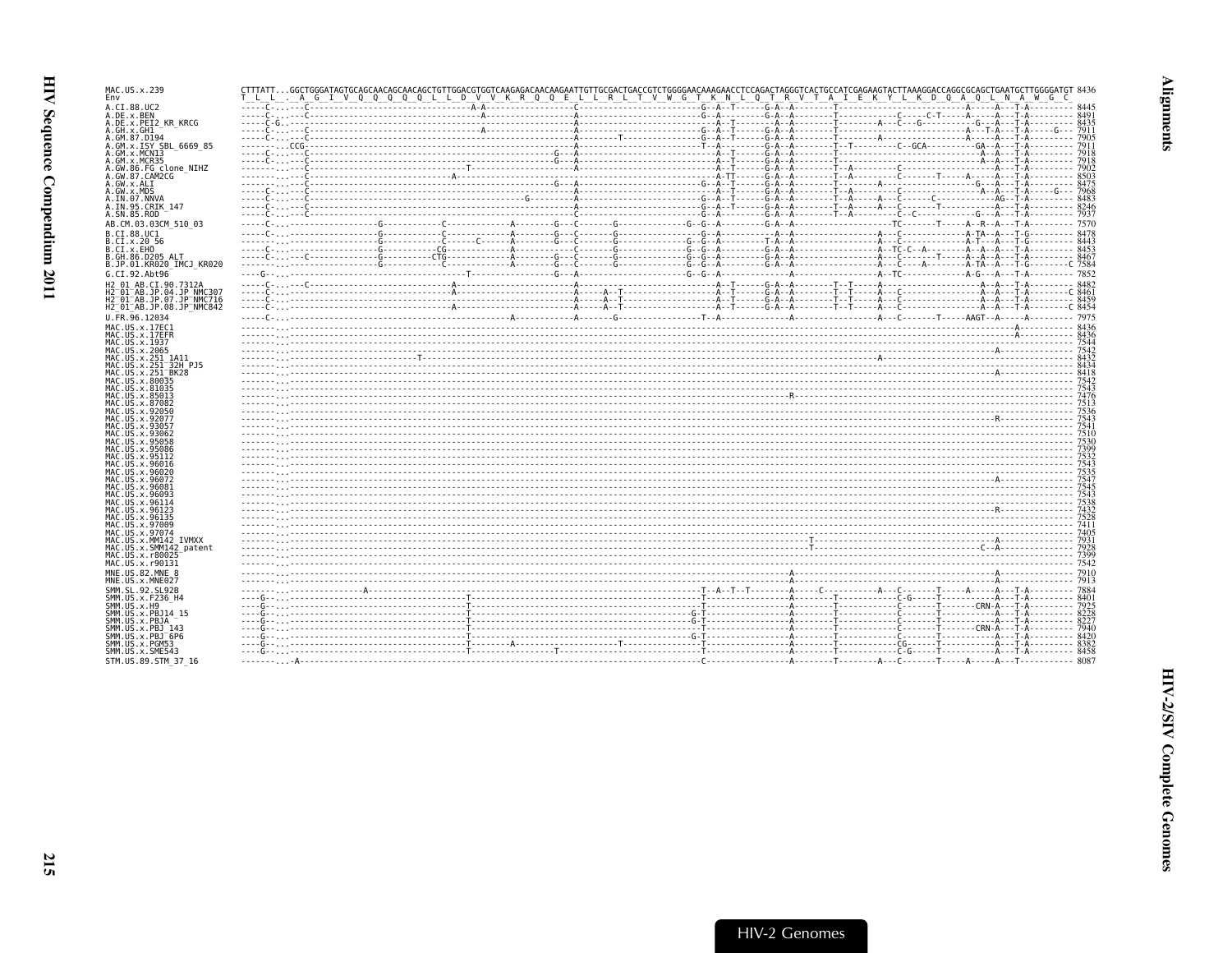| I      |  |
|--------|--|
|        |  |
| ×<br>٠ |  |
|        |  |

<span id="page-57-0"></span>

|                                                                                  | RRE end                                                                                                              |
|----------------------------------------------------------------------------------|----------------------------------------------------------------------------------------------------------------------|
| 1AC.US.x.239                                                                     | A F R Q V C H T T V P W P N A S L T P K W N N E T W Q E W E R K V D F L E E N Y D T L T T T A L L L E E WA COME ON D |
| .CI.88.UC2                                                                       |                                                                                                                      |
| .DE.x.BEN                                                                        |                                                                                                                      |
| .DE.x.PEI2 KR KRCG<br>. GH . x . GH1                                             |                                                                                                                      |
| .GM.87.D194                                                                      |                                                                                                                      |
| .GM.x.ISY SBL 6669 85<br>GM.x.MCN13                                              |                                                                                                                      |
| GM.x.MCR35                                                                       |                                                                                                                      |
| .GW.86.FG clone NIHZ<br>.GW.87.CAM2CG                                            |                                                                                                                      |
| .GW.x.ALI                                                                        |                                                                                                                      |
| .GW.x.MDS                                                                        |                                                                                                                      |
| .IN.07.NNVA<br>.IN.95.CRIK 147                                                   |                                                                                                                      |
| .SN.85.ROD                                                                       |                                                                                                                      |
| AB.CM.03.03CM 510 03                                                             |                                                                                                                      |
| 3.CI.88.UC1<br>.CI.x.20 56                                                       |                                                                                                                      |
| .CI.x.EHO                                                                        |                                                                                                                      |
| .GH.86.D205 ALT                                                                  |                                                                                                                      |
| 3.JP.01.KR020 IMCJ KR020                                                         |                                                                                                                      |
| G.CI.92.Abt96<br>12 01 AB.CI.90.7312A                                            |                                                                                                                      |
| i2 01 AB.JP.04.JP NMC307                                                         |                                                                                                                      |
| 12 <sup>-</sup> 01 <sup>-</sup> AB.JP.07.JP <sup>-</sup> NMC716                  |                                                                                                                      |
| H2 <sup>−</sup> 01 <sup>−</sup> AB.JP.08.JP <sup>−</sup> NMC842<br>J.FR.96.12034 |                                                                                                                      |
| 1AC.US.x.17EC1                                                                   |                                                                                                                      |
| 1AC.US.x.17EFR                                                                   |                                                                                                                      |
| 1AC.US.x.1937<br>1AC.US.x.2065                                                   |                                                                                                                      |
| 4AC.US.x.251 1A11                                                                |                                                                                                                      |
| 4AC.US.x.251 <sup>-</sup> 32H PJ5                                                |                                                                                                                      |
| 4AC.US.x.251 <sup>-</sup> BK28<br>4AC.US.x.80035                                 | $\frac{6590}{35700}$                                                                                                 |
| 4AC.US.x.81035<br>1AC.US.x.85013                                                 |                                                                                                                      |
| 4AC.US.x.87082                                                                   |                                                                                                                      |
| 4AC.US.x.92050                                                                   |                                                                                                                      |
| 4AC.US.x.92077<br>1AC.US.x.93057                                                 |                                                                                                                      |
| 1AC.US.x.93062                                                                   |                                                                                                                      |
| 4AC.US.x.95058<br>1AC.US.x.95086                                                 |                                                                                                                      |
| 1AC.US.x.95112                                                                   |                                                                                                                      |
| 4AC.US.x.96016<br>1AC.US.x.96020                                                 |                                                                                                                      |
| 1AC.US.x.96072                                                                   |                                                                                                                      |
| 1AC.US.x.96081<br>1AC.US.x.96093                                                 |                                                                                                                      |
| 1AC.US.x.96114                                                                   |                                                                                                                      |
| 4AC.US.x.96123<br>4AC.US.x.96135                                                 |                                                                                                                      |
| 4AC US x 97009                                                                   |                                                                                                                      |
| 1AC.US.x.97074                                                                   |                                                                                                                      |
| 4AC.US.x.MM142 IVMXX<br>AAC.US.x.SMM142 patent                                   |                                                                                                                      |
| 4AC.US.x.r80025                                                                  |                                                                                                                      |
| 4AC.US.x.r90131<br>NE.US.82.MNE 8                                                |                                                                                                                      |
| INE.US.x.MNE027                                                                  |                                                                                                                      |
| SMM.SL.92.SL92B                                                                  |                                                                                                                      |
| SMM.US.x.F236_H4<br>SMM.US.x.H9                                                  |                                                                                                                      |
| SMM.US.x.PBJ14 15                                                                |                                                                                                                      |
| SMM.US.x.PBJA                                                                    |                                                                                                                      |
| SMM.US.x.PBJ 143<br>SMM.US.x.PBJ <sup>-</sup> 6P6                                |                                                                                                                      |
| SMM.US.x.PGM53                                                                   |                                                                                                                      |
| SMM.US.x.SME543<br>STM.US.89.STM 37 16                                           |                                                                                                                      |
|                                                                                  |                                                                                                                      |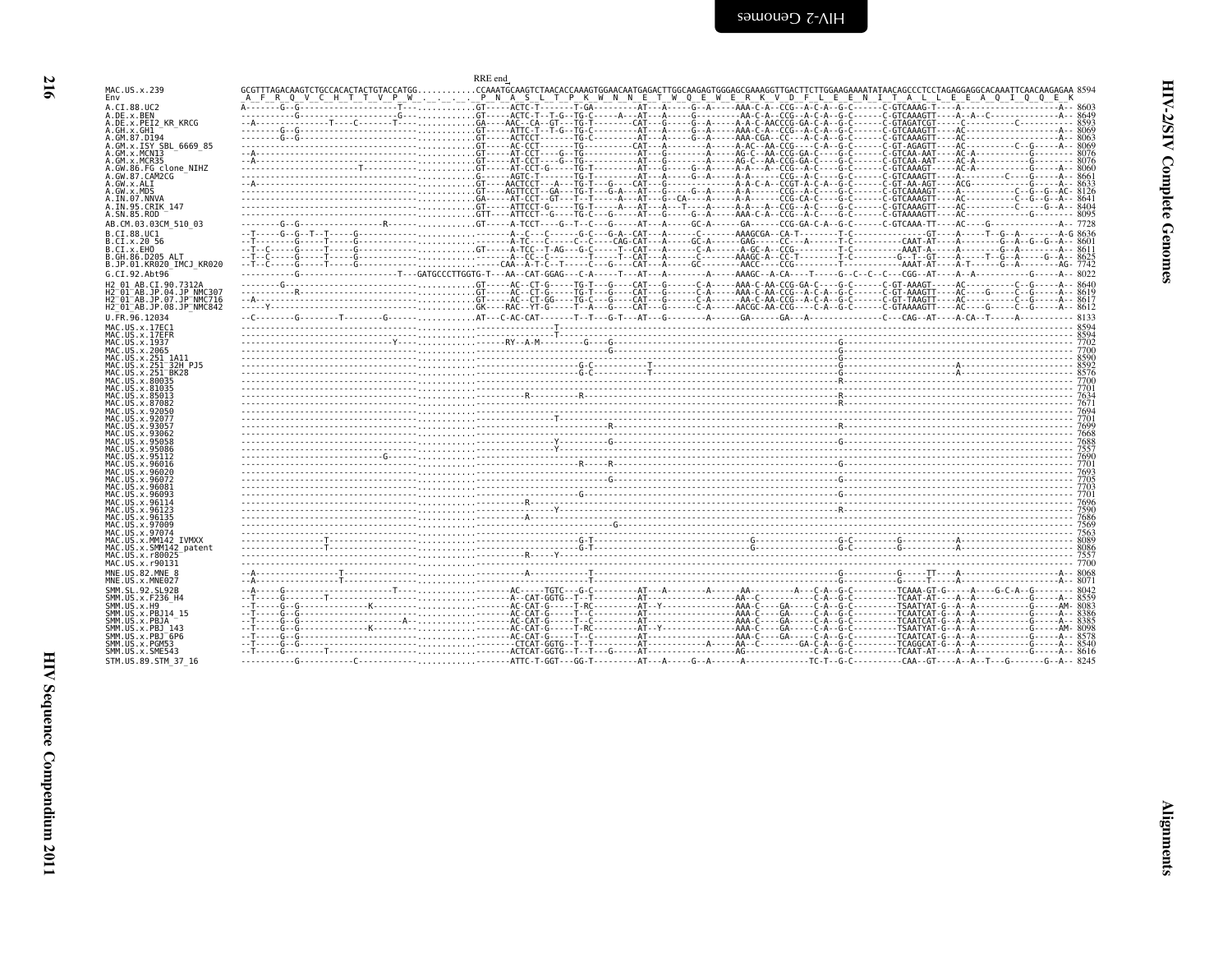| MAC.US.x.239                                                 |                                                                                                                 |  |  |
|--------------------------------------------------------------|-----------------------------------------------------------------------------------------------------------------|--|--|
| Fny                                                          | N M Y E L O K L N S W D V F G N W F D L A S W I K Y I O Y G V Y I V V G V I L L R I V I Y I V O M L A K L R O G |  |  |
| A.CI.88.UC2<br>A.DE.x.BEN                                    |                                                                                                                 |  |  |
| A.DE.x.PEI2 KR KRCG                                          |                                                                                                                 |  |  |
| A.GH.X.GH1<br>A.GM.87.D194                                   |                                                                                                                 |  |  |
| A.GM.x.ISY SBL 6669 85                                       |                                                                                                                 |  |  |
| A.GM.x.MCN13<br>A.GM.x.MCR35                                 |                                                                                                                 |  |  |
| A.GW.86.FG clone NIHZ                                        |                                                                                                                 |  |  |
| A.GW.87.CAM2CG<br>A.GW.x.ALI                                 |                                                                                                                 |  |  |
| A.GW.x.MDS                                                   |                                                                                                                 |  |  |
| A.IN.07.NNVA<br>A.IN.95.CRIK 147                             |                                                                                                                 |  |  |
| A.SN.85.ROD                                                  |                                                                                                                 |  |  |
| AB.CM.03.03CM 510 03<br>B.CI.88.UC1                          |                                                                                                                 |  |  |
| B.CI.X.20 56                                                 |                                                                                                                 |  |  |
| B.CI.X.EHO                                                   |                                                                                                                 |  |  |
| B.GH.86.D205 ALT<br>B.JP.01.KR020 IMCJ KR020                 |                                                                                                                 |  |  |
| G.CI.92.Abt96                                                |                                                                                                                 |  |  |
| H2 01 AB.CI.90.7312A<br>H2 <sup>-01-AB.JP.04.JP NMC307</sup> |                                                                                                                 |  |  |
| H2 <sup>-01-AB.JP.07.JP-NMC716</sup>                         |                                                                                                                 |  |  |
| H2 <sup>-01-AB.JP.08.JP<sup>-</sup>NMC842</sup>              |                                                                                                                 |  |  |
| U.FR.96.12034<br>MAC.US.x.17EC1                              |                                                                                                                 |  |  |
| MAC.US.x.17EFR                                               |                                                                                                                 |  |  |
| MAC.US.x.1937<br>MAC.US.x.2065                               |                                                                                                                 |  |  |
| MAC.US.x.251 1A11                                            |                                                                                                                 |  |  |
| MAC.US.x.251 32H PJ5<br>MAC.US.x.251 <sup>-</sup> BK28       |                                                                                                                 |  |  |
| MAC.US.x.80035                                               |                                                                                                                 |  |  |
| MAC.US.x.81035<br>MAC.US.x.85013                             |                                                                                                                 |  |  |
| MAC. US. x.87082<br>MAC.US.x.92050                           |                                                                                                                 |  |  |
| MAC.US.x.92077                                               |                                                                                                                 |  |  |
| MAC.US.x.9305<br>MAC.US.x.9306                               |                                                                                                                 |  |  |
| MAC.US.x.95058                                               |                                                                                                                 |  |  |
| MAC.US.x.95086<br>MAC. U.S. x. 95112                         |                                                                                                                 |  |  |
| MAC.US.x.96016                                               |                                                                                                                 |  |  |
| MAC.US.x.96020<br>MAC.US.x.96072                             |                                                                                                                 |  |  |
| MAC.US.x.96081<br>MAC.US.x.96093                             |                                                                                                                 |  |  |
| MAC.US.x.96114                                               |                                                                                                                 |  |  |
| MAC.US.x.96123<br>MAC.US.x.96135                             |                                                                                                                 |  |  |
| MAC.US.x.97009                                               |                                                                                                                 |  |  |
| MAC.US.x.97074<br>MAC.US.x.MM142 IVMXX                       |                                                                                                                 |  |  |
| MAC.US.x.SMM142 patent                                       |                                                                                                                 |  |  |
| MAC.US.x.r80025<br>MAC.US.x.r90131                           |                                                                                                                 |  |  |
| MNE.US.82.MNE 8                                              |                                                                                                                 |  |  |
| MNE.US.x.MNE027<br>SMM.SL.92.SL92B                           |                                                                                                                 |  |  |
| SMM. US. x. F236 H4                                          |                                                                                                                 |  |  |
| SMM.US.x.H9<br>SMM. US. x. PBJ14 15                          |                                                                                                                 |  |  |
| SMM.US.x.PBJA                                                |                                                                                                                 |  |  |
| SMM.US.x.PBJ 143<br>SMM.US.x.PBJ <sup>-6P6</sup>             |                                                                                                                 |  |  |
| SMM.US.x.PGM53                                               |                                                                                                                 |  |  |
| SMM.US.x.SME543<br>STM.US.89.STM 37 16                       |                                                                                                                 |  |  |
|                                                              |                                                                                                                 |  |  |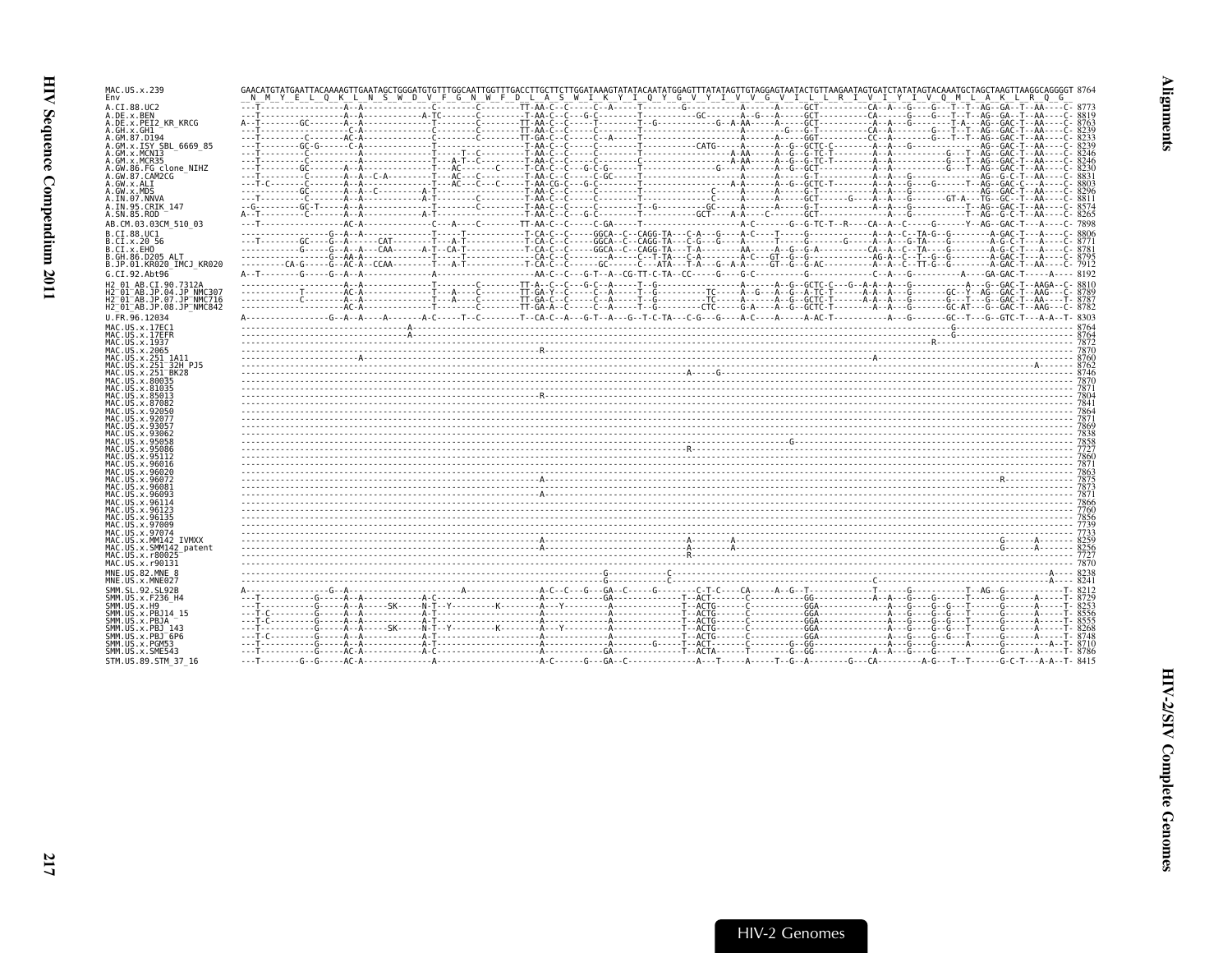<span id="page-59-0"></span>

|                                                                                                                    | Tat Rev intron end Tat Rev exon 2 start                                                                                                                                                                                                                                                          | Tat end                                                                                                                        |
|--------------------------------------------------------------------------------------------------------------------|--------------------------------------------------------------------------------------------------------------------------------------------------------------------------------------------------------------------------------------------------------------------------------------------------|--------------------------------------------------------------------------------------------------------------------------------|
| MAC.US.x.239                                                                                                       |                                                                                                                                                                                                                                                                                                  |                                                                                                                                |
| Env<br>Tat exon 2                                                                                                  | S P P S Y F Q Q T H I<br>T.                                                                                                                                                                                                                                                                      | A L P T R E G K E R D G G E G G G N S S W P W O T E Y I H F<br>H C O P E K A K K E T V E K A V A T A P G L G R * - - - - - - - |
| Rev exon 2                                                                                                         |                                                                                                                                                                                                                                                                                                  | NPYPTGPGTANQRRPGRKRRKRRKWQCLLALADRIYSFPDP                                                                                      |
| A.CI.88.UC2<br>A.DE.x.BEN                                                                                          |                                                                                                                                                                                                                                                                                                  |                                                                                                                                |
| A.DE.x.PEI2 KR KRCG                                                                                                |                                                                                                                                                                                                                                                                                                  |                                                                                                                                |
| A.GH.x.GH1<br>A.GM.87.D194                                                                                         | -------T--T-------------T---GG----C----A---T---------CAC-----G--G--A----G---AC-----AC-----ACA----CA--AC----TT--GA--TT--GA--TG-A-------C----A-C-----A--T-----CT 8409                                                                                                                              |                                                                                                                                |
| A.GM.x.ISY SBL_6669_85                                                                                             |                                                                                                                                                                                                                                                                                                  |                                                                                                                                |
| A.GM.x.MCN13                                                                                                       |                                                                                                                                                                                                                                                                                                  |                                                                                                                                |
| A.GM.x.MCR35<br>A.GW.86.FG clone NIHZ                                                                              |                                                                                                                                                                                                                                                                                                  |                                                                                                                                |
| A.GW.87.CAM2CG                                                                                                     |                                                                                                                                                                                                                                                                                                  |                                                                                                                                |
| A.GW.x.ALI<br>A.GW.x.MDS                                                                                           |                                                                                                                                                                                                                                                                                                  |                                                                                                                                |
| A.IN.07.NNVA                                                                                                       |                                                                                                                                                                                                                                                                                                  |                                                                                                                                |
| A.IN.95.CRIK 147<br>A.SN.85.ROD                                                                                    |                                                                                                                                                                                                                                                                                                  |                                                                                                                                |
| AB.CM.03.03CM 510 03                                                                                               |                                                                                                                                                                                                                                                                                                  |                                                                                                                                |
| B.CI.88.UC1                                                                                                        |                                                                                                                                                                                                                                                                                                  |                                                                                                                                |
| B.CI.x.20 56<br>B.CI.x.EHO                                                                                         |                                                                                                                                                                                                                                                                                                  |                                                                                                                                |
| B.GH.86.D205 ALT                                                                                                   |                                                                                                                                                                                                                                                                                                  |                                                                                                                                |
| B.JP.01.KR020 IMCJ KR020<br>G.CI.92.Abt96                                                                          |                                                                                                                                                                                                                                                                                                  |                                                                                                                                |
| H2 01 AB.CI.90.7312A                                                                                               |                                                                                                                                                                                                                                                                                                  |                                                                                                                                |
| H2 <sup>-</sup> 01 <sup>-</sup> AB.JP.04.JP NMC30.                                                                 |                                                                                                                                                                                                                                                                                                  |                                                                                                                                |
| H2 <sup>-</sup> 01 <sup>-</sup> AB.JP.07.JP <sup>-</sup> NMC716<br>H2 <sup>-01-AB.JP.08.JP<sup>-</sup>NMC842</sup> |                                                                                                                                                                                                                                                                                                  |                                                                                                                                |
| U.FR.96.12034                                                                                                      |                                                                                                                                                                                                                                                                                                  |                                                                                                                                |
| MAC.US.x.17EC1                                                                                                     |                                                                                                                                                                                                                                                                                                  |                                                                                                                                |
| MAC.US.x.17EFR<br>MAC. US. x. 1937                                                                                 |                                                                                                                                                                                                                                                                                                  |                                                                                                                                |
| MAC.US.x.2065                                                                                                      |                                                                                                                                                                                                                                                                                                  |                                                                                                                                |
| MAC.US.x.251 1A11<br>MAC.US.x.251 32H PJ5                                                                          |                                                                                                                                                                                                                                                                                                  |                                                                                                                                |
| MAC.US.x.251 <sup>-</sup> BK28                                                                                     |                                                                                                                                                                                                                                                                                                  |                                                                                                                                |
| MAC.US.x.80035<br>MAC.US.x.81035                                                                                   |                                                                                                                                                                                                                                                                                                  |                                                                                                                                |
| MAC.US.x.85013                                                                                                     |                                                                                                                                                                                                                                                                                                  |                                                                                                                                |
| MAC.US.x.87082<br>MAC.US.x.92050                                                                                   |                                                                                                                                                                                                                                                                                                  |                                                                                                                                |
| MAC.US.x.92077<br>MAC.US.x.93057                                                                                   |                                                                                                                                                                                                                                                                                                  |                                                                                                                                |
| MAC.US.x.93062                                                                                                     | $\frac{1}{2028}$ $\frac{1}{2028}$ $\frac{1}{2028}$ $\frac{1}{2028}$ $\frac{1}{2028}$ $\frac{1}{2028}$ $\frac{1}{2028}$ $\frac{1}{2028}$ $\frac{1}{2028}$ $\frac{1}{2028}$ $\frac{1}{2028}$ $\frac{1}{2028}$ $\frac{1}{2028}$ $\frac{1}{2028}$ $\frac{1}{2028}$ $\frac{1}{2028}$ $\frac{1}{2028}$ |                                                                                                                                |
| MAC.US.x.95058<br>MAC.US.x.95086                                                                                   |                                                                                                                                                                                                                                                                                                  |                                                                                                                                |
| MAC.US.x.95112                                                                                                     |                                                                                                                                                                                                                                                                                                  |                                                                                                                                |
| MAC.US.x.96016<br>MAC.US.x.96020                                                                                   |                                                                                                                                                                                                                                                                                                  |                                                                                                                                |
| MAC.US.x.96072                                                                                                     |                                                                                                                                                                                                                                                                                                  |                                                                                                                                |
| MAC.US.x.96081<br>MAC.US.x.96093                                                                                   |                                                                                                                                                                                                                                                                                                  |                                                                                                                                |
| MAC.US.x.96114                                                                                                     |                                                                                                                                                                                                                                                                                                  |                                                                                                                                |
| MAC.US.x.96123<br>MAC.US.x.96135                                                                                   |                                                                                                                                                                                                                                                                                                  |                                                                                                                                |
| MAC.US.x.97009                                                                                                     |                                                                                                                                                                                                                                                                                                  |                                                                                                                                |
| MAC.US.x.97074<br>MAC.US.x.MM142 IVMXX                                                                             |                                                                                                                                                                                                                                                                                                  |                                                                                                                                |
| MAC.US.x.SMM142 patent                                                                                             |                                                                                                                                                                                                                                                                                                  |                                                                                                                                |
| MAC.US.x.r80025<br>MAC.US.x.r90131                                                                                 |                                                                                                                                                                                                                                                                                                  |                                                                                                                                |
| MNE.US.82.MNE 8                                                                                                    |                                                                                                                                                                                                                                                                                                  |                                                                                                                                |
| MNE.US.x.MNE027                                                                                                    |                                                                                                                                                                                                                                                                                                  |                                                                                                                                |
| SMM. SL. 92. SL92B<br>SMM.US.x.F236 H4                                                                             |                                                                                                                                                                                                                                                                                                  |                                                                                                                                |
| SMM.US.x.H9                                                                                                        |                                                                                                                                                                                                                                                                                                  |                                                                                                                                |
| SMM.US.x.PBJ14 15<br>SMM.US.x.PBJA                                                                                 |                                                                                                                                                                                                                                                                                                  |                                                                                                                                |
| SMM.US.x.PBJ 143                                                                                                   |                                                                                                                                                                                                                                                                                                  |                                                                                                                                |
| SMM.US.x.PBJ <sup>-6P6</sup><br>SMM.US.x.PGM53                                                                     |                                                                                                                                                                                                                                                                                                  |                                                                                                                                |
| SMM.US.x.SME543                                                                                                    |                                                                                                                                                                                                                                                                                                  |                                                                                                                                |
| STM.US.89.STM 37 16                                                                                                |                                                                                                                                                                                                                                                                                                  |                                                                                                                                |

HIV Sequence Compendium 2011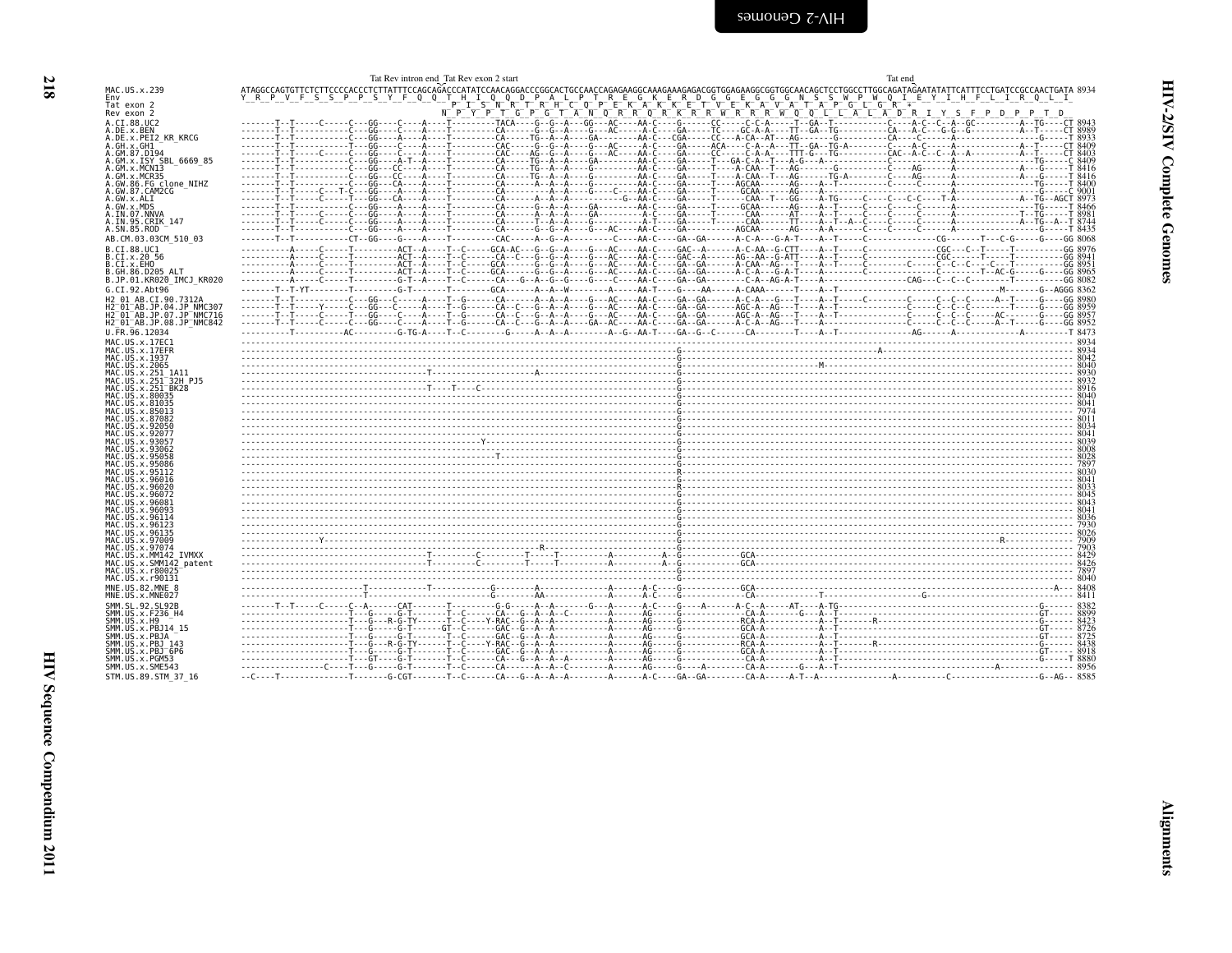<span id="page-60-0"></span>

|                                                                                                                    | Rev end                                                                                                                                                                                                                             |  |
|--------------------------------------------------------------------------------------------------------------------|-------------------------------------------------------------------------------------------------------------------------------------------------------------------------------------------------------------------------------------|--|
| MAC.US.x.239                                                                                                       | TLLS<br>R V Y Q<br>-I Li<br>0 P I L O R L S A T L O R I #R E V L R T E L T Y L O Y G W S Y F<br>W L F S N C R                                                                                                                       |  |
| Nef<br>Rev exon 2                                                                                                  | M G G A I S<br>T P L D L A I Q Q L Q N L A I E S I P D P P T N T P E A L C D P T E D S# R S P Q D *                                                                                                                                 |  |
| A.CI.88.UC2                                                                                                        |                                                                                                                                                                                                                                     |  |
| A.DE.x.BEN<br>A.DE.X.PEI2 KR KRCG                                                                                  |                                                                                                                                                                                                                                     |  |
| A.GH.x.GH1<br>A.GM.87.D194                                                                                         |                                                                                                                                                                                                                                     |  |
| A.GM.x.ISY SBL 6669 85                                                                                             |                                                                                                                                                                                                                                     |  |
| A.GM.x.MCNI3<br>A.GM.x.MCR35                                                                                       |                                                                                                                                                                                                                                     |  |
| A.GW.86.FG clone NIHZ<br>A.GW.87.CAM2CG                                                                            |                                                                                                                                                                                                                                     |  |
| A.GW.x.ALI<br>A.GW.x.MDS                                                                                           |                                                                                                                                                                                                                                     |  |
| A. IN. 07. NNVA                                                                                                    |                                                                                                                                                                                                                                     |  |
| A.IN.95.CRIK 147<br>A.SN.85.ROD                                                                                    |                                                                                                                                                                                                                                     |  |
| AB.CM.03.03CM 510 03                                                                                               |                                                                                                                                                                                                                                     |  |
| B.CI.88.UC1<br>B.CI.x.20 56                                                                                        |                                                                                                                                                                                                                                     |  |
| B.CI.x.EHO<br>B.GH.86.D205 ALT                                                                                     |                                                                                                                                                                                                                                     |  |
| B.JP.01.KR020 IMCJ KR020                                                                                           |                                                                                                                                                                                                                                     |  |
| G.CI.92.Abt96<br>H2 01 AB.CI.90.7312A                                                                              |                                                                                                                                                                                                                                     |  |
| H2 <sup>-01-AB.JP.04.JP NMC307</sup>                                                                               |                                                                                                                                                                                                                                     |  |
| H2 <sup>-</sup> 01 <sup>-</sup> AB.JP.07.JP <sup>-</sup> NMC716<br>H2 <sup>-01-AB.JP.08.JP<sup>-</sup>NMC842</sup> |                                                                                                                                                                                                                                     |  |
| U.FR.96.12034                                                                                                      |                                                                                                                                                                                                                                     |  |
| MAC.US.x.17EC1<br>MAC.US.x.17EFR                                                                                   |                                                                                                                                                                                                                                     |  |
| MAC.US.x.1937<br>MAC.US.x.2065                                                                                     |                                                                                                                                                                                                                                     |  |
| MAC.US.x.251 1A11<br>MAC.US.x.251 32H PJ5                                                                          |                                                                                                                                                                                                                                     |  |
| MAC.US.x.251 <sup>-</sup> BK28                                                                                     |                                                                                                                                                                                                                                     |  |
| MAC.US.x.80035<br>MAC.US.x.81035                                                                                   |                                                                                                                                                                                                                                     |  |
| MAC.US.x.85013<br>MAC.US.x.87082                                                                                   |                                                                                                                                                                                                                                     |  |
| MAC.US.x.92050<br>MAC.US.x.92077                                                                                   |                                                                                                                                                                                                                                     |  |
| MAC.US.x.93057                                                                                                     |                                                                                                                                                                                                                                     |  |
| MAC US x 93062<br>MAC.US.x.95058                                                                                   | ו המוצר המוצרים במשפט המוצרים במוצרים במוצרים במוצרים במוצרים במוצרים במוצרים במוצרים במוצרים במוצרים במוצרים<br>הפעם המוצרים במוצרים במוצרים במוצרים במוצרים במוצרים במוצרים במוצרים במוצרים במוצרים במוצרים במוצרים במוצרים ב<br> |  |
| MAC.US.x.95086<br>MAC.US.x.95112                                                                                   |                                                                                                                                                                                                                                     |  |
| MAC.US.x.96016<br>MAC.US.x.96020                                                                                   |                                                                                                                                                                                                                                     |  |
| MAC.US.x.96072<br>MAC.US.x.96081                                                                                   |                                                                                                                                                                                                                                     |  |
| MAC.US.x.96093                                                                                                     | $\mathbb{R}^{200}$ . The contract of the contract of the contract of $\mathbb{R}^{200}$ .                                                                                                                                           |  |
| MAC.US.x.96114<br>MAC.US.x.96123                                                                                   |                                                                                                                                                                                                                                     |  |
| MAC.US.x.96135<br>MAC.US.x.97009                                                                                   |                                                                                                                                                                                                                                     |  |
| MAC.US.x.97074<br>MAC.US.x.MM142 IVMXX                                                                             |                                                                                                                                                                                                                                     |  |
| MAC.US.x.SMM142 patent                                                                                             |                                                                                                                                                                                                                                     |  |
| MAC.US.x.r80025<br>MAC.US.x.r90131                                                                                 |                                                                                                                                                                                                                                     |  |
| MNE.US.82.MNE 8<br>MNE.US.x.MNE027                                                                                 |                                                                                                                                                                                                                                     |  |
| SMM.SL.92.SL92B                                                                                                    |                                                                                                                                                                                                                                     |  |
| SMM.US.x.F236 H4<br>SMM.US.x.H9                                                                                    |                                                                                                                                                                                                                                     |  |
| SMM.US.x.PBJ14 15<br>SMM.US.x.PBJA                                                                                 |                                                                                                                                                                                                                                     |  |
| SMM. US. x. PBJ 143                                                                                                |                                                                                                                                                                                                                                     |  |
| SMM.US.x.PBJ <sup>-</sup> 6P6<br>SMM.US.x.PGM53                                                                    |                                                                                                                                                                                                                                     |  |
| SMM.US.x.SME543<br>STM.US.89.STM 37 16                                                                             |                                                                                                                                                                                                                                     |  |
|                                                                                                                    |                                                                                                                                                                                                                                     |  |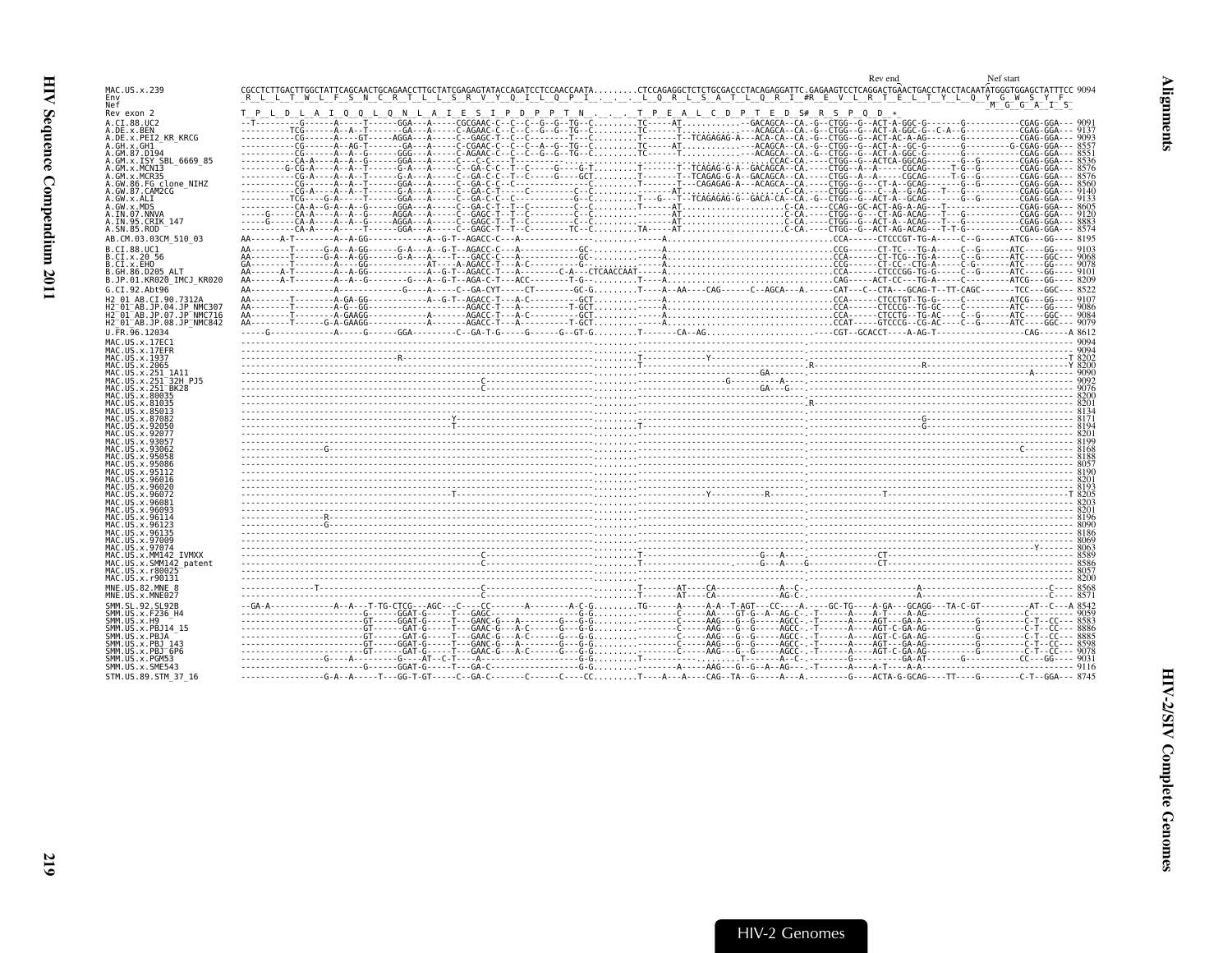<span id="page-61-0"></span>

|                                                                                         | Env $gp41$ , $gp160$ end                                                                                                                                                                                                                                                                                                                                                                                                        |
|-----------------------------------------------------------------------------------------|---------------------------------------------------------------------------------------------------------------------------------------------------------------------------------------------------------------------------------------------------------------------------------------------------------------------------------------------------------------------------------------------------------------------------------|
| MAC.US.x.239<br>Env                                                                     | ATGAGGCGGTCCAGGCCGTCTGGAGATCTGCGACAGAGACTCTTGCGGGCGCGTGGGGAG.ACTTATGGGAGACTCTTAGGAGAGGTGGAAGATGGATACTCCCAAGGAGGATTAGACAAGGGCTTGAGCTCACTCTCTTGTGAGGGACAGAAATACA 9257                                                                                                                                                                                                                                                             |
| Nef                                                                                     |                                                                                                                                                                                                                                                                                                                                                                                                                                 |
| A.CI.88.UC2<br>A.DE.x.BEN                                                               |                                                                                                                                                                                                                                                                                                                                                                                                                                 |
| A.DE.x.PEI2 KR KRCG<br>A.GH.x.GH1                                                       |                                                                                                                                                                                                                                                                                                                                                                                                                                 |
| A.GM.87.D194<br>A.GM.x.ISY SBL 6669 85                                                  |                                                                                                                                                                                                                                                                                                                                                                                                                                 |
| A.GM.x.MCN13                                                                            |                                                                                                                                                                                                                                                                                                                                                                                                                                 |
| A.GM.x.MCR35<br>A.GW.86.FG clone NIHZ                                                   |                                                                                                                                                                                                                                                                                                                                                                                                                                 |
| A.GW.87.CAM2CG<br>A.GW.x.ALI                                                            |                                                                                                                                                                                                                                                                                                                                                                                                                                 |
| A.GW.x.MDS<br>A.IN.07.NNVA                                                              |                                                                                                                                                                                                                                                                                                                                                                                                                                 |
| A.IN.95.CRIK_147                                                                        |                                                                                                                                                                                                                                                                                                                                                                                                                                 |
| A.SN.85.ROD<br>AB.CM.03.03CM 510 03                                                     |                                                                                                                                                                                                                                                                                                                                                                                                                                 |
| B.CI.88.UC1                                                                             |                                                                                                                                                                                                                                                                                                                                                                                                                                 |
| B.CI.x.20 56<br>B.CI.x.EHO                                                              |                                                                                                                                                                                                                                                                                                                                                                                                                                 |
| B.GH.86.D205 ALT<br>B.JP.01.KR020 IMCJ KR020                                            |                                                                                                                                                                                                                                                                                                                                                                                                                                 |
| G.CI.92.Abt96                                                                           |                                                                                                                                                                                                                                                                                                                                                                                                                                 |
| H2 01 AB.CI.90.7312A<br>H2 <sup>-01-AB.JP.04.JP NMC307</sup>                            |                                                                                                                                                                                                                                                                                                                                                                                                                                 |
| H2 <sup>-01-AB.JP.07.JP-NMC716</sup><br>H2 <sup>-01-AB.JP.08.JP<sup>-</sup>NMC842</sup> |                                                                                                                                                                                                                                                                                                                                                                                                                                 |
| U.FR.96.12034                                                                           |                                                                                                                                                                                                                                                                                                                                                                                                                                 |
| MAC.US.x.17EC1<br>MAC.US.x.17EFR                                                        |                                                                                                                                                                                                                                                                                                                                                                                                                                 |
| MAC.US.x.1937                                                                           |                                                                                                                                                                                                                                                                                                                                                                                                                                 |
| MAC. US. x. 2065<br>MAC.US.x.251 1A11                                                   |                                                                                                                                                                                                                                                                                                                                                                                                                                 |
| MAC.US.x.251 <sup>-32H</sup> PJ5<br>MAC.US.x.251 <sup>-</sup> BK28                      |                                                                                                                                                                                                                                                                                                                                                                                                                                 |
| MAC.US.x.80035<br>MAC.US.x.81035                                                        |                                                                                                                                                                                                                                                                                                                                                                                                                                 |
| MAC. US. x.85013<br>MAC.US.x.87082                                                      |                                                                                                                                                                                                                                                                                                                                                                                                                                 |
| MAC.US.x.92050                                                                          |                                                                                                                                                                                                                                                                                                                                                                                                                                 |
| MAC.US.x.92077<br>MAC.US.x.93057                                                        |                                                                                                                                                                                                                                                                                                                                                                                                                                 |
| MAC.US.x.93062<br>MAC.US.x.95058                                                        | $\frac{3397}{3321}$ and $\frac{3397}{3321}$ and $\frac{3397}{3321}$ and $\frac{3397}{3321}$ and $\frac{3397}{3321}$ and $\frac{3397}{3321}$ and $\frac{3397}{3321}$ and $\frac{3397}{3321}$ and $\frac{3397}{3321}$ and $\frac{3397}{3321}$ and $\frac{3397}{3321}$ and                                                                                                                                                         |
| MAC.US.x.95086<br>MAC.US.x.95112                                                        |                                                                                                                                                                                                                                                                                                                                                                                                                                 |
| MAC.US.x.96016<br>MAC.US.x.96020                                                        |                                                                                                                                                                                                                                                                                                                                                                                                                                 |
| MAC.US.x.96072                                                                          |                                                                                                                                                                                                                                                                                                                                                                                                                                 |
| MAC.US.x.96081<br>MAC. US. x. 96093                                                     |                                                                                                                                                                                                                                                                                                                                                                                                                                 |
| MAC.US.x.96114<br>MAC.US.x.96123                                                        |                                                                                                                                                                                                                                                                                                                                                                                                                                 |
| MAC.US.x.96135<br>MAC.US.x.97009                                                        | $R_{1} \cdot R_{2} \cdot R_{3} \cdot R_{4} \cdot R_{5} \cdot R_{6} \cdot R_{7} \cdot R_{8} \cdot R_{9} \cdot R_{10} \cdot R_{11} \cdot R_{12} \cdot R_{13} \cdot R_{14} \cdot R_{15} \cdot R_{16} \cdot R_{17} \cdot R_{18} \cdot R_{19} \cdot R_{10} \cdot R_{11} \cdot R_{12} \cdot R_{13} \cdot R_{14} \cdot R_{15} \cdot R_{16} \cdot R_{17} \cdot R_{18} \cdot R_{19} \cdot R_{10} \cdot R_{11} \cdot R_{12} \cdot R_{13}$ |
| MAC.US.x.97074<br>MAC.US.x.MM142 IVMXX                                                  |                                                                                                                                                                                                                                                                                                                                                                                                                                 |
| MAC.US.x.SMM142 patent                                                                  |                                                                                                                                                                                                                                                                                                                                                                                                                                 |
| MAC.US.x.r80025<br>MAC.US.x.r90131                                                      |                                                                                                                                                                                                                                                                                                                                                                                                                                 |
| MNE.US.82.MNE 8<br>MNE.US.x.MNE027                                                      |                                                                                                                                                                                                                                                                                                                                                                                                                                 |
| SMM. SL. 92. SL92B                                                                      |                                                                                                                                                                                                                                                                                                                                                                                                                                 |
| SMM.US.x.F236 H4<br>SMM. US. x.H9                                                       |                                                                                                                                                                                                                                                                                                                                                                                                                                 |
| SMM.US.x.PBJ14 15<br>SMM.US.x.PBJA                                                      |                                                                                                                                                                                                                                                                                                                                                                                                                                 |
| SMM.US.x.PBJ 143<br>SMM.US.x.PBJ <sup>-6P6</sup>                                        |                                                                                                                                                                                                                                                                                                                                                                                                                                 |
| SMM.US.x.PGM53                                                                          |                                                                                                                                                                                                                                                                                                                                                                                                                                 |
| SMM.US.x.SME543<br>STM.US.89.STM 37 16                                                  |                                                                                                                                                                                                                                                                                                                                                                                                                                 |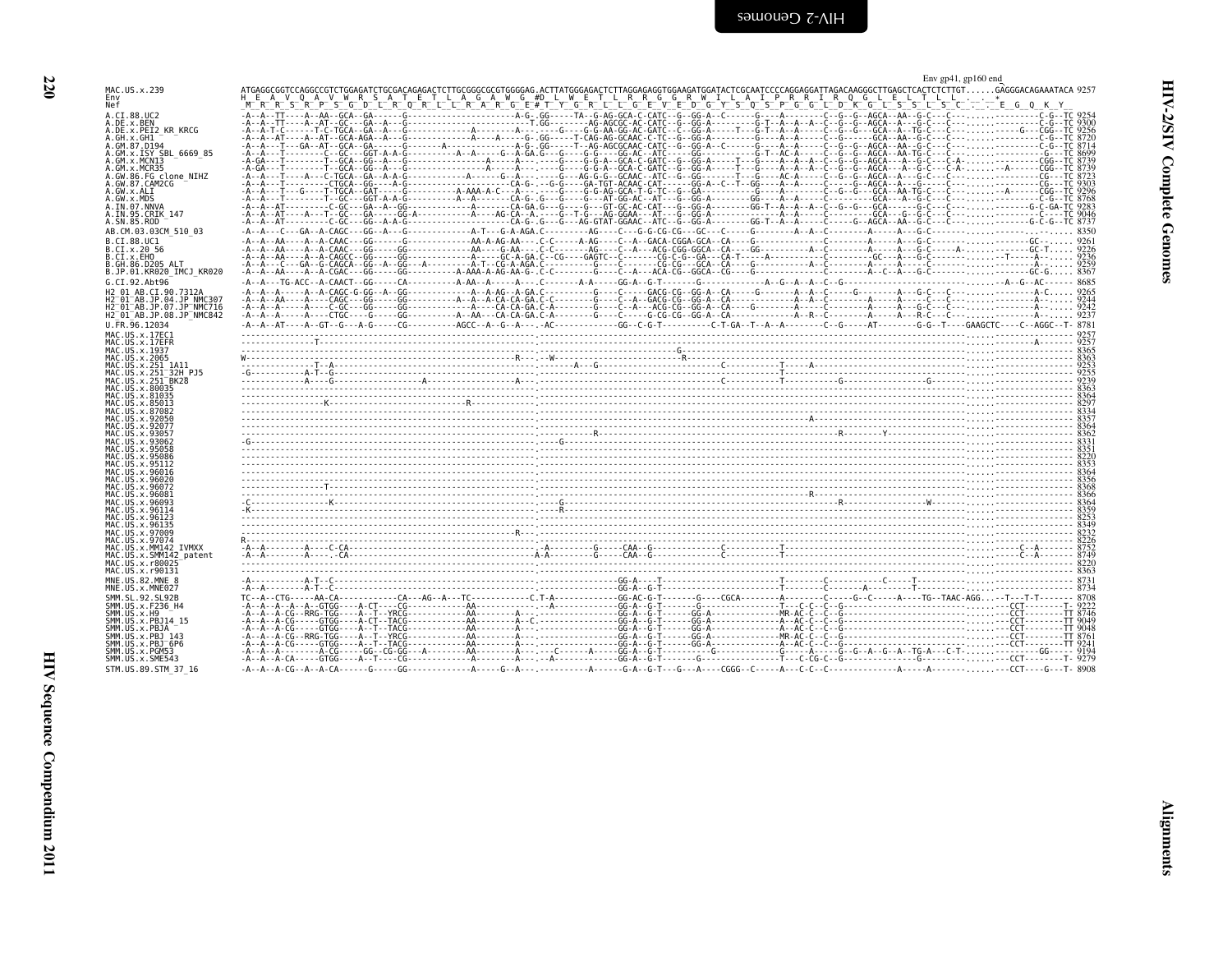<span id="page-62-0"></span>

|                                                                                                                       | Premature stop in SMM239                                                                                                                                                                                                                          |  |
|-----------------------------------------------------------------------------------------------------------------------|---------------------------------------------------------------------------------------------------------------------------------------------------------------------------------------------------------------------------------------------------|--|
| MAC.US.x.239                                                                                                          | ATCAGGGACAGTATATGAATACTCCATGCAGAAACCCAGCTGAAGAGAGAGAAAATTAGCATACAGAAAACAAAATATGGATGATGATGAGTAAGATGAGTATCAGTAGGGGTATCAGTGAGGCCAAAAGTTCCCCTAAGAACAATGAGTTACAAA 9418<br>TPW.RNPAEEREKLAYRKONMDDIDE*DDD.LVGVSVR.PKVPLRTMSYK                           |  |
| A.CI.88.UC2                                                                                                           |                                                                                                                                                                                                                                                   |  |
| A.DE.x.BEN<br>A.DE.x.PEI2 KR KRCG                                                                                     |                                                                                                                                                                                                                                                   |  |
| A.GH.x.GH1<br>A.GM.87.D194                                                                                            |                                                                                                                                                                                                                                                   |  |
| A.GM.x.ISY SBL 6669 85                                                                                                |                                                                                                                                                                                                                                                   |  |
| A.GM.x.MCNI3<br>A.GM.x.MCR35                                                                                          |                                                                                                                                                                                                                                                   |  |
| A.GW.86.FG clone NIHZ                                                                                                 |                                                                                                                                                                                                                                                   |  |
| A.GW.87.CAM2CG<br>A.GW.x.ALI                                                                                          |                                                                                                                                                                                                                                                   |  |
| A.GW.x.MDS                                                                                                            |                                                                                                                                                                                                                                                   |  |
| A.IN.07.NNVA<br>A.IN.95.CRIK 147                                                                                      |                                                                                                                                                                                                                                                   |  |
| A.SN.85.ROD                                                                                                           |                                                                                                                                                                                                                                                   |  |
| AB.CM.03.03CM 510 03                                                                                                  | TGC--TG-GG-C---AG-G-G-GGC-------GCA-----AGT-----G-C------C-C-----A--G--A-CC-AT--A--A--C-GTAGG--A--G---C----------- 8462<br>TGC----AG-A-C---AG-G-G-GGGC-----G---CA------GT-----G-TA----A--G----C-AT--A--A--C--TAGG--A--G---T------C-AT------G 9373 |  |
| B.CI.88.UC1<br>B.CI.x.20 56                                                                                           |                                                                                                                                                                                                                                                   |  |
| B.CI.x.EHO                                                                                                            |                                                                                                                                                                                                                                                   |  |
| B.GH.86.D205 ALT<br>B.JP.01.KR020 IMCJ KR020                                                                          | $3349\n350\n360\n371\n381\n393\n394\n397\n398\n399\n399\n399\n399\n399\n391\n391\n399\n391\n391\n392\n393\n399\n399\n391\n399\n391\n391\n392\n393\n394\n399\n399\n399\n391\n391\n392\n393$                                                        |  |
| G.CI.92.Abt96                                                                                                         |                                                                                                                                                                                                                                                   |  |
| H2 01 AB.CI.90.7312A                                                                                                  |                                                                                                                                                                                                                                                   |  |
| H2 <sup>-</sup> 01 <sup>-</sup> AB.JP.04.JP NMC307<br>H2 <sup>-</sup> 01 <sup>-</sup> AB.JP.07.JP <sup>-</sup> NMC716 |                                                                                                                                                                                                                                                   |  |
| H2 <sup>-</sup> 01 <sup>-</sup> AB.JP.08.JP <sup>-</sup> NMC842                                                       |                                                                                                                                                                                                                                                   |  |
| U.FR.96.12034                                                                                                         |                                                                                                                                                                                                                                                   |  |
| MAC.US.x.17EC1<br>MAC.US.x.17EFR                                                                                      |                                                                                                                                                                                                                                                   |  |
| MAC.US.x.1937                                                                                                         |                                                                                                                                                                                                                                                   |  |
| MAC.US.x.2065<br>MAC.US.x.251 1A11                                                                                    |                                                                                                                                                                                                                                                   |  |
| MAC.US.x.251 <sup>-</sup> 32H PJ5<br>MAC.US.x.251 <sup>-</sup> BK28                                                   |                                                                                                                                                                                                                                                   |  |
| MAC.US.x.80035                                                                                                        |                                                                                                                                                                                                                                                   |  |
| MAC.US.x.81035<br>MAC.US.x.85013                                                                                      |                                                                                                                                                                                                                                                   |  |
| MAC.US.x.87082                                                                                                        |                                                                                                                                                                                                                                                   |  |
| MAC.US.x.92050<br>MAC.US.x.92077                                                                                      |                                                                                                                                                                                                                                                   |  |
| MAC.US.x.93057                                                                                                        |                                                                                                                                                                                                                                                   |  |
| MAC.US.x.93062<br>MAC.US.x.95058                                                                                      |                                                                                                                                                                                                                                                   |  |
| MAC.US.x.95086                                                                                                        |                                                                                                                                                                                                                                                   |  |
| MAC.US.x.95112<br>MAC.US.x.96016                                                                                      |                                                                                                                                                                                                                                                   |  |
| MAC.US.x.96020                                                                                                        |                                                                                                                                                                                                                                                   |  |
| MAC.US.x.96072<br>MAC.US.x.96081                                                                                      |                                                                                                                                                                                                                                                   |  |
| MAC.US.x.9609.<br>MAC.US.x.96114                                                                                      |                                                                                                                                                                                                                                                   |  |
| MAC.US.x.96123                                                                                                        |                                                                                                                                                                                                                                                   |  |
| MAC.US.x.96135<br>MAC.US.x.97009                                                                                      | 844 - 1420 - 1420 - 1420 - 1420 - 1420 - 1420 - 1420 - 1420 - 1420 - 1420 - 1420 - 1420 - 1420 - 1420 - 1420 -<br>8899 - 1420 - 1420 - 1420 - 1420 - 1420 - 1420 - 1420 - 1420 - 1420 - 1420 - 1420 - 1420 - 1420 - 1420 - 1420<br>               |  |
| MAC.US.x.97074                                                                                                        |                                                                                                                                                                                                                                                   |  |
| MAC.US.x.MM142 IVMXX<br>MAC.US.x.SMM142 patent                                                                        |                                                                                                                                                                                                                                                   |  |
| MAC.US.x.r80025                                                                                                       |                                                                                                                                                                                                                                                   |  |
| MAC.US.x.r90131<br>MNE.US.82.MNE 8                                                                                    |                                                                                                                                                                                                                                                   |  |
| MNE.US.x.MNE027                                                                                                       |                                                                                                                                                                                                                                                   |  |
| SMM.SL.92.SL92B                                                                                                       |                                                                                                                                                                                                                                                   |  |
| SMM. US. x. F236_H4<br>SMM.US.x.H9                                                                                    |                                                                                                                                                                                                                                                   |  |
| SMM.US.x.PBJ14 15                                                                                                     |                                                                                                                                                                                                                                                   |  |
| SMM.US.x.PBJA<br>SMM.US.x.PBJ 143                                                                                     |                                                                                                                                                                                                                                                   |  |
| SMM.US.x.PBJ <sup>-6P6</sup>                                                                                          |                                                                                                                                                                                                                                                   |  |
| SMM.US.x.PGM53<br>SMM.US.x.SME543                                                                                     |                                                                                                                                                                                                                                                   |  |
| STM.US.89.STM 37 16                                                                                                   |                                                                                                                                                                                                                                                   |  |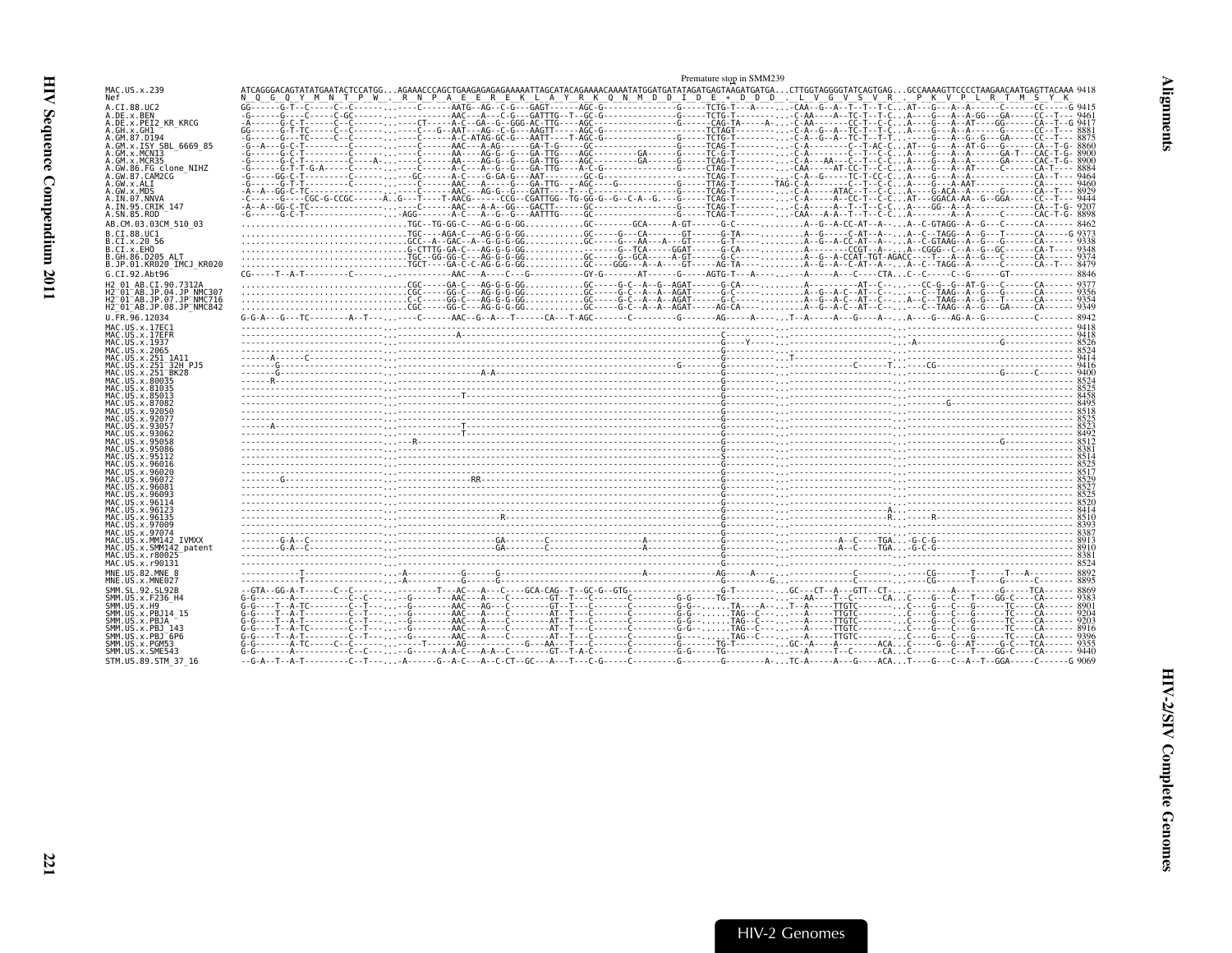| !<br>? |
|--------|
| Î<br>i |
| ì<br>ì |

<span id="page-63-0"></span>

| <b>Example 7-MIN</b> |  |  |  |
|----------------------|--|--|--|
|                      |  |  |  |

|                                                                                                    | LTR U3 start                                                                                                                                                                                                                                                               |      |
|----------------------------------------------------------------------------------------------------|----------------------------------------------------------------------------------------------------------------------------------------------------------------------------------------------------------------------------------------------------------------------------|------|
| MAC.US.x.239<br>Nef                                                                                | LAIDMSHFIKEKGGLEGIYYSARRHRILDIYYLEKEEGIIPDOWOODYTSGPOGTIRYOPRYT                                                                                                                                                                                                            |      |
| A.CI.88.UC2                                                                                        |                                                                                                                                                                                                                                                                            |      |
| A.DE.x.BEN<br>A.DE.x.PEI2 KR KRCG                                                                  |                                                                                                                                                                                                                                                                            |      |
| A.GH.x.GH1<br>A.GM.87.D194                                                                         |                                                                                                                                                                                                                                                                            |      |
| A.GM.X.ISY SBL_6669_85<br>A.GM.x.MCN13                                                             |                                                                                                                                                                                                                                                                            |      |
| A.GM.x.MCR35                                                                                       |                                                                                                                                                                                                                                                                            |      |
| A.GW.86.FG clone NIHZ<br>A.GW.87.CAM2CG                                                            |                                                                                                                                                                                                                                                                            |      |
| A.GW.x.ALI<br>A.GW.x.MDS                                                                           |                                                                                                                                                                                                                                                                            |      |
| A.IN.07.NNVA                                                                                       |                                                                                                                                                                                                                                                                            |      |
| A.IN.95.CRIK 147<br>A.SN.85.ROD                                                                    |                                                                                                                                                                                                                                                                            |      |
| AB.CM.03.03CM 510 03                                                                               |                                                                                                                                                                                                                                                                            |      |
| B.CI.88.UC1<br>B.CI.x.20 56                                                                        |                                                                                                                                                                                                                                                                            |      |
| B.CI.x.EHO<br>B.GH.86.D205 ALT                                                                     |                                                                                                                                                                                                                                                                            |      |
| B.JP.01.KR020 IMCJ KR020                                                                           |                                                                                                                                                                                                                                                                            |      |
| G.CI.92.Abt96<br>H2 01 AB.CI.90.7312A                                                              |                                                                                                                                                                                                                                                                            |      |
| H2 01 AB.JP.04.JP NMC307                                                                           |                                                                                                                                                                                                                                                                            |      |
| H2 <sup>-01-AB.JP.07.JP<sup>-</sup>NMC716</sup><br>H2 <sup>-01-AB.JP.08.JP<sup>-</sup>NMC842</sup> |                                                                                                                                                                                                                                                                            |      |
| U.FR.96.12034                                                                                      |                                                                                                                                                                                                                                                                            |      |
| MAC.US.x.17EC1<br>MAC.US.x.17EFR                                                                   |                                                                                                                                                                                                                                                                            |      |
| MAC.US.x.1937<br>MAC.US.x.2065                                                                     |                                                                                                                                                                                                                                                                            |      |
| MAC.US.x.251 1A11                                                                                  |                                                                                                                                                                                                                                                                            |      |
| MAC.US.x.251 <sup>-32H</sup> PJ5<br>MAC.US.x.251 BK28                                              |                                                                                                                                                                                                                                                                            |      |
| MAC.US.x.80035<br>MAC.US.x.81035                                                                   |                                                                                                                                                                                                                                                                            |      |
| MAC.US.x.85013<br>MAC.US.x.87082                                                                   |                                                                                                                                                                                                                                                                            |      |
| MAC.US.x.92050<br>MAC. US. x. 92077                                                                |                                                                                                                                                                                                                                                                            |      |
| MAC. US. x. 93057                                                                                  |                                                                                                                                                                                                                                                                            |      |
| MAC. US. x. 93062<br>MAC.US.x.95058                                                                | $\begin{bmatrix} 6662 & 6662 & 6662 & 6662 & 6662 & 6662 & 6662 & 6662 & 6662 & 6662 & 6662 & 6662 & 6662 & 6662 & 6662 & 6662 & 6662 & 6662 & 6662 & 6662 & 6662 & 6662 & 6662 & 6662 & 6662 & 6662 & 6662 & 6662 & 6662 & 6662 & 6662 & 6662 & 6662 & 6662 & 6662 & 666$ |      |
| MAC.US.x.95086<br>MAC.US.x.95112                                                                   |                                                                                                                                                                                                                                                                            |      |
| MAC.US.x.96016<br>MAC.US.x.96020                                                                   |                                                                                                                                                                                                                                                                            |      |
| MAC. US. x. 96072                                                                                  |                                                                                                                                                                                                                                                                            |      |
| MAC.US.x.96081<br>MAC.US.x.96093                                                                   |                                                                                                                                                                                                                                                                            |      |
| MAC.US.x.96114<br>MAC.US.x.96123                                                                   |                                                                                                                                                                                                                                                                            |      |
| MAC.US.x.96135<br>MAC.US.x.97009                                                                   |                                                                                                                                                                                                                                                                            |      |
| MAC.US.x.97074<br>MAC.US.x.MM142 IVMXX                                                             |                                                                                                                                                                                                                                                                            |      |
| MAC.US.x.SMM142 patent                                                                             |                                                                                                                                                                                                                                                                            |      |
| MAC. US. x. r80025<br>MAC.US.x.r90131                                                              |                                                                                                                                                                                                                                                                            | 8551 |
| MNE.US.82.MNE 8<br>MNE.US.x.MNE027                                                                 |                                                                                                                                                                                                                                                                            |      |
| SMM. SL. 92. SL92B                                                                                 |                                                                                                                                                                                                                                                                            |      |
| SMM.US.x.F236_H4<br>SMM.US.x.H9                                                                    |                                                                                                                                                                                                                                                                            |      |
| SMM.US.x.PBJ14 15<br>SMM.US.x.PBJA                                                                 |                                                                                                                                                                                                                                                                            |      |
| SMM. US. x. PBJ 143                                                                                |                                                                                                                                                                                                                                                                            |      |
| SMM.US.x.PBJ <sup>-6P6</sup><br>SMM.US.x.PGM53                                                     |                                                                                                                                                                                                                                                                            |      |
| SMM.US.x.SME543                                                                                    |                                                                                                                                                                                                                                                                            |      |
| STM.US.89.STM 37 16                                                                                |                                                                                                                                                                                                                                                                            |      |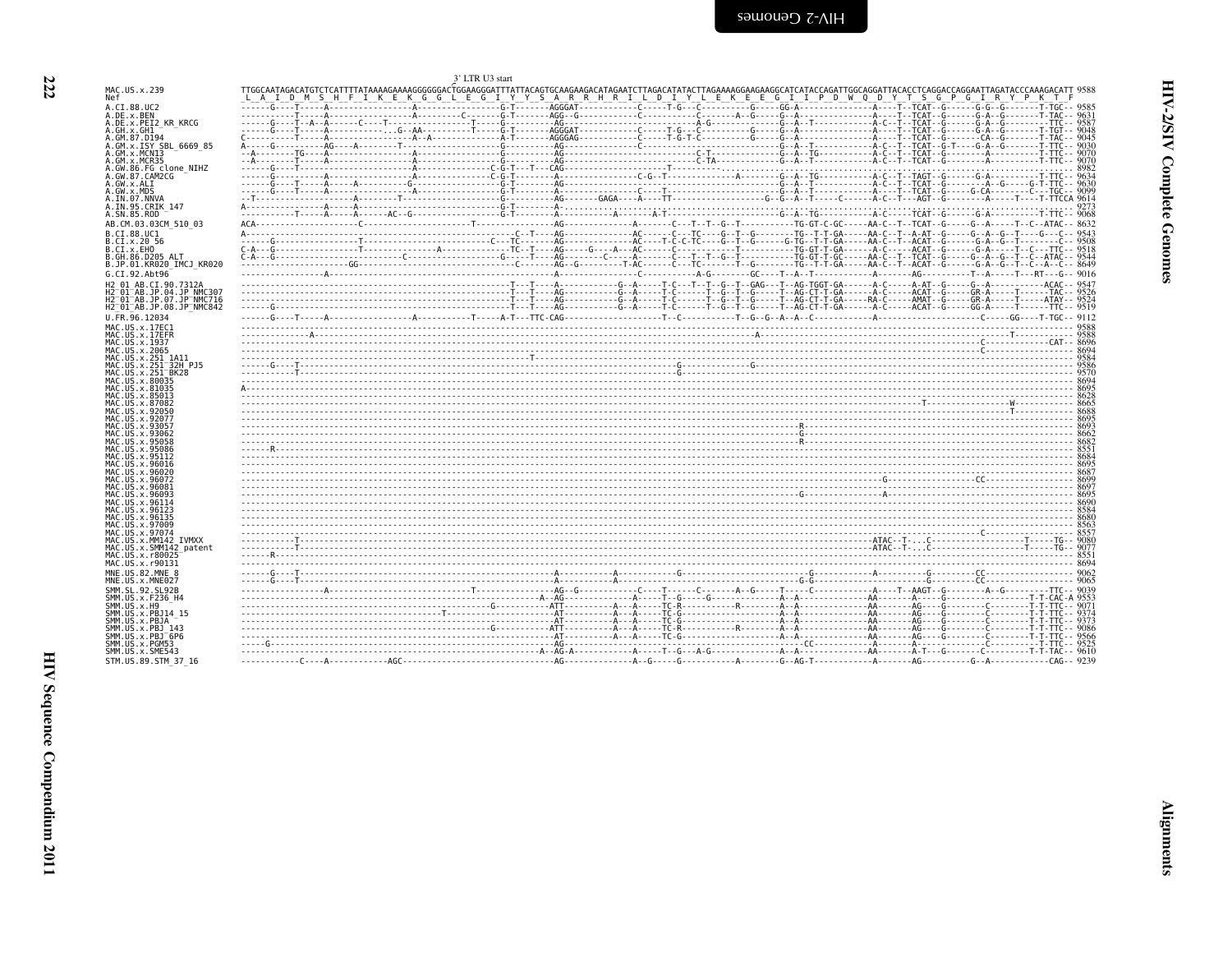HIV Sequence Compendium 2011

| MAC.US.x.239<br>Nef                                                                        |                                                                                                                                                                                                                                                                                                                                                                                                                                                                           |  |  |
|--------------------------------------------------------------------------------------------|---------------------------------------------------------------------------------------------------------------------------------------------------------------------------------------------------------------------------------------------------------------------------------------------------------------------------------------------------------------------------------------------------------------------------------------------------------------------------|--|--|
| A.CI.88.UC2<br>A.DE.X.BEN                                                                  |                                                                                                                                                                                                                                                                                                                                                                                                                                                                           |  |  |
| A.DE.X.PEI2 KR KRCG<br>A.GH.x.GH1                                                          |                                                                                                                                                                                                                                                                                                                                                                                                                                                                           |  |  |
| A.GM.87.D194<br>A.GM.X.ISY SBL 6669 85                                                     |                                                                                                                                                                                                                                                                                                                                                                                                                                                                           |  |  |
| A.GM.x.MCNI3<br>A.GM.x.MCR35                                                               |                                                                                                                                                                                                                                                                                                                                                                                                                                                                           |  |  |
| A.GW.86.FG clone NIHZ<br>A.GW.87.CAM2CG                                                    |                                                                                                                                                                                                                                                                                                                                                                                                                                                                           |  |  |
| A.GW.x.ALI                                                                                 |                                                                                                                                                                                                                                                                                                                                                                                                                                                                           |  |  |
| A.GW.x.MDS<br>A.IN.07.NNVA<br>A.IN.95.CRIK 147                                             | $\frac{\lambda^{02}}{223} \cdot \frac{\lambda^{03}}{223} \cdot \frac{\lambda^{04}}{223} \cdot \frac{\lambda^{05}}{223} \cdot \frac{\lambda^{06}}{223} \cdot \frac{\lambda^{06}}{223} \cdot \frac{\lambda^{05}}{223} \cdot \frac{\lambda^{06}}{223} \cdot \frac{\lambda^{06}}{223} \cdot \frac{\lambda^{06}}{223} \cdot \frac{\lambda^{06}}{223} \cdot \frac{\lambda^{06}}{223} \cdot \frac{\lambda^{06}}{223} \cdot \frac{\lambda^{06}}{223} \cdot \frac{\lambda^{06}}{2$ |  |  |
| A.SN.85.ROD<br>AB.CM.03.03CM 510 03                                                        |                                                                                                                                                                                                                                                                                                                                                                                                                                                                           |  |  |
| B.CI.88.UC1                                                                                |                                                                                                                                                                                                                                                                                                                                                                                                                                                                           |  |  |
| B.CI.X.20 56<br>B.CI.X.EHO                                                                 |                                                                                                                                                                                                                                                                                                                                                                                                                                                                           |  |  |
| B.GH.86.D205 ALT<br>B.JP.01.KR020 IMCJ KR020                                               |                                                                                                                                                                                                                                                                                                                                                                                                                                                                           |  |  |
| G.CI.92.Abt96<br>H2 01 AB.CI.90.7312A                                                      |                                                                                                                                                                                                                                                                                                                                                                                                                                                                           |  |  |
| H2 <sup>-</sup> 01 <sup>-</sup> AB.JP.04.JP NMC307<br>H2 <sup>-01-AB.JP.07.JP-NMC716</sup> |                                                                                                                                                                                                                                                                                                                                                                                                                                                                           |  |  |
| H2 <sup>-01-AB.JP.08.JP-NMC842</sup><br>U.FR.96.12034                                      |                                                                                                                                                                                                                                                                                                                                                                                                                                                                           |  |  |
| MAC.US.x.17EC1                                                                             |                                                                                                                                                                                                                                                                                                                                                                                                                                                                           |  |  |
| MAC.US.x.17EFR<br>MAC.US.x.1937                                                            |                                                                                                                                                                                                                                                                                                                                                                                                                                                                           |  |  |
| MAC.US.x.2065<br>MAC.US.x.251 1A11                                                         |                                                                                                                                                                                                                                                                                                                                                                                                                                                                           |  |  |
| MAC.US.x.251 32H PJ5<br>MAC.US.x.251 <sup>-</sup> BK28                                     | $\begin{bmatrix} 743 \ 8849 \ 8849 \ 8849 \ 8849 \ 8849 \ 8849 \ 8849 \ 8840 \ 8840 \ 8840 \ 8840 \ 8840 \ 8840 \ 8840 \ 8840 \ 8840 \ 8840 \ 8840 \ 8840 \ 8840 \ 8840 \ 8840 \ 8840 \ 8840 \ 8840 \ 8840 \ 8840 \ 8840 \ 8840 \ 8840 \ 8840 \ 8840 \ 8840 \ 8840 \ 8840$                                                                                                                                                                                                |  |  |
| MAC.US.x.80035<br>MAC.US.x.81035                                                           |                                                                                                                                                                                                                                                                                                                                                                                                                                                                           |  |  |
| MAC.US.x.85013<br>MAC.US.x.87082                                                           |                                                                                                                                                                                                                                                                                                                                                                                                                                                                           |  |  |
| MAC. US. x.92056<br>MAC.US.x.92077                                                         |                                                                                                                                                                                                                                                                                                                                                                                                                                                                           |  |  |
| MAC.US.x.93057<br>MAC.US.x.93062                                                           |                                                                                                                                                                                                                                                                                                                                                                                                                                                                           |  |  |
| MAC.US.x.95058<br>MAC.US.x.95086                                                           |                                                                                                                                                                                                                                                                                                                                                                                                                                                                           |  |  |
| MAC. US. x.95112<br>MAC.US.x.96016                                                         |                                                                                                                                                                                                                                                                                                                                                                                                                                                                           |  |  |
| MAC.US.x.96020<br>MAC.US.x.96072<br>MAC.US.x.96081                                         |                                                                                                                                                                                                                                                                                                                                                                                                                                                                           |  |  |
| MAC.US.x.96093<br>MAC.US.x.96114                                                           |                                                                                                                                                                                                                                                                                                                                                                                                                                                                           |  |  |
| MAC.US.x.9612<br>MAC.US.x.96135                                                            |                                                                                                                                                                                                                                                                                                                                                                                                                                                                           |  |  |
| MAC.US.x.97009<br>MAC.US.x.97074                                                           |                                                                                                                                                                                                                                                                                                                                                                                                                                                                           |  |  |
| MAC.US.x.MM142 IVMXX<br>MAC.US.x.SMM142 patent                                             |                                                                                                                                                                                                                                                                                                                                                                                                                                                                           |  |  |
| MAC.US.x.r80025<br>MAC.US.x.r90131                                                         |                                                                                                                                                                                                                                                                                                                                                                                                                                                                           |  |  |
| MNE.US.82.MNE 8<br>MNE.US.x.MNE027                                                         |                                                                                                                                                                                                                                                                                                                                                                                                                                                                           |  |  |
| SMM. SL. 92. SL92B                                                                         |                                                                                                                                                                                                                                                                                                                                                                                                                                                                           |  |  |
| SMM.US.x.F236 H4<br>SMM.US.x.H9                                                            |                                                                                                                                                                                                                                                                                                                                                                                                                                                                           |  |  |
| SMM.US.x.PBJ14 15<br>SMM.US.x.PBJA                                                         |                                                                                                                                                                                                                                                                                                                                                                                                                                                                           |  |  |
| SMM. US. x. PBJ 143<br>SMM.US.x.PBJ <sup>-6P6</sup>                                        |                                                                                                                                                                                                                                                                                                                                                                                                                                                                           |  |  |
| SMM.US.x.PGM53<br>SMM.US.x.SME543                                                          |                                                                                                                                                                                                                                                                                                                                                                                                                                                                           |  |  |
| STM.US.89.STM 37 16                                                                        |                                                                                                                                                                                                                                                                                                                                                                                                                                                                           |  |  |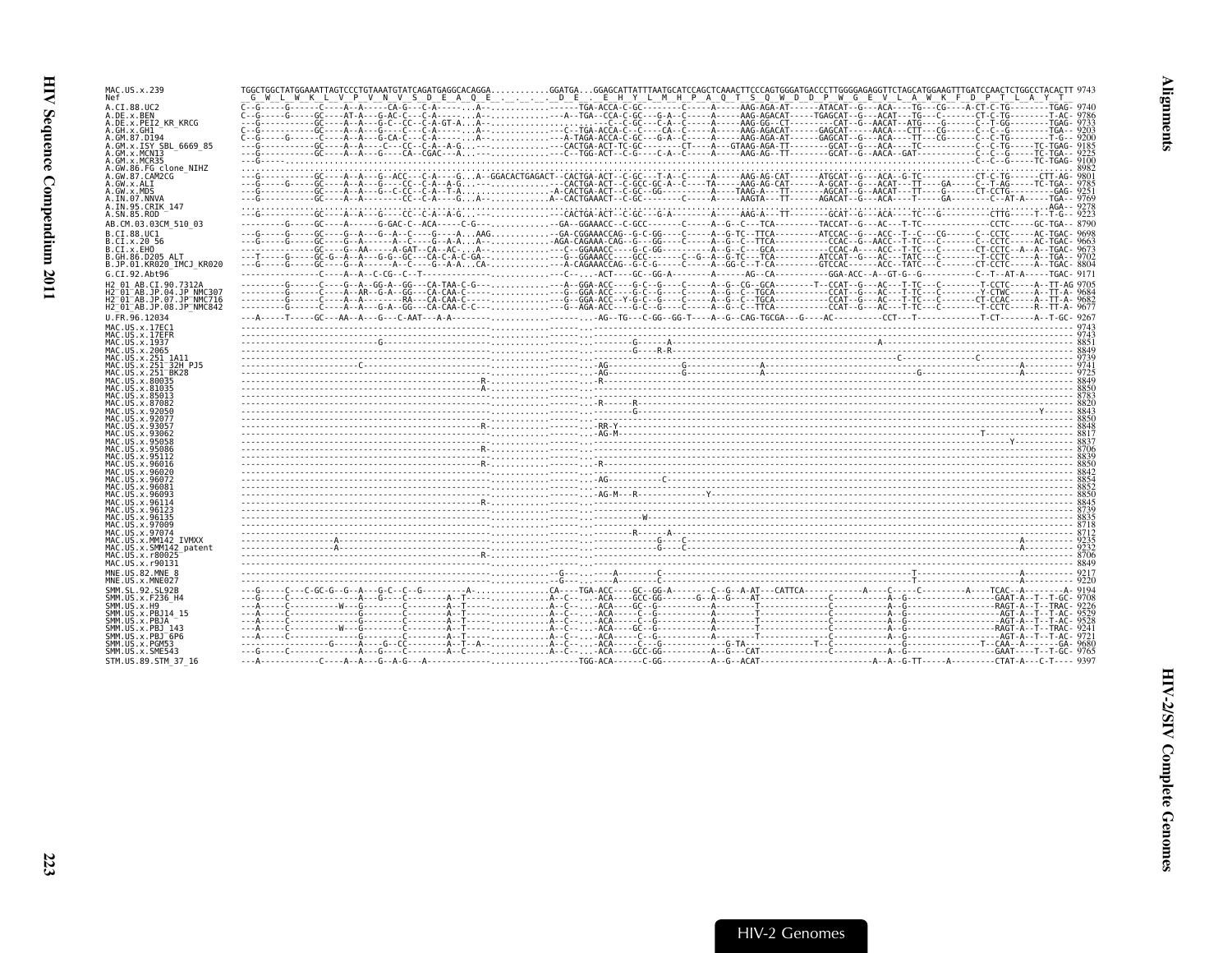<span id="page-65-0"></span>

|                                                                                                                    |                                                                                                                                                                                            | TCF-1 alpha binding |  |  |  |  |  |
|--------------------------------------------------------------------------------------------------------------------|--------------------------------------------------------------------------------------------------------------------------------------------------------------------------------------------|---------------------|--|--|--|--|--|
| MAC.US.x.239<br>Nef                                                                                                |                                                                                                                                                                                            |                     |  |  |  |  |  |
| A.CI.88.UC2                                                                                                        |                                                                                                                                                                                            |                     |  |  |  |  |  |
| A.DE.x.BEN<br>A.DE.x.PEI2 KR KRCG                                                                                  |                                                                                                                                                                                            |                     |  |  |  |  |  |
| .GH.x.GH1                                                                                                          |                                                                                                                                                                                            |                     |  |  |  |  |  |
| A.GM.87.D194                                                                                                       |                                                                                                                                                                                            |                     |  |  |  |  |  |
| A.GM.x.ISY SBL_6669_85<br>A.GM.x.MCNI3                                                                             |                                                                                                                                                                                            |                     |  |  |  |  |  |
| GM.x.MCR35                                                                                                         |                                                                                                                                                                                            |                     |  |  |  |  |  |
| A.GW.86.FG clone NIHZ<br>A.GW.87.CAM2CG                                                                            |                                                                                                                                                                                            |                     |  |  |  |  |  |
| A.GW.x.ALI                                                                                                         |                                                                                                                                                                                            |                     |  |  |  |  |  |
| A.GW.x.MDS<br>A.IN.07.NNVA                                                                                         |                                                                                                                                                                                            |                     |  |  |  |  |  |
| A.IN.95.CRIK 147                                                                                                   |                                                                                                                                                                                            |                     |  |  |  |  |  |
| A.SN.85.ROD                                                                                                        |                                                                                                                                                                                            |                     |  |  |  |  |  |
| AB.CM.03.03CM 510 03                                                                                               | ---T---C-TCAA---G-T-----------C--GTA-C-A-----G---C----A-----TGG-AGGCT-AA----AA--------GATA---A-AG-TT-GACAA--G-C-ACAGCATAAACAGGAACTAGCTGACAAGC-G---- 8945                                   |                     |  |  |  |  |  |
| B.CI.88.UC1<br>B.CI.x.20 56                                                                                        |                                                                                                                                                                                            |                     |  |  |  |  |  |
| B.CI.X.EHO                                                                                                         |                                                                                                                                                                                            |                     |  |  |  |  |  |
| B.GH.86.D205 ALT<br>B.JP.01.KR020 IMCJ KR020                                                                       |                                                                                                                                                                                            |                     |  |  |  |  |  |
| G.CI.92.Abt96                                                                                                      |                                                                                                                                                                                            |                     |  |  |  |  |  |
| H2 01 AB.CI.90.7312A                                                                                               | C-TCAAC--G-T-------------GTATC-------AT-AC-----AT-G--ATGG-AGGCT--A----AA---------.CATA---AAG---A-GC-AAG------ CATA---AG-GT-GACAG--A-GCAGCAGCATAAAGAGGAACTAGCTGACTACGCTGCATAAGA.------ 9862 |                     |  |  |  |  |  |
| H2 01 AB.JP.04.JP NMC307                                                                                           |                                                                                                                                                                                            |                     |  |  |  |  |  |
| H2 <sup>-</sup> 01 <sup>-</sup> AB.JP.07.JP <sup>-</sup> NMC716<br>H2 <sup>-01-AB.JP.08.JP<sup>-</sup>NMC842</sup> |                                                                                                                                                                                            |                     |  |  |  |  |  |
| U.FR.96.12034                                                                                                      |                                                                                                                                                                                            |                     |  |  |  |  |  |
| MAC.US.x.17EC1                                                                                                     |                                                                                                                                                                                            |                     |  |  |  |  |  |
| MAC.US.x.17EFR<br>MAC.US.x.1937                                                                                    |                                                                                                                                                                                            |                     |  |  |  |  |  |
| MAC.US.x.2065                                                                                                      |                                                                                                                                                                                            |                     |  |  |  |  |  |
| MAC.US.x.251 1A11<br>MAC.US.x.251 <sup>-</sup> 32H PJ5                                                             |                                                                                                                                                                                            |                     |  |  |  |  |  |
| MAC.US.x.251 <sup>-</sup> BK28                                                                                     |                                                                                                                                                                                            |                     |  |  |  |  |  |
| MAC.US.x.80035<br>MAC.US.x.81035                                                                                   |                                                                                                                                                                                            |                     |  |  |  |  |  |
| MAC.US.x.85013                                                                                                     |                                                                                                                                                                                            |                     |  |  |  |  |  |
| MAC.US.x.87082<br>MAC.US.x.92050                                                                                   |                                                                                                                                                                                            |                     |  |  |  |  |  |
| MAC.US.x.92077                                                                                                     |                                                                                                                                                                                            |                     |  |  |  |  |  |
| MAC.US.x.93057<br>MAC.US.x.93062                                                                                   |                                                                                                                                                                                            |                     |  |  |  |  |  |
| MAC. US. x. 95058                                                                                                  |                                                                                                                                                                                            |                     |  |  |  |  |  |
| MAC. US. x. 95086                                                                                                  |                                                                                                                                                                                            |                     |  |  |  |  |  |
| MAC.US.x.95112<br>MAC.US.x.96016                                                                                   |                                                                                                                                                                                            |                     |  |  |  |  |  |
| MAC.US.x.96020                                                                                                     |                                                                                                                                                                                            |                     |  |  |  |  |  |
| MAC.US.x.96072<br>MAC.US.x.9608                                                                                    |                                                                                                                                                                                            |                     |  |  |  |  |  |
| MAC.US.x.96093                                                                                                     |                                                                                                                                                                                            |                     |  |  |  |  |  |
| MAC.US.x.96114<br>MAC.US.x.96123                                                                                   |                                                                                                                                                                                            |                     |  |  |  |  |  |
| MAC.US.x.96135                                                                                                     |                                                                                                                                                                                            |                     |  |  |  |  |  |
| MAC.US.x.97009<br>MAC.US.x.97074                                                                                   |                                                                                                                                                                                            |                     |  |  |  |  |  |
| MAC.US.x.MM142 IVMXX                                                                                               |                                                                                                                                                                                            |                     |  |  |  |  |  |
| MAC.US.x.SMM142 patent<br>MAC.US.x.r80025                                                                          |                                                                                                                                                                                            |                     |  |  |  |  |  |
| MAC.US.x.r90131                                                                                                    |                                                                                                                                                                                            |                     |  |  |  |  |  |
| MNE.US.82.MNE 8                                                                                                    |                                                                                                                                                                                            |                     |  |  |  |  |  |
| MNE.US.x.MNE027<br>SMM. SL.92. SL92B                                                                               |                                                                                                                                                                                            |                     |  |  |  |  |  |
| SMM.US.x.F236_H4                                                                                                   |                                                                                                                                                                                            |                     |  |  |  |  |  |
| SMM.US.x.H9<br>SMM.US.x.PBJ14 15                                                                                   |                                                                                                                                                                                            |                     |  |  |  |  |  |
| SMM.US.x.PBJA                                                                                                      |                                                                                                                                                                                            |                     |  |  |  |  |  |
| SMM.US.x.PBJ 143<br>SMM.US.x.PBJ <sup>-6P6</sup>                                                                   |                                                                                                                                                                                            |                     |  |  |  |  |  |
| SMM.US.x.PGM53                                                                                                     |                                                                                                                                                                                            |                     |  |  |  |  |  |
| SMM.US.x.SME543                                                                                                    |                                                                                                                                                                                            |                     |  |  |  |  |  |
| STM.US.89.STM 37 16                                                                                                |                                                                                                                                                                                            |                     |  |  |  |  |  |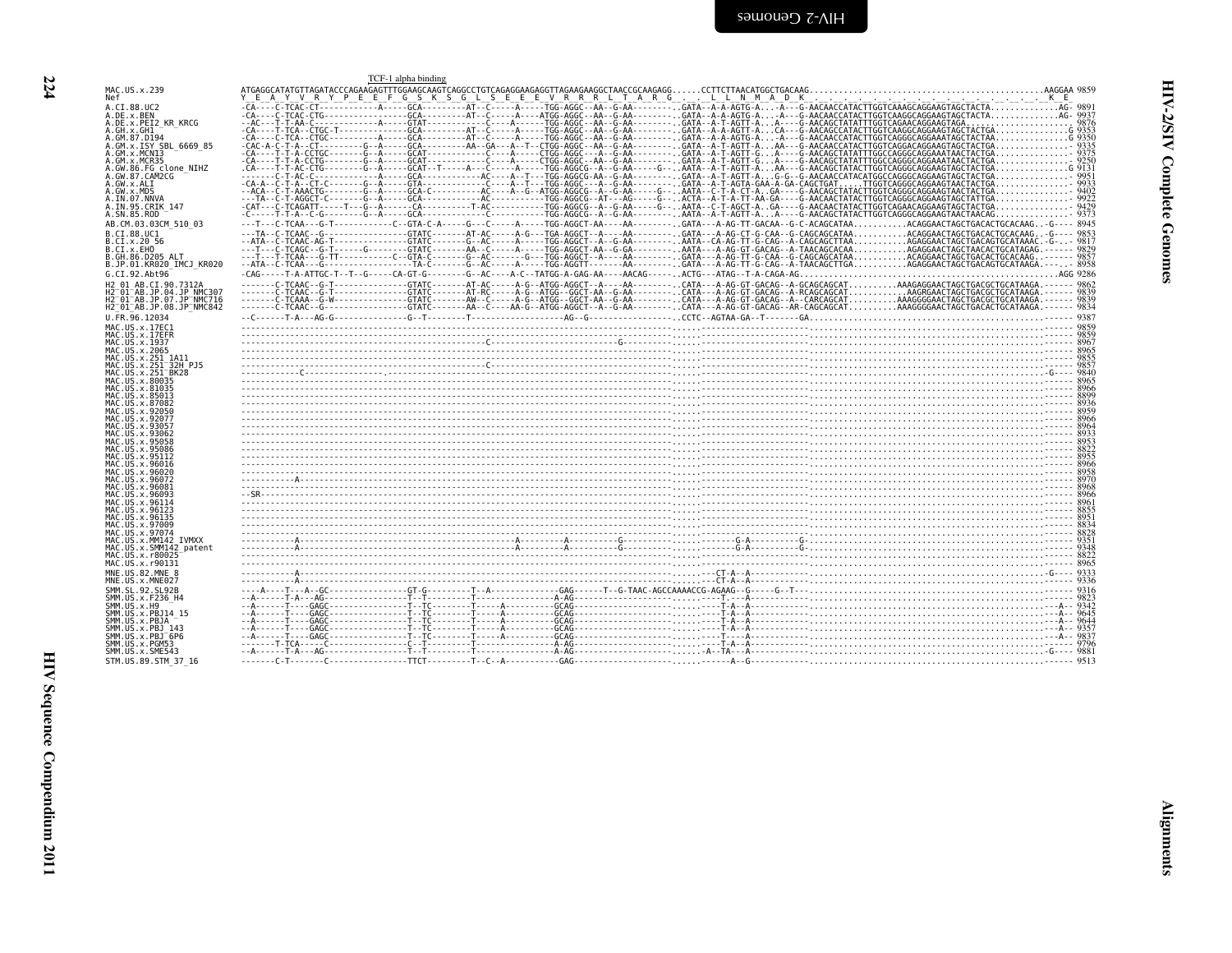<span id="page-66-0"></span>

|                                                                 | Nef end | $NF-K-B-H$<br>$NF-\kappa-\kappa-\kappa$                                                                                                                                                                                                                                                                                                                                                                                                                                                                                         | TAR element start<br>3 <sup>7</sup> LTR repeat start<br>TATA box<br>3' LTR U3 end |      |
|-----------------------------------------------------------------|---------|---------------------------------------------------------------------------------------------------------------------------------------------------------------------------------------------------------------------------------------------------------------------------------------------------------------------------------------------------------------------------------------------------------------------------------------------------------------------------------------------------------------------------------|-----------------------------------------------------------------------------------|------|
| MAC.US.x.239<br>Nef                                             | T R     |                                                                                                                                                                                                                                                                                                                                                                                                                                                                                                                                 |                                                                                   |      |
| A.CI.88.UC2                                                     |         |                                                                                                                                                                                                                                                                                                                                                                                                                                                                                                                                 |                                                                                   |      |
| A.DE.x.BEN<br>A.DE.x.PEI2 KR KRCG                               |         | $\begin{tabular}{cccccccccccc} $\mathsf{A} & \mathsf{A} & \mathsf{A} & \mathsf{B} & \mathsf{B} & \mathsf{B} & \mathsf{B} & \mathsf{B} & \mathsf{B} & \mathsf{B} & \mathsf{B} & \mathsf{B} & \mathsf{B} & \mathsf{B} & \mathsf{B} & \mathsf{B} & \mathsf{B} & \mathsf{B} & \mathsf{B} & \mathsf{B} & \mathsf{B} & \mathsf{B} & \mathsf{B} & \mathsf{B} & \mathsf{B} & \mathsf{B} & \mathsf{B} & \mathsf{B} & \mathsf{B} & \mathsf{B} &$                                                                                          |                                                                                   |      |
| A.GH.x.GH1                                                      |         |                                                                                                                                                                                                                                                                                                                                                                                                                                                                                                                                 |                                                                                   |      |
| A.GM.87.D194                                                    |         |                                                                                                                                                                                                                                                                                                                                                                                                                                                                                                                                 |                                                                                   |      |
| A.GM.x.ISY SBL 6669 85<br>A.GM.x.MCNI3                          |         |                                                                                                                                                                                                                                                                                                                                                                                                                                                                                                                                 |                                                                                   |      |
| A.GM.x.MCR35                                                    |         |                                                                                                                                                                                                                                                                                                                                                                                                                                                                                                                                 |                                                                                   |      |
| A.GW.86.FG clone NIHZ<br>A.GW.87.CAM2CG                         |         |                                                                                                                                                                                                                                                                                                                                                                                                                                                                                                                                 |                                                                                   |      |
| A.GW.x.ALI                                                      |         |                                                                                                                                                                                                                                                                                                                                                                                                                                                                                                                                 |                                                                                   |      |
| A.GW.x.MDS<br>A.IN.07.NNVA                                      |         |                                                                                                                                                                                                                                                                                                                                                                                                                                                                                                                                 |                                                                                   |      |
| A.IN.95.CRIK 147                                                |         |                                                                                                                                                                                                                                                                                                                                                                                                                                                                                                                                 |                                                                                   |      |
| A.SN.85.ROD                                                     |         |                                                                                                                                                                                                                                                                                                                                                                                                                                                                                                                                 |                                                                                   |      |
| AB.CM.03.03CM 510 03<br>B.CI.88.UC1                             |         |                                                                                                                                                                                                                                                                                                                                                                                                                                                                                                                                 |                                                                                   |      |
| B.CI.x.20 56                                                    |         |                                                                                                                                                                                                                                                                                                                                                                                                                                                                                                                                 |                                                                                   |      |
| B.CI.x.EHO                                                      |         |                                                                                                                                                                                                                                                                                                                                                                                                                                                                                                                                 |                                                                                   |      |
| B.GH.86.D205 ALT<br>B.JP.01.KR020 IMCJ KR020                    |         |                                                                                                                                                                                                                                                                                                                                                                                                                                                                                                                                 |                                                                                   |      |
| G.CI.92.Abt96                                                   |         |                                                                                                                                                                                                                                                                                                                                                                                                                                                                                                                                 |                                                                                   |      |
| H2 01 AB.CI.90.7312A                                            |         |                                                                                                                                                                                                                                                                                                                                                                                                                                                                                                                                 |                                                                                   |      |
| H2 01 AB.JP.04.JP NMC30<br>H2 <sup>-01-AB.JP.07.JP-NMC716</sup> |         |                                                                                                                                                                                                                                                                                                                                                                                                                                                                                                                                 |                                                                                   |      |
| H2 <sup>-01-AB.JP.08.JP<sup>-</sup>NMC842</sup>                 |         |                                                                                                                                                                                                                                                                                                                                                                                                                                                                                                                                 |                                                                                   |      |
| U.FR.96.12034                                                   |         |                                                                                                                                                                                                                                                                                                                                                                                                                                                                                                                                 |                                                                                   |      |
| MAC.US.x.17EC1                                                  |         |                                                                                                                                                                                                                                                                                                                                                                                                                                                                                                                                 |                                                                                   |      |
| MAC.US.x.17EFR<br>MAC.US.x.1937                                 |         |                                                                                                                                                                                                                                                                                                                                                                                                                                                                                                                                 |                                                                                   |      |
| MAC.US.x.2065                                                   |         |                                                                                                                                                                                                                                                                                                                                                                                                                                                                                                                                 |                                                                                   |      |
| MAC.US.x.251 1A11<br>MAC.US.x.251 <sup>-</sup> 32H P.15         |         |                                                                                                                                                                                                                                                                                                                                                                                                                                                                                                                                 |                                                                                   |      |
| MAC.US.x.251 <sup>-</sup> BK28                                  |         |                                                                                                                                                                                                                                                                                                                                                                                                                                                                                                                                 |                                                                                   |      |
| MAC.US.x.80035<br>MAC.US.x.81035                                |         |                                                                                                                                                                                                                                                                                                                                                                                                                                                                                                                                 |                                                                                   |      |
| MAC.US.x.85013                                                  |         |                                                                                                                                                                                                                                                                                                                                                                                                                                                                                                                                 |                                                                                   |      |
| MAC.US.x.87082<br>MAC.US.x.92050                                |         |                                                                                                                                                                                                                                                                                                                                                                                                                                                                                                                                 |                                                                                   |      |
| MAC.US.x.92077                                                  |         |                                                                                                                                                                                                                                                                                                                                                                                                                                                                                                                                 |                                                                                   |      |
| MAC.US.x.9305.                                                  |         |                                                                                                                                                                                                                                                                                                                                                                                                                                                                                                                                 |                                                                                   |      |
| MAC.US.x.93062<br>MAC.US.x.95058                                |         |                                                                                                                                                                                                                                                                                                                                                                                                                                                                                                                                 |                                                                                   |      |
| MAC.US.x.95086                                                  |         | $\mathcal{L}(\mathsf{T}\text{-}\mathsf{C}\mathsf{T}\text{-}\mathsf{G}\mathsf{A}\mathsf{T}\text{-}\mathsf{C}\mathsf{T}\text{-}\mathsf{C}\mathsf{T}\text{-}\mathsf{C}\mathsf{T}\text{-}\mathsf{C}\mathsf{T}\text{-}\mathsf{C}\mathsf{T}\text{-}\mathsf{C}\mathsf{T}\text{-}\mathsf{C}\mathsf{T}\text{-}\mathsf{C}\mathsf{T}\text{-}\mathsf{C}\mathsf{T}\text{-}\mathsf{C}\mathsf{T}\text{-}\mathsf{C}\mathsf{T}\text{-}\mathsf{C}\mathsf{T}\text{-}\mathsf{C}\mathsf{T}\text{-}\mathsf{C}\mathsf{T}\text{-}\mathsf{C}\mathsf{T}\$ |                                                                                   | 9044 |
| MAC.US.x.95112<br>MAC.US.x.96016                                |         |                                                                                                                                                                                                                                                                                                                                                                                                                                                                                                                                 |                                                                                   |      |
| MAC.US.x.96020                                                  |         |                                                                                                                                                                                                                                                                                                                                                                                                                                                                                                                                 |                                                                                   |      |
| MAC.US.x.96072<br>MAC.US.x.96081                                |         |                                                                                                                                                                                                                                                                                                                                                                                                                                                                                                                                 |                                                                                   |      |
| MAC.US.x.96093                                                  |         |                                                                                                                                                                                                                                                                                                                                                                                                                                                                                                                                 |                                                                                   |      |
| MAC.US.x.96114<br>MAC.US.x.96123                                |         |                                                                                                                                                                                                                                                                                                                                                                                                                                                                                                                                 |                                                                                   |      |
| MAC.US.x.96135                                                  |         |                                                                                                                                                                                                                                                                                                                                                                                                                                                                                                                                 |                                                                                   |      |
| MAC.US.x.97009<br>MAC.US.x.97074                                |         |                                                                                                                                                                                                                                                                                                                                                                                                                                                                                                                                 |                                                                                   |      |
| MAC.US.x.MM142 IVMXX                                            |         |                                                                                                                                                                                                                                                                                                                                                                                                                                                                                                                                 |                                                                                   |      |
| MAC.US.x.SMM142 patent<br>MAC.US.x.r80025                       |         |                                                                                                                                                                                                                                                                                                                                                                                                                                                                                                                                 |                                                                                   |      |
| MAC.US.x.r90131                                                 |         |                                                                                                                                                                                                                                                                                                                                                                                                                                                                                                                                 |                                                                                   |      |
| MNE.US.82.MNE 8                                                 |         |                                                                                                                                                                                                                                                                                                                                                                                                                                                                                                                                 |                                                                                   |      |
| MNE.US.x.MNE027<br>SMM. SL. 92. SL92B                           |         |                                                                                                                                                                                                                                                                                                                                                                                                                                                                                                                                 |                                                                                   |      |
| SMM. US. x. F236 H4                                             |         |                                                                                                                                                                                                                                                                                                                                                                                                                                                                                                                                 |                                                                                   |      |
| SMM. US. x. H9                                                  |         |                                                                                                                                                                                                                                                                                                                                                                                                                                                                                                                                 |                                                                                   |      |
| SMM.US.x.PBJ14 15<br>SMM.US.x.PBJA                              |         |                                                                                                                                                                                                                                                                                                                                                                                                                                                                                                                                 |                                                                                   |      |
| SMM.US.x.PBJ 143                                                |         |                                                                                                                                                                                                                                                                                                                                                                                                                                                                                                                                 |                                                                                   |      |
| SMM.US.x.PBJ <sup>-6P6</sup><br>SMM.US.x.PGM53                  |         |                                                                                                                                                                                                                                                                                                                                                                                                                                                                                                                                 |                                                                                   |      |
| SMM.US.x.SME543                                                 |         |                                                                                                                                                                                                                                                                                                                                                                                                                                                                                                                                 |                                                                                   |      |
| STM. US. 89. STM 37 16                                          |         |                                                                                                                                                                                                                                                                                                                                                                                                                                                                                                                                 |                                                                                   |      |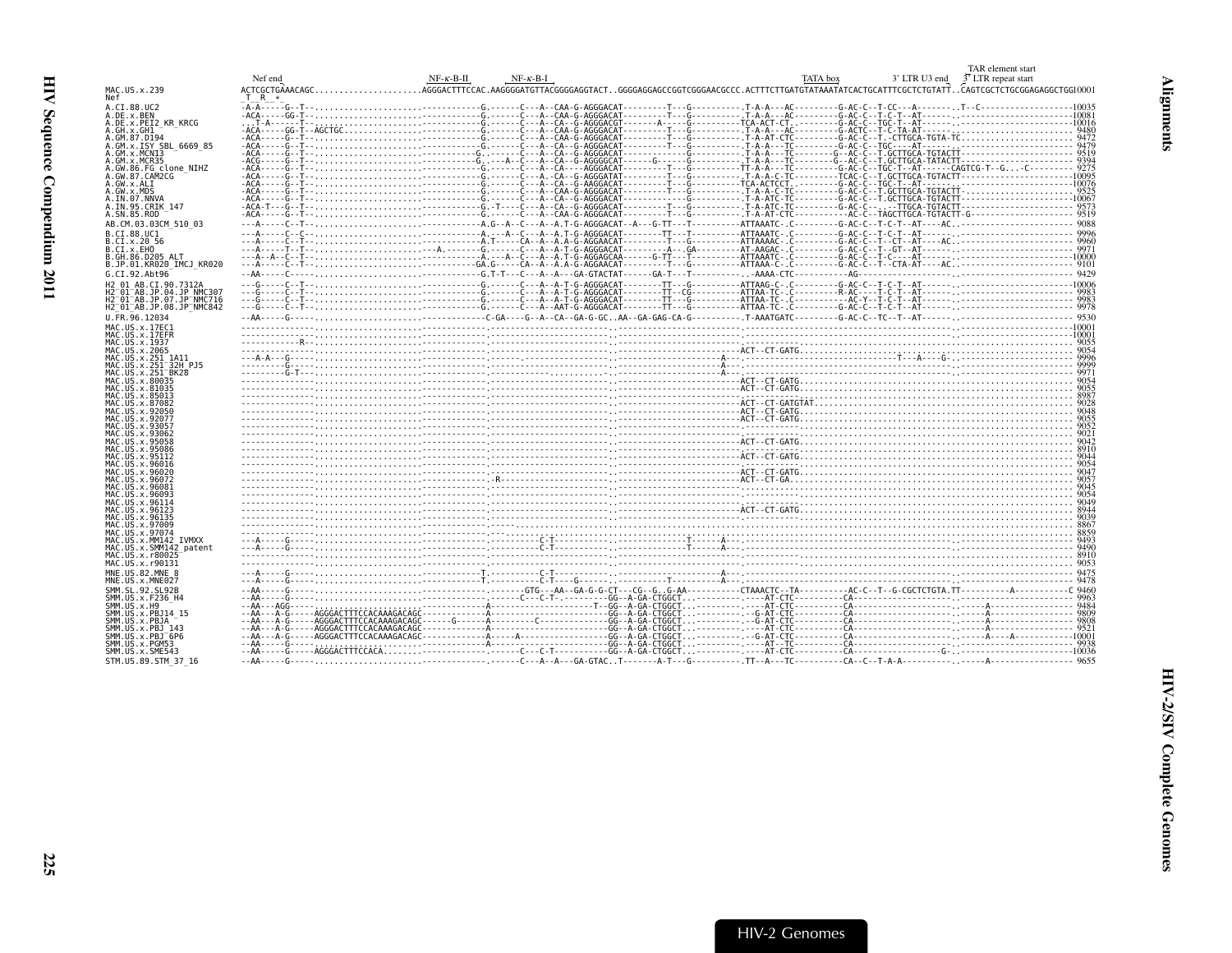<span id="page-67-0"></span>

|                                                                                         |                                                                                                                                                                                                                                     | TAR element end | Poly-A signal 3' LTR R repeat end 3' LTR U5 start |
|-----------------------------------------------------------------------------------------|-------------------------------------------------------------------------------------------------------------------------------------------------------------------------------------------------------------------------------------|-----------------|---------------------------------------------------|
| MAC.US.x.239                                                                            |                                                                                                                                                                                                                                     |                 |                                                   |
| A.CI.88.UC2<br>A.DE.x.BEN                                                               |                                                                                                                                                                                                                                     |                 |                                                   |
| A.DE.x.PEI2 KR KRCG                                                                     |                                                                                                                                                                                                                                     |                 |                                                   |
| A.GH.x.GH1<br>A.GM.87.D194                                                              |                                                                                                                                                                                                                                     |                 |                                                   |
| A.GM.x.ISY SBL 6669 85                                                                  |                                                                                                                                                                                                                                     |                 |                                                   |
| A.GM.x.MCNI3                                                                            |                                                                                                                                                                                                                                     |                 |                                                   |
| A.GM.x.MCR35<br>A.GW.86.FG clone NIHZ                                                   |                                                                                                                                                                                                                                     |                 |                                                   |
| A.GW.87.CAM2CG                                                                          |                                                                                                                                                                                                                                     |                 |                                                   |
| A.GW.x.ALI<br>A.GW.x.MDS                                                                |                                                                                                                                                                                                                                     |                 |                                                   |
|                                                                                         |                                                                                                                                                                                                                                     |                 |                                                   |
| A.IN.07.NNVA<br>A.IN.95.CRIK 147                                                        |                                                                                                                                                                                                                                     |                 |                                                   |
| A.SN.85.ROD                                                                             |                                                                                                                                                                                                                                     |                 |                                                   |
| AB.CM.03.03CM 510 03<br>B.CI.88.UC1                                                     | . من المستخدم المستخدم المستخدم المستخدم المستخدم المستخدم المستخدم المستخدم المستخدم المستخدم المستخدم المستخ<br>1013 - المستخدم المستخدم المستخدم المستخدم المستخدم المستخدم المستخدم المستخدم المستخدم المستخدم المستخدم المس    |                 |                                                   |
| B.CI.x.20 56                                                                            |                                                                                                                                                                                                                                     |                 |                                                   |
| B.CI.x.EHO                                                                              |                                                                                                                                                                                                                                     |                 |                                                   |
| B.GH.86.D205 ALT<br>B.JP.01.KR020_IMCJ_KR020                                            |                                                                                                                                                                                                                                     |                 |                                                   |
| G.CI.92.Abt96                                                                           |                                                                                                                                                                                                                                     |                 |                                                   |
| H2 01 AB.CI.90.7312A                                                                    |                                                                                                                                                                                                                                     |                 |                                                   |
| H2-01-AB.JP.04.JP NMC301                                                                |                                                                                                                                                                                                                                     |                 |                                                   |
| H2 <sup>-01-AB.JP.07.JP-NMC716</sup><br>H2 <sup>-01-AB.JP.08.JP<sup>-</sup>NMC842</sup> |                                                                                                                                                                                                                                     |                 |                                                   |
| U.FR.96.12034                                                                           |                                                                                                                                                                                                                                     |                 |                                                   |
| MAC.US.x.17EC1                                                                          |                                                                                                                                                                                                                                     |                 |                                                   |
| MAC.US.x.17EFR<br>MAC. US. x. 1937                                                      |                                                                                                                                                                                                                                     |                 |                                                   |
| MAC.US.x.2065                                                                           |                                                                                                                                                                                                                                     |                 |                                                   |
| MAC.US.x.251 1A11                                                                       |                                                                                                                                                                                                                                     |                 |                                                   |
| MAC.US.x.251 <sup>-</sup> 32H PJ5<br>MAC.US.x.251 <sup>-</sup> BK28                     |                                                                                                                                                                                                                                     |                 |                                                   |
| MAC.US.x.80035                                                                          |                                                                                                                                                                                                                                     |                 |                                                   |
| MAC.US.x.81035<br>MAC.US.x.85013                                                        |                                                                                                                                                                                                                                     |                 |                                                   |
| MAC.US.x.87082                                                                          |                                                                                                                                                                                                                                     |                 |                                                   |
| MAC.US.x.92050                                                                          |                                                                                                                                                                                                                                     |                 |                                                   |
| MAC. U.S. x. 92077<br>MAC.US.x.93057                                                    |                                                                                                                                                                                                                                     |                 |                                                   |
| MAC. US. x. 93062                                                                       |                                                                                                                                                                                                                                     |                 |                                                   |
| MAC.US.x.95058<br>MAC.US.x.95086                                                        |                                                                                                                                                                                                                                     |                 |                                                   |
| MAC.US.x.95112                                                                          |                                                                                                                                                                                                                                     |                 |                                                   |
| MAC.US.x.96016<br>MAC.US.x.96020                                                        |                                                                                                                                                                                                                                     |                 |                                                   |
| MAC.US.x.96072                                                                          |                                                                                                                                                                                                                                     |                 |                                                   |
| MAC.US.x.96081                                                                          |                                                                                                                                                                                                                                     |                 |                                                   |
| MAC.US.x.96093<br>MAC. US. x. 96114                                                     |                                                                                                                                                                                                                                     |                 |                                                   |
| MAC.US.x.96123                                                                          |                                                                                                                                                                                                                                     |                 |                                                   |
| MAC.US.x.96135<br>MAC.US.x.97009                                                        |                                                                                                                                                                                                                                     |                 |                                                   |
| MAC.US.x.97074                                                                          |                                                                                                                                                                                                                                     |                 |                                                   |
| MAC.US.x.MM142 IVMXX                                                                    | 888<br>864 - المستند المحمد المستند المحمد المستند المحمد المستند المحمد المحمد المحمد المحمد المحمد المحمد المحمد ال<br>8600 - 1400 - 1400 - 1400 - 1400 - 1400 - 1400 - 1400 - 1400 - 1400 - 1400 - 1400 - 1400 - 1400 - 1400 - 1 |                 |                                                   |
| MAC.US.x.SMM142 patent                                                                  |                                                                                                                                                                                                                                     |                 |                                                   |
| MAC.US.x.r80025<br>MAC.US.x.r90131                                                      |                                                                                                                                                                                                                                     |                 |                                                   |
| MNE.US.82.MNE                                                                           |                                                                                                                                                                                                                                     |                 |                                                   |
| MNE.US.x.MNE027<br>SMM.SL.92.SL92B                                                      |                                                                                                                                                                                                                                     |                 |                                                   |
| SMM. US. x. F236 H4                                                                     |                                                                                                                                                                                                                                     |                 |                                                   |
| SMM.US.x.H9                                                                             |                                                                                                                                                                                                                                     |                 |                                                   |
| SMM. US. x. PBJ14 15<br>SMM.US.x.PBJA                                                   |                                                                                                                                                                                                                                     |                 |                                                   |
| SMM.US.x.PBJ 143                                                                        |                                                                                                                                                                                                                                     |                 |                                                   |
| SMM.US.x.PBJ <sup>-6P6</sup><br>SMM.US.x.PGM53                                          |                                                                                                                                                                                                                                     |                 |                                                   |
| SMM.US.x.SME543                                                                         |                                                                                                                                                                                                                                     |                 |                                                   |
| STM.US.89.STM 37 16                                                                     |                                                                                                                                                                                                                                     |                 |                                                   |